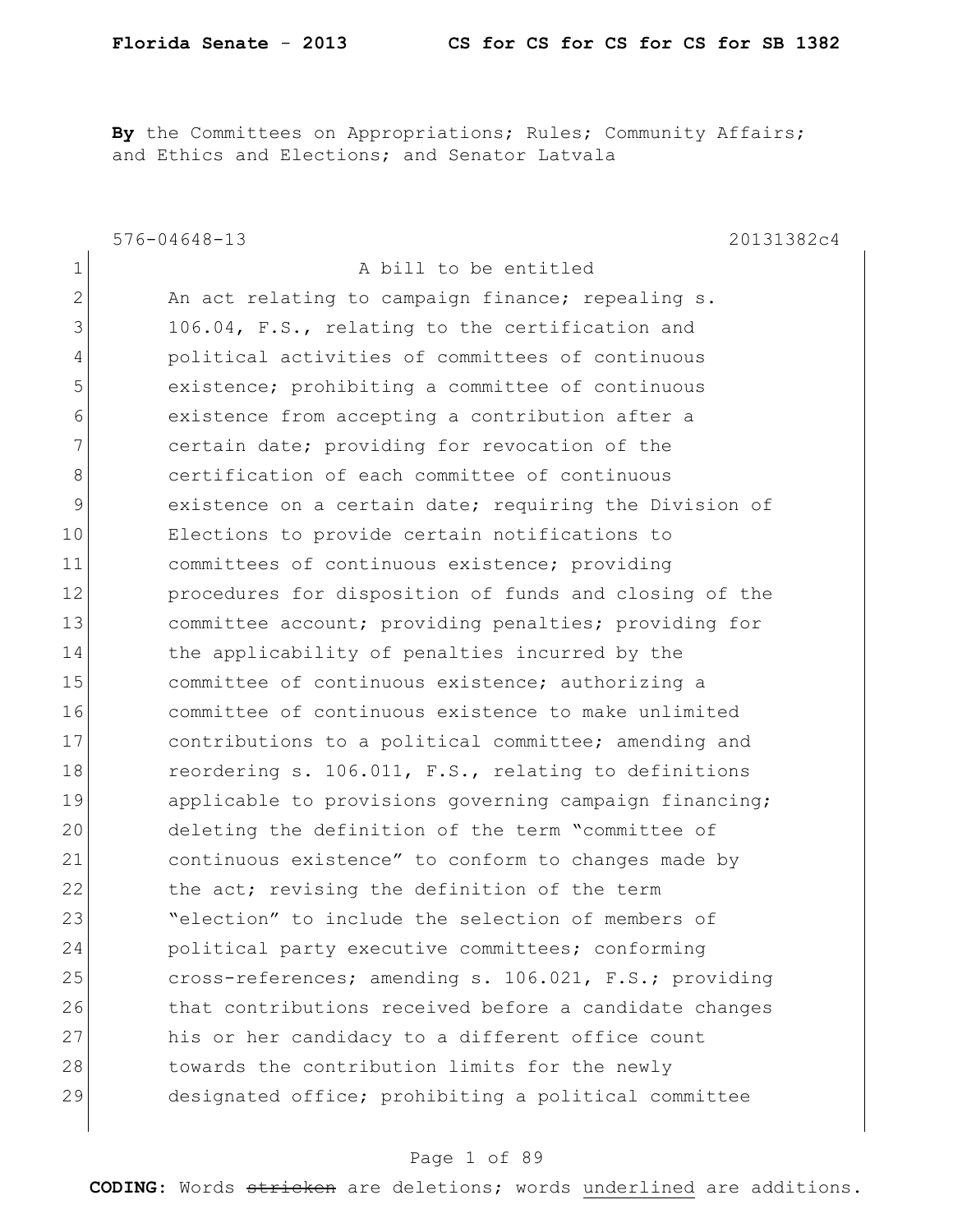|    | $576 - 04648 - 13$<br>20131382c4                       |
|----|--------------------------------------------------------|
| 30 | from making an expenditure for the purpose of jointly  |
| 31 | endorsing three or more candidates outside the scope   |
| 32 | of the requirements of ch. 106, F.S.; amending s.      |
| 33 | 106.022, F.S.; conforming a provision to changes made  |
| 34 | by the act; amending s. 106.025, F.S.; providing that  |
| 35 | tickets or advertising for a campaign fundraiser must  |
| 36 | comply with the requirements of political              |
| 37 | advertisements circulated before an election; amending |
| 38 | s. 106.03, F.S.; conforming provisions and cross-      |
| 39 | references to changes made by the act; amending s.     |
| 40 | 106.05, F.S.; revising the information that is         |
| 41 | required to appear on a bank account for deposit of    |
| 42 | funds; reenacting and amending s. 106.07, F.S.,        |
| 43 | relating to reports by campaign treasurers; revising   |
| 44 | reporting requirements for candidates and political    |
| 45 | committees; conforming a cross-reference; creating s.  |
| 46 | 106.0702, F.S.; requiring certain individuals seeking  |
| 47 | a publicly-elected position on a political party       |
| 48 | executive committee to file a report with the          |
| 49 | supervisor of elections before the primary election;   |
| 50 | providing filing and notice requirements; specifying   |
| 51 | the contents of the report; requiring the supervisor   |
| 52 | to make a specified form available to a reporting      |
| 53 | individual; requiring the reporting individual to      |
| 54 | certify to the correctness of the report; providing    |
| 55 | criminal penalties for a reporting individual who      |
| 56 | willfully files an incorrect, false, or incomplete     |
| 57 | report; providing for a fine under specified           |
| 58 | conditions; authorizing a reporting individual to      |
|    |                                                        |

# Page 2 of 89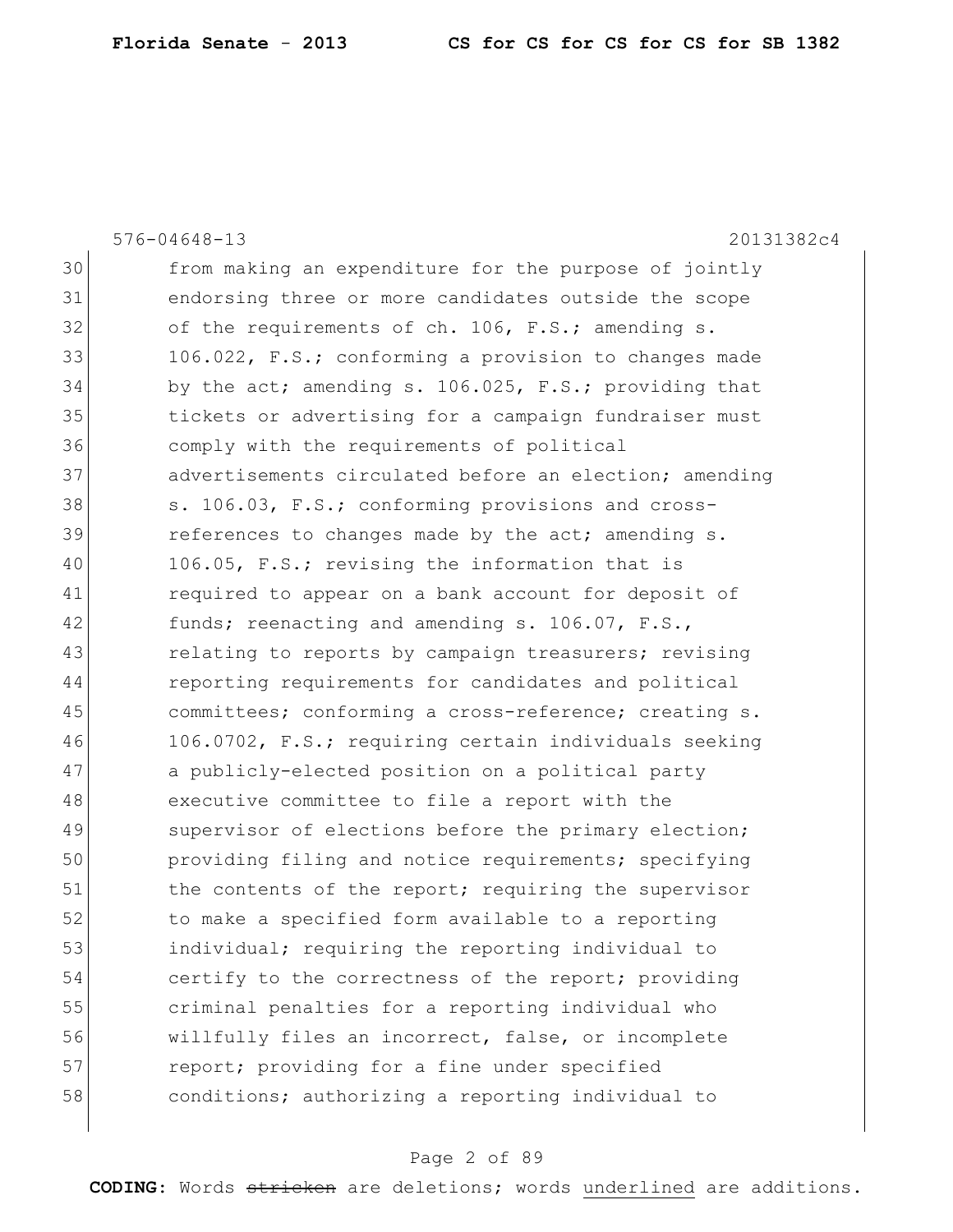|    | $576 - 04648 - 13$<br>20131382c4                       |
|----|--------------------------------------------------------|
| 59 | appeal a fine to the Florida Elections Commission;     |
| 60 | requiring the supervisor to notify the commission of   |
| 61 | specified violations; amending s. 106.0703, F.S.;      |
| 62 | revising reporting requirements for electioneering     |
| 63 | communications organizations; reenacting and amending  |
| 64 | s. 106.0705, F.S., relating to the electronic filing   |
| 65 | of campaign treasurer's reports; conforming provisions |
| 66 | and cross-references to changes made by the act;       |
| 67 | amending s. 106.08, F.S.; increasing the limitations   |
| 68 | on contributions made to political committees;         |
| 69 | removing a limitation on contributions made by         |
| 70 | specified minors; revising limitations on              |
| 71 | contributions to non-statewide candidates from         |
| 72 | specified political party committees; conforming       |
| 73 | provisions and cross-references to changes made by the |
| 74 | act; reenacting and amending s. 106.11, F.S.;          |
| 75 | specifying restrictions on expenditures by political   |
| 76 | committees; providing a penalty; revising the          |
| 77 | information that is required to appear on bank account |
| 78 | checks of candidates or political committees; revising |
| 79 | information used to determine when debit cards are     |
| 80 | considered bank checks; amending s. 106.141, F.S.;     |
| 81 | prohibiting a candidate from giving more than a        |
| 82 | specified amount of surplus funds to an affiliated     |
| 83 | party committee or political party; increasing the     |
| 84 | amount of funds that certain candidates may transfer   |
| 85 | to an office account; specifying permissible expenses  |
| 86 | with office account funds; defining the term "same     |
| 87 | office"; modifying requirements and conditions for     |
|    |                                                        |

# Page 3 of 89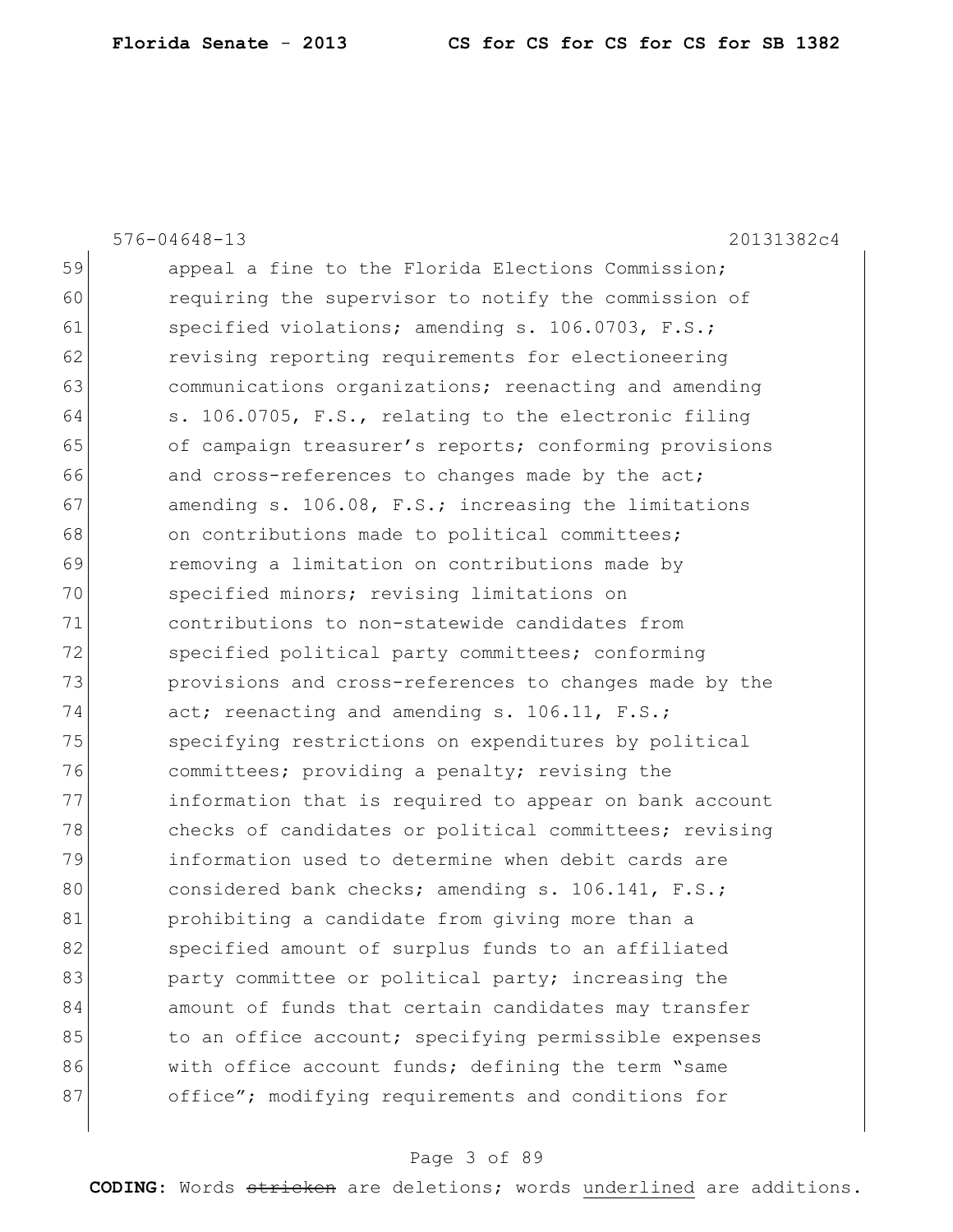|     | $576 - 04648 - 13$<br>20131382c4                          |
|-----|-----------------------------------------------------------|
| 88  | disposing of and transferring surplus funds;              |
| 89  | authorizing certain candidates to retain a specified      |
| 90  | amount of funds for reelection to the same office;        |
| 91  | establishing requirements and conditions for retained     |
| 92  | funds; providing procedures for disposition of            |
| 93  | retained funds in certain circumstances; making           |
| 94  | changes to conform to the act; reenacting and amending    |
| 95  | s. 106.29, F.S.; revising reporting requirements for      |
| 96  | political parties and affiliated party committees;        |
| 97  | requiring the Division of Elections to submit a           |
| 98  | proposal for a mandatory statewide electronic filing      |
| 99  | system for certain state and local candidates to the      |
| 100 | Legislature by a specified date; amending ss. 101.62,     |
| 101 | 102.031, 106.087, 106.12, 106.147, 106.17, 106.23,        |
| 102 | 106.265, 106.27, 106.32, 106.33, 111.075, 112.3148,       |
| 103 | 112.3149, 1004.28, 1004.70, and 1004.71, F.S.;            |
| 104 | conforming provisions and cross-references to changes     |
| 105 | made by the act; reenacting s. 106.19, F.S., relating     |
| 106 | to criminal and enhanced civil penalties for certain      |
| 107 | campaign finance violations, to incorporate the           |
| 108 | amendments made to ss. 106.08 and 106.11, F.S., in        |
| 109 | references thereto; providing appropriations;             |
| 110 | authorizing specified numbers of full-time equivalent     |
| 111 | positions with associated salary rates within the         |
| 112 | Florida Elections Commission and the Division of          |
| 113 | Elections; providing effective dates.                     |
| 114 |                                                           |
| 115 | Be It Enacted by the Legislature of the State of Florida: |
| 116 |                                                           |

# Page 4 of 89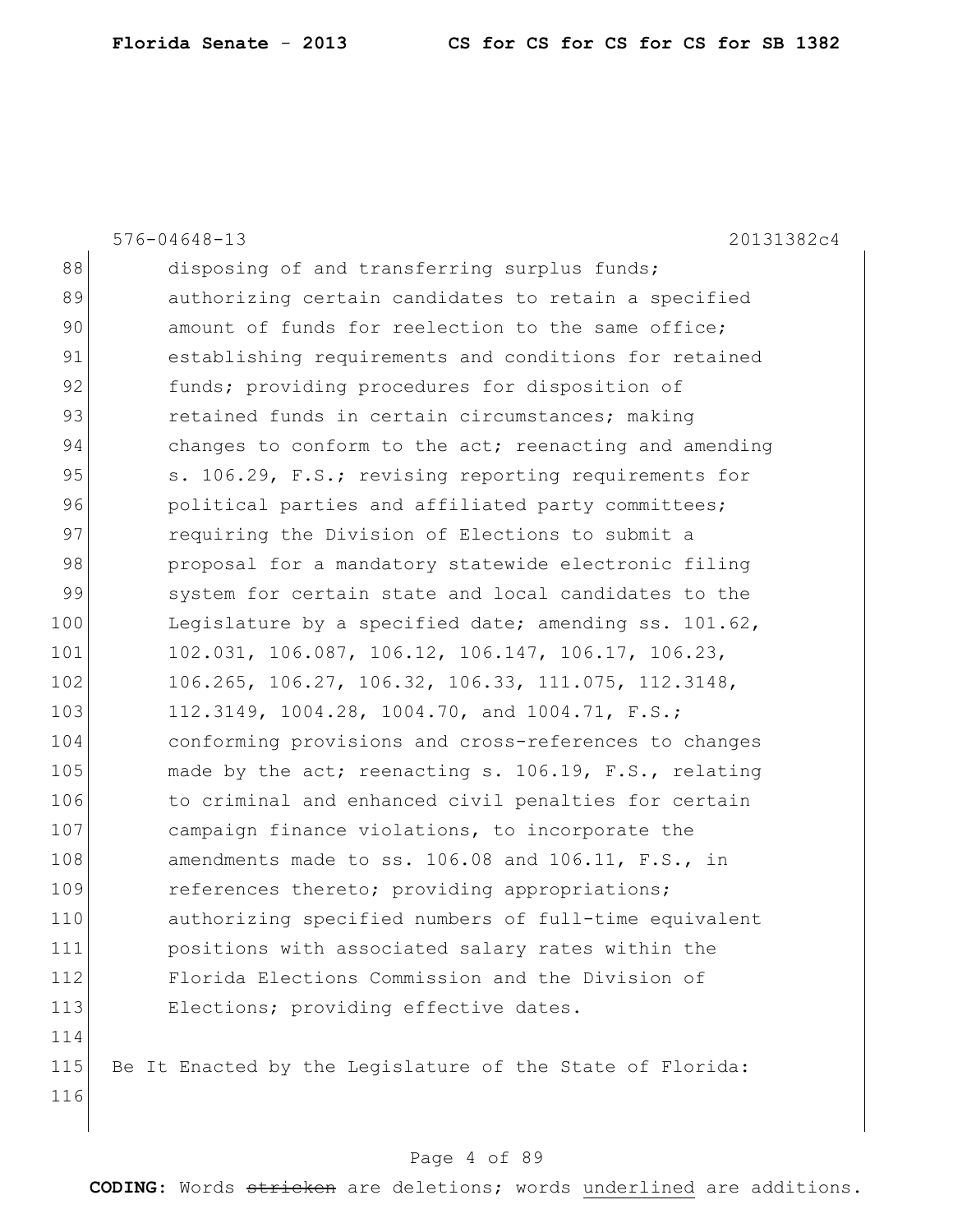|     | $576 - 04648 - 13$<br>20131382c4                                 |
|-----|------------------------------------------------------------------|
| 117 | Section 1. Section 106.04, Florida Statutes, is repealed.        |
| 118 | Section 2. (1) Effective August 1, 2013, a committee of          |
| 119 | continuous existence may not accept a contribution as defined in |
| 120 | s. 106.011, Florida Statutes. By July 15, 2013, the Division of  |
| 121 | Elections of the Department of State shall notify each committee |
| 122 | of continuous existence of the prohibition on accepting such a   |
| 123 | contribution as provided under this subsection.                  |
| 124 | (2) Effective September 30, 2013, the certification of each      |
| 125 | committee of continuous existence is revoked and all committee   |
| 126 | accounts must have a zero balance. By July 15, 2013, the         |
| 127 | Division of Elections of the Department of State shall notify    |
| 128 | each committee of continuous existence of the revocation of its  |
| 129 | certification pursuant to this subsection. Following the         |
| 130 | revocation of certification, each committee of continuous        |
| 131 | existence shall file any outstanding report as required by law.  |
| 132 | (3) (a) A violation of this section or any other provision       |
| 133 | of chapter 106 constitutes a violation of chapter 106 regardless |
| 134 | of whether the committee of continuous existence is legally      |
| 135 | dissolved.                                                       |
| 136 | (b) A political committee or electioneering communications       |
| 137 | organization that has received funds from a committee of         |
| 138 | continuous existence whose certification has been revoked and    |
| 139 | that is directly or indirectly established, maintained, or       |
| 140 | controlled by the same individual or group as the former         |
| 141 | committee of continuous existence, is responsible for any unpaid |
| 142 | fine or penalty incurred by the former committee of continuous   |
| 143 | existence. If no such political committee or electioneering      |
| 144 | communications organization exists, the principal officers of    |
| 145 | the former committee of continuous existence shall be jointly    |
|     |                                                                  |

# Page 5 of 89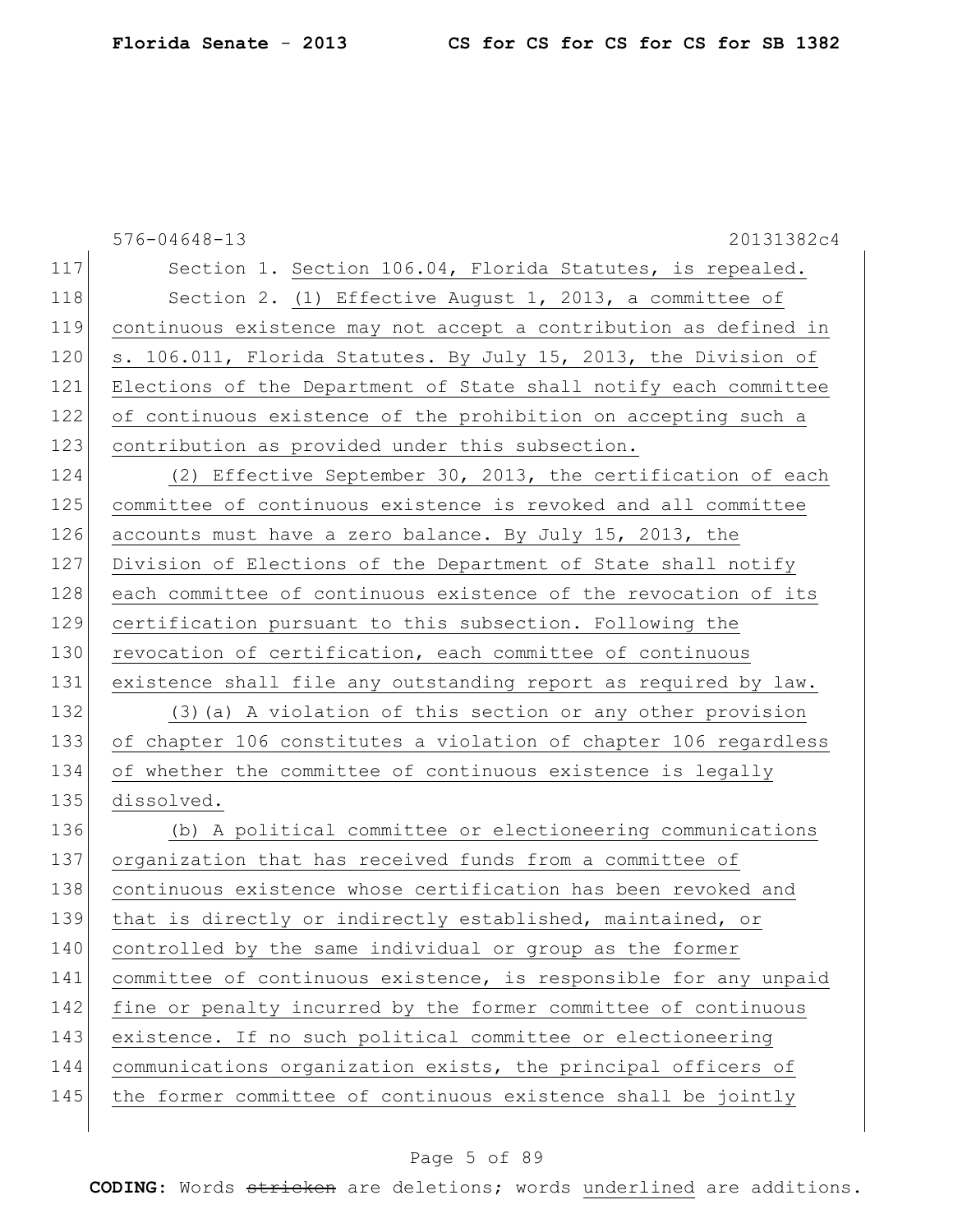|     | $576 - 04648 - 13$<br>20131382c4                                 |
|-----|------------------------------------------------------------------|
| 146 | and severally liable for any fine or penalty.                    |
| 147 | (4) Notwithstanding any other provision of law, a committee      |
| 148 | of continuous existence may make unlimited contributions to a    |
| 149 | political committee.                                             |
| 150 | (5) This section shall be effective upon this act becoming       |
| 151 | a law.                                                           |
| 152 | Section 3. Section 106.011, Florida Statutes, is reordered       |
| 153 | and amended to read:                                             |
| 154 | 106.011 Definitions. - As used in this chapter, the following    |
| 155 | terms have the following meanings unless the context clearly     |
| 156 | indicates otherwise:                                             |
| 157 | $(16)$ $(1)$ $(4)$ $"Politional$ committee" means:               |
| 158 | 1. A combination of two or more individuals, or a person         |
| 159 | other than an individual, that, in an aggregate amount in excess |
| 160 | of \$500 during a single calendar year:                          |
| 161 | a. Accepts contributions for the purpose of making               |
| 162 | contributions to any candidate, political committee, committee   |
| 163 | of continuous existence, affiliated party committee, or          |
| 164 | political party;                                                 |
| 165 | b. Accepts contributions for the purpose of expressly            |
| 166 | advocating the election or defeat of a candidate or the passage  |
| 167 | or defeat of an issue;                                           |
| 168 | c. Makes expenditures that expressly advocate the election       |
| 169 | or defeat of a candidate or the passage or defeat of an issue;   |
| 170 | Оr                                                               |
| 171 | d. Makes contributions to a common fund, other than a joint      |
| 172 | checking account between spouses, from which contributions are   |
| 173 | made to any candidate, political committee, committee of         |
| 174 | continuous existence, affiliated party committee, or political   |

# Page 6 of 89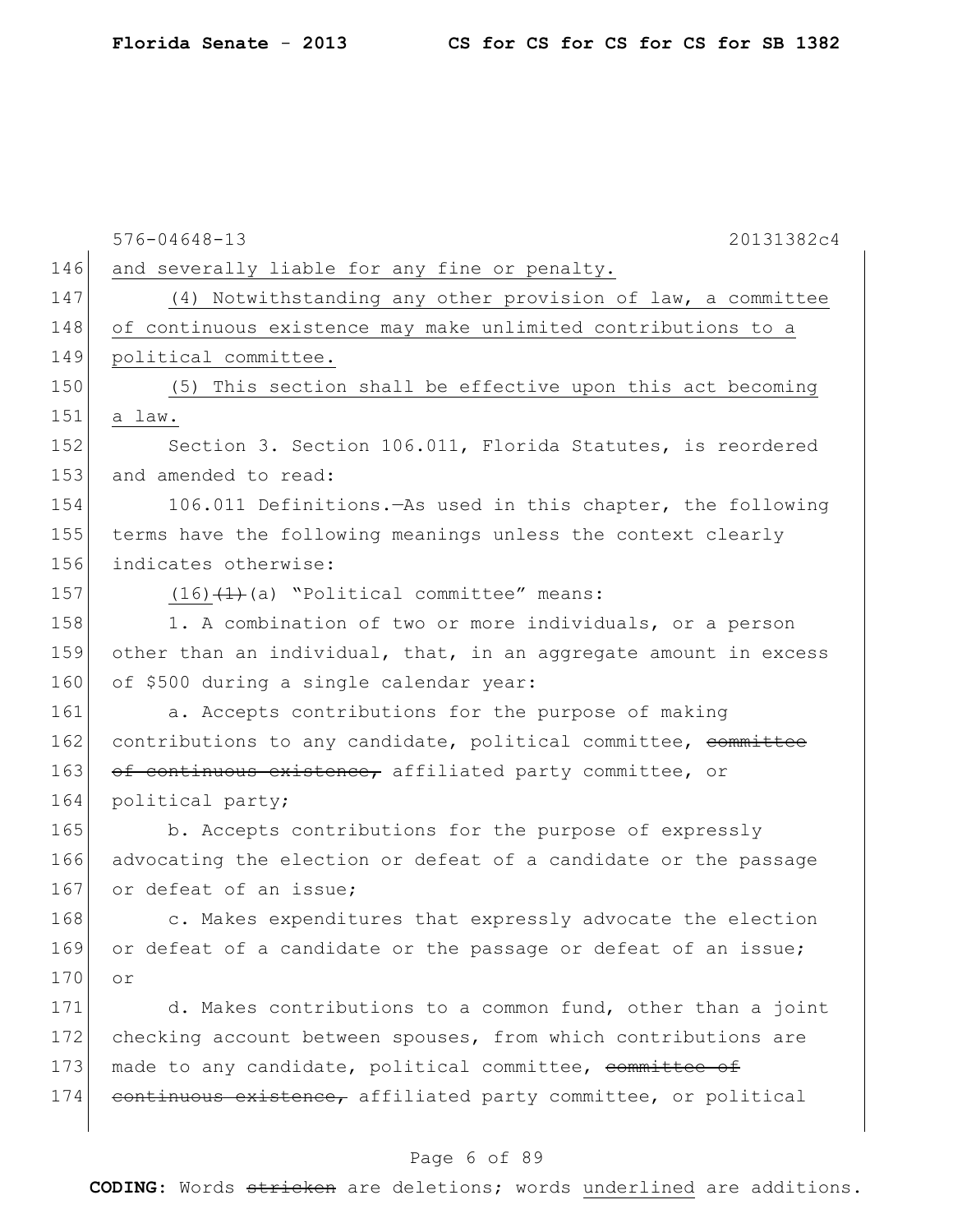576-04648-13 20131382c4

175 party;

176 2. The sponsor of a proposed constitutional amendment by 177 initiative who intends to seek the signatures of registered 178 electors.

179 (b) Notwithstanding paragraph (a), the following entities 180 are not considered political committees for purposes of this 181 chapter:

 $182$  1. Organizations which are certified by the Department of 183 State as committees of continuous existence pursuant to s. 184 106.04, National political parties, the state and county 185 executive committees of political parties, and affiliated party 186 committees regulated by chapter 103.

187 2. Corporations regulated by chapter 607 or chapter 617 or 188 other business entities formed for purposes other than to 189 support or oppose issues or candidates, if their political 190 activities are limited to contributions to candidates, political 191 parties, affiliated party committees, or political committees or 192 expenditures in support of or opposition to an issue from 193 corporate or business funds and if no contributions are received 194 by such corporations or business entities.

195 3. Electioneering communications organizations as defined 196 in subsection  $(9)$   $\overline{(19)}$ .

197  $(2)$  "Committee of continuous existence" means any group, 198 organization, association, or other such entity which is 199 certified pursuant to the provisions of s. 106.04.

200  $(5)$   $\overline{3}$  "Contribution" means:

201 (a) A gift, subscription, conveyance, deposit, loan,  $202$  payment, or distribution of money or anything of value, 203 including contributions in kind having an attributable monetary

## Page 7 of 89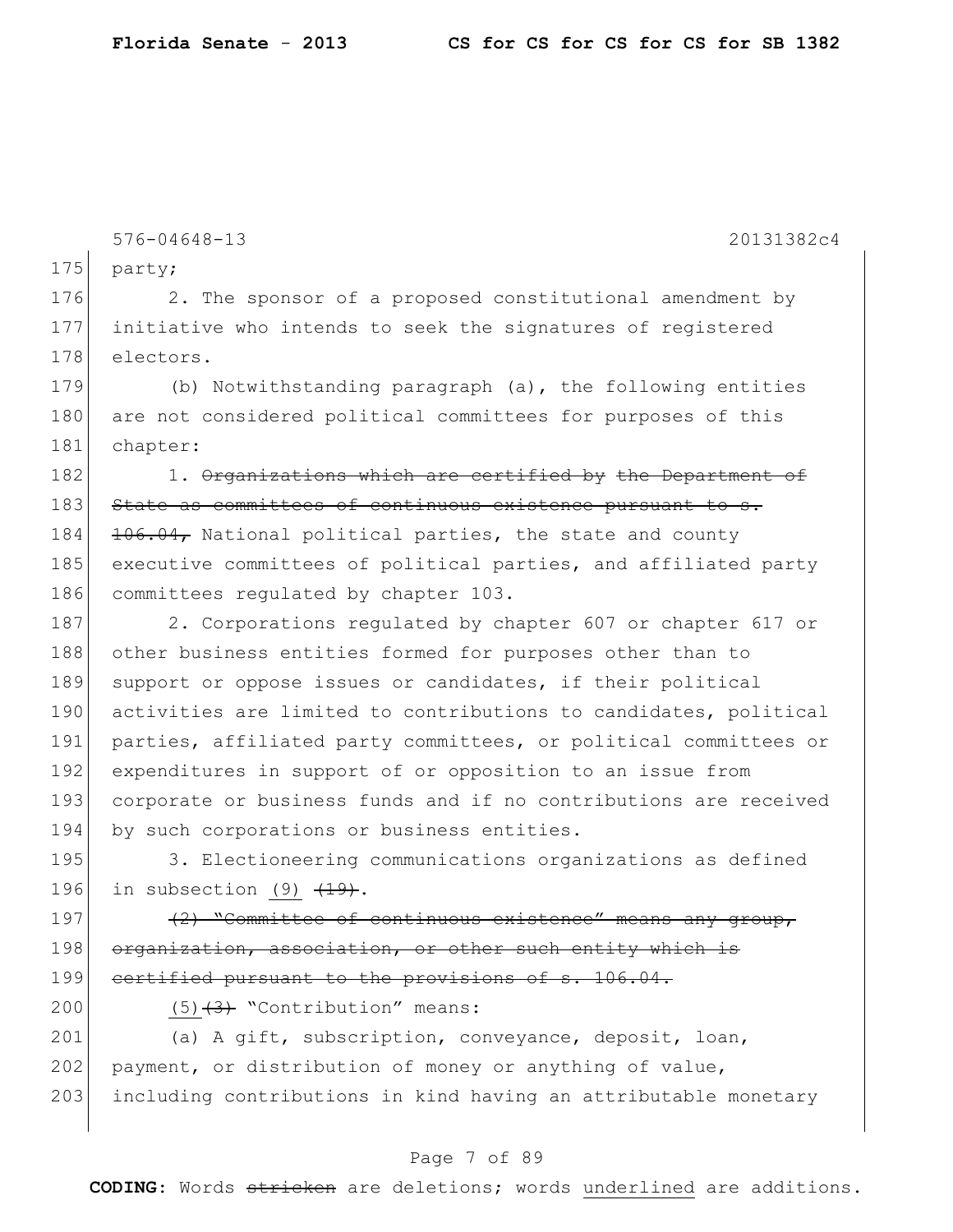|     | $576 - 04648 - 13$<br>20131382c4                                 |
|-----|------------------------------------------------------------------|
| 204 | value in any form, made for the purpose of influencing the       |
| 205 | results of an election or making an electioneering               |
| 206 | communication.                                                   |
| 207 | (b) A transfer of funds between political committees,            |
| 208 | between committees of continuous existence, between              |
| 209 | electioneering communications organizations, or between any      |
| 210 | combination of these groups.                                     |
| 211 | (c) The payment, by a any person other than a candidate or       |
| 212 | political committee, of compensation for the personal services   |
| 213 | of another person which are rendered to a candidate or political |
| 214 | committee without charge to the candidate or committee for such  |
| 215 | services.                                                        |
| 216 |                                                                  |
| 217 | (d) The transfer of funds by a campaign treasurer or deputy      |
| 218 | campaign treasurer between a primary depository and a separate   |
|     | interest-bearing account or certificate of deposit, and the term |
| 219 | includes any interest earned on such account or certificate.     |
| 220 |                                                                  |
| 221 | Notwithstanding the foregoing meanings of "contribution," the    |
| 222 | term may not be construed to include services, including, but    |
| 223 | not limited to, legal and accounting services, provided without  |
| 224 | compensation by individuals volunteering a portion or all of     |
| 225 | their time on behalf of a candidate or political committee or    |
| 226 | editorial endorsements.                                          |
| 227 | $(10)$ $(4)$ (a) "Expenditure" means a purchase, payment,        |
| 228 | distribution, loan, advance, transfer of funds by a campaign     |
| 229 | treasurer or deputy campaign treasurer between a primary         |
| 230 | depository and a separate interest-bearing account or            |
| 231 | certificate of deposit, or gift of money or anything of value    |
| 232 | made for the purpose of influencing the results of an election   |

# Page 8 of 89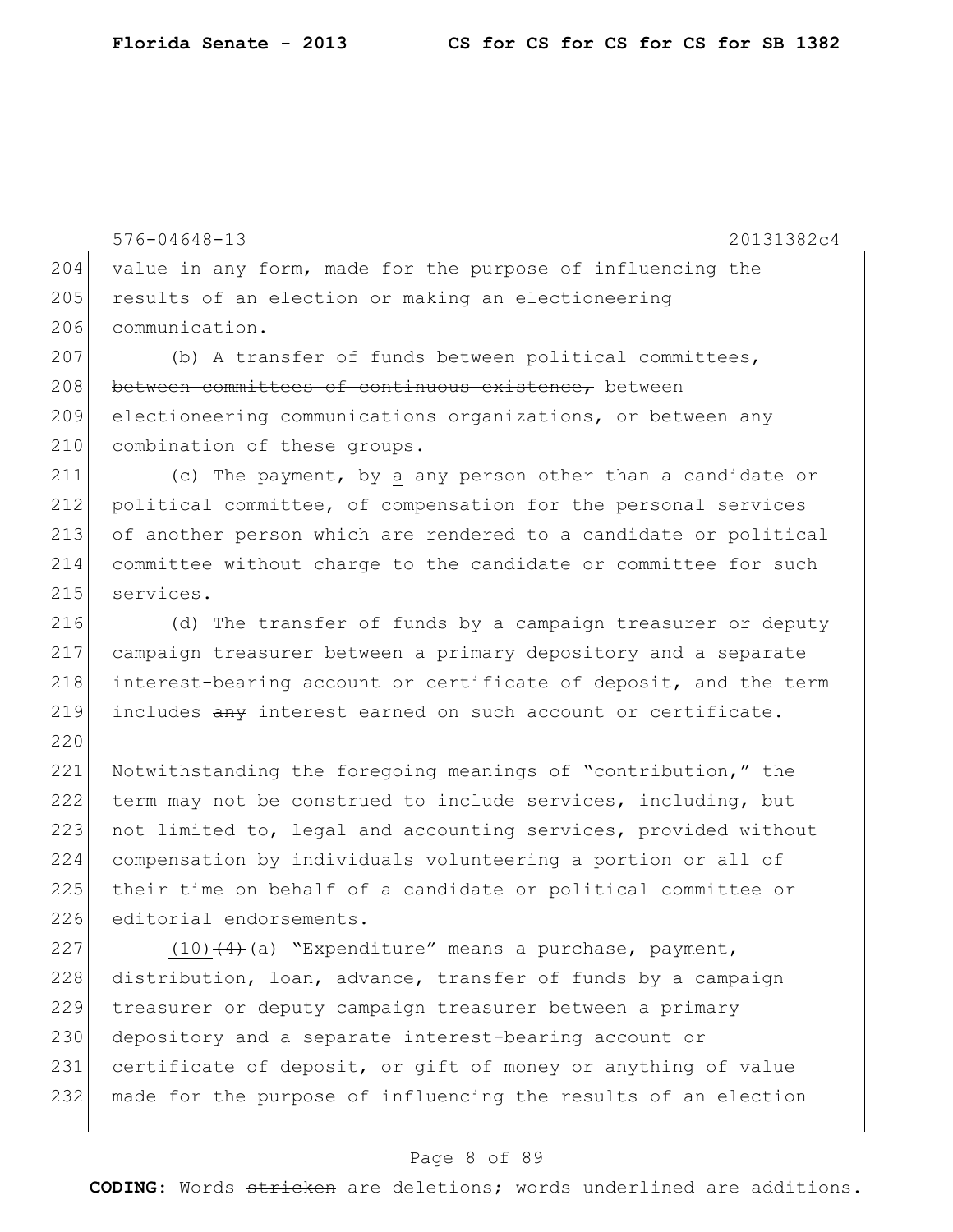576-04648-13 20131382c4 233 or making an electioneering communication. However, 234 "expenditure" does not include a purchase, payment, 235 distribution, loan, advance, or gift of money or anything of 236 value made for the purpose of influencing the results of an 237 election when made by an organization, in existence before  $\frac{\text{prior}}{\text{prior}}$ 238  $\pm$   $\leftrightarrow$  the time during which a candidate qualifies or an issue is 239 placed on the ballot for that election, for the purpose of 240 printing or distributing such organization's newsletter, 241 containing a statement by such organization in support of or 242 opposition to a candidate or issue, which newsletter is 243 distributed only to members of such organization. 244 (b) As used in this chapter, an "expenditure" for an 245 electioneering communication is made when the earliest of the 246 following occurs: 247 1. A person enters into a contract for applicable goods or 248 services; 249 2. A person makes payment, in whole or in part, for the 250 production or public dissemination of applicable goods or 251 services; or 252 3. The electioneering communication is publicly 253 disseminated. 254  $(12)$   $(5)$  (a) "Independent expenditure" means an expenditure 255 by a person for the purpose of expressly advocating the election 256 or defeat of a candidate or the approval or rejection of an 257 issue, which expenditure is not controlled by, coordinated with, 258 or made upon consultation with, any candidate, political 259 committee, or agent of such candidate or committee. An 260 expenditure for such purpose by a person having a contract with 261 the candidate, political committee, or agent of such candidate

## Page 9 of 89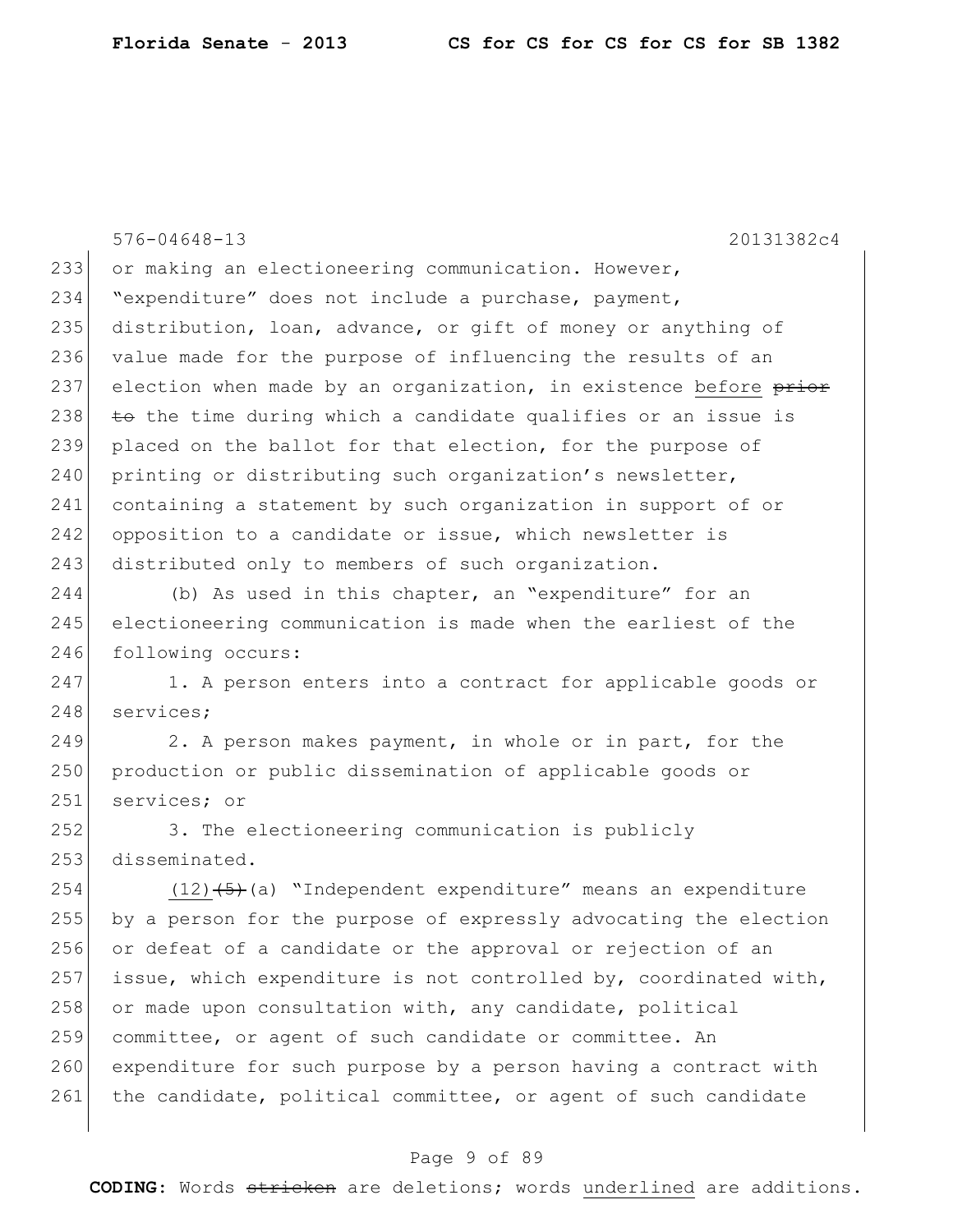576-04648-13 20131382c4  $262$  or committee in a given election period is  $shall$  not be deemed 263 an independent expenditure. 264 (b) An expenditure for the purpose of expressly advocating 265 the election or defeat of a candidate which is made by the 266 national, state, or county executive committee of a political 267 party, including any subordinate committee of the political 268 party, an affiliated party committee, a political committee,  $\theta$ 269 committee of continuous existence, or any other person is shall  $270$  not be considered an independent expenditure if the committee or 271 person:  $272$  1. Communicates with the candidate, the candidate's 273 campaign, or an agent of the candidate acting on behalf of the

274 candidate, including a  $\frac{a}{a}$  pollster, media consultant, 275 advertising agency, vendor, advisor, or staff member, concerning 276 the preparation of, use of, or payment for, the specific 277 expenditure or advertising campaign at issue;  $\theta$ 

278 2. Makes a payment in cooperation, consultation, or concert 279 with, at the request or suggestion of, or pursuant to a  $\frac{any}{x}$ 280 general or particular understanding with the candidate, the 281 candidate's campaign, a political committee supporting the 282 candidate, or an agent of the candidate relating to the specific 283 expenditure or advertising campaign at issue; or

284 3. Makes a payment for the dissemination, distribution, or 285 republication, in whole or in part, of a  $\frac{amy}{285}$  broadcast or a  $\frac{amy}{285}$ 286 written, graphic, or other form of campaign material prepared by 287 the candidate, the candidate's campaign, or an agent of the 288 candidate, including a any pollster, media consultant, 289 advertising agency, vendor, advisor, or staff member;  $\Theta$ r 290 4. Makes a payment based on information about the

## Page 10 of 89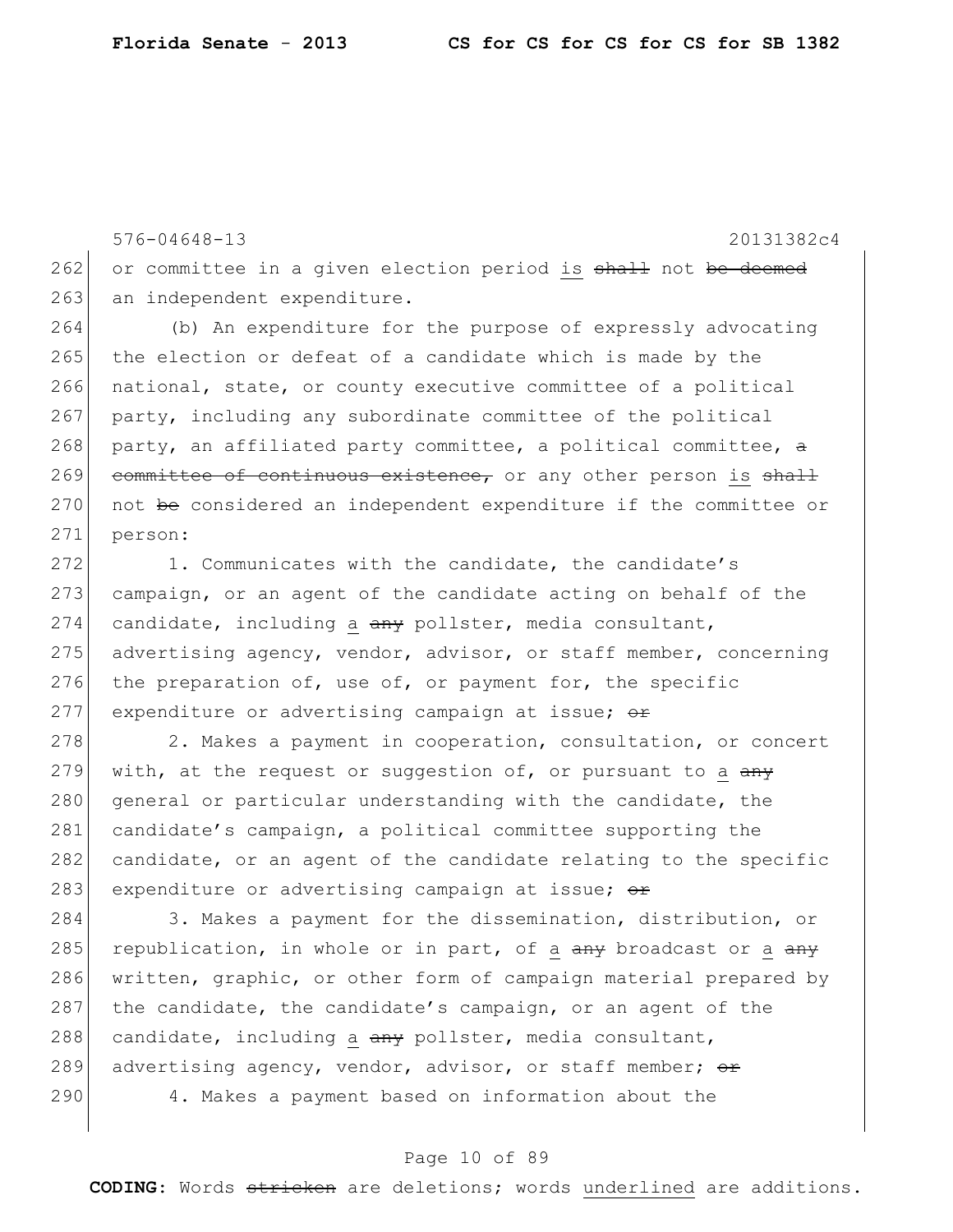or

576-04648-13 20131382c4 291 candidate's plans, projects, or needs communicated to a member of the committee or person by the candidate or an agent of the candidate, provided the committee or person uses the information in any way, in whole or in part, either directly or indirectly, 295 to design, prepare, or pay for the specific expenditure or 296 advertising campaign at issue;  $\Theta$ r 5. After the last day of the qualifying period prescribed 298 for the candidate, consults about the candidate's plans, projects, or needs in connection with the candidate's pursuit of election to office and the information is used in any way to plan, create, design, or prepare an independent expenditure or 302 advertising campaign, with: 303 a. An Any officer, director, employee, or agent of a national, state, or county executive committee of a political party or an affiliated party committee that has made or intends to make expenditures in connection with or contributions to the candidate; or 308 b. A Any person whose professional services have been retained by a national, state, or county executive committee of a political party or an affiliated party committee that has made or intends to make expenditures in connection with or 312 contributions to the candidate;  $\theta$ r 6. After the last day of the qualifying period prescribed for the candidate, retains the professional services of a  $\frac{any}{x}$  person also providing those services to the candidate in connection with the candidate's pursuit of election to office;

318 7. Arranges, coordinates, or directs the expenditure, in any way, with the candidate or an agent of the candidate.

## Page 11 of 89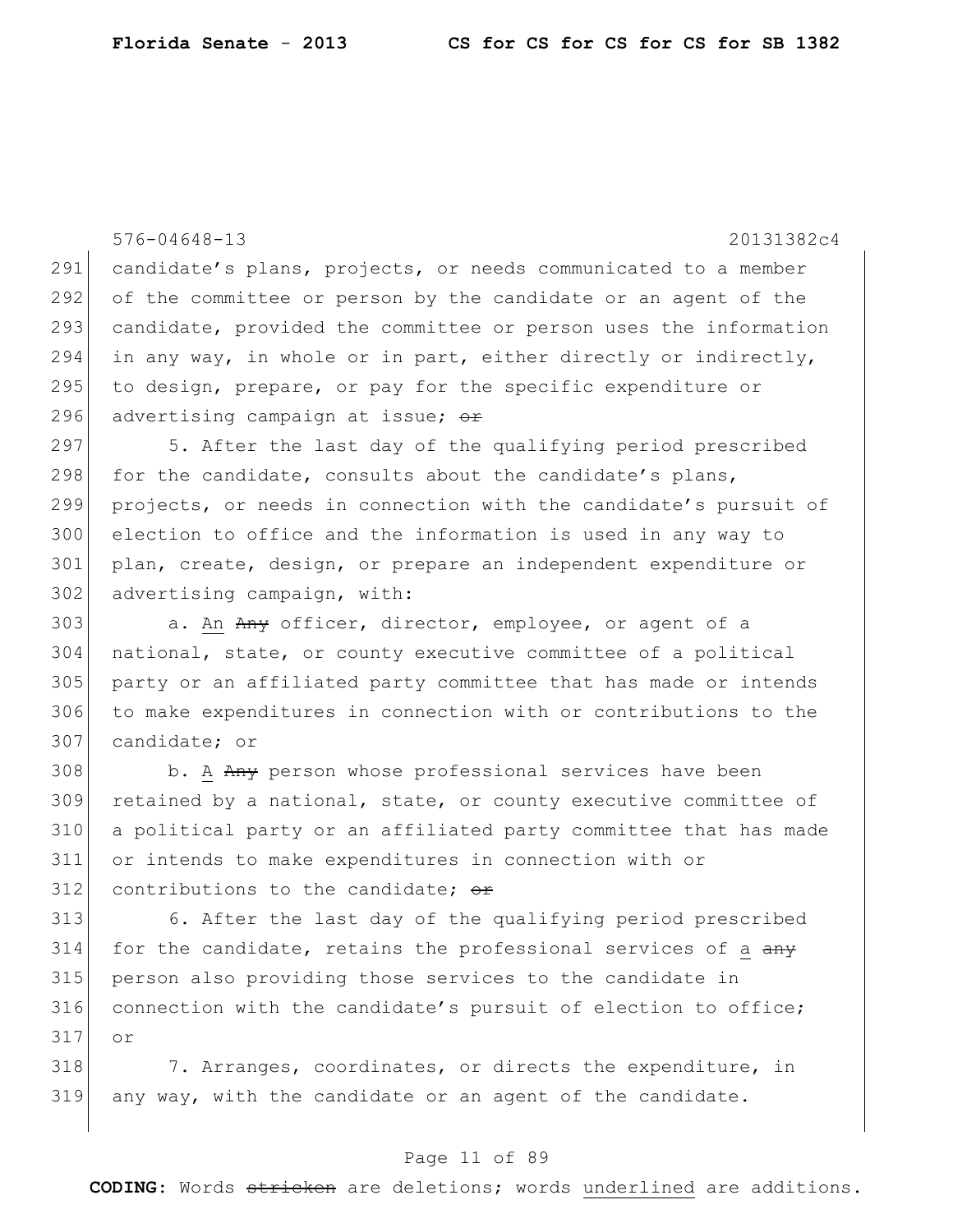```
576-04648-13 20131382c4
```
 $(7)$  (6) "Election" means a  $\frac{any}{any}$  primary election, special primary election, general election, special election, or municipal election held in this state for the purpose of nominating or electing candidates to public office, choosing delegates to the national nominating conventions of political parties, selecting a member of a political party executive committee, or submitting an issue to the electors for their 327 approval or rejection.

328 (13) $(7)$  "Issue" means a any proposition that which is 329 required by the State Constitution, by law or resolution of the 330 Legislature, or by the charter, ordinance, or resolution of a 331 any political subdivision of this state to be submitted to the 332 electors for their approval or rejection at an election, or a 333 any proposition for which a petition is circulated in order to 334 have such proposition placed on the ballot at an any election.

 $(14)$   $(8)$  "Person" means an individual or a corporation, association, firm, partnership, joint venture, joint stock company, club, organization, estate, trust, business trust, syndicate, or other combination of individuals having collective capacity. The term includes a political party, affiliated party 340 committee, or political committee, or committee of continuous 341 existence.

342 (2)  $(2)$  "Campaign treasurer" means an individual appointed 343 by a candidate or political committee as provided in this 344 chapter.

345 (17) $(17)$  "Public office" means a  $\frac{any}{x}$  state, county, 346 municipal, or school or other district office or position that 347 Which is filled by vote of the electors.

348  $(1)$   $(11)$   $(11)$  "Campaign fund raiser" means an  $\frac{1}{2}$  affair held to

## Page 12 of 89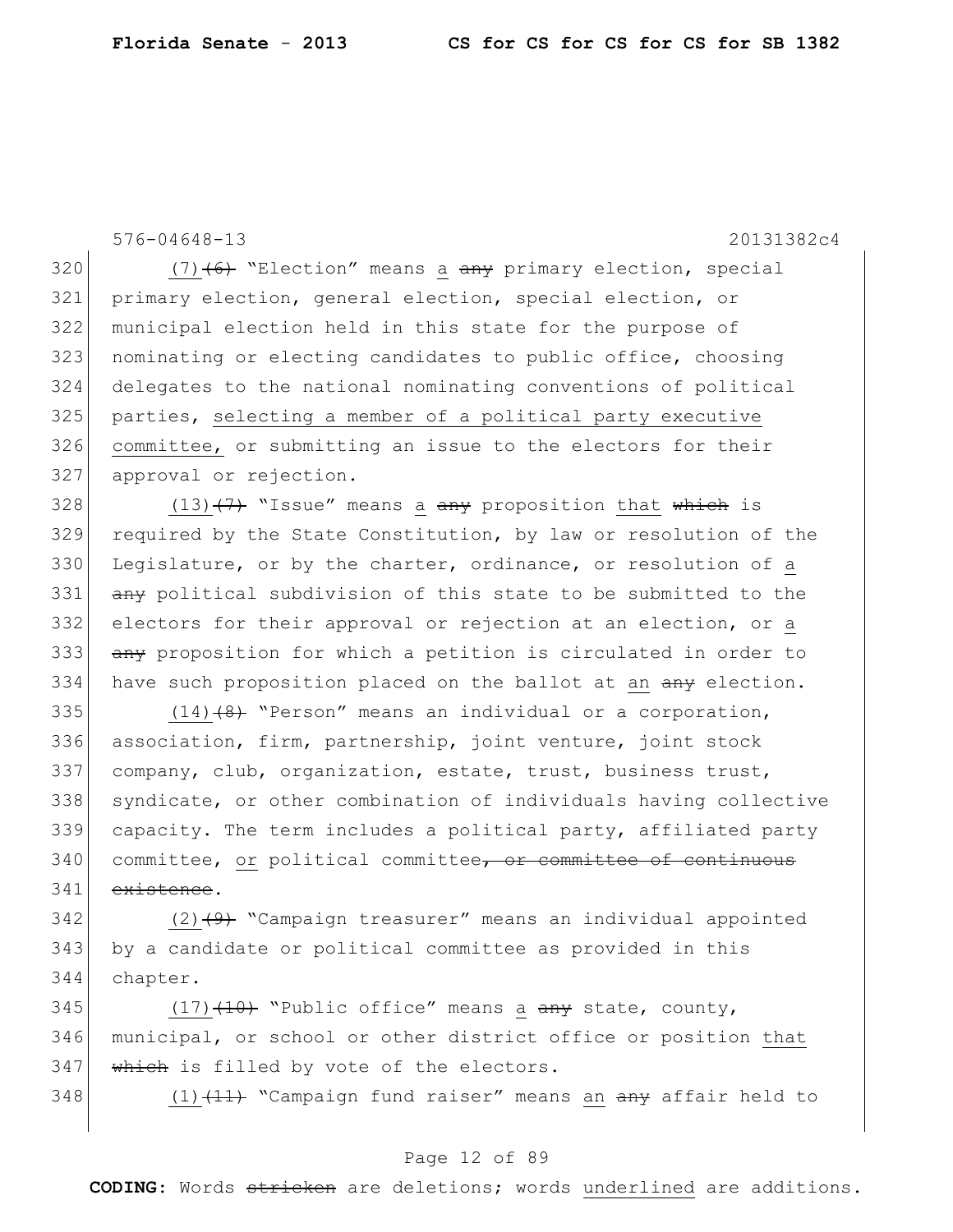```
576-04648-13 20131382c4
349 raise funds to be used in a campaign for public office.
350 (6)(12) "Division" means the Division of Elections of the
351 Department of State.
352 (4) (13) "Communications media" means broadcasting stations,
353 newspapers, magazines, outdoor advertising facilities, printers,
354 direct mail, advertising agencies, the Internet, and telephone 
355 companies; but with respect to telephones, an expenditure is
356 shall be deemed to be an expenditure for the use of
357 communications media only if made for the costs of telephones,
358 paid telephonists, or automatic telephone equipment to be used 
359 by a candidate or a political committee to communicate with 
360 potential voters but excluding the any costs of telephones
361 incurred by a volunteer for use of telephones by such volunteer;
362 however, with respect to the Internet, an expenditure is \frac{11}{2}363 be deemed an expenditure for use of communications media only if
364 made for the cost of creating or disseminating a message on a 
365 computer information system accessible by more than one person 
366 but excluding internal communications of a campaign or of any 
367 group.
```
368  $(11)$   $(14)$  "Filing officer" means the person before whom a 369 candidate qualifies<sub> $\tau$ </sub> or the agency or officer with whom a 370 political committee or an electioneering communications  $371$  organization registers, or the agency by whom a committee of 372 continuous existence is certified.

373 (18)<del>(15)</del> "Unopposed candidate" means a candidate for 374 nomination or election to an office who, after the last day on 375 which a  $\frac{any}{x}$  person, including a write-in candidate, may qualify, 376 is without opposition in the election at which the office is to 377 be filled or who is without such opposition after such date as a

## Page 13 of 89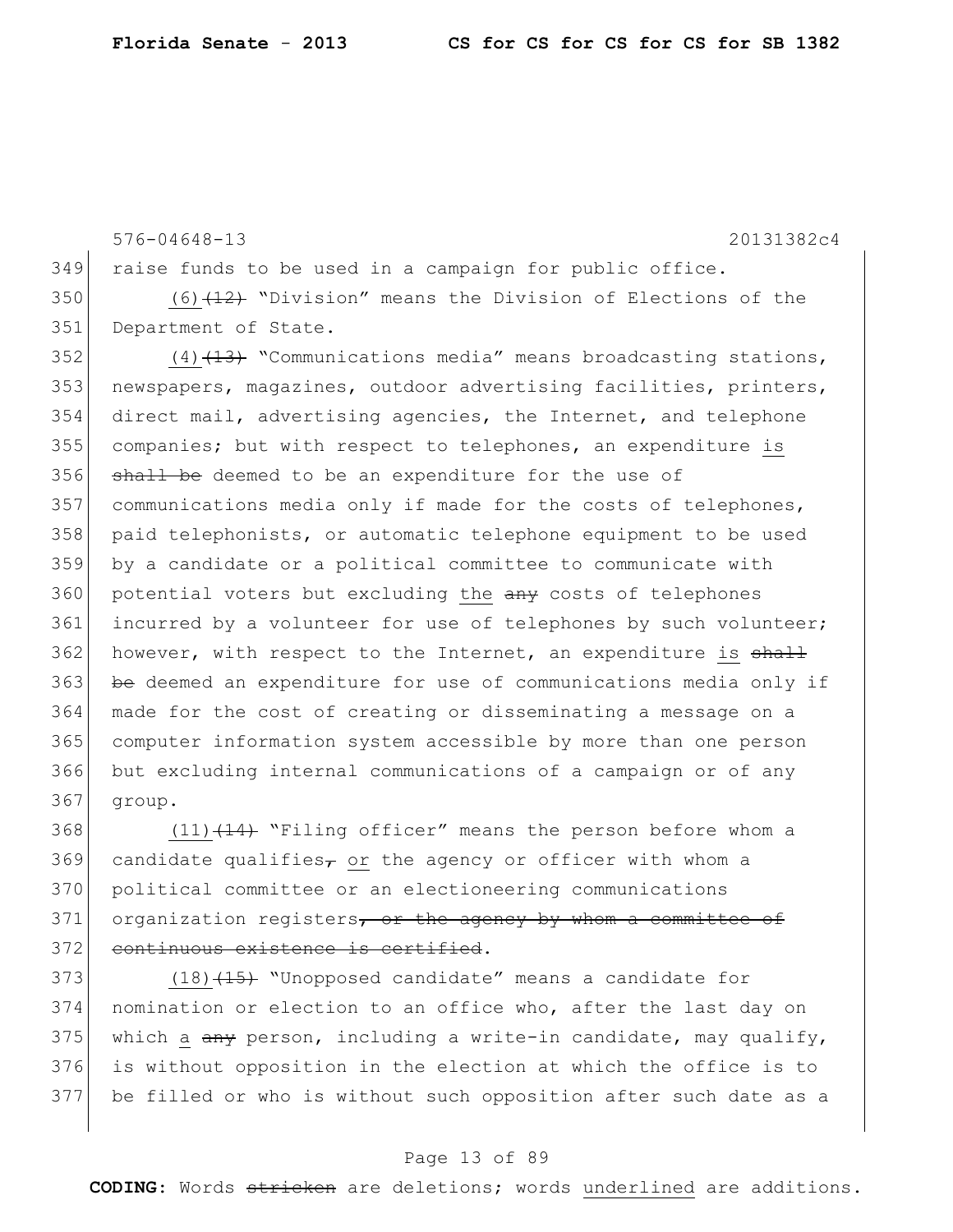|     | 20131382c4<br>$576 - 04648 - 13$                                                            |
|-----|---------------------------------------------------------------------------------------------|
| 378 | result of a any primary election or of withdrawal by other                                  |
| 379 | candidates seeking the same office. A candidate is not an                                   |
| 380 | unopposed candidate if there is a vacancy to be filled under s.                             |
| 381 | $100.111(3)$ , if there is a legal proceeding pending regarding the                         |
| 382 | right to a ballot position for the office sought by the                                     |
| 383 | candidate, or if the candidate is seeking retention as a justice                            |
| 384 | or judge.                                                                                   |
| 385 | $(3)$ $(16)$ "Candidate" means a $\frac{any}{x}$ person to whom any $\frac{one}{x}$         |
| 386 | more of the following applies apply:                                                        |
| 387 | (a) A Any person who seeks to qualify for nomination or                                     |
| 388 | election by means of the petitioning process.                                               |
| 389 | (b) A Any person who seeks to qualify for election as a                                     |
| 390 | write-in candidate.                                                                         |
| 391 | (c) A Any person who receives contributions or makes                                        |
| 392 | expenditures, or consents for any other person to receive                                   |
| 393 | contributions or make expenditures, with a view to bring about                              |
| 394 | his or her nomination or election to, or retention in, public                               |
| 395 | office.                                                                                     |
| 396 | (d) A Any person who appoints a treasurer and designates a                                  |
| 397 | primary depository.                                                                         |
| 398 | (e) A Any person who files qualification papers and                                         |
| 399 | subscribes to a candidate's oath as required by law.                                        |
| 400 |                                                                                             |
| 401 | However, this definition does not include any candidate for a                               |
| 402 | political party executive committee. Expenditures related to                                |
| 403 | potential candidate polls as provided in s. 106.17 are not                                  |
| 404 | contributions or expenditures for purposes of this subsection.                              |
| 405 | $(15)$ $(17)$ "Political advertisement" means a paid expression                             |
| 406 | in a $\frac{any}{13}$ , communications media prescribed in subsection (4) $\frac{13}{13}$ , |
|     |                                                                                             |

# Page 14 of 89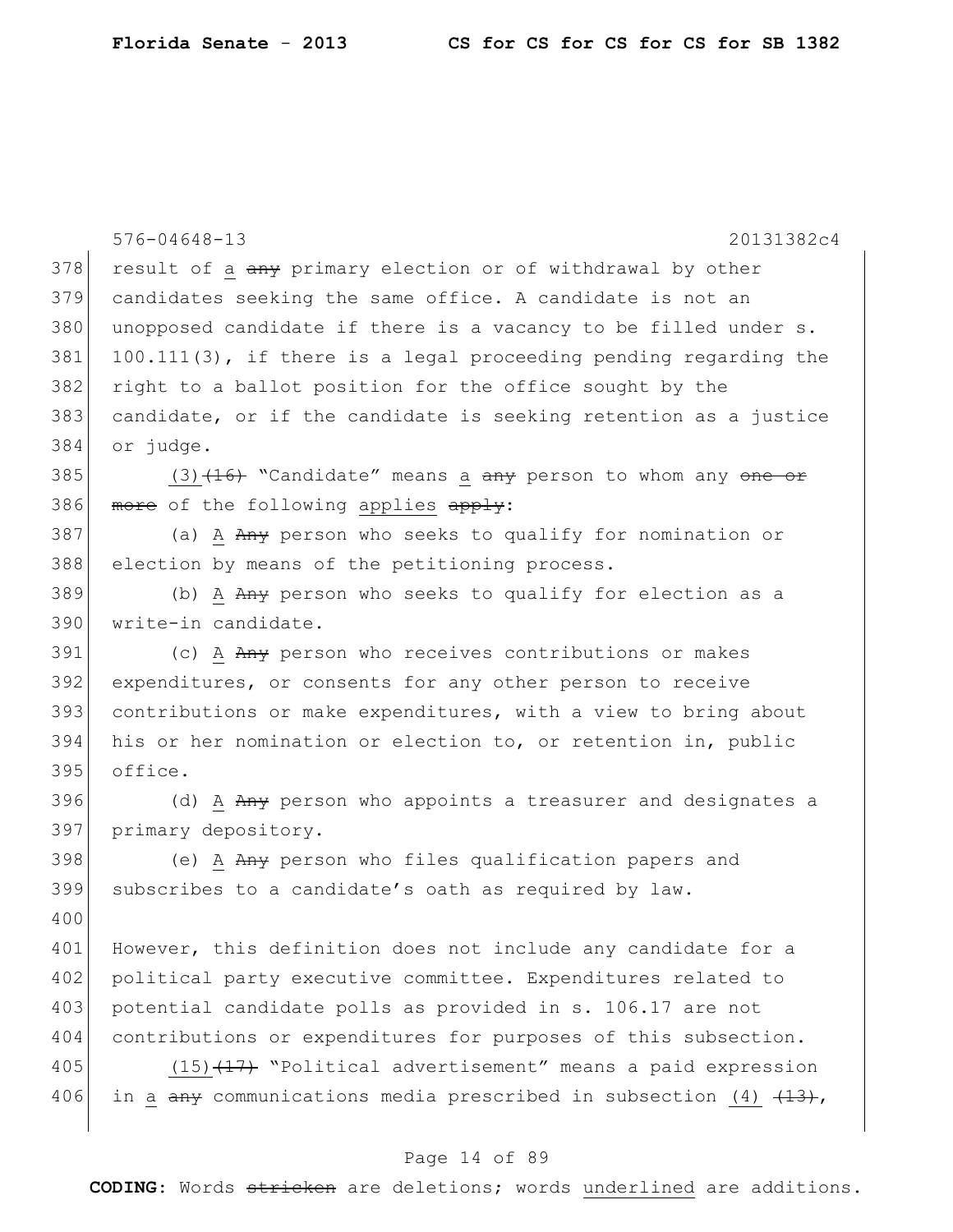576-04648-13 20131382c4 407 whether radio, television, newspaper, magazine, periodical, 408 campaign literature, direct mail, or display or by means other 409 than the spoken word in direct conversation, which expressly 410 advocates the election or defeat of a candidate or the approval 411 or rejection of an issue. However, political advertisement does 412 not include: 413 (a) A statement by an organization, in existence before 414 prior to the time during which a candidate qualifies or an issue 415 is placed on the ballot for that election, in support of or 416 opposition to a candidate or issue, in that organization's 417 newsletter, which newsletter is distributed only to the members 418 of that organization. 419 (b) Editorial endorsements by a  $\frac{any}{any}$  newspaper, a radio or 420 television station, or any other recognized news medium. 421 (8)<del>(18)</del>(a) "Electioneering communication" means any 422 communication that is publicly distributed by a television 423 station, radio station, cable television system, satellite 424 system, newspaper, magazine, direct mail, or telephone and that: 425 1. Refers to or depicts a clearly identified candidate for 426 office without expressly advocating the election or defeat of a 427 candidate but that is susceptible of no reasonable 428 interpretation other than an appeal to vote for or against a 429 specific candidate; 430 2. Is made within 30 days before a primary or special 431 primary election or 60 days before any other election for the 432 office sought by the candidate; and 433 3. Is targeted to the relevant electorate in the geographic 434 area the candidate would represent if elected. 435 (b) The term "electioneering communication" does not

#### Page 15 of 89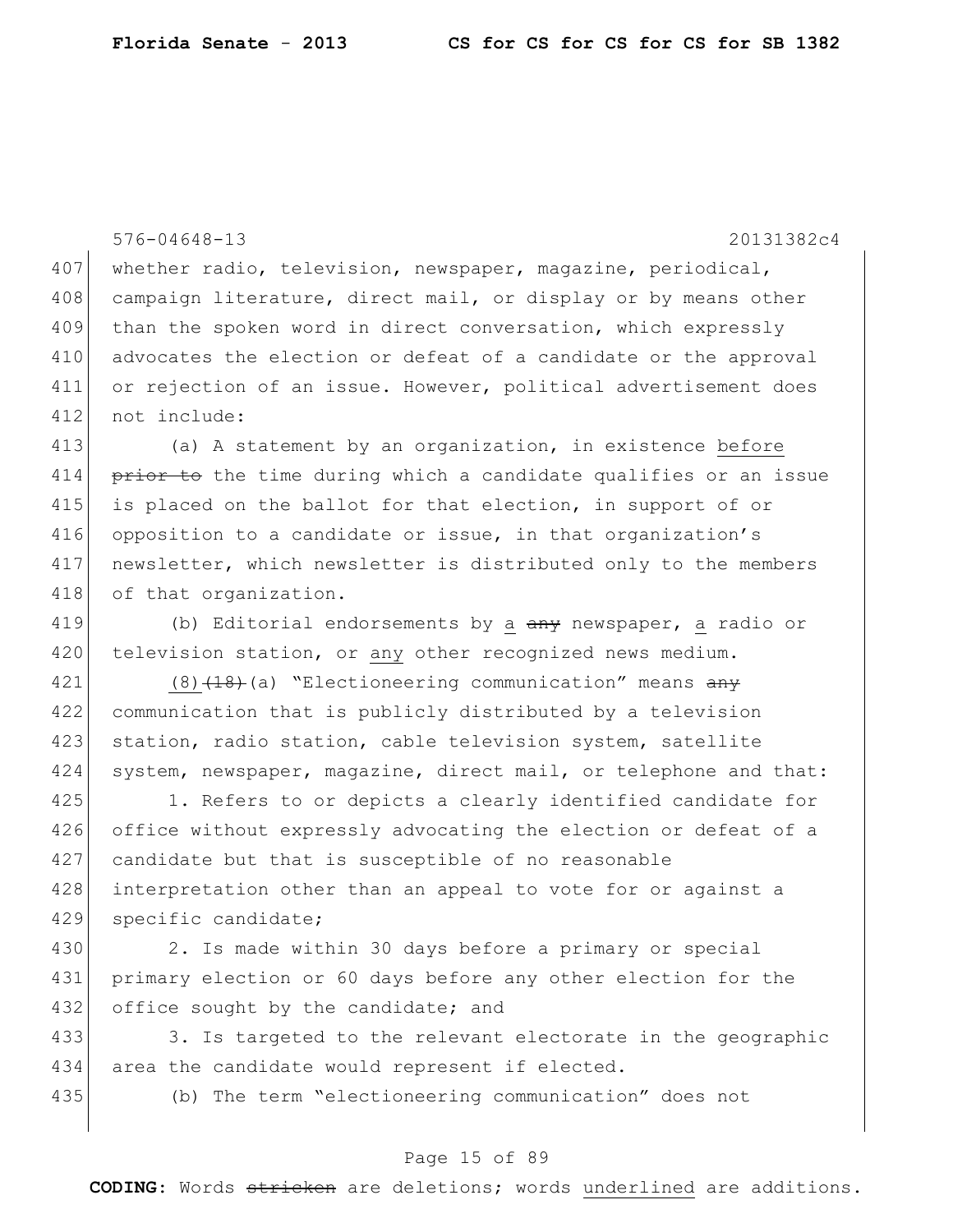576-04648-13 20131382c4

436 include:

437 1. A communication disseminated through a means of 438 communication other than a television station, radio station, 439 cable television system, satellite system, newspaper, magazine, 440 direct mail, telephone, or statement or depiction by an 441 organization, in existence before prior to the time during which 442 a candidate named or depicted qualifies for that election, made 443 in that organization's newsletter, which newsletter is 444 distributed only to members of that organization.

445 2. A communication in a news story, commentary, or 446 editorial distributed through the facilities of a  $\frac{any}{x}$  radio 447 station, television station, cable television system, or 448 satellite system, unless the facilities are owned or controlled 449 by a  $\frac{any}{b}$  political party, political committee, or candidate. A 450 news story distributed through the facilities owned or 451 controlled by a any political party, political committee, or 452 candidate may nevertheless be exempt if it represents a bona 453 fide news account communicated through a licensed broadcasting 454 facility and the communication is part of a general pattern of 455 campaign-related news accounts that give reasonably equal 456 coverage to all opposing candidates in the area.

457 3. A communication that constitutes a public debate or 458 forum that includes at least two opposing candidates for an 459 office or one advocate and one opponent of an issue, or that 460 solely promotes such a debate or forum and is made by or on 461 behalf of the person sponsoring the debate or forum, provided  $462$  that:

463 a. The staging organization is either:

464 (I) A charitable organization that does not make other

## Page 16 of 89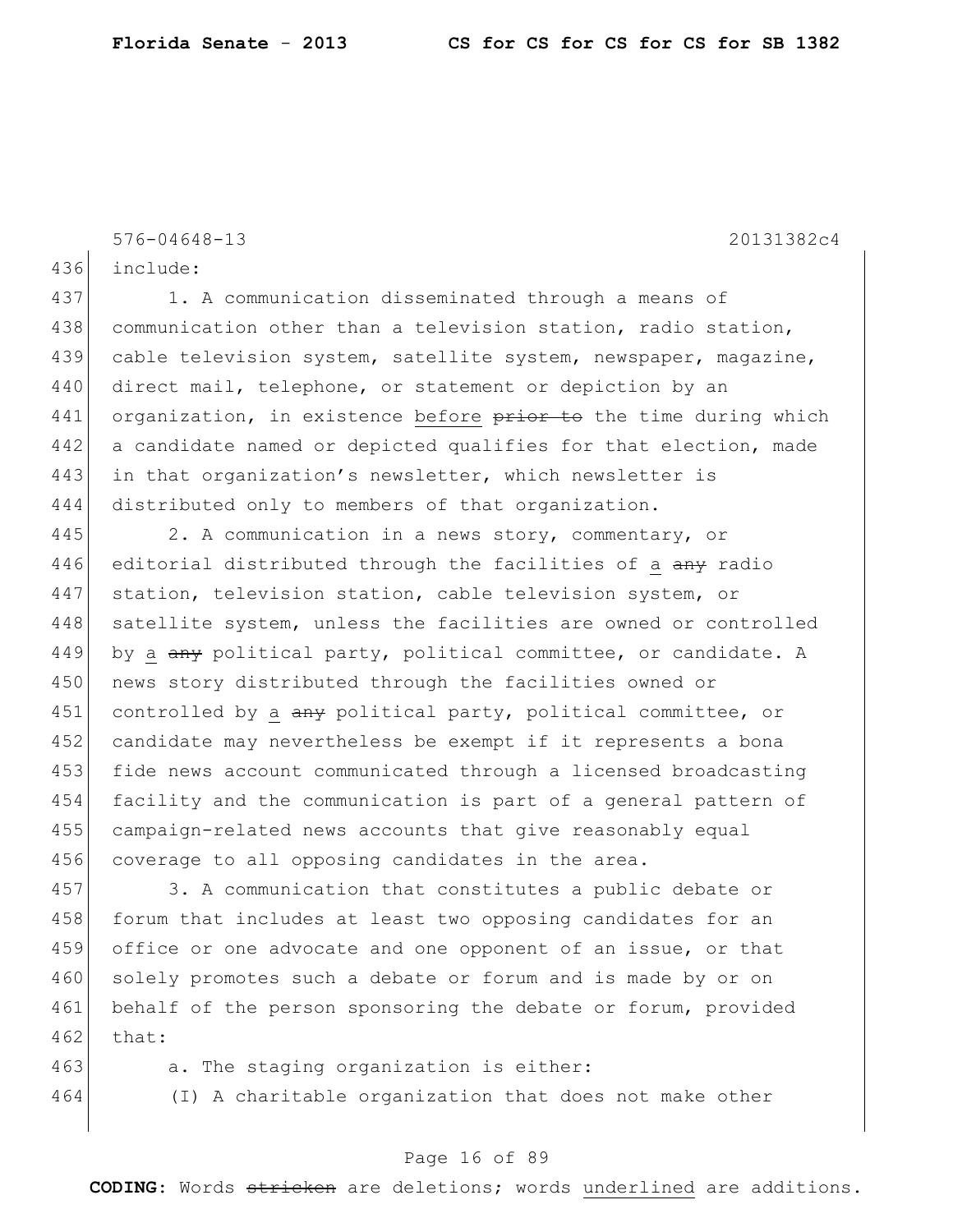576-04648-13 20131382c4 465 electioneering communications and does not otherwise support or 466 oppose any political candidate or political party; or 467 (II) A newspaper, radio station, television station, or 468 other recognized news medium; and 469 b. The staging organization does not structure the debate 470 to promote or advance one candidate or issue position over 471 another. 472 (c) For purposes of this chapter, an expenditure made for, 473 or in furtherance of, an electioneering communication is  $\frac{1}{2}$ 474 not be considered a contribution to or on behalf of any 475 candidate. 476 (d) For purposes of this chapter, an electioneering 477 communication does shall not constitute an independent 478 expenditure and is not nor be subject to the limitations 479 applicable to independent expenditures. 480 (9) (19) "Electioneering communications organization" means 481 any group, other than a political party, affiliated party 482 committee, or political committee, or committee of continuous 483 existence, whose election-related activities are limited to 484 making expenditures for electioneering communications or 485 accepting contributions for the purpose of making electioneering 486 communications and whose activities would not otherwise require 487 the group to register as a political party<sub>r</sub> or political 488 committee, or committee of continuous existence under this 489 chapter. 490 Section 4. Paragraph (a) of subsection (1) and paragraph

491 (d) of subsection (3) of section 106.021, Florida Statutes, are 492 amended to read:

493 106.021 Campaign treasurers; deputies; primary and

## Page 17 of 89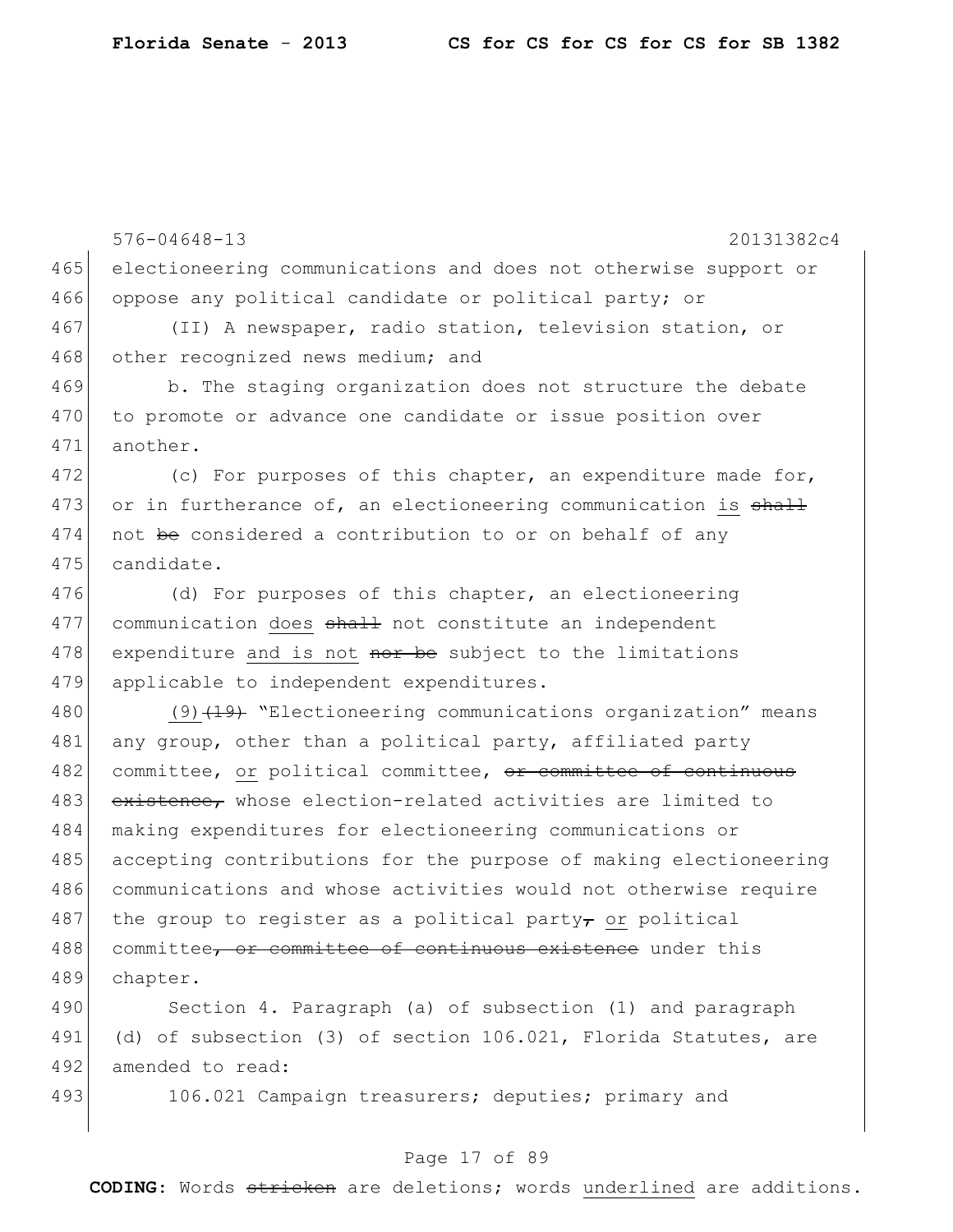576-04648-13 20131382c4

494 secondary depositories.-

495 (1)(a) Each candidate for nomination or election to office 496 and each political committee shall appoint a campaign treasurer. 497 Each person who seeks to qualify for nomination or election to, 498 or retention in, office shall appoint a campaign treasurer and 499 designate a primary campaign depository before prior to 500 qualifying for office. Any person who seeks to qualify for 501 election or nomination to any office by means of the petitioning 502 process shall appoint a treasurer and designate a primary 503 depository on or before the date he or she obtains the  $504$  petitions. Each candidate shall At the same time a candidate he  $505$  or she designates a campaign depository and appoints a 506 treasurer, the candidate shall also designate the office for  $507$  which he or she is a candidate. If the candidate is running for 508 an office that which will be grouped on the ballot with two or 509 more similar offices to be filled at the same election, the 510 candidate must indicate for which group or district office he or  $511$  she is running. Nothing in This subsection does not shall 512 prohibit a candidate, at a later date, from changing the 513 designation of the office for which he or she is a candidate. 514 However, if a candidate changes the designated office for which  $515$  he or she is a candidate, the candidate must notify all 516 contributors in writing of the intent to seek a different office 517 and offer to return pro rata, upon their request, those 518 contributions given in support of the original office sought. 519 This notification shall be given within 15 days after the filing 520 of the change of designation and shall include a standard form 521 developed by the Division of Elections for requesting the return 522 of contributions. The notice requirement does shall not apply to

## Page 18 of 89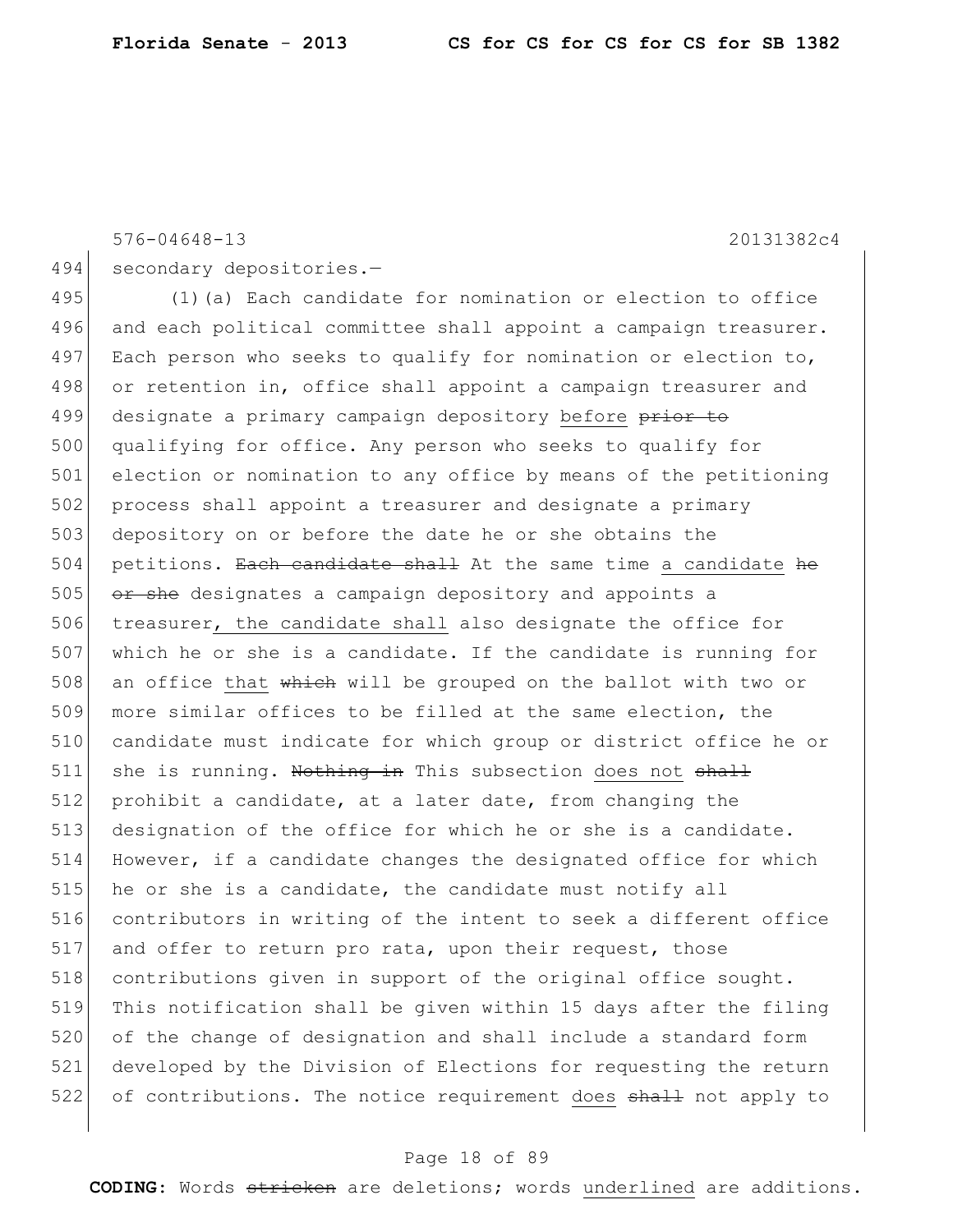576-04648-13 20131382c4 523 any change in a numerical designation resulting solely from 524 redistricting. If, within 30 days after being notified by the  $525$  candidate of the intent to seek a different office, the 526 contributor notifies the candidate in writing that the 527 contributor wishes his or her contribution to be returned, the 528 candidate shall return the contribution, on a pro rata basis,  $529$  calculated as of the date the change of designation is filed. 530 Any contributions not requested to be returned within the 30-day 531 period may be used by the candidate for the newly designated 532 office; however, the full amount of the contribution for the 533 original office shall count toward the contribution limits 534 specified in s. 106.08 for the newly designated office. A  $N_{\Theta}$ 535 person may not  $shath$  accept any contribution or make any 536 expenditure with a view to bringing about his or her nomination, 537 election, or retention in public office, or authorize another to 538 accept such contributions or make such expenditure on the 539 person's behalf, unless such person has appointed a campaign 540 treasurer and designated a primary campaign depository. A 541 candidate for an office voted upon statewide may appoint not 542 more than 15 deputy campaign treasurers, and any other candidate 543 or political committee may appoint not more than 3 deputy 544 campaign treasurers. The names and addresses of the campaign 545 treasurer and deputy campaign treasurers so appointed shall be 546 filed with the officer before whom such candidate is required to 547 qualify or with whom such political committee is required to 548 register pursuant to s. 106.03.

549 (3) No contribution or expenditure, including contributions 550 or expenditures of a candidate or of the candidate's family, 551 shall be directly or indirectly made or received in furtherance

## Page 19 of 89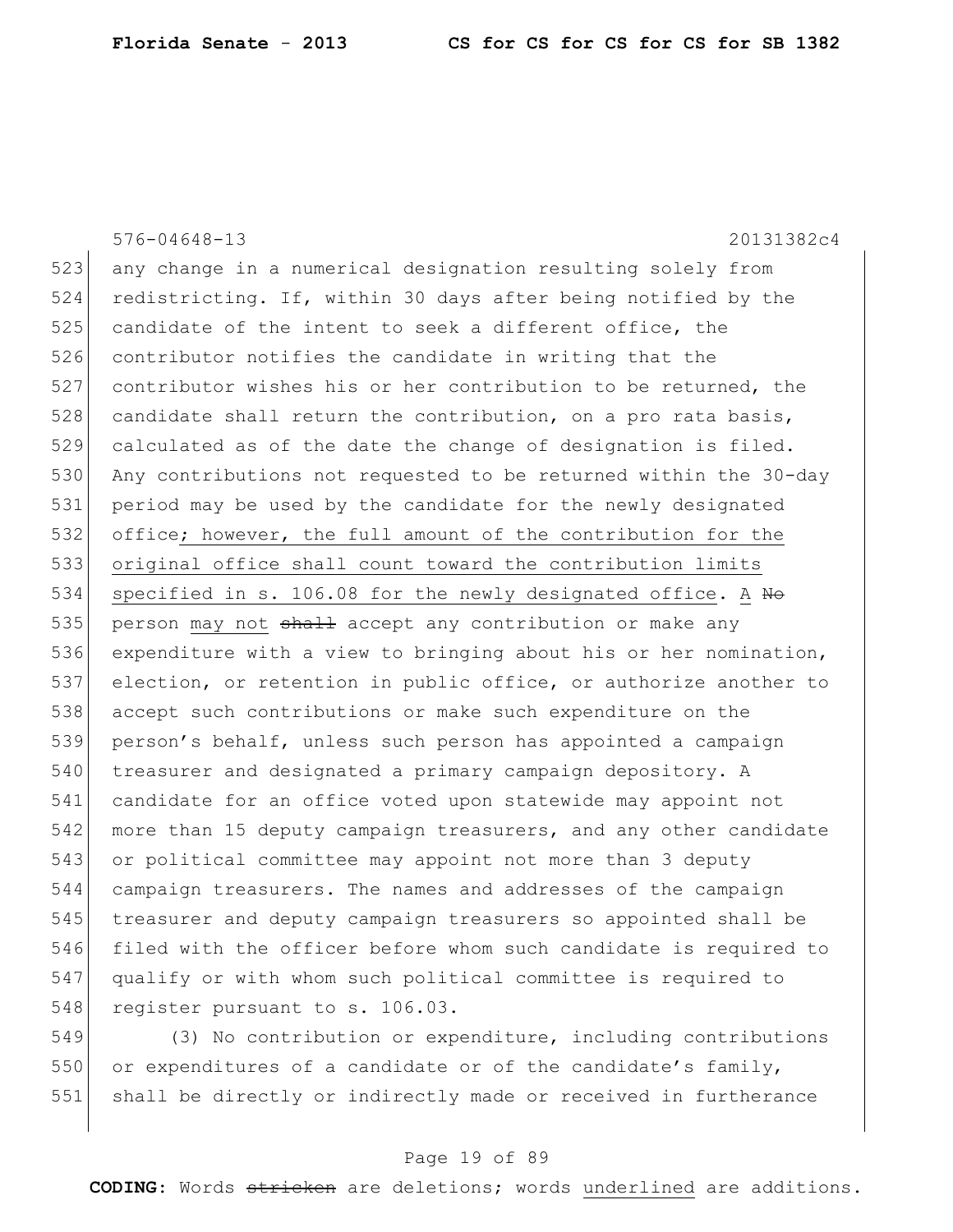576-04648-13 20131382c4 552 of the candidacy of any person for nomination or election to 553 political office in the state or on behalf of any political 554 committee except through the duly appointed campaign treasurer 555 of the candidate or political committee, subject to the 556 following exceptions: 557 (d) Expenditures made directly by any political committee, 558 affiliated party committee, or political party regulated by 559 chapter 103 for obtaining time, space, or services in or by any 560 communications medium for the purpose of jointly endorsing three 561 or more candidates, and any such expenditure may shall not be 562 considered a contribution or expenditure to or on behalf of any 563 such candidates for the purposes of this chapter. 564 Section 5. Subsection (1) of section 106.022, Florida 565 Statutes, is amended to read: 566 106.022 Appointment of a registered agent; duties.-567 (1) Each political committee, committee of continuous 568 existence, or electioneering communications organization shall 569 have and continuously maintain in this state a registered office 570 and a registered agent and must file with the filing officer a 571 statement of appointment for the registered office and 572 registered agent. The statement of appointment must: 573 (a) Provide the name of the registered agent and the street 574 address and phone number for the registered office; 575 (b) Identify the entity for whom the registered agent 576 serves; 577 (c) Designate the address the registered agent wishes to 578 use to receive mail; 579 (d) Include the entity's undertaking to inform the filing 580 officer of any change in such designated address;

## Page 20 of 89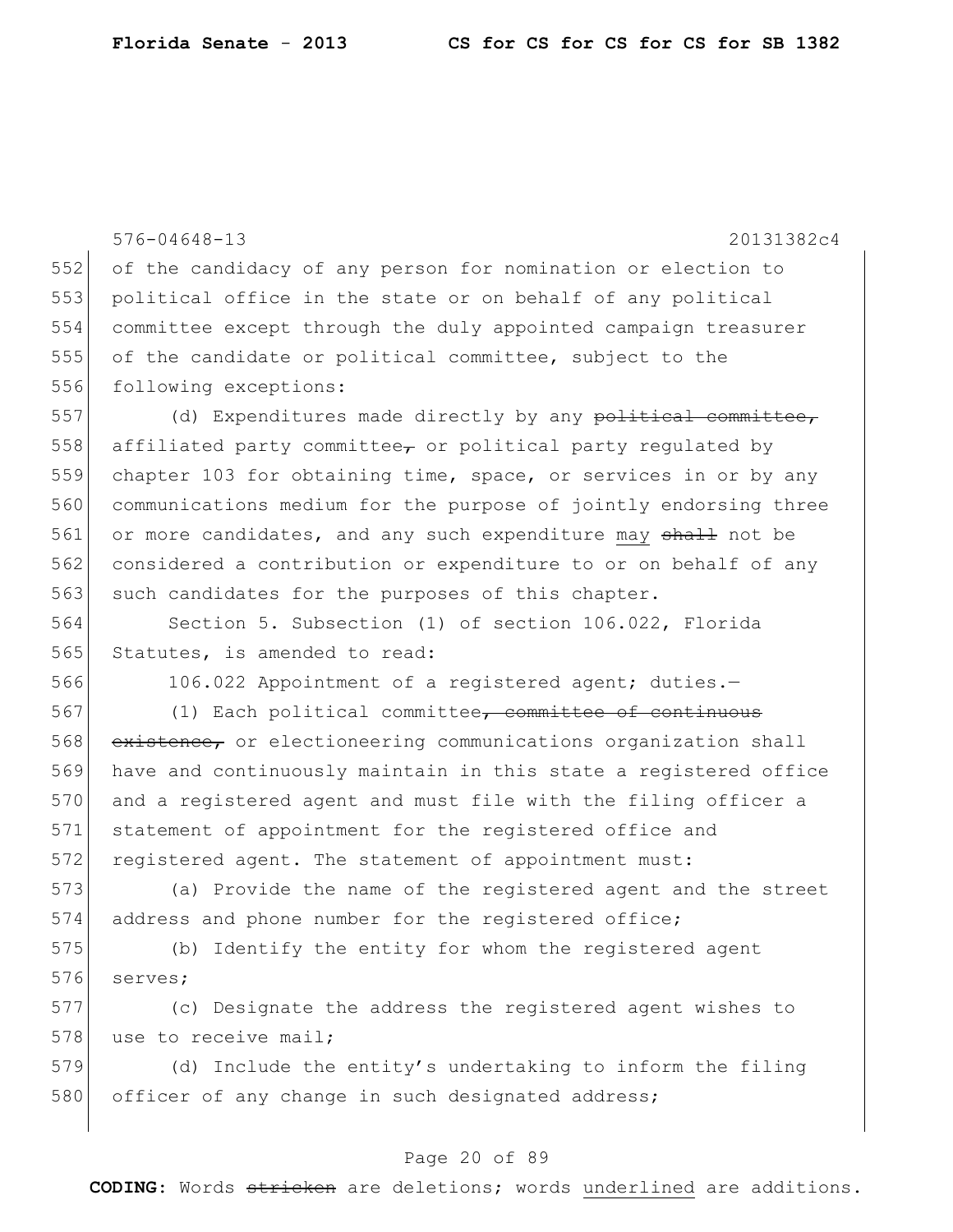|     | $576 - 04648 - 13$<br>20131382c4                                            |
|-----|-----------------------------------------------------------------------------|
| 581 | (e) Provide for the registered agent's acceptance of the                    |
| 582 | appointment, which must confirm that the registered agent is                |
| 583 | familiar with and accepts the obligations of the position as set            |
| 584 | forth in this section; and                                                  |
| 585 |                                                                             |
|     | (f) Contain the signature of the registered agent and the                   |
| 586 | entity engaging the registered agent.                                       |
| 587 | Section 6. Paragraph (c) of subsection (1) of section                       |
| 588 | 106.025, Florida Statutes, is amended to read:                              |
| 589 | 106.025 Campaign fund raisers.-                                             |
| 590 | (1)                                                                         |
| 591 | (c) Any tickets or advertising for such a campaign fund                     |
| 592 | raiser must comply with is exempt from the requirements of s.               |
| 593 | 106.143.                                                                    |
| 594 | Section 7. Paragraph (b) of subsection (1) and subsection                   |
| 595 | (2) of section 106.03, Florida Statutes, are amended to read:               |
| 596 | 106.03 Registration of political committees and                             |
| 597 | electioneering communications organizations.-                               |
| 598 | (1)                                                                         |
| 599 | (b) 1. Each group shall file a statement of organization as                 |
| 600 | an electioneering communications organization within 24 hours               |
| 601 | after the date on which it makes expenditures for an                        |
| 602 | electioneering communication in excess of \$5,000, if such                  |
| 603 | expenditures are made within the timeframes specified in s.                 |
| 604 | $106.011(8)$ (a) 2. $\pm 06.011(18)$ (a) 2. If the group makes expenditures |
| 605 | for an electioneering communication in excess of \$5,000 before             |
| 606 | the timeframes specified in s. $106.011(8)$ (a) 2. $106.011(18)$ (a) $2.$   |
| 607 | it shall file the statement of organization within 24 hours                 |
| 608 | after the 30th day before a primary or special primary election,            |
| 609 | or within 24 hours after the 60th day before any other election,            |
|     |                                                                             |

# Page 21 of 89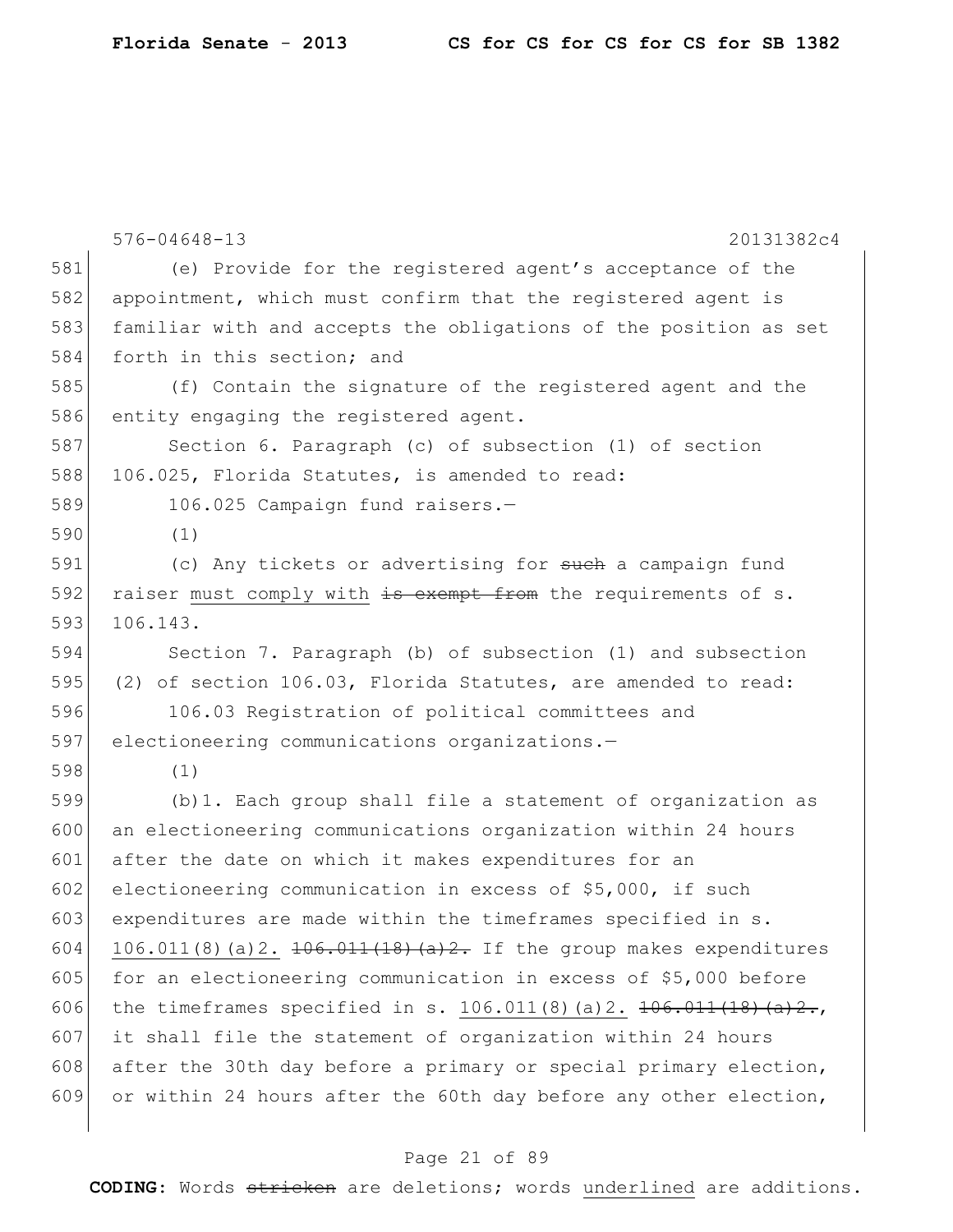|     | $576 - 04648 - 13$<br>20131382c4                                 |
|-----|------------------------------------------------------------------|
| 610 | whichever is applicable.                                         |
| 611 | 2.a. In a statewide, legislative, or multicounty election,       |
| 612 | an electioneering communications organization shall file a       |
| 613 | statement of organization with the Division of Elections.        |
| 614 | b. In a countywide election or any election held on less         |
| 615 | than a countywide basis, except as described in sub-subparagraph |
| 616 | c., an electioneering communications organization shall file a   |
| 617 | statement of organization with the supervisor of elections of    |
| 618 | the county in which the election is being held.                  |
| 619 | c. In a municipal election, an electioneering                    |
| 620 | communications organization shall file a statement of            |
| 621 | organization with the officer before whom municipal candidates   |
| 622 | qualify.                                                         |
| 623 | d. Any electioneering communications organization that           |
| 624 | would be required to file a statement of organization in two or  |
| 625 | more locations need only file a statement of organization with   |
| 626 | the Division of Elections.                                       |
| 627 | (2) The statement of organization shall include:                 |
| 628 | (a) The name, mailing address, and street address of the         |
| 629 | committee or electioneering communications organization;         |
| 630 | (b) The names, street addresses, and relationships of            |
| 631 | affiliated or connected organizations, including any affiliated  |
| 632 | sponsors;                                                        |
| 633 | (c) The area, scope, or jurisdiction of the committee or         |
| 634 | electioneering communications organization;                      |
| 635 | (d) The name, mailing address, street address, and position      |
| 636 | of the custodian of books and accounts;                          |
| 637 | (e) The name, mailing address, street address, and position      |
| 638 | of other principal officers, including the treasurer and deputy  |
|     |                                                                  |

# Page 22 of 89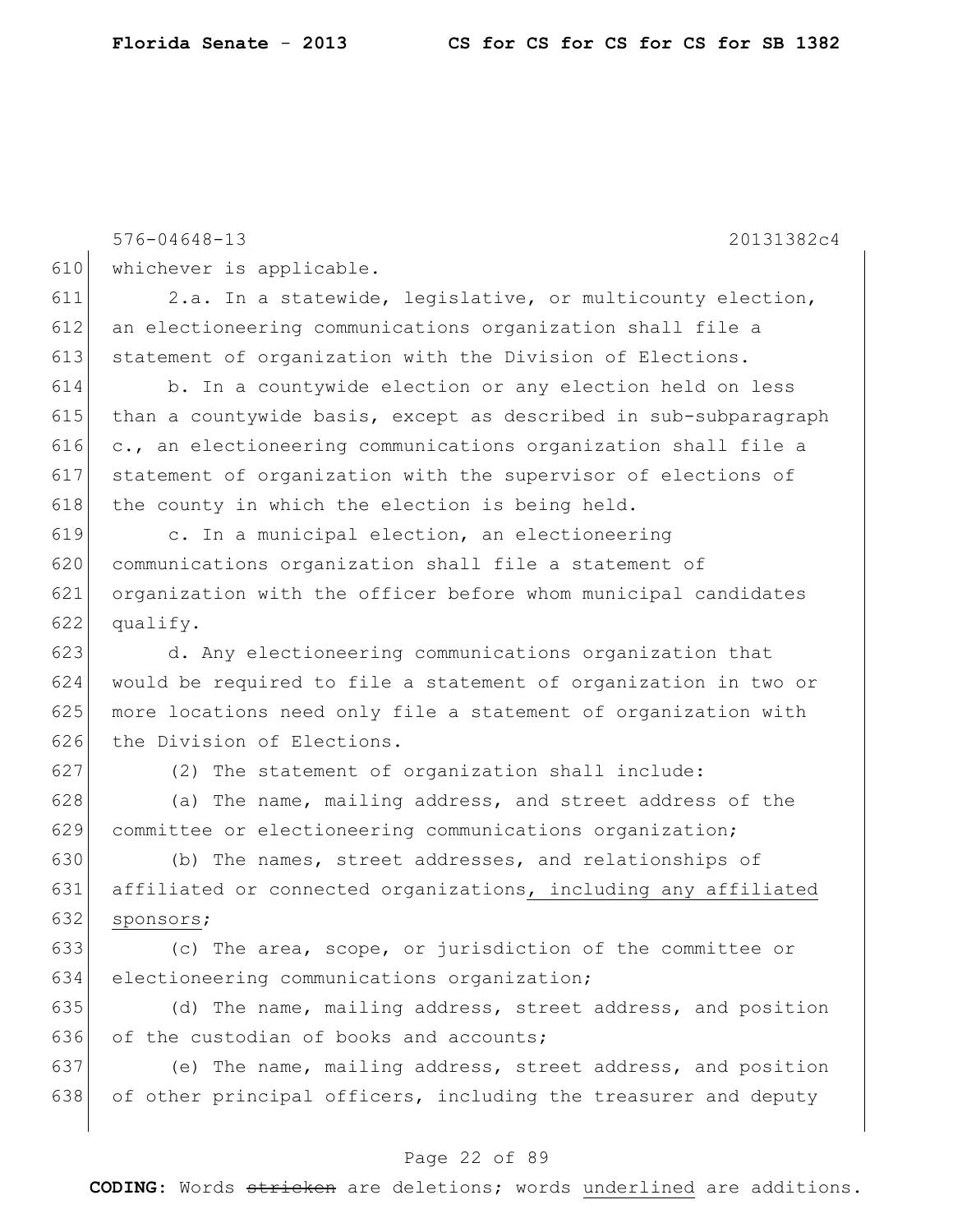|     | $576 - 04648 - 13$<br>20131382c4                                 |
|-----|------------------------------------------------------------------|
| 639 | treasurer, if any;                                               |
| 640 | (f) The name, address, office sought, and party affiliation      |
| 641 | of:                                                              |
| 642 | 1. Each candidate whom the committee is supporting;              |
| 643 | 2. Any other individual, if any, whom the committee is           |
| 644 | supporting for nomination for election, or election, to any      |
| 645 | public office whatever;                                          |
| 646 | (g) Any issue or issues the committee is supporting or           |
| 647 | opposing;                                                        |
| 648 | (h) If the committee is supporting the entire ticket of any      |
| 649 | party, a statement to that effect and the name of the party;     |
| 650 | (i) A statement of whether the committee is a continuing         |
| 651 | one;                                                             |
| 652 | (j) Plans for the disposition of residual funds which will       |
| 653 | be made in the event of dissolution;                             |
| 654 | (k) A listing of all banks, safe-deposit boxes, or other         |
| 655 | depositories used for committee or electioneering communications |
| 656 | organization funds;                                              |
| 657 | (1) A statement of the reports required to be filed by the       |
| 658 | committee or the electioneering communications organization with |
| 659 | federal officials, if any, and the names, addresses, and         |
| 660 | positions of such officials; and                                 |
| 661 | (m) A statement of whether the electioneering                    |
| 662 | communications organization was formed as a newly created        |
| 663 | organization during the current calendar quarter or was formed   |
| 664 | from an organization existing prior to the current calendar      |
| 665 | quarter. For purposes of this subsection, calendar quarters end  |
| 666 | the last day of March, June, September, and December.            |
| 667 | Section 8. Section 106.05, Florida Statutes, is amended to       |
|     |                                                                  |

# Page 23 of 89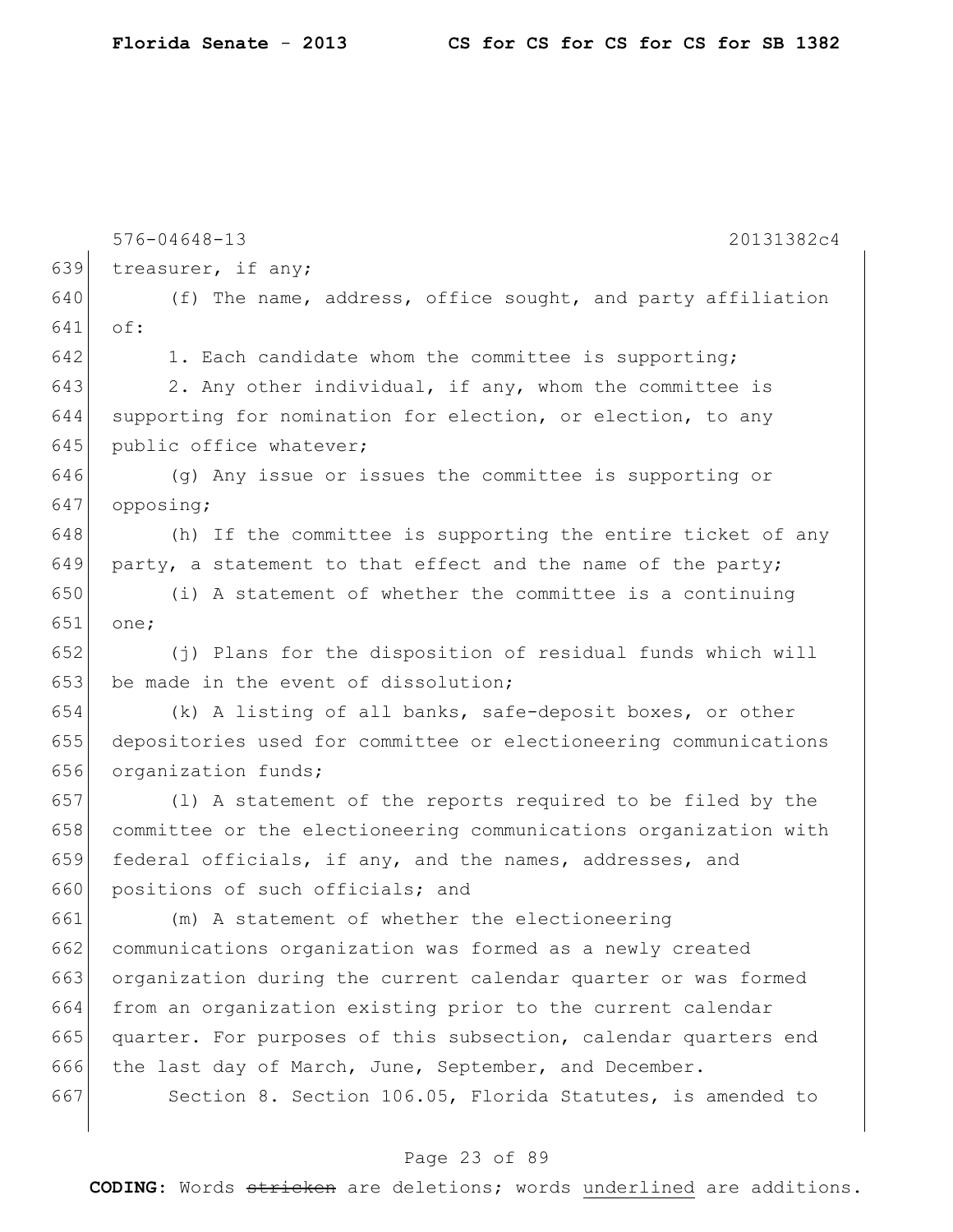576-04648-13 20131382c4

668 read:

669 106.05 Deposit of contributions; statement of campaign 670 treasurer.—All funds received by the campaign treasurer of any 671 candidate or political committee shall, prior to the end of the 672 5th business day following the receipt thereof, Saturdays, 673 Sundays, and legal holidays excluded, be deposited in a campaign 674 depository designated pursuant to s. 106.021, in an account that 675 contains the designated "... (name of the candidate or 676 committee.)... Campaign Account." Except for contributions to 677 political committees made by payroll deduction, all deposits  $678$  shall be accompanied by a bank deposit slip containing the name 679 of each contributor and the amount contributed by each. If a 680 contribution is deposited in a secondary campaign depository, 681 the depository shall forward the full amount of the deposit, 682 along with a copy of the deposit slip accompanying the deposit, 683 to the primary campaign depository prior to the end of the 1st 684 business day following the deposit.

685 Section 9. Section 106.07, Florida Statutes, is reenacted 686 and amended to read:

687 106.07 Reports; certification and filing.-

688 (1) Each campaign treasurer designated by a candidate or 689 political committee pursuant to s. 106.021 shall file regular  $690$  reports of all contributions received, and all expenditures 691 made, by or on behalf of such candidate or political committee. 692 Except as provided in paragraphs (a) and (b) for the third 693 calendar quarter immediately preceding a general election, 694 reports shall be filed on the 10th day following the end of each 695 calendar month  $\frac{a_1}{b_1}$  and the time the campaign treasurer is 696 appointed, except that, if the 10th day following the end of a

## Page 24 of 89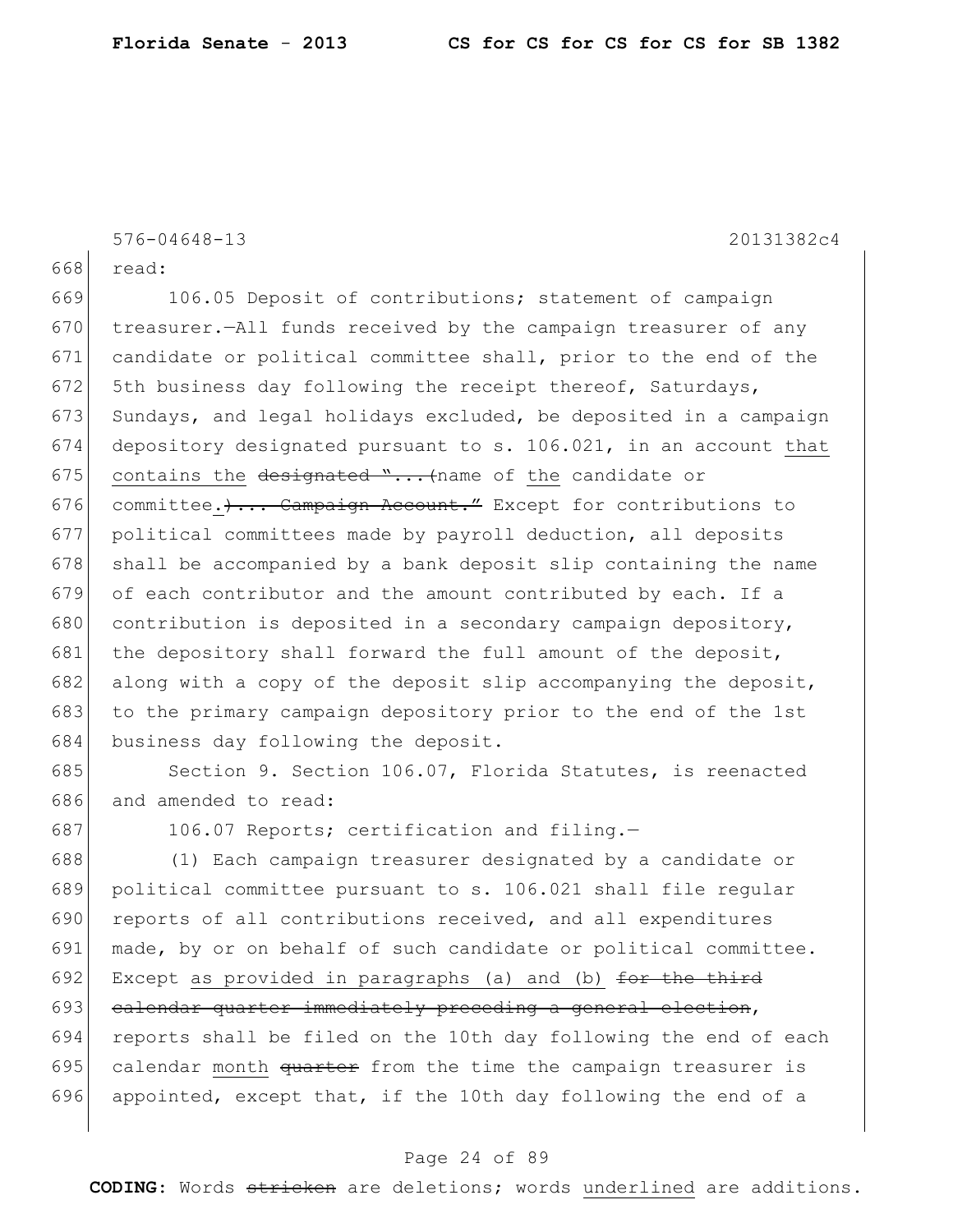|     | $576 - 04648 - 13$<br>20131382c4                                 |
|-----|------------------------------------------------------------------|
| 697 | calendar month quarter occurs on a Saturday, Sunday, or legal    |
| 698 | holiday, the report shall be filed on the next following day     |
| 699 | that which is not a Saturday, Sunday, or legal holiday. Monthly  |
| 700 | Quarterly reports shall include all contributions received and   |
| 701 | expenditures made during the calendar month quarter which have   |
| 702 | not otherwise been reported pursuant to this section.            |
| 703 | (a) A statewide candidate or a political committee required      |
| 704 | to file reports with the division must file reports:             |
| 705 | 1. On the 60th day immediately preceding the primary             |
| 706 | election, and each week thereafter, with the last weekly report  |
| 707 | being filed on the 11th day immediately preceding the general    |
| 708 | election.                                                        |
| 709 | 2. On the 10th day immediately preceding the general             |
| 710 | election, and each day thereafter, with the last daily report    |
| 711 | being filed the 4th day before the general election Except as    |
| 712 | provided in paragraph (b), the reports shall also be filed on    |
| 713 | the 32nd, 18th, and 4th days immediately preceding the primary   |
| 714 | and on the 46th, 32nd, 18th, and 4th days immediately preceding  |
| 715 | the election, for a candidate who is opposed in seeking          |
| 716 | nomination or election to any office, for a political committee, |
| 717 | or for a committee of continuous existence.                      |
| 718 | (b) Any other candidate or a political committee required        |
| 719 | to file reports with a filing officer other than the division    |
| 720 | must file reports on the 60th day immediately preceding the      |
| 721 | primary election, and biweekly on each Friday thereafter through |
| 722 | and including the 4th day immediately preceding the general      |
| 723 | election, with additional reports due on the 25th and 11th days  |
| 724 | before the primary election and the general election Any         |
| 725 | statewide candidate who has requested to receive contributions   |
|     |                                                                  |

# Page 25 of 89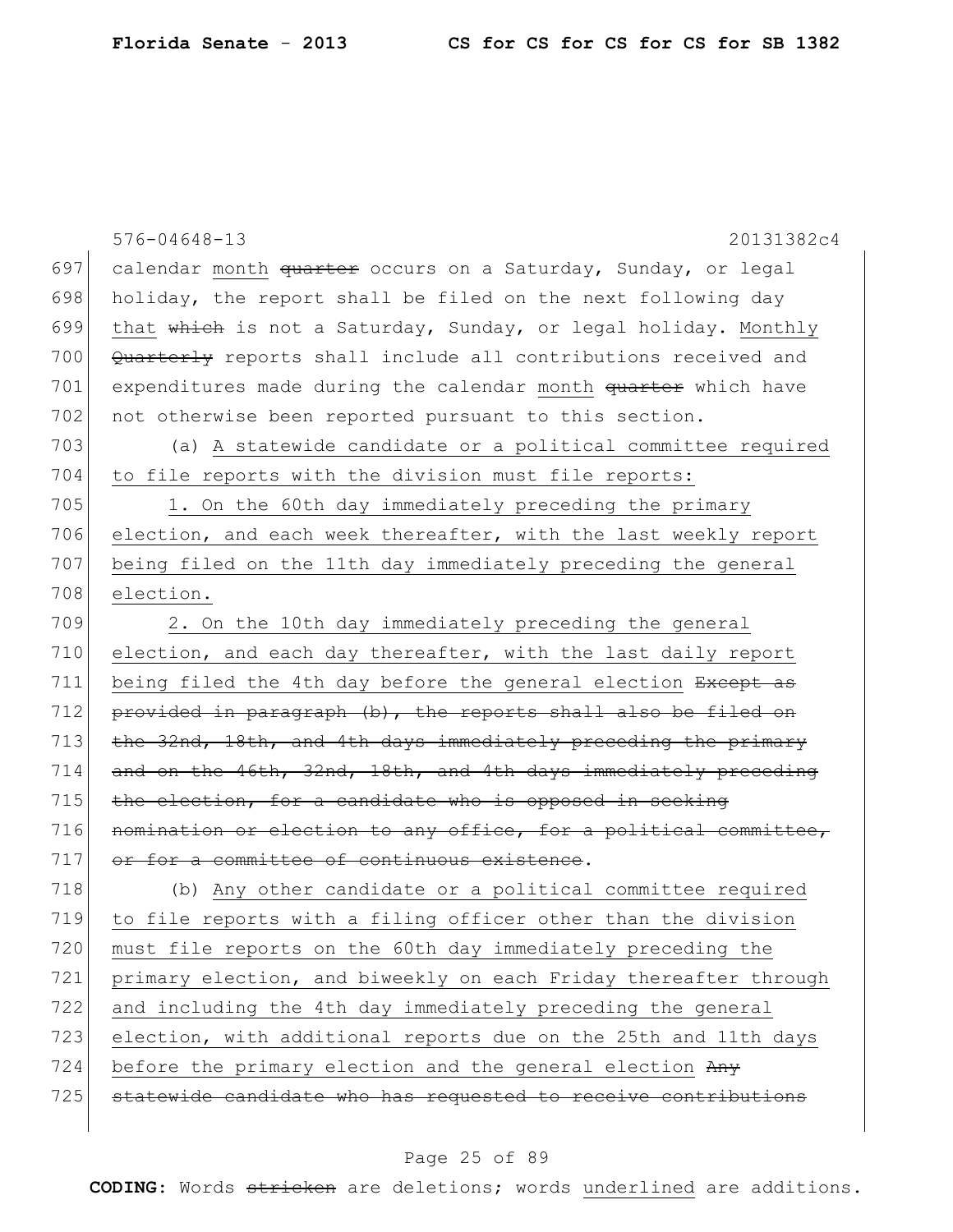576-04648-13 20131382c4 726 pursuant to the Florida Election Campaign Financing Act or any  $727$  statewide candidate in a race with a candidate who has requested 728 to receive contributions pursuant to the act shall also file 729 reports on the 4th, 11th, 18th, 25th, and 32nd days prior to the 730 primary election, and on the 4th, 11th, 18th, 25th, 32nd, 39th, 731 46th, and 53rd days prior to the general election. 732 (c) Following the last day of qualifying for office, any 733 unopposed candidate need only file a report within 90 days after 734 the date such candidate became unopposed. Such report shall 735 contain all previously unreported contributions and expenditures

736 as required by this section and shall reflect disposition of 737 funds as required by s. 106.141.

 $(d)$  1. When a special election is called to fill a vacancy in office, all political committees making contributions or expenditures to influence the results of such special election or the preceding special primary election shall file campaign 742 treasurers' reports with the filing officer on the dates set by 743 the Department of State pursuant to s. 100.111.

 2. When an election is called for an issue to appear on the ballot at a time when no candidates are scheduled to appear on 746 the ballot, all political committees making contributions or expenditures in support of or in opposition to such issue shall 748 file reports on the 18th and 4th days before prior to such election.

750 (e) The filing officer shall provide each candidate with a 751 schedule designating the beginning and end of reporting periods 752 as well as the corresponding designated due dates.

753 (2)(a)1. All reports required of a candidate by this 754 section shall be filed with the officer before whom the

## Page 26 of 89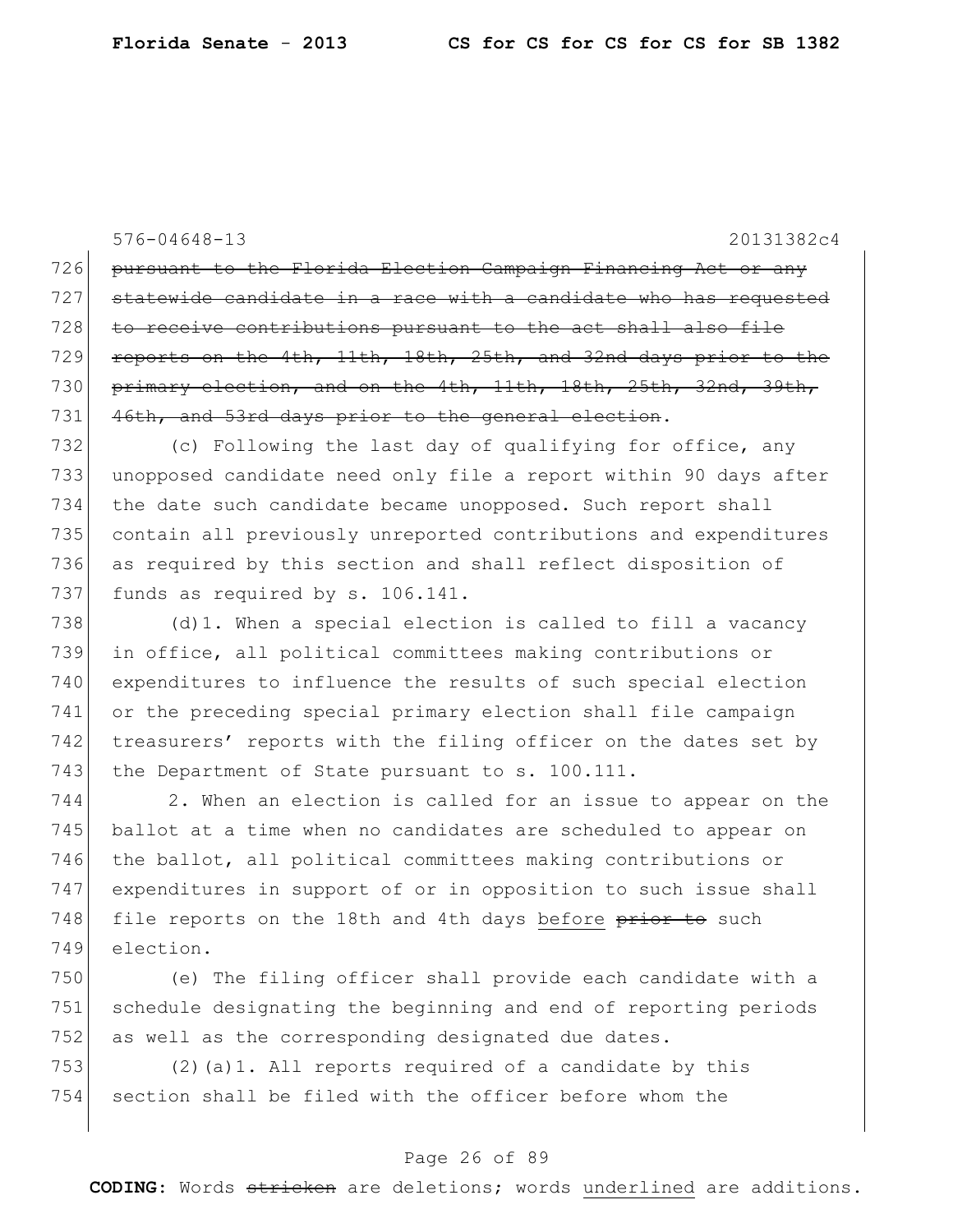576-04648-13 20131382c4 755 candidate is required by law to qualify. All candidates who file 756 with the Department of State shall file their reports pursuant 757 to s. 106.0705. Except as provided in s. 106.0705, reports shall 758 be filed not later than 5 p.m. of the day designated; however, 759 any report postmarked by the United States Postal Service no 760 later than midnight of the day designated is shall be deemed to 761 have been filed in a timely manner. Any report received by the 762 filing officer within 5 days after the designated due date that 763 was delivered by the United States Postal Service is shall be 764 deemed timely filed unless it has a postmark that indicates that  $765$  the report was mailed after the designated due date. A 766 certificate of mailing obtained from and dated by the United 767 States Postal Service at the time of mailing, or a receipt from 768 an established courier company, which bears a date on or before 769 the date on which the report is due, suffices as shall be proof 770 of mailing in a timely manner. Reports must shall contain 771 information on  $\theta$  all previously unreported contributions  $772$  received and expenditures made as of the preceding Friday, 773 except that the final weekly or biweekly report filed on the 774 Friday immediately preceding the election and each daily report 775 must  $shall$  contain information on  $ef$  all previously unreported 776 contributions received and expenditures made as of the day  $777$  preceding that designated due date. All such reports are  $shall$  $778$  be open to public inspection.

779 2. This subsection does not prohibit the governing body of 780 a political subdivision, by ordinance or resolution, from 781 imposing upon its own officers and candidates electronic filing 782 requirements not in conflict with s. 106.0705. Expenditure of 783 public funds for such purpose is deemed to be for a valid public

## Page 27 of 89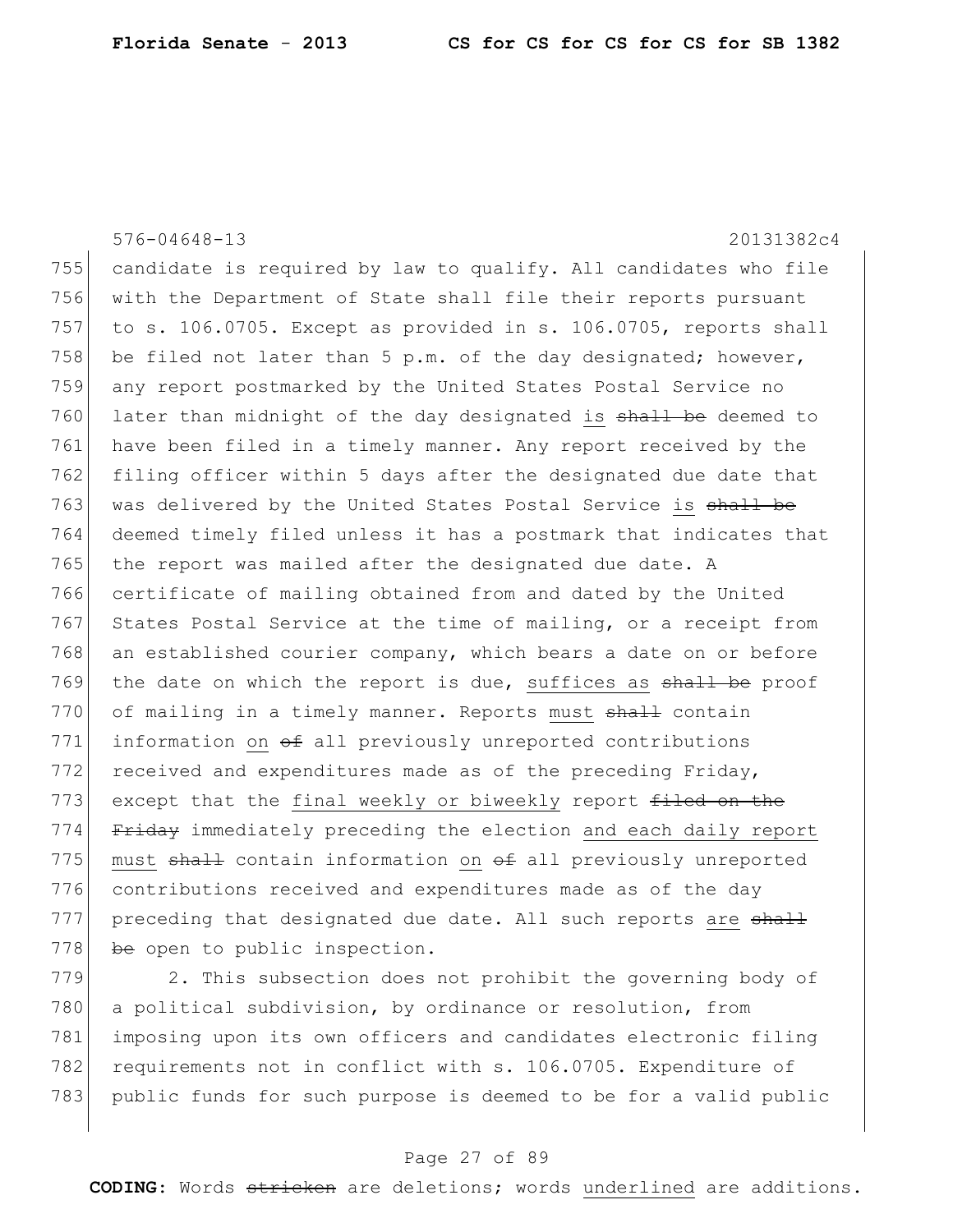576-04648-13 20131382c4

784 purpose.

785 (b)1. Any report that is deemed to be incomplete by the 786 officer with whom the candidate qualifies must shall be accepted 787 on a conditional basis. The campaign treasurer shall be notified 788 by certified mail or by another method using a common carrier 789 that provides a proof of delivery of the notice as to why the 790 report is incomplete and within 7 days after receipt of such 791 notice must file an addendum to the report providing all 792 information necessary to complete the report in compliance with 793 this section. Failure to file a complete report after such 794 notice constitutes a violation of this chapter.

795 2. Notice is deemed complete upon proof of delivery of a 796 written notice to the mailing or street address of the campaign 797 treasurer or registered agent of record with the filing officer.

798 (3) Reports required of a political committee shall be 799 filed with the agency or officer before whom such committee 800 registers pursuant to s.  $106.03(3)$  and shall be subject to the 801 same filing conditions as established for candidates' reports. 802 Incomplete reports by political committees shall be treated in 803 the manner provided for incomplete reports by candidates in 804 subsection (2).

805 (4)(a) Except as provided in paragraph (b), each report 806 required by this section must contain:

 $807$  1. The full name, address, and occupation, if any of each 808 person who has made one or more contributions to or for such 809 committee or candidate within the reporting period, together 810 with the amount and date of such contributions. For 811 corporations, the report must provide as clear a description as 812 practicable of the principal type of business conducted by the

## Page 28 of 89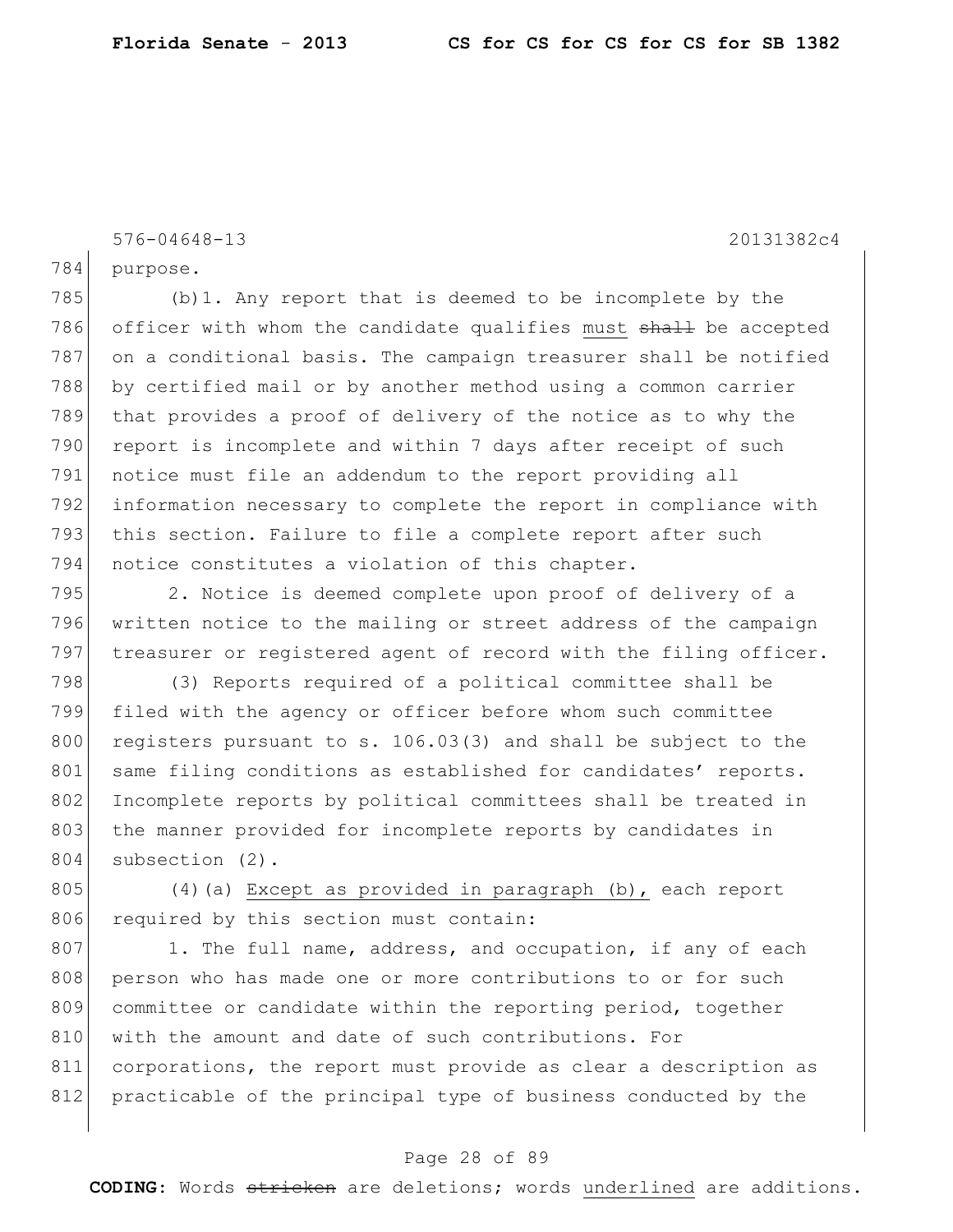576-04648-13 20131382c4 813 corporation. However, if the contribution is \$100 or less or is 814 from a relative, as defined in s. 112.312, provided that the 815 relationship is reported, the occupation of the contributor or 816 the principal type of business need not be listed. 817 2. The name and address of each political committee from 818 which the reporting committee or the candidate received, or to 819 which the reporting committee or candidate made, any transfer of 820 funds, together with the amounts and dates of all transfers. 821 3. Each loan for campaign purposes to or from any person or 822 political committee within the reporting period, together with 823 the full names, addresses, and occupations, and principal places 824 of business, if any, of the lender and endorsers, if any, and 825 the date and amount of such loans. 826 4. A statement of each contribution, rebate, refund, or 827 other receipt not otherwise listed under subparagraphs 1. 828 through 3. 829 5. The total sums of all loans, in-kind contributions, and 830 other receipts by or for such committee or candidate during the 831 reporting period. The reporting forms shall be designed to 832 elicit separate totals for in-kind contributions, loans, and 833 other receipts. 834 6. The full name and address of each person to whom 835 expenditures have been made by or on behalf of the committee or 836 candidate within the reporting period; the amount, date, and 837 purpose of each such expenditure; and the name and address of, 838 and office sought by, each candidate on whose behalf such 839 expenditure was made. However, expenditures made from the petty 840 cash fund provided by s. 106.12 need not be reported 841 individually.

## Page 29 of 89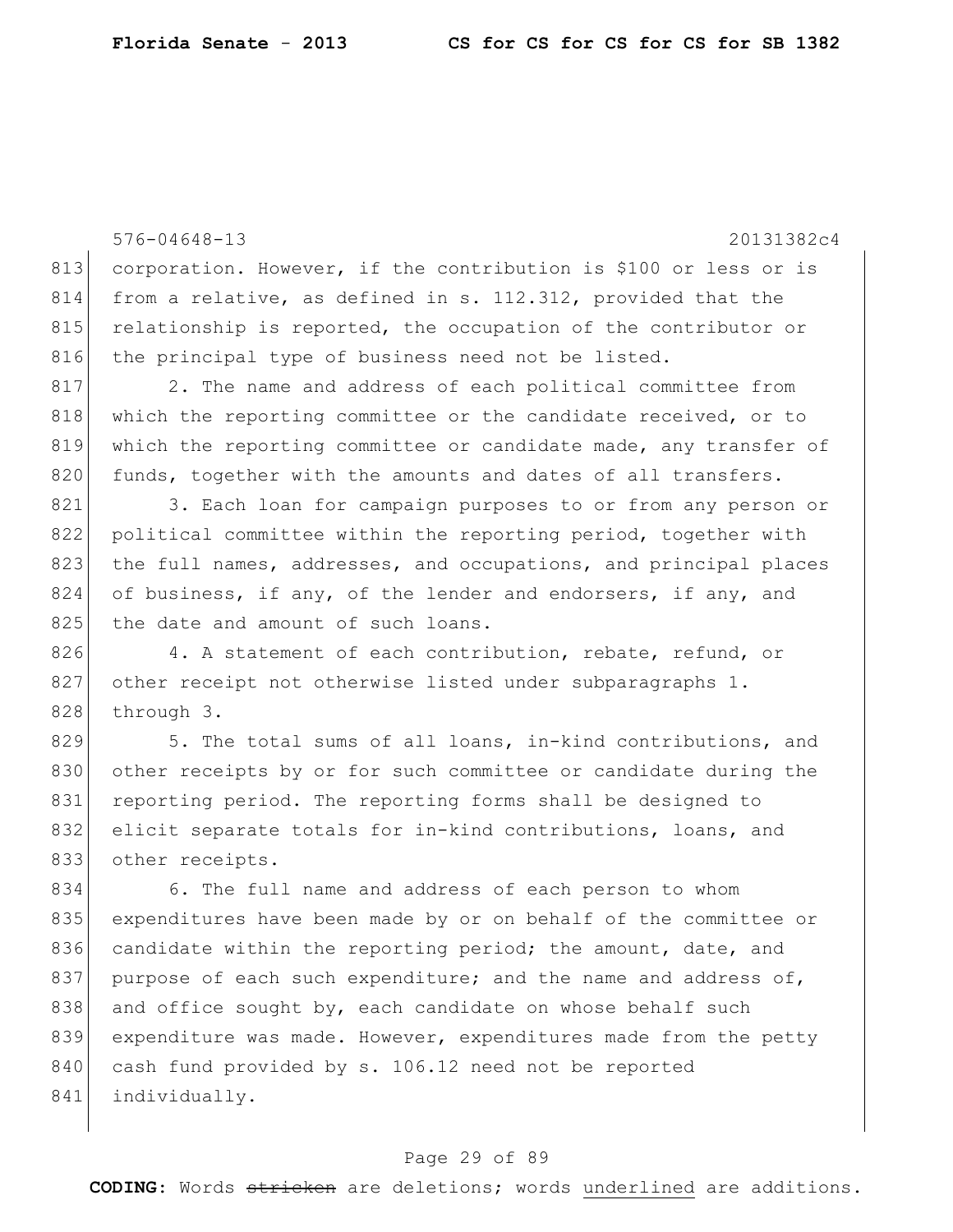576-04648-13 20131382c4

842 7. The full name and address of each person to whom an 843 expenditure for personal services, salary, or reimbursement for 844 authorized expenses as provided in s. 106.021(3) has been made  $845$  and which is not otherwise reported, including the amount, date, 846 and purpose of such expenditure. However, expenditures made from 847 the petty cash fund provided for in s. 106.12 need not be 848 reported individually. Receipts for reimbursement for authorized 849 expenditures shall be retained by the treasurer along with the 850 records for the campaign account.

851 8. The total amount withdrawn and the total amount spent 852 for petty cash purposes pursuant to this chapter during the 853 reporting period.

854 9. The total sum of expenditures made by such committee or 855 candidate during the reporting period.

856 10. The amount and nature of debts and obligations owed by 857 or to the committee or candidate, which relate to the conduct of 858 any political campaign.

859 11. Transaction information for each credit card purchase. 860 Receipts for each credit card purchase shall be retained by the 861 treasurer with the records for the campaign account.

862 12. The amount and nature of any separate interest-bearing 863 accounts or certificates of deposit and identification of the 864 financial institution in which such accounts or certificates of 865 deposit are located.

866 13. The primary purposes of an expenditure made indirectly 867 through a campaign treasurer pursuant to s. 106.021(3) for goods 868 and services such as communications media placement or 869 procurement services, campaign signs, insurance, and other 870 expenditures that include multiple components as part of the

## Page 30 of 89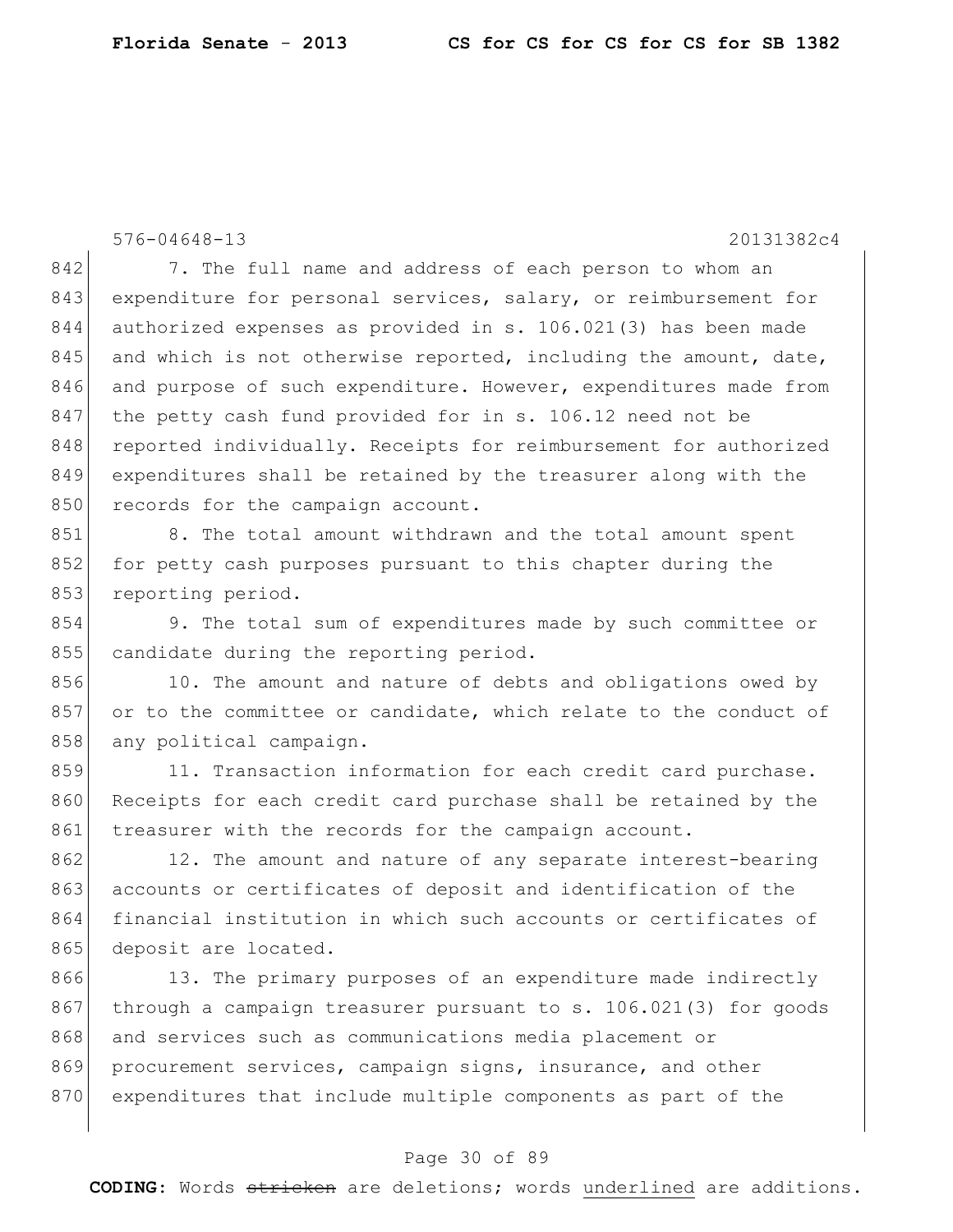576-04648-13 20131382c4 871 expenditure. The primary purpose of an expenditure shall be that 872 purpose, including integral and directly related components, 873 that comprises 80 percent of such expenditure. 874 (b) Multiple uniform contributions from the same person, 875 aggregating no more than \$250 per calendar year, collected by an 876 organization that is the affiliated sponsor of a political 877 committee, may be reported by the political committee in an 878 aggregate amount listing the number of contributors together 879 with the amount contributed by each and the total amount 880 contributed during the reporting period. The identity of each 881 person making such uniform contribution must be reported to the 882 filing officer as provided in subparagraph (a)1. by July 1 of 883 each calendar year, or, in a general election year, no later 884 than the 60th day immediately preceding the primary election. 885 (c)  $\left(\frac{b}{b}\right)$  The filing officer shall make available to any 886 candidate or committee a reporting form which the candidate or 887 committee may use to indicate contributions received by the 888 candidate or committee but returned to the contributor before 889 deposit.

890 (5) The candidate and his or her campaign treasurer, in the 891 case of a candidate, or the political committee chair and 892 campaign treasurer of the committee, in the case of a political 893 committee, shall certify as to the correctness of each report; 894 and each person so certifying shall bear the responsibility for 895 the accuracy and veracity of each report. Any campaign 896 treasurer, candidate, or political committee chair who willfully 897 certifies the correctness of any report while knowing that such 898 report is incorrect, false, or incomplete commits a misdemeanor 899 of the first degree, punishable as provided in s. 775.082 or s.

## Page 31 of 89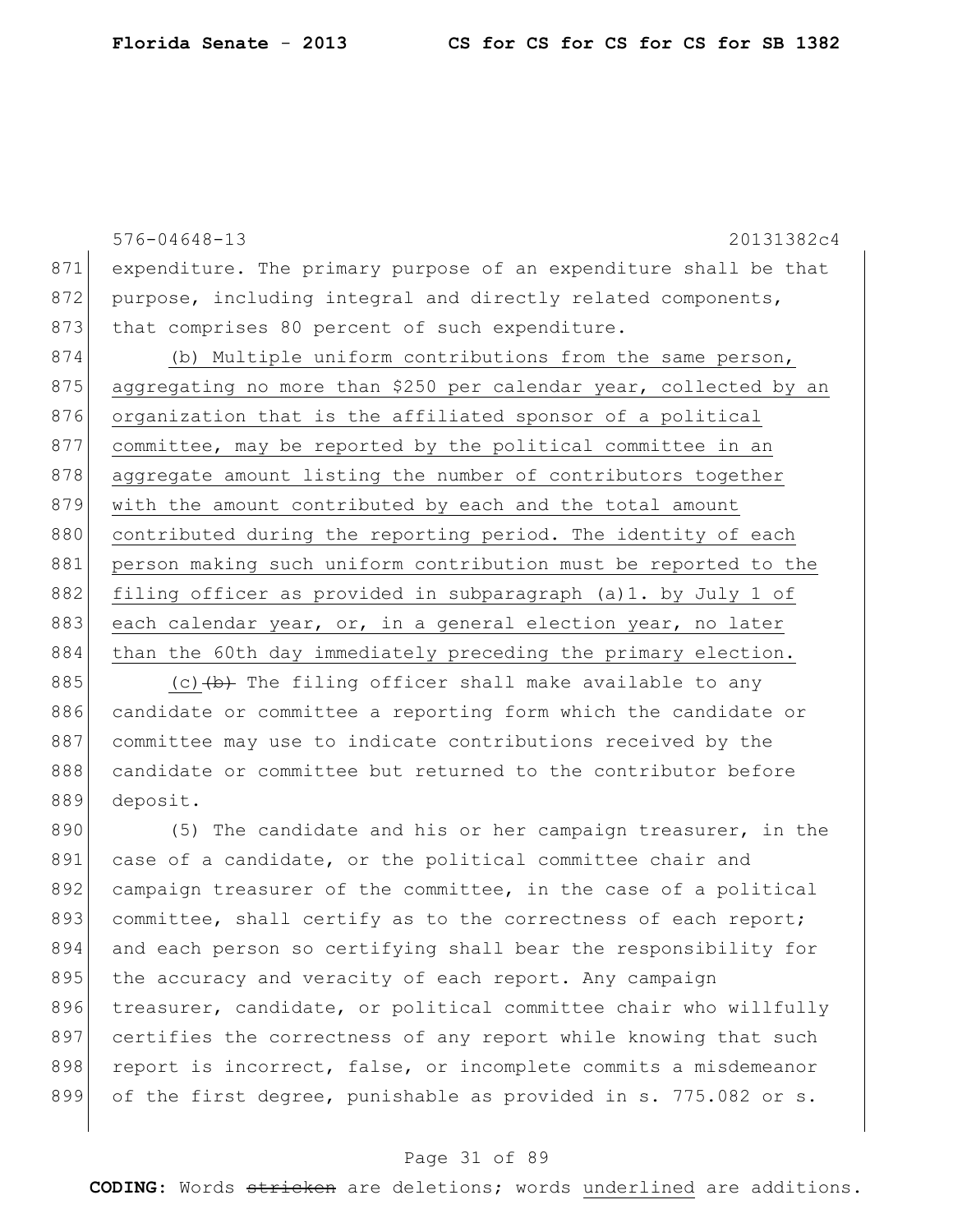576-04648-13 20131382c4

900 775.083.

901 (6) The records maintained by the campaign depository with 902 respect to any campaign account regulated by this chapter are 903 subject to inspection by an agent of the Division of Elections 904 or the Florida Elections Commission at any time during normal 905 banking hours, and such depository shall furnish certified 906 copies of any of such records to the Division of Elections or 907 Florida Elections Commission upon request.

908 (7) Notwithstanding any other provisions of this chapter, 909 in any reporting period during which a candidate or $_{\tau}$  political 910 committee, or committee of continuous existence has not received 911 funds, made any contributions, or expended any reportable funds, 912 the filing of the required report for that period is waived. 913 However, the next report filed must specify that the report 914 covers the entire period between the last submitted report and 915 the report being filed, and any candidate or political 916 committee, or committee of continuous existence not reporting by 917 virtue of this subsection on dates prescribed elsewhere in this 918 chapter shall notify the filing officer in writing on the 919 prescribed reporting date that no report is being filed on that 920 date.

921 (8) (a) Any candidate or political committee failing to file 922 a report on the designated due date is subject to a fine as 923 provided in paragraph (b) for each late day, and, in the case of 924 a candidate, such fine shall be paid only from personal funds of  $925$  the candidate. The fine shall be assessed by the filing officer 926 and the moneys collected shall be deposited:

 $927$  1. In the General Revenue Fund, in the case of a candidate 928 for state office or a political committee that registers with

## Page 32 of 89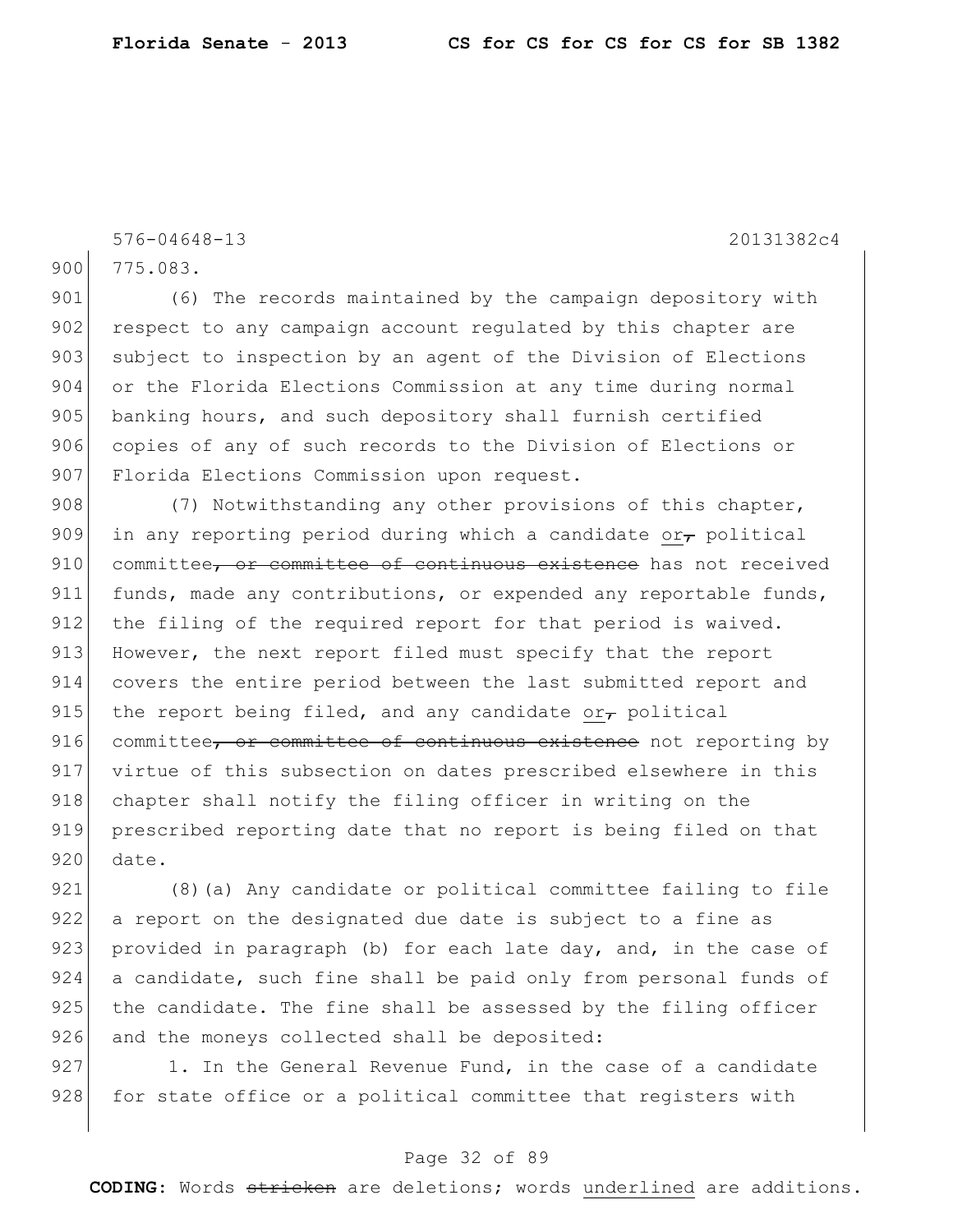|     | $576 - 04648 - 13$<br>20131382c4                                 |
|-----|------------------------------------------------------------------|
| 929 | the Division of Elections; or                                    |
| 930 | 2. In the general revenue fund of the political                  |
| 931 | subdivision, in the case of a candidate for an office of a       |
| 932 | political subdivision or a political committee that registers    |
| 933 | with an officer of a political subdivision.                      |
| 934 |                                                                  |
| 935 | No separate fine shall be assessed for failure to file a copy of |
| 936 | any report required by this section.                             |
| 937 | (b) Upon determining that a report is late, the filing           |
| 938 | officer shall immediately notify the candidate or chair of the   |
| 939 | political committee as to the failure to file a report by the    |
| 940 | designated due date and that a fine is being assessed for each   |
| 941 | late day. The fine is shall be \$50 per day for the first 3 days |
| 942 | late and, thereafter, \$500 per day for each late day, not to    |
| 943 | exceed 25 percent of the total receipts or expenditures,         |
| 944 | whichever is greater, for the period covered by the late report. |
| 945 | However, for the reports immediately preceding each special      |
| 946 | primary election, special election, primary election, and        |
| 947 | general election, the fine is shall be \$500 per day for each    |
| 948 | late day, not to exceed 25 percent of the total receipts or      |
| 949 | expenditures, whichever is greater, for the period covered by    |
| 950 | the late report. For reports required under s. 106.141(8)        |
| 951 | 106.141(7), the fine is \$50 per day for each late day, not to   |
| 952 | exceed 25 percent of the total receipts or expenditures,         |
| 953 | whichever is greater, for the period covered by the late report. |
| 954 | Upon receipt of the report, the filing officer shall determine   |
| 955 | the amount of the fine which is due and shall notify the         |
| 956 | candidate or chair or registered agent of the political          |
| 957 | committee. The filing officer shall determine the amount of the  |
|     |                                                                  |

# Page 33 of 89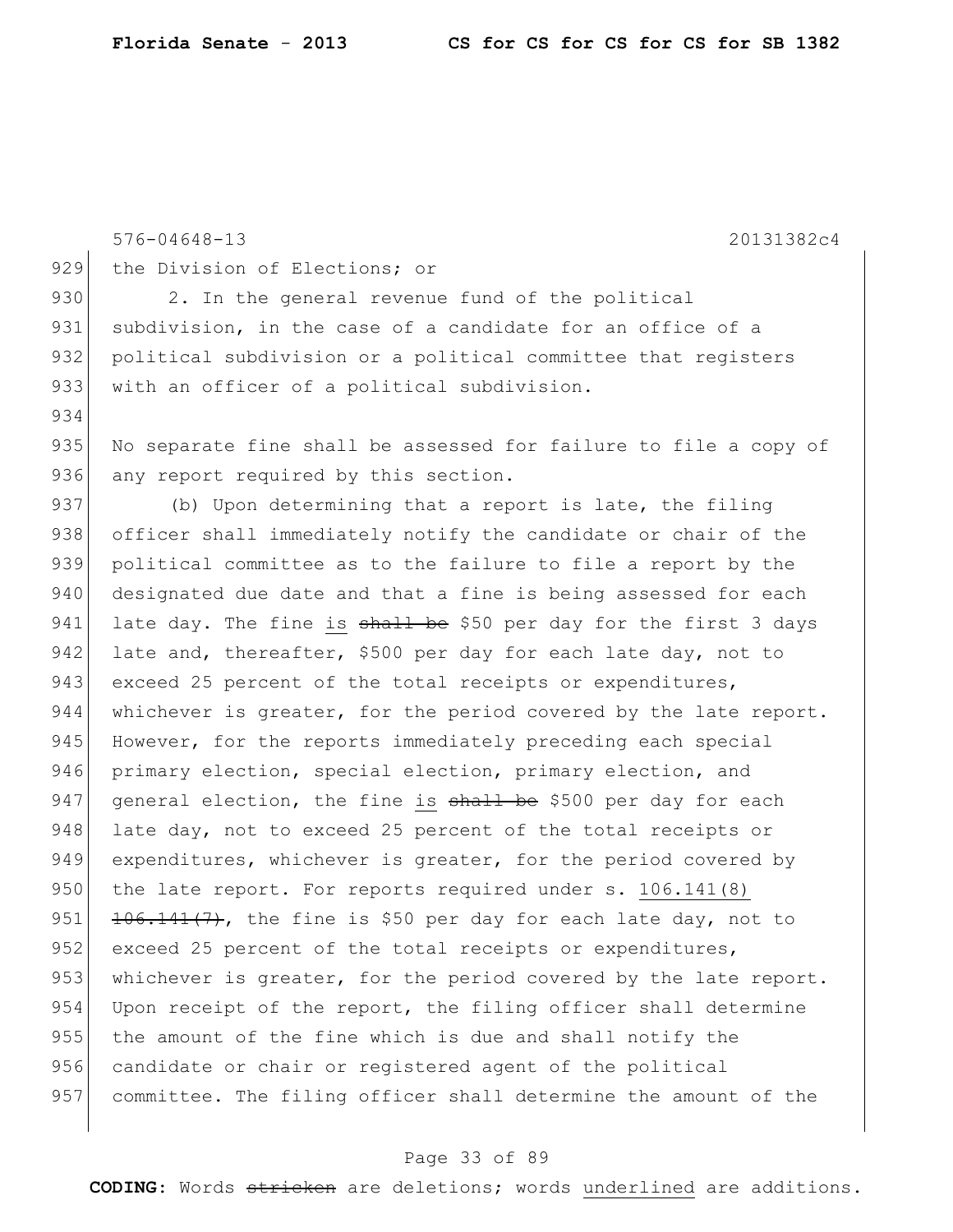|     | $576 - 04648 - 13$<br>20131382c4                                 |
|-----|------------------------------------------------------------------|
| 958 | fine due based upon the earliest of the following:               |
| 959 | 1. When the report is actually received by such officer.         |
| 960 | 2. When the report is postmarked.                                |
| 961 | 3. When the certificate of mailing is dated.                     |
| 962 | 4. When the receipt from an established courier company is       |
| 963 | dated.                                                           |
| 964 | 5. When the electronic receipt issued pursuant to s.             |
| 965 | 106.0705 or other electronic filing system authorized in this    |
| 966 | section is dated.                                                |
| 967 |                                                                  |
| 968 | Such fine shall be paid to the filing officer within 20 days     |
| 969 | after receipt of the notice of payment due, unless appeal is     |
| 970 | made to the Florida Elections Commission pursuant to paragraph   |
| 971 | (c). Notice is deemed complete upon proof of delivery of written |
| 972 | notice to the mailing or street address on record with the       |
| 973 | filing officer. In the case of a candidate, such fine is shall   |
| 974 | not be an allowable campaign expenditure and shall be paid only  |
| 975 | from personal funds of the candidate. An officer or member of a  |
| 976 | political committee is shall not be personally liable for such   |
| 977 | fine.                                                            |
| 978 | (c) Any candidate or chair of a political committee may          |
| 979 | appeal or dispute the fine, based upon, but not limited to,      |
| 980 | unusual circumstances surrounding the failure to file on the     |
| 981 | designated due date, and may request and shall be entitled to a  |
| 982 | hearing before the Florida Elections Commission, which shall     |
| 983 | have the authority to waive the fine in whole or in part. The    |

986 determining the amount of a fine, if any, to be waived. Any such

984 Florida Elections Commission must consider the mitigating and

985 aggravating circumstances contained in s. 106.265(2) when

## Page 34 of 89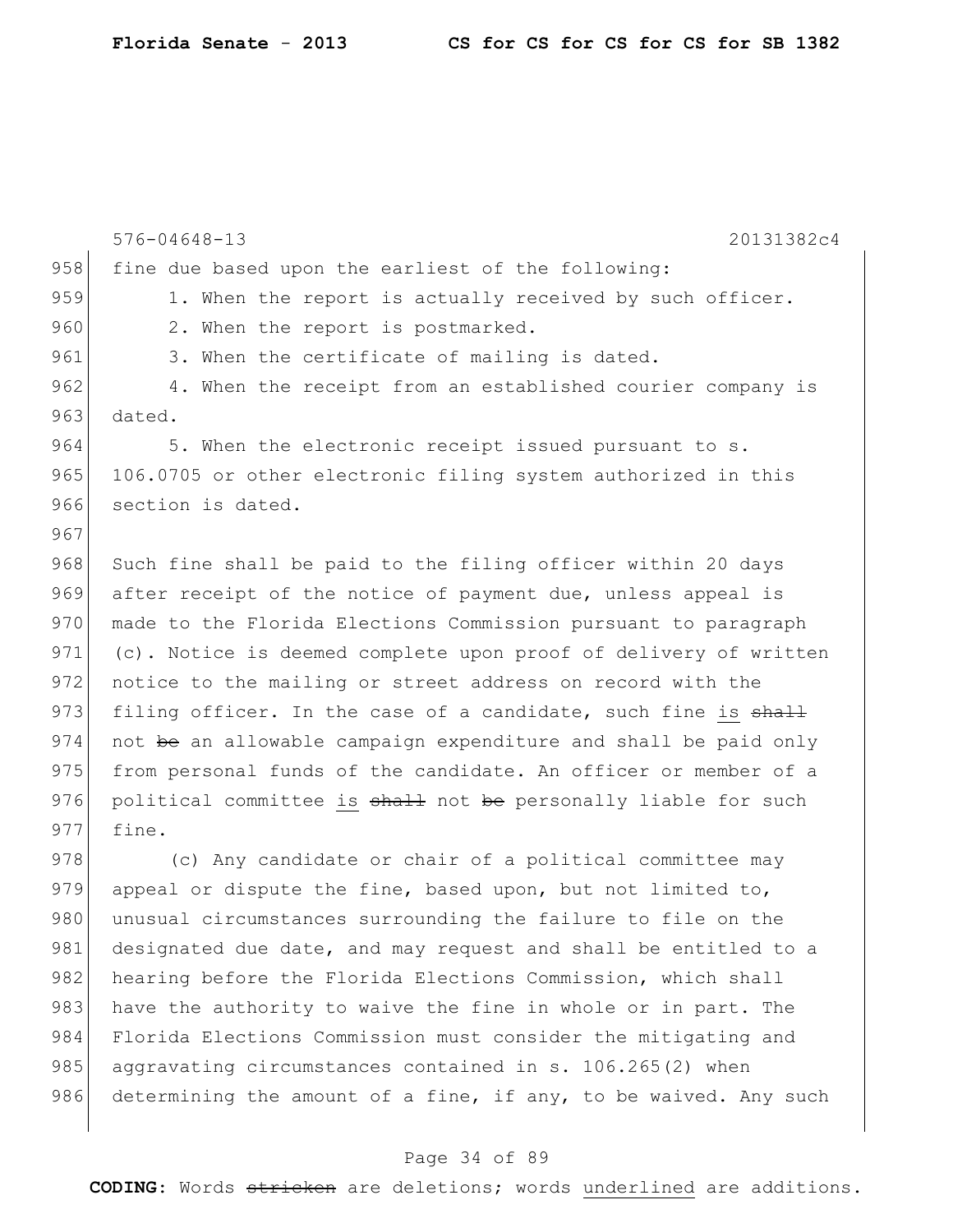576-04648-13 20131382c4 987 request shall be made within 20 days after receipt of the notice 988 of payment due. In such case, the candidate or chair of the 989 political committee shall, within the 20-day period, notify the 990 filing officer in writing of his or her intention to bring the 991 matter before the commission. 992 (d) The appropriate filing officer shall notify the Florida 993 Elections Commission of the repeated late filing by a candidate 994 or political committee, the failure of a candidate or political 995 committee to file a report after notice, or the failure to pay 996 the fine imposed. The commission shall investigate only those 997 alleged late filing violations specifically identified by the 998 filing officer and as set forth in the notification. Any other 999 alleged violations must be separately stated and reported by the 1000 division to the commission under s. 106.25(2). 1001 (9) The Department of State may prescribe by rule the 1002 requirements for filing campaign treasurers' reports as set 1003 forth in this chapter. 1004 Section 10. Section 106.0702, Florida Statutes, is created 1005 to read: 1006 106.0702 Reporting; political party executive committee 1007 candidates.-1008 (1) An individual seeking a publicly-elected position on a 1009 political party executive committee who receives a contribution 1010 or makes an expenditure shall file a report of all contributions 1011 received, and all expenditures made. The report shall be filed 1012 on the 4th day immediately preceding the primary election. 1013 (2)(a) The report shall be filed with the supervisor of 1014 elections of the appropriate county. Reports shall be filed no 1015 later than 5 p.m. of the day designated; however, any report

## Page 35 of 89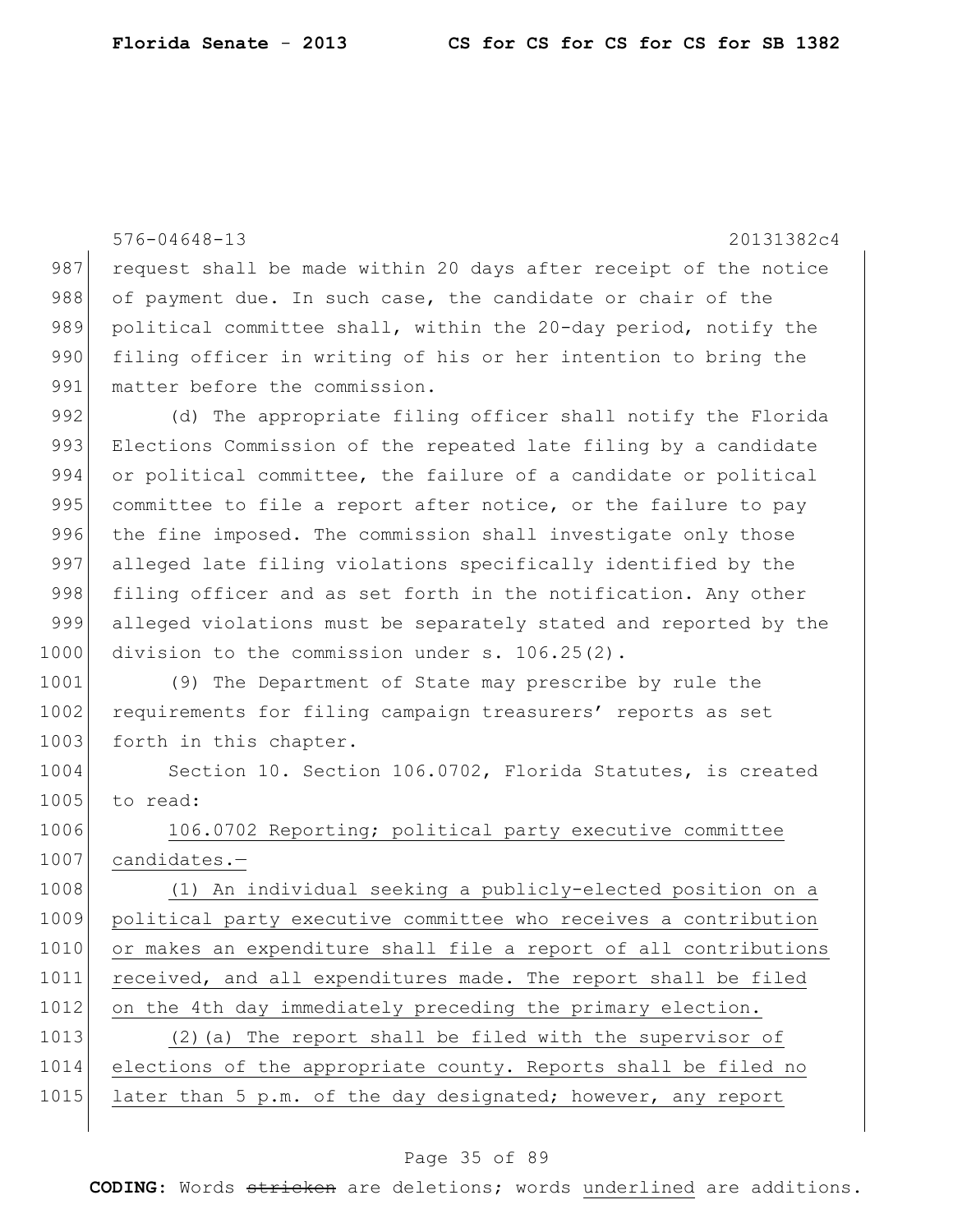576-04648-13 20131382c4 1016 postmarked by the United States Postal Service by the day 1017 designated shall be deemed to have been filed in a timely 1018 manner. Any report received by the filing officer within 5 days 1019 after the designated due date shall be deemed timely filed 1020 unless it has a postmark that indicates that the report was 1021 mailed after the designated due date. A certificate of mailing 1022 obtained from and dated by the United States Postal Service at 1023 the time of mailing, or a receipt from an established courier 1024 company, which bears a date on or before the date on which the 1025 report is due is proof of mailing in a timely manner. The report 1026 filed must contain information of all contributions received and 1027 expenditures made as of the day preceding the designated due 1028 date. All such reports must be open to public inspection. 1029 (b) A reporting individual may submit the report required 1030 under this section through an electronic filing system, if used 1031 by the supervisor for other candidates, in order to satisfy the 1032 filing requirement. Such reports shall be completed and filed 1033 through the electronic filing system not later than midnight on 1034 the 4th day immediately preceding the primary election. 1035 (3) (a) A report that is deemed to be incomplete by the 1036 supervisor shall be accepted on a conditional basis. The 1037 supervisor shall send a notice to the reporting individual by 1038 certified mail or by another method using a common carrier that 1039 provides proof of delivery as to why the report is incomplete. 1040 Within 7 days after receipt of such notice, the reporting 1041 individual must file an addendum to the report providing all 1042 information necessary to complete the report in compliance with 1043 this section. Failure to file a complete report after such 1044 notice constitutes a violation of this chapter.

#### Page 36 of 89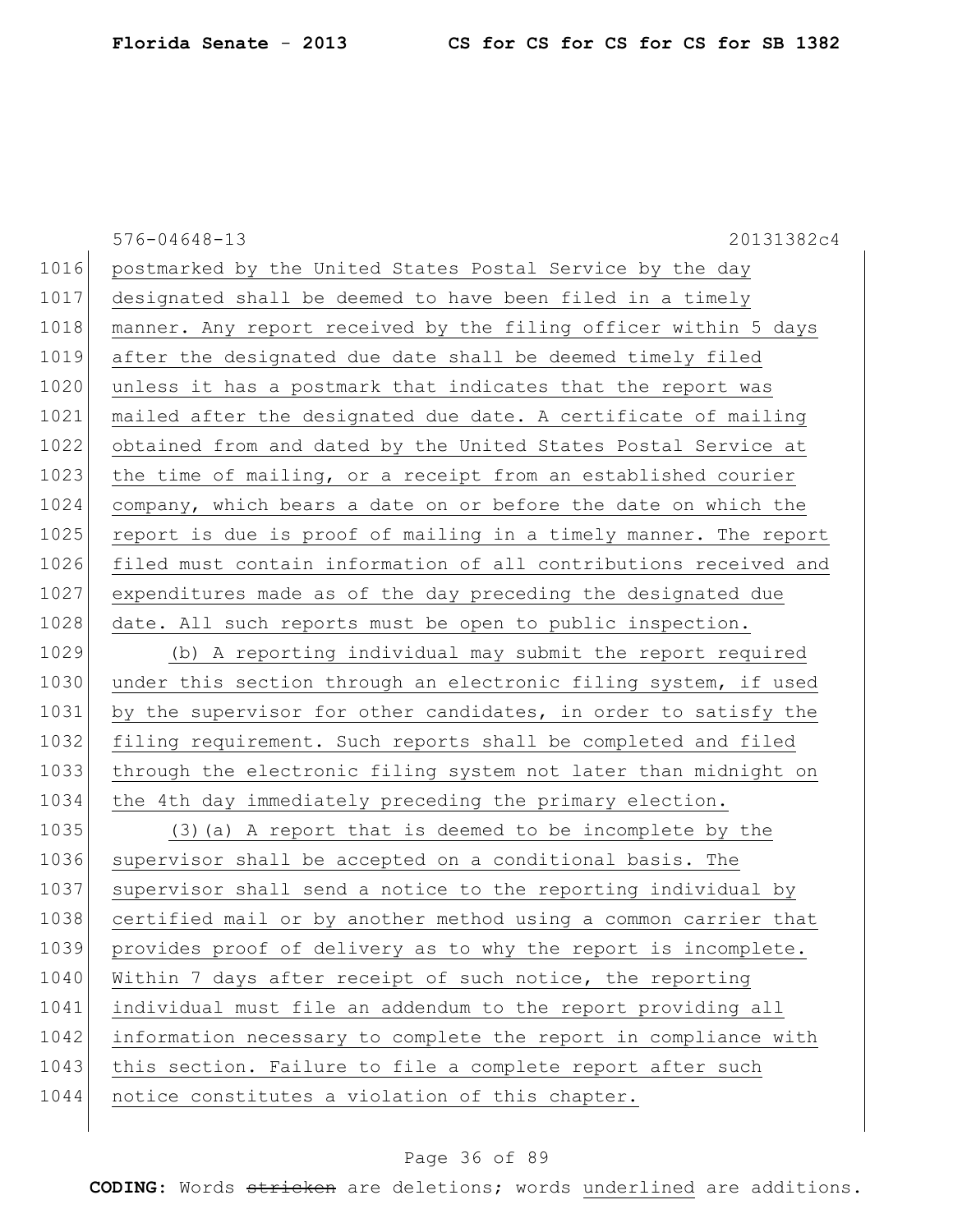|      | $576 - 04648 - 13$<br>20131382c4                                 |
|------|------------------------------------------------------------------|
| 1045 | (b) Notice is deemed complete upon proof of delivery of a        |
| 1046 | written notice to the mailing or street address which is on      |
| 1047 | record with the supervisor.                                      |
| 1048 | (4) (a) Each report required by this section must contain:       |
| 1049 | 1. The full name, address, and occupation of each person         |
| 1050 | who has made one or more contributions to or for the reporting   |
| 1051 | individual within the reporting period, together with the amount |
| 1052 | and date of such contributions. For corporations, the report     |
| 1053 | must provide as clear a description as practicable of the        |
| 1054 | principal type of business conducted by the corporations.        |
| 1055 | However, if the contribution is \$100 or less or is from a       |
| 1056 | relative, as defined in s. 112.312, provided that the            |
| 1057 | relationship is reported, the occupation of the contributor or   |
| 1058 | the principal type of business need not be listed.               |
| 1059 | 2. The name and address of each political committee from         |
| 1060 | which the reporting individual has received, or to which the     |
| 1061 | reporting individual has made, any transfer of funds within the  |
| 1062 | reporting period, together with the amounts and dates of all     |
| 1063 | transfers.                                                       |
| 1064 | 3. Each loan for campaign purposes from any person or            |
| 1065 | political committee within the reporting period, together with   |
| 1066 | the full name, address, and occupation, and principal place of   |
| 1067 | business, if any, of the lender and endorser, if any, and the    |
| 1068 | date and amount of such loans.                                   |
| 1069 | 4. A statement of each contribution, rebate, refund, or          |
| 1070 | other receipt not otherwise listed under subparagraphs 1.-3.     |
| 1071 | 5. The total sums of all loans, in-kind contributions, and       |
| 1072 | other receipts by or for such reporting individual during the    |
| 1073 | reporting period. The reporting forms shall be designed to       |

# Page 37 of 89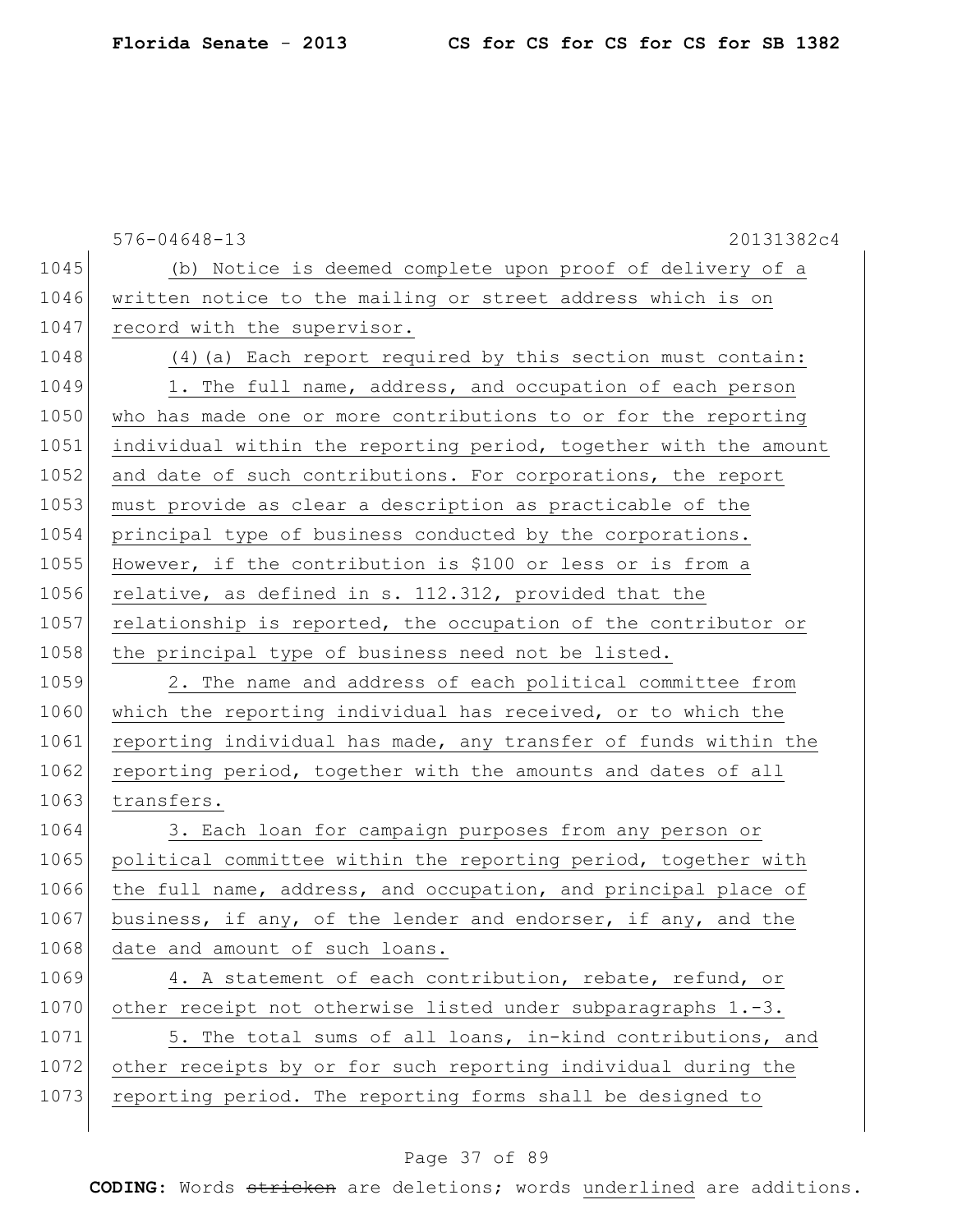|      | $576 - 04648 - 13$<br>20131382c4                                 |
|------|------------------------------------------------------------------|
| 1074 | elicit separate totals for in-kind contributions, loans, and     |
| 1075 | other receipts.                                                  |
| 1076 | 6. The full name and address of each person to whom              |
| 1077 | expenditures have been made by or on behalf of the reporting     |
| 1078 | individual within the reporting period; the amount, date, and    |
| 1079 | purpose of each such expenditure; and the name and address of,   |
| 1080 | and office sought by, each reporting individual on whose behalf  |
| 1081 | such expenditure was made.                                       |
| 1082 | 7. The amount and nature of debts and obligations owed by        |
| 1083 | or to the reporting individual which relate to the conduct of    |
| 1084 | any political campaign.                                          |
| 1085 | 8. Transaction information for each credit card purchase.        |
| 1086 | Receipts for each credit card purchase shall be retained by the  |
| 1087 | reporting individual.                                            |
| 1088 | 9. The amount and nature of any separate interest-bearing        |
| 1089 | accounts or certificates of deposit and identification of the    |
| 1090 | financial institution in which such accounts or certificates of  |
| 1091 | deposit are located.                                             |
| 1092 | (b) The supervisor shall make available to any reporting         |
| 1093 | individual a reporting form that the reporting individual may    |
| 1094 | use to indicate contributions received by the reporting          |
| 1095 | individual but returned to the contributor before deposit.       |
| 1096 | (5) The reporting individual shall certify as to the             |
| 1097 | correctness of the report and shall bear the responsibility for  |
| 1098 | the accuracy and veracity of each report. Any reporting          |
| 1099 | individual who willfully certifies the correctness of the report |
| 1100 | while knowing that such report is incorrect, false, or           |
| 1101 | incomplete commits a misdemeanor of the first degree, punishable |
| 1102 | as provided in s. 775.082 or s. 775.083.                         |
|      |                                                                  |

# Page 38 of 89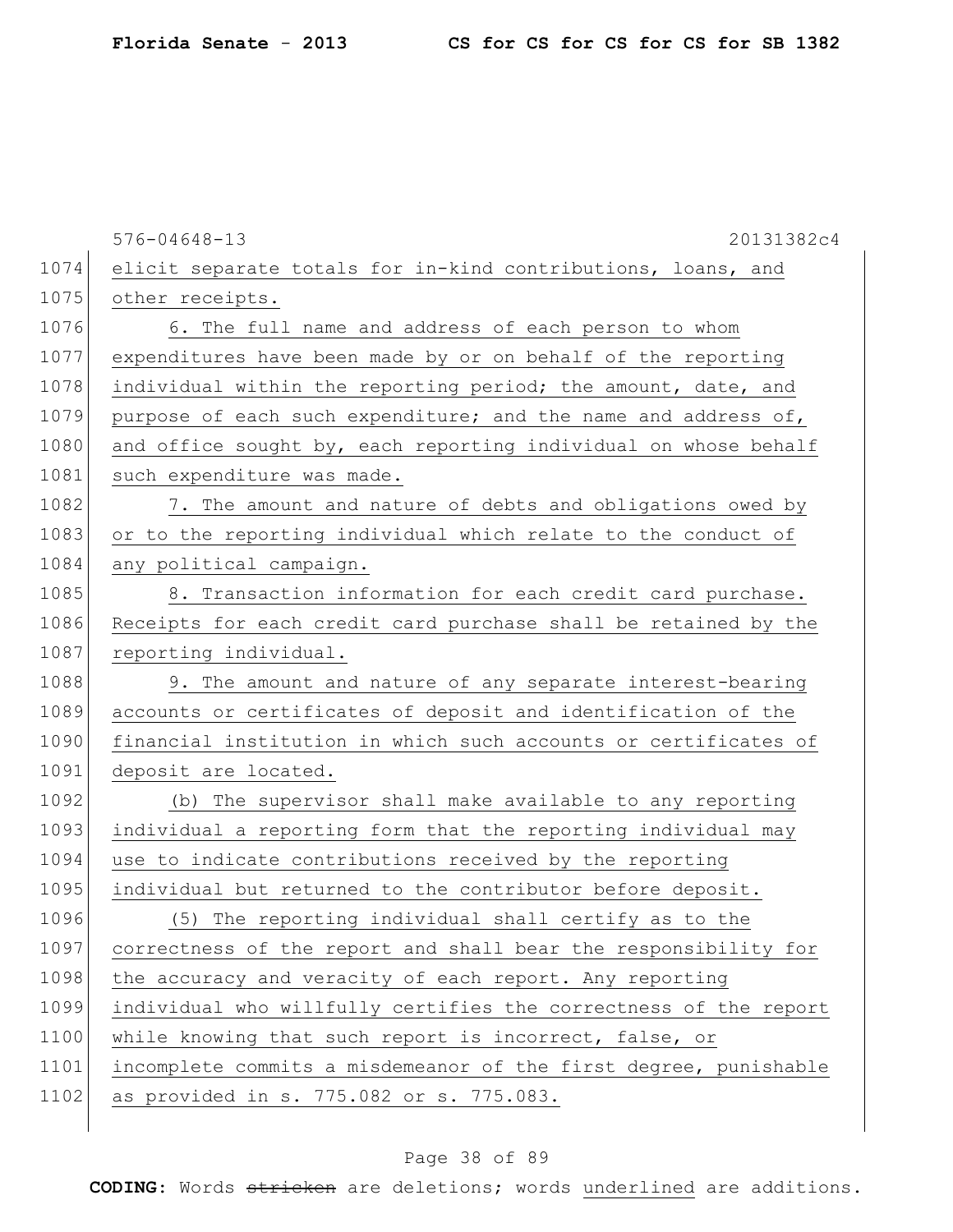|      | $576 - 04648 - 13$<br>20131382c4                                 |
|------|------------------------------------------------------------------|
| 1103 | (6) Notwithstanding any other provisions of this chapter,        |
| 1104 | the filing of the required report is waived if the reporting     |
| 1105 | individual has not received contributions or expended any        |
| 1106 | reportable funds.                                                |
| 1107 | (7) (a) A reporting individual who fails to file a report on     |
| 1108 | the designated due date is subject to a fine, and such fine      |
| 1109 | shall be paid only from personal funds of the reporting          |
| 1110 | individual. The fine shall be \$50 per day for the first 3 days  |
| 1111 | late and, thereafter, \$500 per day for each late day, not to    |
| 1112 | exceed 25 percent of the total receipts or expenditures,         |
| 1113 | whichever is greater. The fine shall be assessed by the          |
| 1114 | supervisor, and the moneys collected shall be deposited into the |
| 1115 | general revenue fund of the political subdivision.               |
| 1116 | (b) The supervisor shall determine the amount of the fine        |
| 1117 | due based upon the earliest of the following:                    |
| 1118 | 1. When the report is actually received by the supervisor.       |
| 1119 | 2. When the report is postmarked;                                |
| 1120 | 3. When the certificate of mailing is dated;                     |
| 1121 | 4. When the receipt from an established courier company is       |
| 1122 | dated; or                                                        |
| 1123 | 5. When the report is completed and filed through the            |
| 1124 | electronic filing system, if applicable.                         |
| 1125 |                                                                  |
| 1126 | Such fine shall be paid to the supervisor within 20 days after   |
| 1127 | receipt of the notice of payment due unless appeal is made to    |
| 1128 | the Florida Elections Commission pursuant to paragraph (c).      |
| 1129 | Notice is deemed complete upon proof of delivery of written      |
| 1130 | notice to the mailing or street address on record with the       |
| 1131 | supervisor. Such fine may not be an allowable campaign           |

# Page 39 of 89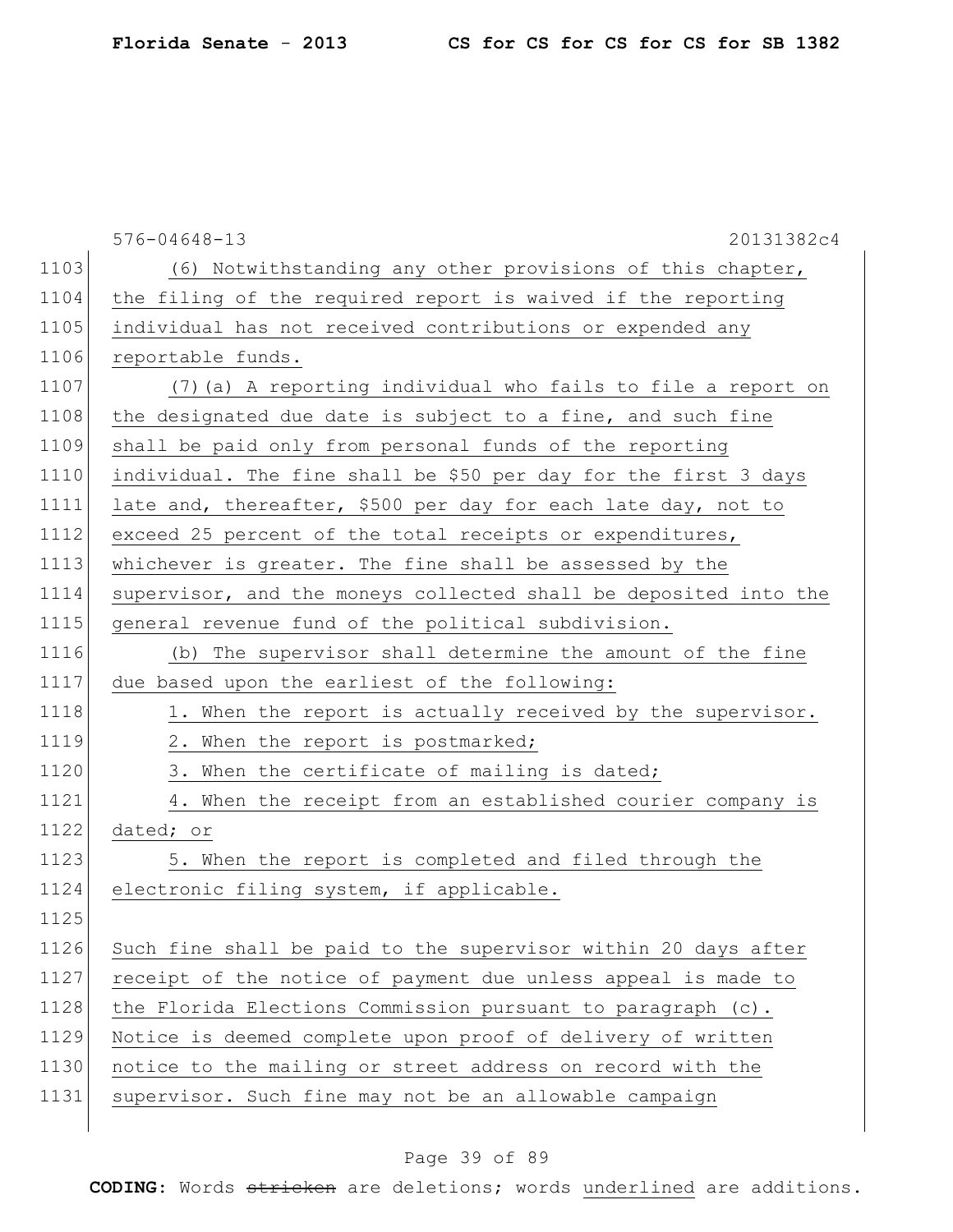|      | $576 - 04648 - 13$<br>20131382c4                                  |
|------|-------------------------------------------------------------------|
| 1132 | expenditure and shall be paid only from personal funds of the     |
| 1133 | reporting individual.                                             |
| 1134 | (c) A reporting individual may appeal or dispute the fine,        |
| 1135 | based upon, but not limited to, unusual circumstances             |
| 1136 | surrounding the failure to file on the designated due date, and   |
| 1137 | may request and is entitled to a hearing before the Florida       |
| 1138 | Elections Commission, which has the authority to waive the fine   |
| 1139 | in whole or in part. The Florida Elections Commission must        |
| 1140 | consider the mitigating and aggravating circumstances contained   |
| 1141 | in s. $106.265(2)$ when determining the amount of a fine, if any, |
| 1142 | to be waived. Any such request shall be made within 20 days       |
| 1143 | after receipt of the notice of payment due. In such case, the     |
| 1144 | reporting individual must, within 20 days after receipt of the    |
| 1145 | notice, notify the supervisor in writing of his or her intention  |
| 1146 | to bring the matter before the commission.                        |
| 1147 | (d) The appropriate supervisor shall notify the Florida           |
| 1148 | Elections Commission of the late filing by a reporting            |
| 1149 | individual, the failure of a reporting individual to file a       |
| 1150 | report after notice, or the failure to pay the fine imposed. The  |
| 1151 | commission shall investigate only those alleged late filing       |
| 1152 | violations specifically identified by the supervisor and as set   |
| 1153 | forth in the notification. Any other alleged violations must be   |
| 1154 | separately stated and reported by the division to the commission  |
| 1155 | under s. 106.25(2).                                               |
| 1156 | Section 11. Section 106.0703, Florida Statutes, is                |
| 1157 | reenacted and amended to read:                                    |
| 1158 | 106.0703 Electioneering communications organizations;             |
| 1159 | reporting requirements; certification and filing; penalties.-     |
| 1160 | (1) (a) Each electioneering communications organization           |
|      |                                                                   |

# Page 40 of 89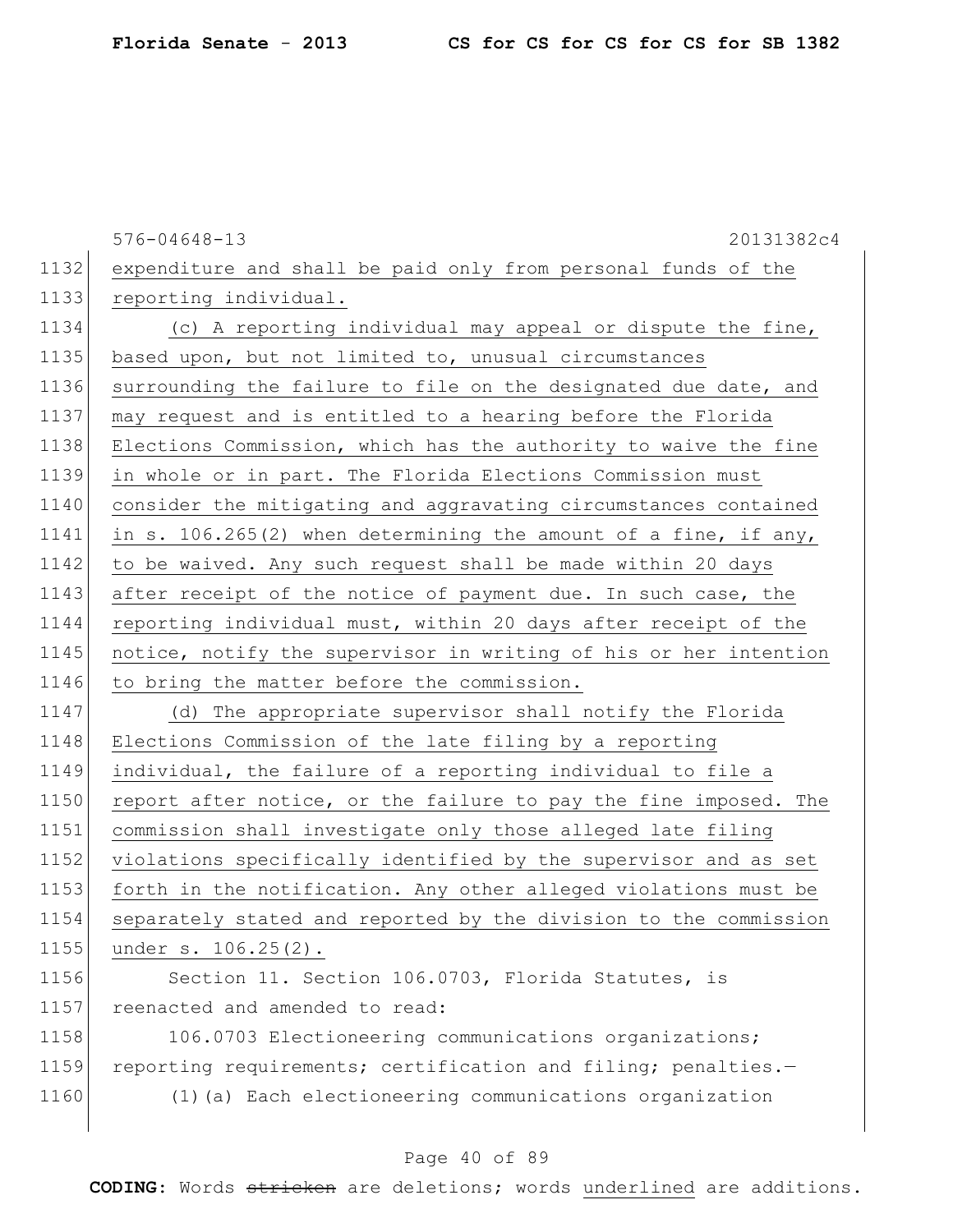|      | $576 - 04648 - 13$<br>20131382c4                                 |
|------|------------------------------------------------------------------|
| 1161 | shall file regular reports of all contributions received and all |
| 1162 | expenditures made by or on behalf of the organization. Except as |
| 1163 | provided in paragraphs (b) and (c), reports must shall be filed  |
| 1164 | on the 10th day following the end of each calendar month quarter |
| 1165 | from the time the organization is registered. However, if the    |
| 1166 | 10th day following the end of a calendar month quarter occurs on |
| 1167 | a Saturday, Sunday, or legal holiday, the report must shall be   |
| 1168 | filed on the next following day that is not a Saturday, Sunday,  |
| 1169 | or legal holiday. Monthly Quarterly reports must shall include   |
| 1170 | all contributions received and expenditures made during the      |
| 1171 | calendar month quarter that have not otherwise been reported     |
| 1172 | pursuant to this section.                                        |
| 1173 | (b) For an electioneering communications organization            |
| 1174 | required to file reports with the division, reports must be      |
| 1175 | filed:                                                           |
| 1176 | 1. On the 60th day immediately preceding the primary             |
| 1177 | election, and each week thereafter, with the last weekly report  |
| 1178 | being filed on the 11th day immediately preceding the general    |
| 1179 | election.                                                        |
| 1180 | 2. On the 10th day immediately preceding the general             |
| 1181 | election, and every day thereafter, with the last daily report   |
| 1182 | being filed the day before the general election Following the    |
| 1183 | last day of candidates qualifying for office, the reports shall  |
| 1184 | be filed on the 32nd, 18th, and 4th days immediately preceding   |
| 1185 | the primary election and on the 46th, 32nd, 18th, and 4th days   |
| 1186 | immediately preceding the general election.                      |
| 1187 | (c) For an electioneering communications organization            |
| 1188 | required to file reports with a filing officer other than the    |
| 1189 | division, reports must be filed on the 60th day immediately      |
|      |                                                                  |

# Page 41 of 89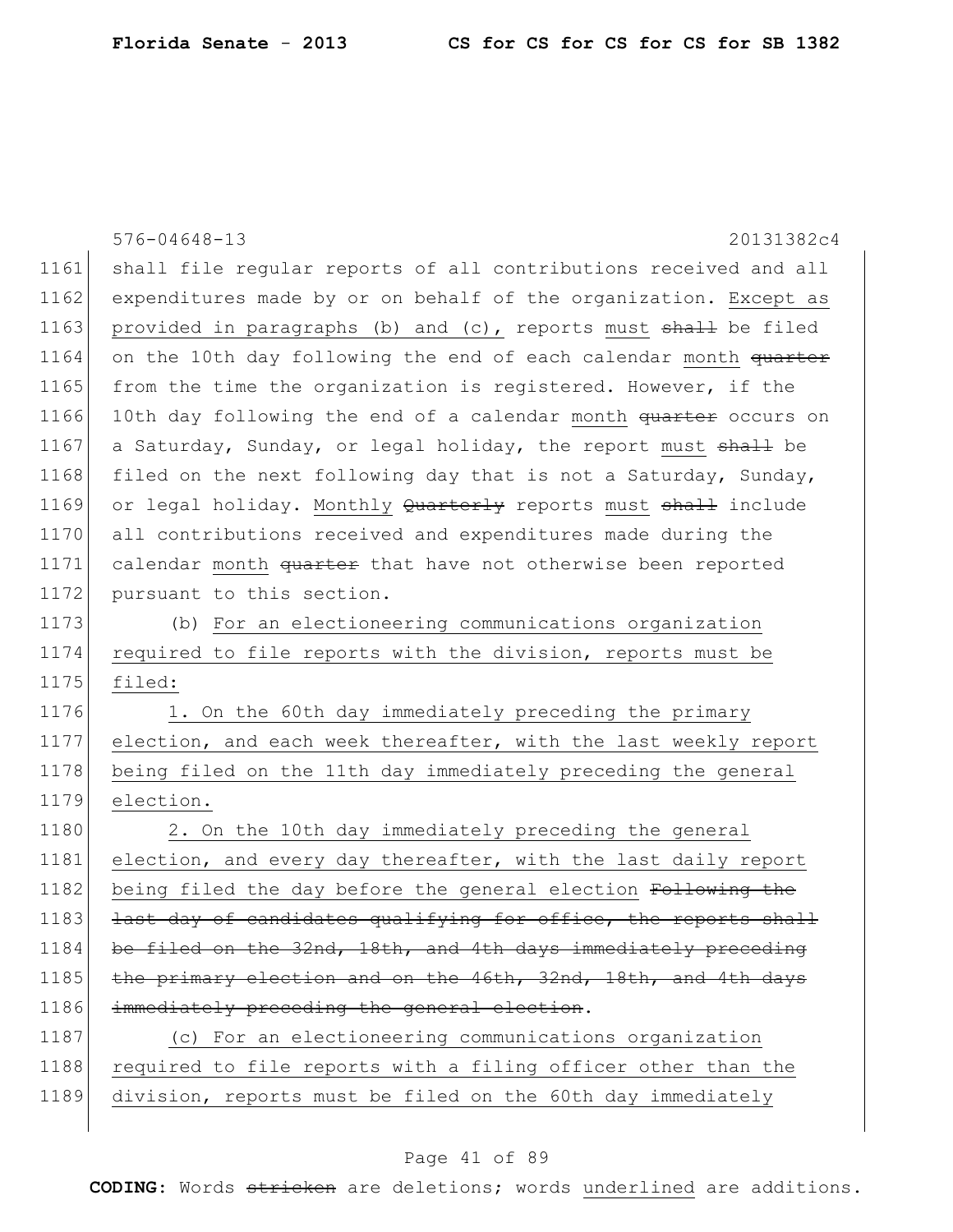|      | 20131382c4<br>$576 - 04648 - 13$                                                |
|------|---------------------------------------------------------------------------------|
| 1190 | preceding the primary election, and biweekly on each Friday                     |
| 1191 | thereafter through and including the 4th day immediately                        |
| 1192 | preceding the general election, with additional reports due on                  |
| 1193 | the 25th and 11th days before the primary election and the                      |
| 1194 | general election.                                                               |
| 1195 | (d) $(e)$ When a special election is called to fill a vacancy                   |
| 1196 | in office, all electioneering communications organizations                      |
| 1197 | making contributions or expenditures to influence the results of                |
| 1198 | the special election shall file reports with the filing officer                 |
| 1199 | on the dates set by the Department of State pursuant to s.                      |
| 1200 | 100.111.                                                                        |
| 1201 | (e) $\left(\frac{d}{d}\right)$ In addition to the reports required by paragraph |
| 1202 | (a), an electioneering communications organization that is                      |
| 1203 | registered with the Department of State and that makes a                        |
| 1204 | contribution or expenditure to influence the results of a county                |
| 1205 | or municipal election that is not being held at the same time as                |
| 1206 | a state or federal election must file reports with the county or                |
| 1207 | municipal filing officer on the same dates as county or                         |
| 1208 | municipal candidates or committees for that election. The                       |
| 1209 | electioneering communications organization must also include the                |
| 1210 | expenditure in the next report filed with the Division of                       |
| 1211 | Elections pursuant to this section following the county or                      |
| 1212 | municipal election.                                                             |

 $(f)$  (f)  $(e)$  The filing officer shall make available to each electioneering communications organization a schedule designating the beginning and end of reporting periods as well 1216 as the corresponding designated due dates.

1217 (2) (a) Except as provided in s. 106.0705, the reports 1218 required of an electioneering communications organization shall

## Page 42 of 89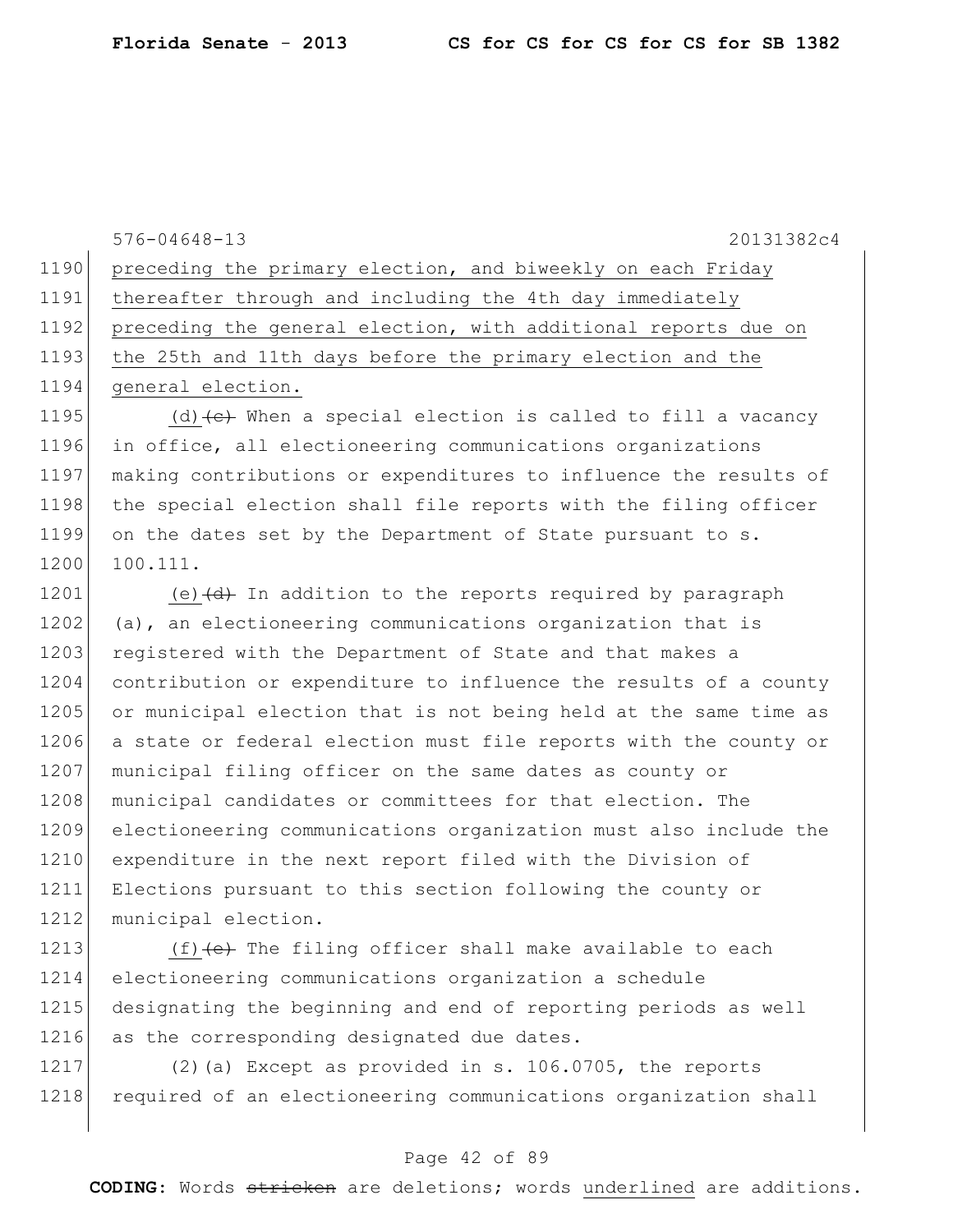576-04648-13 20131382c4 1219 be filed with the filing officer not later than 5 p.m. of the 1220 day designated. However, any report postmarked by the United 1221 States Postal Service no later than midnight of the day 1222 designated is shall be deemed to have been filed in a timely 1223 manner. Any report received by the filing officer within 5 days 1224 after the designated due date that was delivered by the United 1225 States Postal Service is shall be deemed timely filed unless it 1226 has a postmark that indicates that the report was mailed after 1227 the designated due date. A certificate of mailing obtained from 1228 and dated by the United States Postal Service at the time of 1229 mailing, or a receipt from an established courier company, which 1230 bears a date on or before the date on which the report is due, 1231 suffices as shall be proof of mailing in a timely manner. 1232 Reports must  $\frac{1}{2}$  contain information on  $\theta$  all previously 1233 unreported contributions received and expenditures made as of 1234 the preceding Friday, except that the final weekly or biweekly 1235 report filed on the Friday immediately preceding the election 1236 and each daily report must  $\frac{1}{2}$  contain information on  $\frac{1}{2}$  all 1237 previously unreported contributions received and expenditures 1238 made as of the day preceding the designated due date. All such 1239 reports are  $shall$  be open to public inspection.

1240 (b)1. Any report that is deemed to be incomplete by the 1241 officer with whom the electioneering communications organization 1242 files shall be accepted on a conditional basis. The treasurer of 1243 the electioneering communications organization shall be 1244 notified, by certified mail or other common carrier that can 1245 establish proof of delivery for the notice, as to why the report 1246 is incomplete. Within 7 days after receipt of such notice, the 1247 treasurer must file an addendum to the report providing all

### Page 43 of 89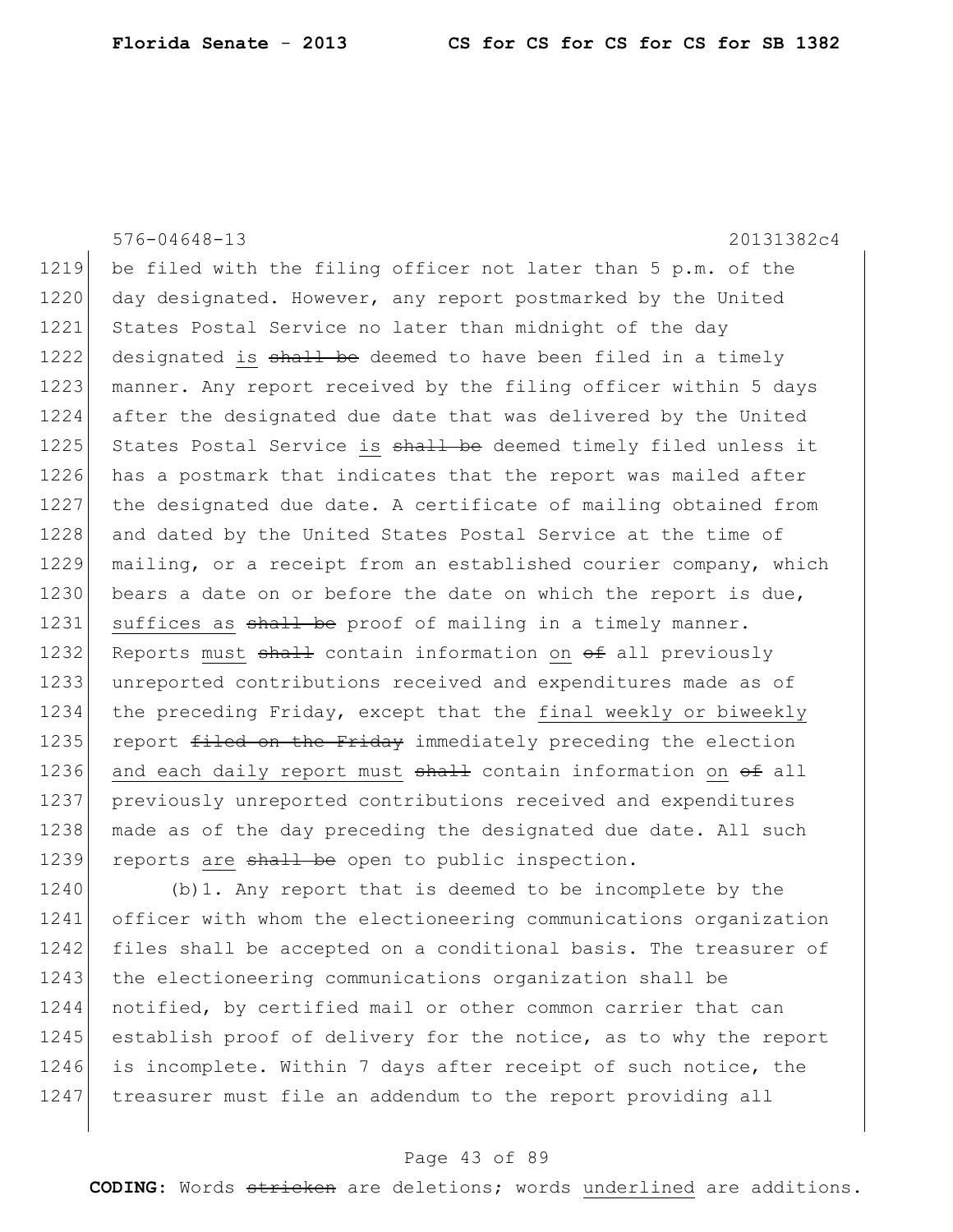576-04648-13 20131382c4 1248 information necessary to complete the report in compliance with 1249 this section. Failure to file a complete report after such 1250 notice constitutes a violation of this chapter. 1251 2. Notice is deemed sufficient upon proof of delivery of 1252 written notice to the mailing or street address of the treasurer 1253 or registered agent of the electioneering communication 1254 organization on record with the filing officer. 1255 (3)(a) Each report required by this section must contain:  $1256$  1. The full name, address, and occupation, if any, of each 1257 person who has made one or more contributions to or for such 1258 electioneering communications organization within the reporting 1259 period, together with the amount and date of such contributions. 1260 For corporations, the report must provide as clear a description 1261 as practicable of the principal type of business conducted by 1262 the corporation. However, if the contribution is \$100 or less, 1263 the occupation of the contributor or the principal type of 1264 business need not be listed. 1265 2. The name and address of each political committee from 1266 which or to which the reporting electioneering communications 1267 organization made any transfer of funds, together with the 1268 amounts and dates of all transfers. 1269 3. Each loan for electioneering communication purposes to 1270 or from any person or political committee within the reporting 1271 period, together with the full names, addresses, and occupations 1272 and principal places of business, if any, of the lender and

1274 4. A statement of each contribution, rebate, refund, or 1275 other receipt not otherwise listed under subparagraphs 1.-3. 1276 5. The total sums of all loans, in-kind contributions, and

1273 endorsers, if any, and the date and amount of such loans.

#### Page 44 of 89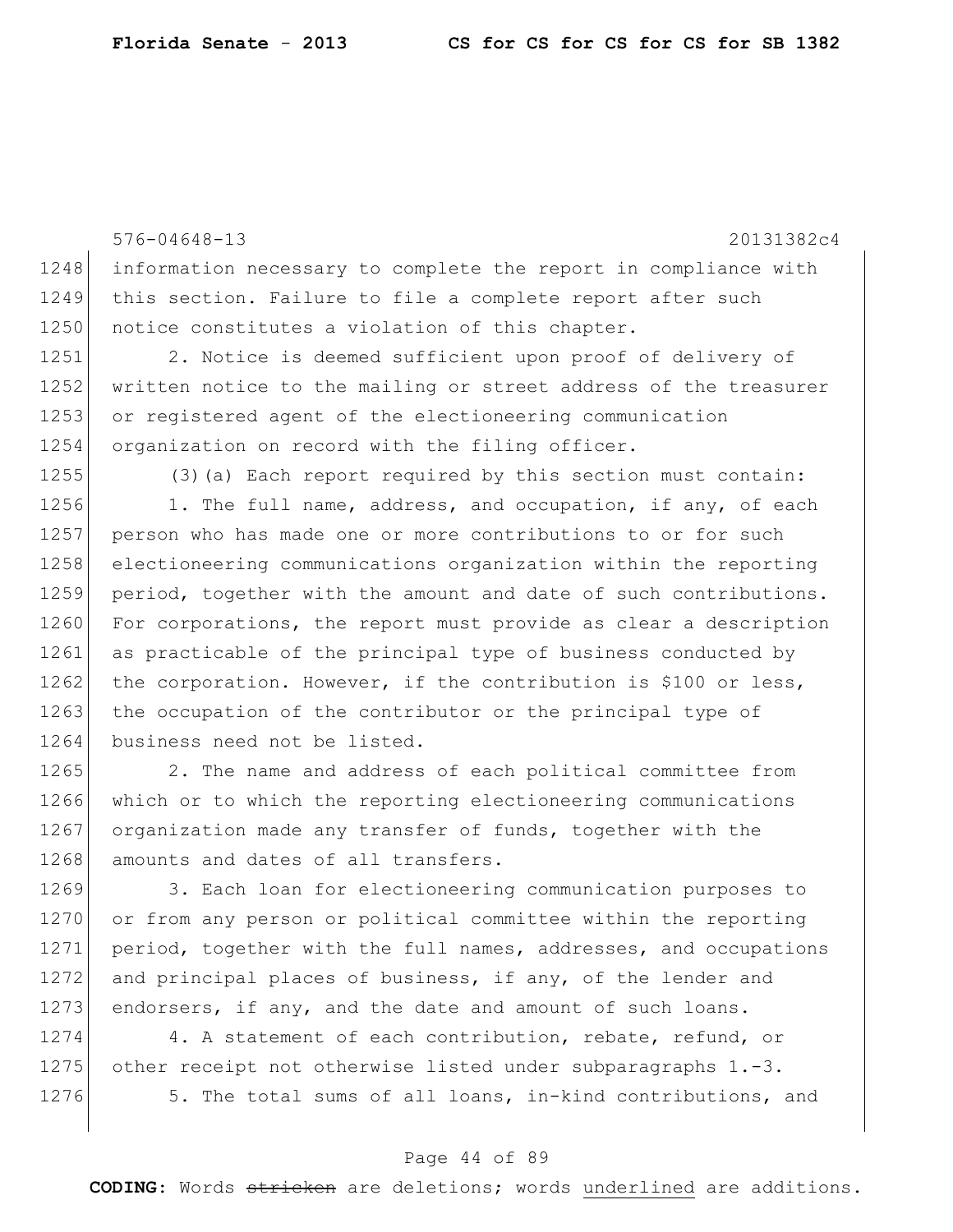576-04648-13 20131382c4 1277 other receipts by or for such electioneering communications 1278 organization during the reporting period. The reporting forms 1279 shall be designed to elicit separate totals for in-kind 1280 contributions, loans, and other receipts. 1281 6. The full name and address of each person to whom 1282 expenditures have been made by or on behalf of the 1283 electioneering communications organization within the reporting 1284 period and the amount, date, and purpose of each expenditure. 1285 7. The full name and address of each person to whom an 1286 expenditure for personal services, salary, or reimbursement for  $1287$  expenses has been made and that is not otherwise reported, 1288 including the amount, date, and purpose of the expenditure. 1289 8. The total sum of expenditures made by the electioneering 1290 communications organization during the reporting period. 1291 9. The amount and nature of debts and obligations owed by 1292 or to the electioneering communications organization that relate 1293 to the conduct of any electioneering communication. 1294 10. Transaction information for each credit card purchase. 1295 Receipts for each credit card purchase shall be retained by the 1296 electioneering communications organization. 1297 11. The amount and nature of any separate interest-bearing 1298 accounts or certificates of deposit and identification of the 1299 financial institution in which such accounts or certificates of 1300 deposit are located. 1301 12. The primary purposes of an expenditure made indirectly 1302 through an electioneering communications organization for goods 1303 and services, such as communications media placement or 1304 procurement services and other expenditures that include 1305 multiple components as part of the expenditure. The primary

#### Page 45 of 89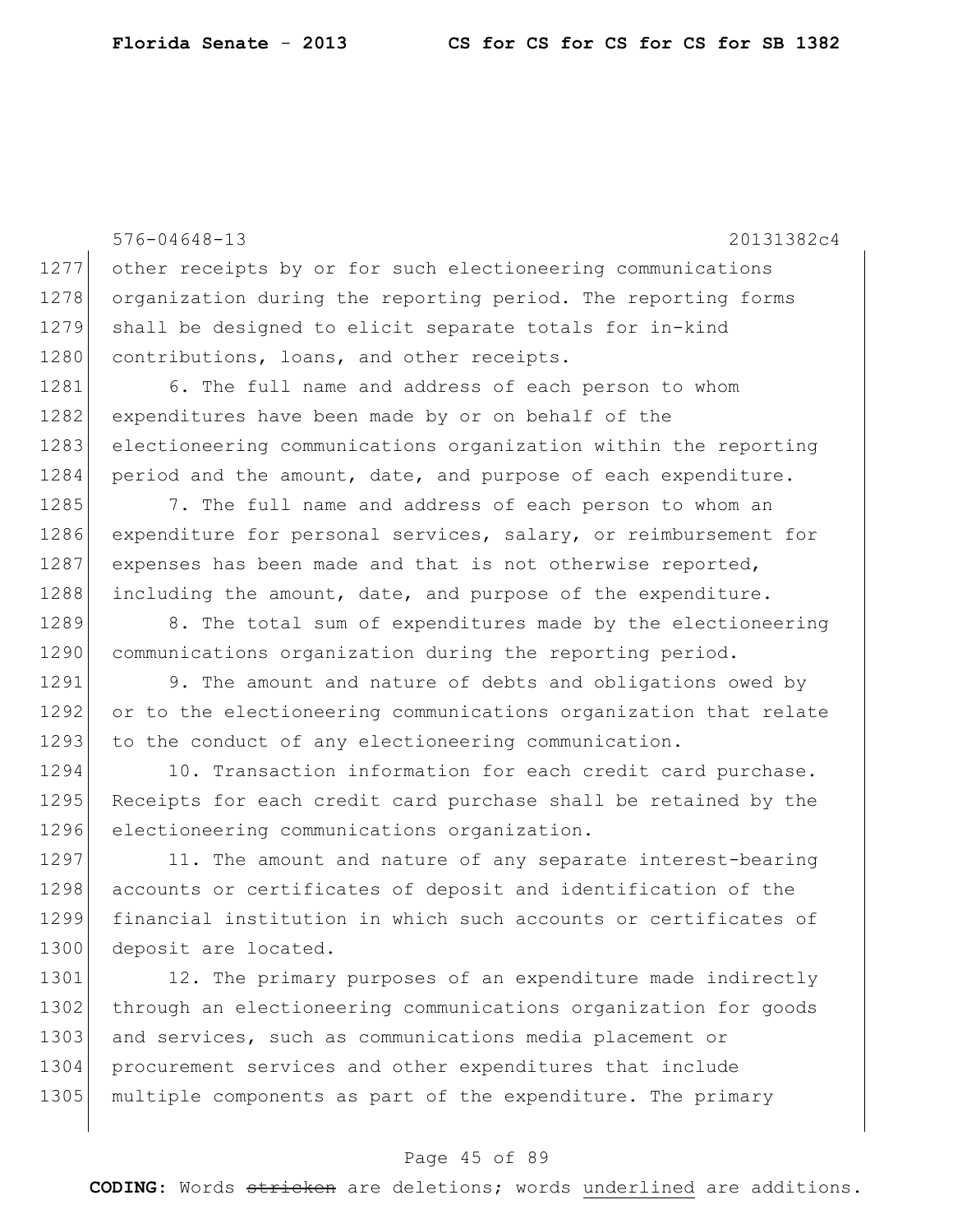576-04648-13 20131382c4 1306 purpose of an expenditure shall be that purpose, including 1307 integral and directly related components, that comprises 80 1308 percent of such expenditure. 1309 (b) The filing officer shall make available to any 1310 electioneering communications organization a reporting form 1311 which the electioneering communications organization may use to 1312 indicate contributions received by the electioneering 1313 communications organization but returned to the contributor 1314 before deposit. 1315 (4) The treasurer of the electioneering communications 1316 organization shall certify as to the correctness of each report, 1317 and each person so certifying shall bear the responsibility for 1318 the accuracy and veracity of each report. Any treasurer who

1319 willfully certifies the correctness of any report while knowing 1320 that such report is incorrect, false, or incomplete commits a 1321 misdemeanor of the first degree, punishable as provided in s. 1322 775.082 or s. 775.083.

1323 (5) The electioneering communications organization 1324 depository shall provide statements reflecting deposits and 1325 expenditures from the account to the treasurer, who shall retain 1326 the records pursuant to s. 106.06. The records maintained by the 1327 depository with respect to the account shall be subject to 1328 inspection by an agent of the Division of Elections or the 1329 Florida Elections Commission at any time during normal banking 1330 hours, and such depository shall furnish certified copies of any 1331 such records to the Division of Elections or the Florida 1332 Elections Commission upon request.

1333 (6) Notwithstanding any other provisions of this chapter, 1334 in any reporting period during which an electioneering

### Page 46 of 89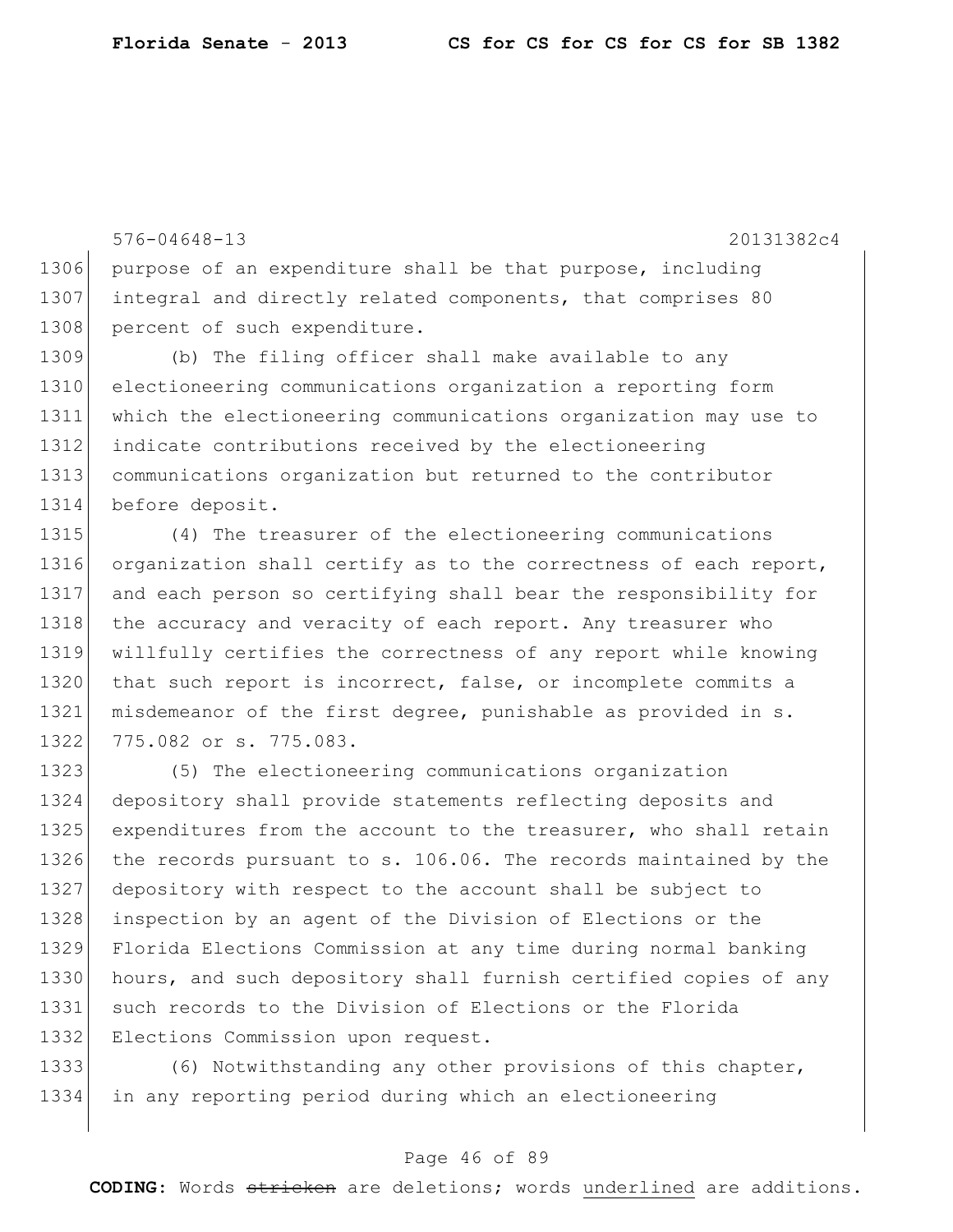576-04648-13 20131382c4 1335 communications organization has not received funds, made any 1336 contributions, or expended any reportable funds, the treasurer 1337 shall file a written report with the filing officer by the 1338 prescribed reporting date that no reportable contributions or 1339 expenditures were made during the reporting period. 1340 (7)(a) Any electioneering communications organization 1341 failing to file a report on the designated due date shall be 1342 subject to a fine as provided in paragraph (b) for each late 1343 day. The fine shall be assessed by the filing officer, and the 1344 moneys collected shall be deposited: 1345 1. In the General Revenue Fund, in the case of an 1346 electioneering communications organization that registers with 1347 the Division of Elections; or 1348 2. In the general revenue fund of the political 1349 subdivision, in the case of an electioneering communications 1350 organization that registers with an officer of a political 1351 subdivision. 1352 1353 No separate fine shall be assessed for failure to file a copy of 1354 any report required by this section. 1355 (b) Upon determining that a report is late, the filing 1356 officer shall immediately notify the electioneering 1357 communications organization as to the failure to file a report 1358 by the designated due date and that a fine is being assessed for 1359 each late day. The fine shall be \$50 per day for the first 3 1360 days late and, thereafter, \$500 per day for each late day, not 1361 to exceed 25 percent of the total receipts or expenditures, 1362 whichever is greater, for the period covered by the late report. 1363 However, for the reports immediately preceding each primary and

#### Page 47 of 89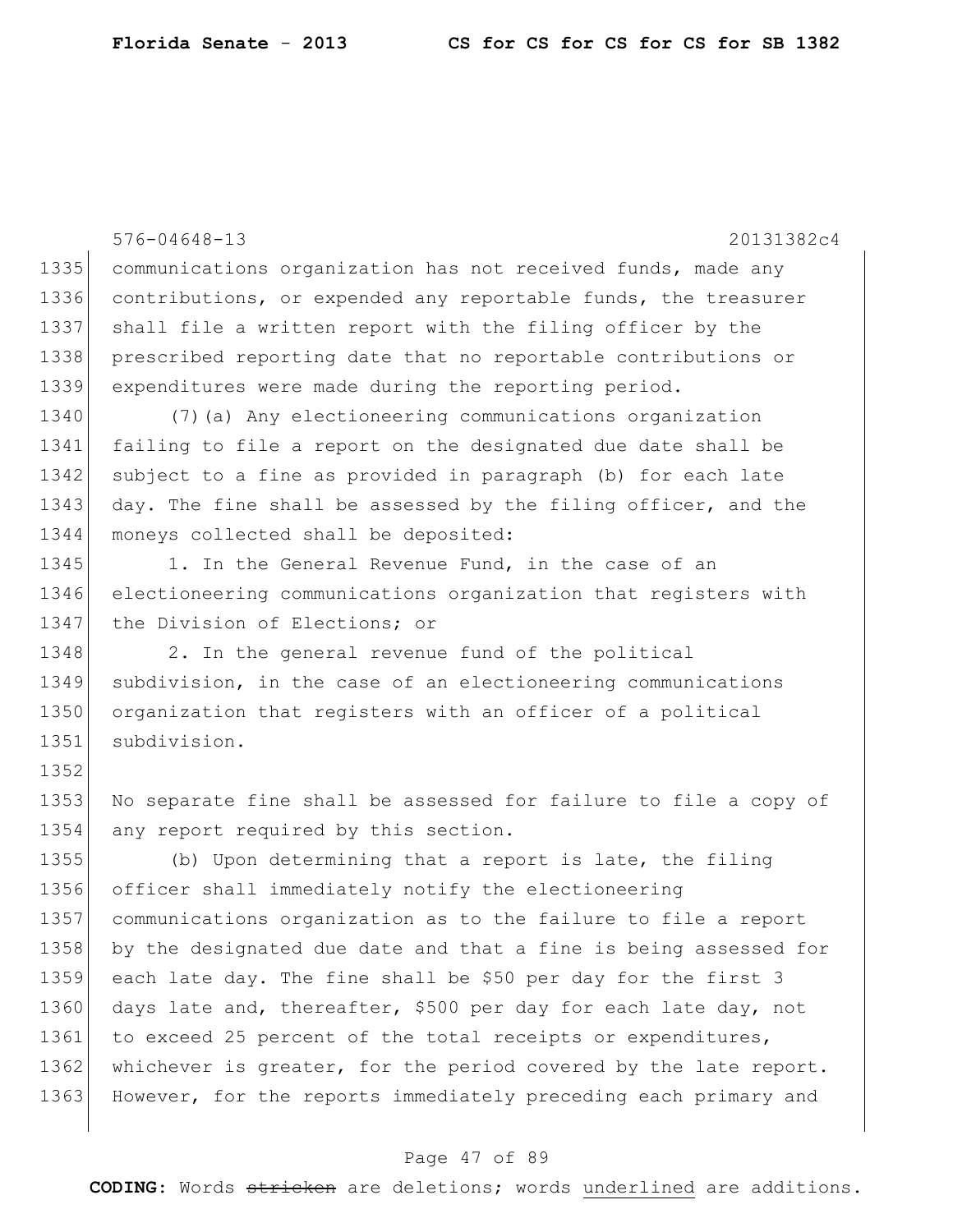|      | $576 - 04648 - 13$<br>20131382c4                                 |
|------|------------------------------------------------------------------|
| 1364 | general election, the fine shall be \$500 per day for each late  |
| 1365 | day, not to exceed 25 percent of the total receipts or           |
| 1366 | expenditures, whichever is greater, for the period covered by    |
| 1367 | the late report. Upon receipt of the report, the filing officer  |
| 1368 | shall determine the amount of the fine which is due and shall    |
| 1369 | notify the electioneering communications organization. The       |
| 1370 | filing officer shall determine the amount of the fine due based  |
| 1371 | upon the earliest of the following:                              |
| 1372 | 1. When the report is actually received by such officer.         |
| 1373 | 2. When the report is postmarked.                                |
| 1374 | 3. When the certificate of mailing is dated.                     |
| 1375 | 4. When the receipt from an established courier company is       |
| 1376 | dated.                                                           |
| 1377 | 5. When the electronic receipt issued pursuant to s.             |
| 1378 | 106.0705 or other electronic filing system authorized in this    |
| 1379 | section is dated.                                                |
| 1380 |                                                                  |
| 1381 | Such fine shall be paid to the filing officer within 20 days     |
| 1382 | after receipt of the notice of payment due, unless appeal is     |
| 1383 | made to the Florida Elections Commission pursuant to paragraph   |
| 1384 | (c). Notice is deemed sufficient upon proof of delivery of       |
| 1385 | written notice to the mailing or street address on record with   |
| 1386 | the filing officer. An officer or member of an electioneering    |
| 1387 | communications organization shall not be personally liable for   |
| 1388 | such fine.                                                       |
| 1389 | (c) The treasurer of an electioneering communications            |
| 1390 | organization may appeal or dispute the fine, based upon, but not |
| 1391 | limited to, unusual circumstances surrounding the failure to     |
| 1392 | file on the designated due date, and may request and shall be    |

## Page 48 of 89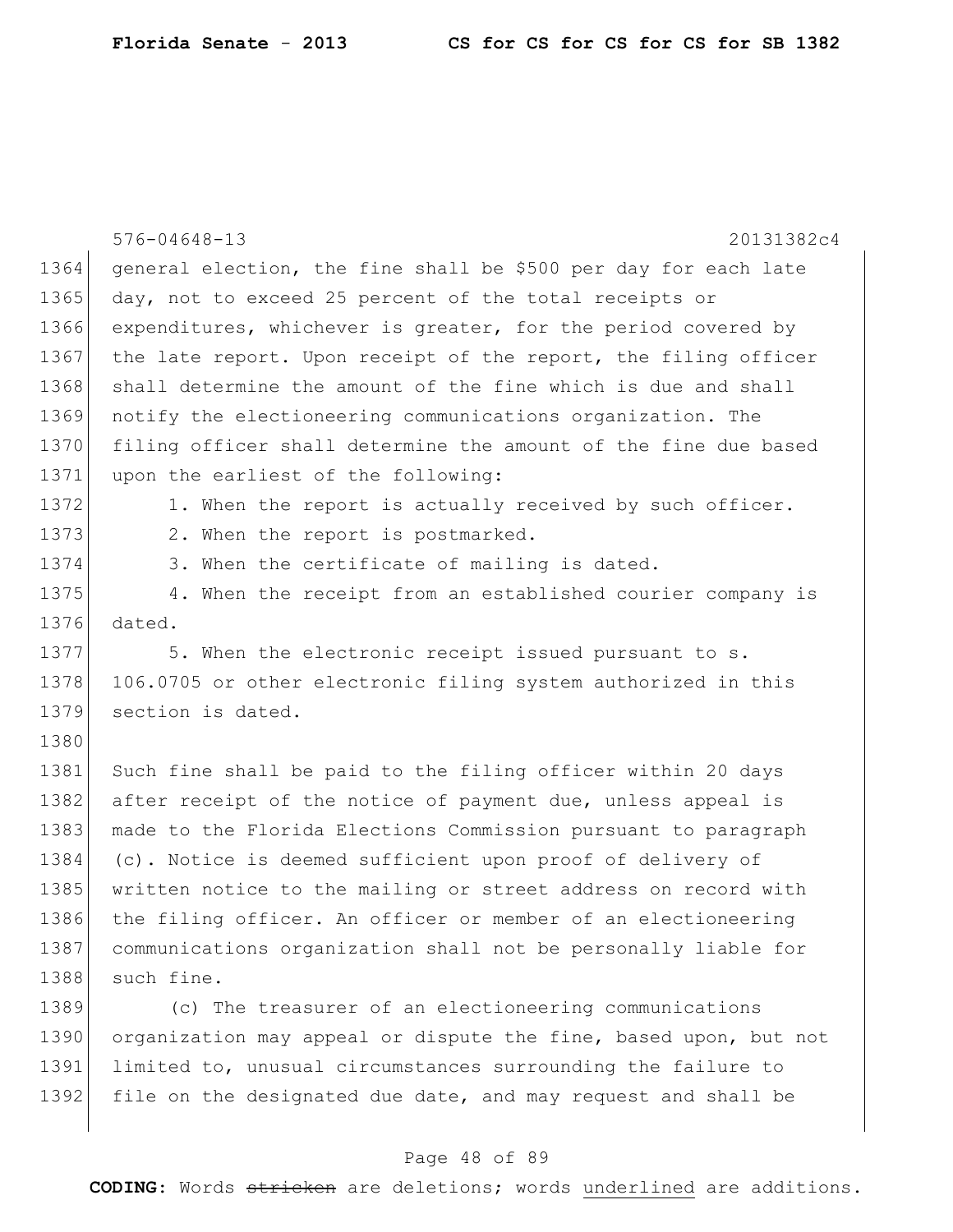576-04648-13 20131382c4 1393 entitled to a hearing before the Florida Elections Commission, 1394 which shall have the authority to waive the fine in whole or in 1395 part. The Florida Elections Commission must consider the 1396 mitigating and aggravating circumstances contained in s. 1397 106.265(2) when determining the amount of a fine, if any, to be 1398 waived. Any such request shall be made within 20 days after 1399 receipt of the notice of payment due. In such case, the 1400 treasurer of the electioneering communications organization 1401 shall, within the 20-day period, notify the filing officer in 1402 writing of his or her intention to bring the matter before the 1403 commission.

1404 (d) The appropriate filing officer shall notify the Florida 1405 Elections Commission of the repeated late filing by an 1406 electioneering communications organization, the failure of an 1407 electioneering communications organization to file a report 1408 after notice, or the failure to pay the fine imposed. The 1409 commission shall investigate only those alleged late filing 1410 violations specifically identified by the filing officer and as 1411 set forth in the notification. Any other alleged violations must 1412 be stated separately and reported by the division to the 1413 commission under s. 106.25(2).

1414 (8) Electioneering communications organizations shall not 1415 use credit cards.

1416 Section 12. Section 106.0705, Florida Statutes, is 1417 reenacted and amended to read:

1418 106.0705 Electronic filing of campaign treasurer's 1419 reports.-

1420 (1) As used in this section, "electronic filing system" 1421 means an Internet system for recording and reporting campaign

### Page 49 of 89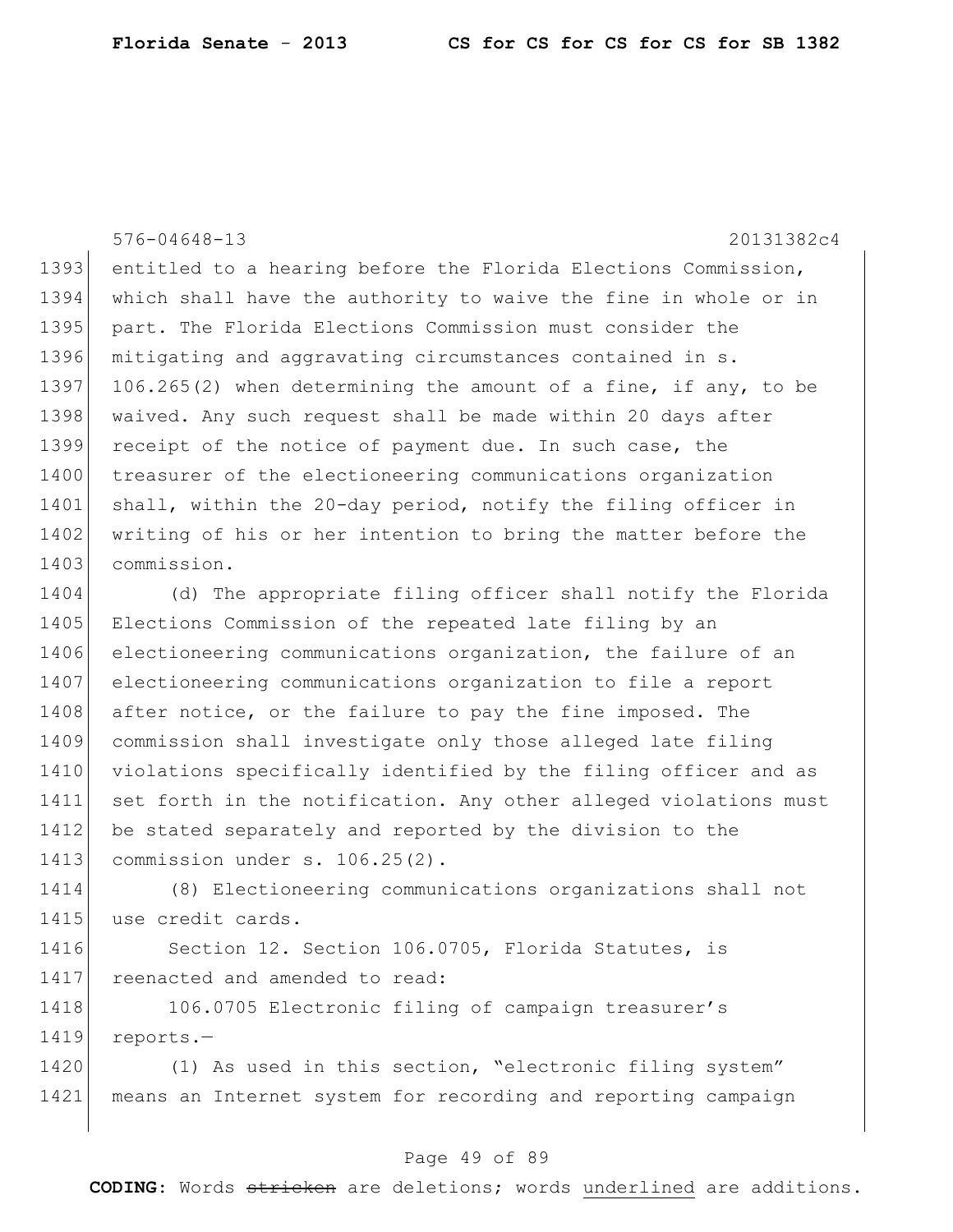576-04648-13 20131382c4 1422 finance activity by reporting period. 1423 (2)(a) Each individual who is required to file reports with 1424 | the division pursuant to s. 106.07 or s. 106.141 must file such 1425 reports by means of the division's electronic filing system. 1426 (b) Each political committee, committee of continuous 1427 existence, electioneering communications organization, 1428 affiliated party committee, or state executive committee that is 1429 required to file reports with the division under  $\theta$ . 106.04, s. 1430 106.07, s. 106.0703, or s. 106.29, as applicable, must file such 1431 reports with the division by means of the division's electronic 1432 filing system. 1433 (c) Each person or organization that is required to file 1434 reports with the division under s. 106.071 must file such 1435 reports by means of the division's electronic filing system. 1436 (3) Reports filed pursuant to this section shall be 1437 completed and filed through the electronic filing system not 1438 later than midnight of the day designated. Reports not filed by 1439 midnight of the day designated are late filed and are subject to 1440 the penalties under  $\theta$ . 106.04(9), s. 106.07(8), s. 106.0703(7), 1441 or s. 106.29(3), as applicable. 1442 (4) Each report filed pursuant to this section is 1443 considered to be under oath by the candidate and treasurer, the 1444 chair and treasurer, the treasurer under s. 106.0703, or the 1445 leader and treasurer under s. 103.092, whichever is applicable, 1446 and such persons are subject to the provisions of  $\frac{1}{2}$ .  $1447$   $106.04(4)(d)$ , s. 106.07(5), s. 106.0703(4), or s. 106.29(2), as 1448 applicable. Persons given a secure sign-on to the electronic 1449 filing system are responsible for protecting such from 1450 disclosure and are responsible for all filings using such

#### Page 50 of 89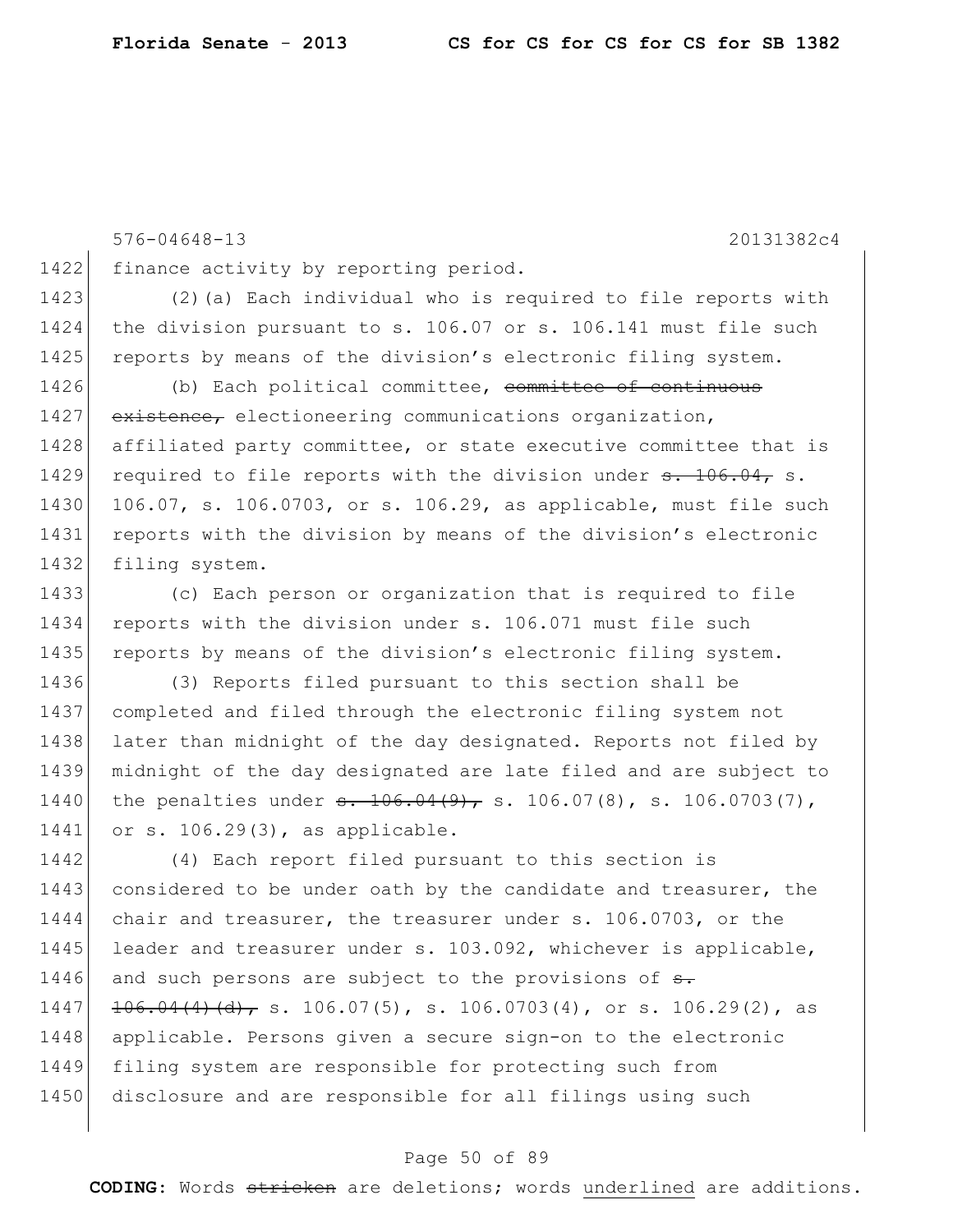|      | $576 - 04648 - 13$<br>20131382c4                                       |
|------|------------------------------------------------------------------------|
| 1451 | credentials, unless they have notified the division that their         |
| 1452 | credentials have been compromised.                                     |
| 1453 | (5) The electronic filing system developed by the division             |
| 1454 | must:                                                                  |
| 1455 | (a) Be based on access by means of the Internet.                       |
| 1456 | (b) Be accessible by anyone with Internet access using                 |
| 1457 | standard web-browsing software.                                        |
| 1458 | (c) Provide for direct entry of campaign finance                       |
| 1459 | information as well as upload of such information from campaign        |
| 1460 | finance software certified by the division.                            |
| 1461 | (d) Provide a method that prevents unauthorized access to              |
| 1462 | electronic filing system functions.                                    |
| 1463 | (6) The division shall adopt rules pursuant to ss.                     |
| 1464 | 120.536(1) and 120.54 to administer this section and provide for       |
| 1465 | the reports required to be filed pursuant to this section. Such        |
| 1466 | rules shall, at a minimum, provide:                                    |
| 1467 | (a) Alternate filing procedures in case the division's                 |
| 1468 | electronic filing system is not operable.                              |
| 1469 | (b) For the issuance of an electronic receipt to the person            |
| 1470 | submitting the report indicating and verifying that the report         |
| 1471 | has been filed.                                                        |
| 1472 | Section 13. Section 106.08, Florida Statutes, is amended to            |
| 1473 | read:                                                                  |
| 1474 | 106.08 Contributions; limitations on.-                                 |
| 1475 | (1) (a) Except for political parties or affiliated party               |
| 1476 | committees, no person $or_{\tau}$ political committee, or committee of |
| 1477 | continuous existence may, in any election, make contributions in       |
| 1478 | excess of \$500 to any candidate for election to or retention in       |
| 1479 | office or to any political committee supporting or opposing one        |
|      |                                                                        |

# Page 51 of 89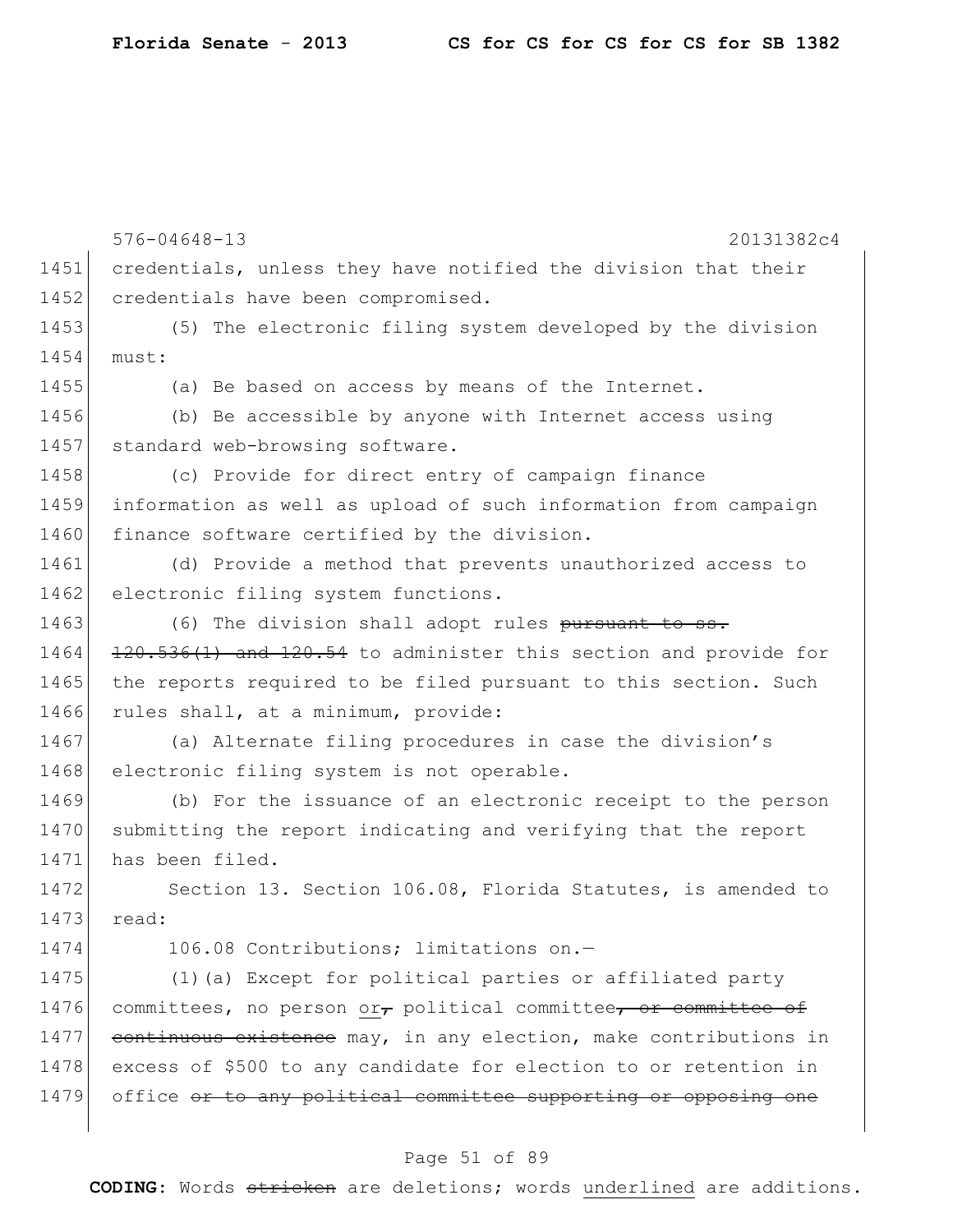576-04648-13 20131382c4 1480 or more candidates. Candidates for the offices of Governor and 1481 Lieutenant Governor on the same ticket are considered a single 1482 candidate for the purpose of this section. 1483 (b) $\pm$ . The contribution limits provided in this subsection 1484 do not apply to contributions made by a state or county 1485 executive committee of a political party or affiliated party 1486 committee regulated by chapter 103 or to amounts contributed by 1487 a candidate to his or her own campaign. 1488  $\vert$  2. Notwithstanding the limits provided in this subsection, 1489 an unemancipated child under the age of 18 years of age may not 1490 make a contribution in excess of \$100 to any candidate or to any 1491 political committee supporting one or more candidates. 1492 (c) The contribution limits of this subsection apply to 1493 each election. For purposes of this subsection, the primary 1494 election and general election are separate elections so long as 1495 the candidate is not an unopposed candidate as defined in s. 1496 106.011 <del>106.011(15)</del>. However, for the purpose of contribution 1497 limits with respect to candidates for retention as a justice or 1498 judge, there is only one election, which is the general 1499 election. 1500 (2)(a) A candidate may not accept contributions from a 1501 county executive committee of a political party whose 1502 contributions in the aggregate exceed \$50,000, or from the 1503 national<sub> $\tau$ </sub> or state, or county executive committees of a 1504 political party, including any subordinate committee of such 1505 political party or affiliated party committees, whose which 1506 contributions in the aggregate exceed \$50,000. 1507 (b) A candidate for statewide office may not accept

1508 contributions from national, state, or county executive

### Page 52 of 89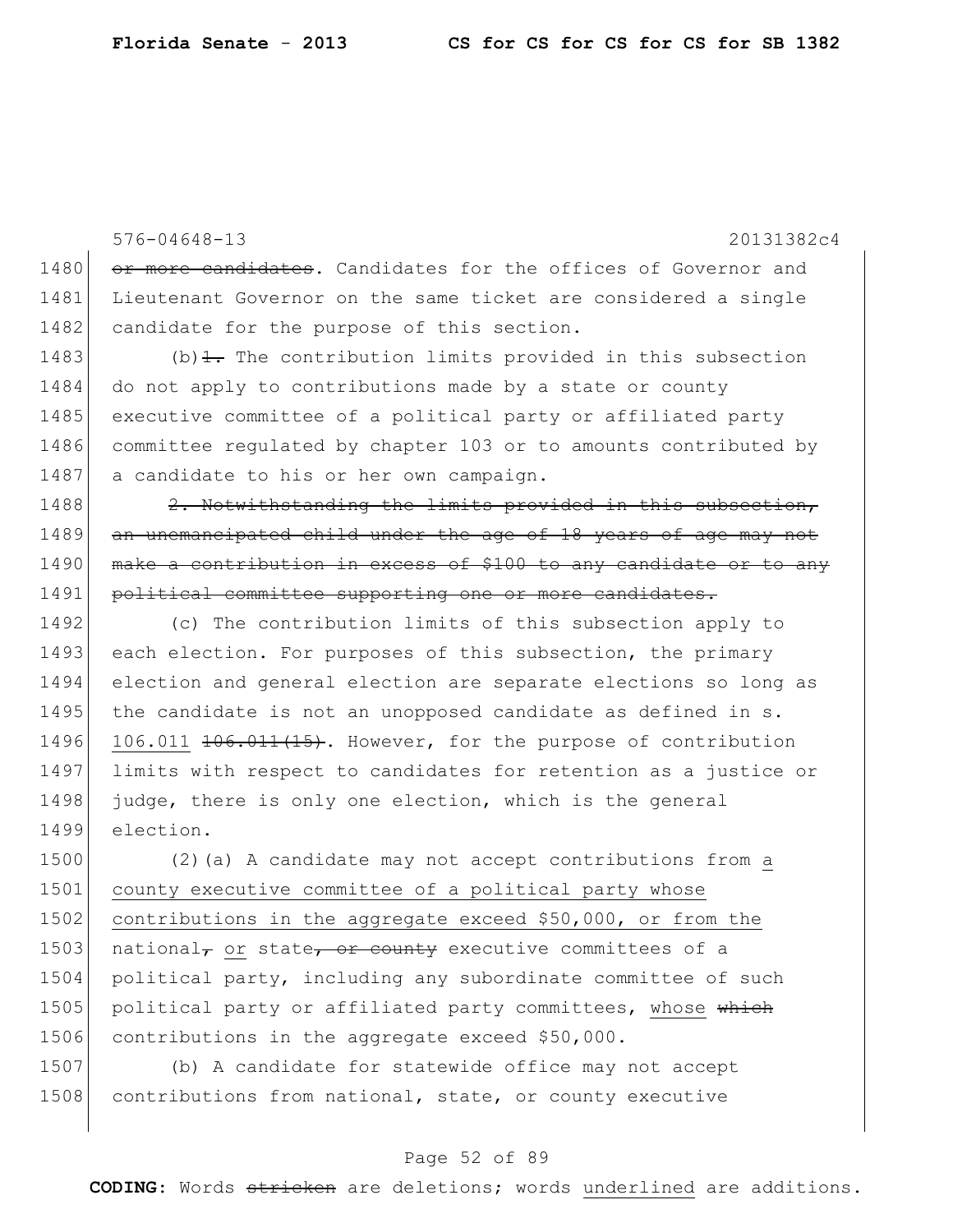576-04648-13 20131382c4 committees of a political party, including any subordinate 1510 committee of the political party, or affiliated party committees, which contributions in the aggregate exceed 1512 \$250,000. Polling services, research services, costs for 1513 campaign staff, professional consulting services, and telephone calls are not contributions to be counted toward the contribution limits of paragraph (a) or this paragraph. Any item not expressly identified in this paragraph as nonallocable is a contribution in an amount equal to the fair market value of the item and must be counted as allocable toward the contribution limits of paragraph (a) or this paragraph. Nonallocable, in-kind 1520 contributions must be reported by the candidate under s. 106.07 and by the political party or affiliated party committee under s. 106.29. 1523 (3)(a) Any contribution received by a candidate with opposition in an election or by the campaign treasurer or a

 deputy campaign treasurer of such a candidate on the day of that 1526 election or less than 5 days before prior to the day of that 1527 election must be returned by him or her to the person or 1528 committee contributing it and may not be used or expended by or on behalf of the candidate.

 (b) Any contribution received by a candidate or by the campaign treasurer or a deputy campaign treasurer of a candidate after the date at which the candidate withdraws his or her candidacy, or after the date the candidate is defeated, becomes unopposed, or is elected to office must be returned to the person or committee contributing it and may not be used or expended by or on behalf of the candidate.

(4) Any contribution received by the chair, campaign

### Page 53 of 89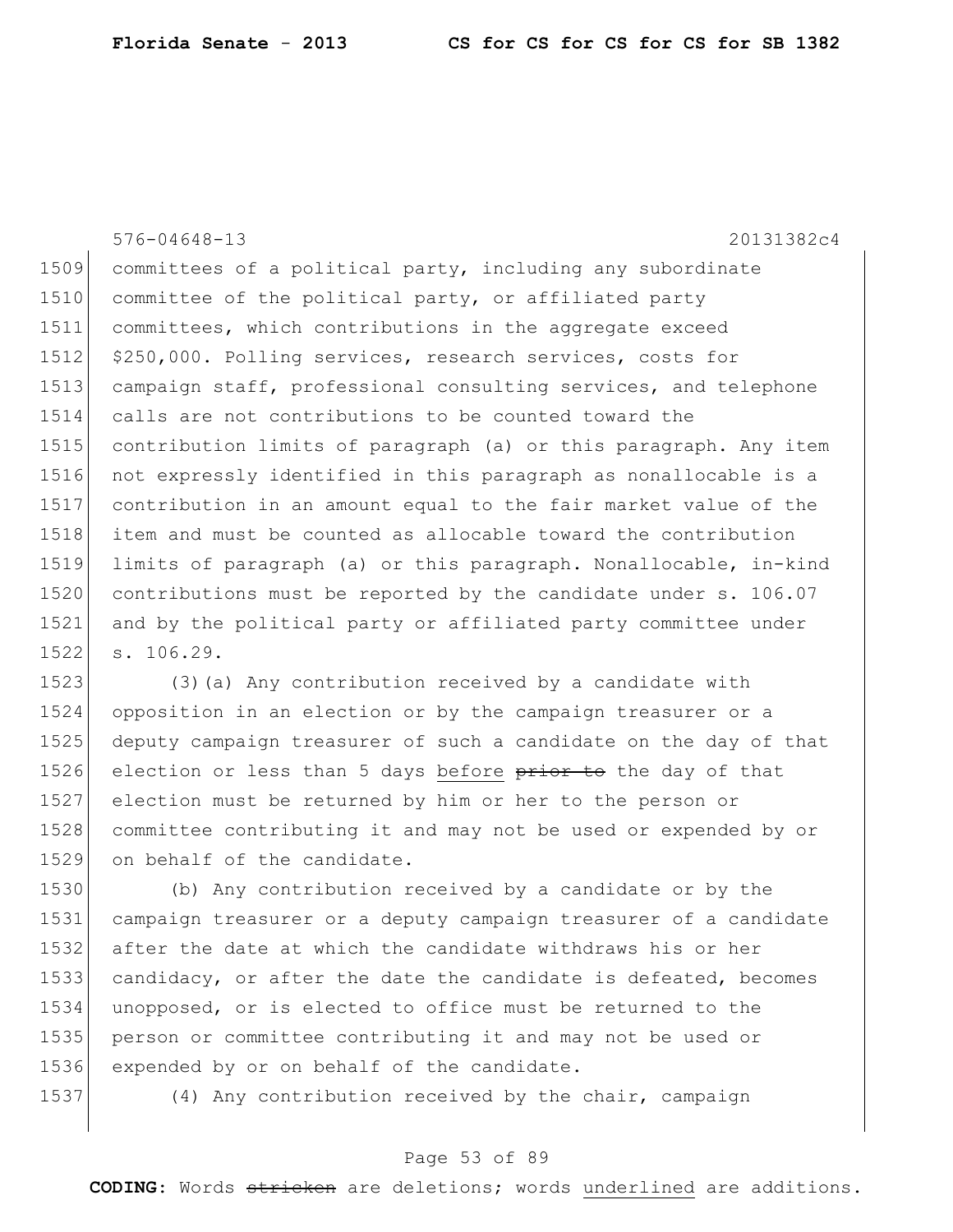576-04648-13 20131382c4 1538 treasurer, or deputy campaign treasurer of a political committee 1539 supporting or opposing a candidate with opposition in an 1540 election or supporting or opposing an issue on the ballot in an 1541 election on the day of that election or less than 5 days before 1542 prior to the day of that election may not be obligated or 1543 expended by the committee until after the date of the election. 1544 (5)(a) A person may not make any contribution through or in 1545 the name of another, directly or indirectly, in any election. 1546 (b) Candidates, political committees, affiliated party 1547 committees, and political parties may not solicit contributions 1548 from any religious, charitable, civic, or other causes or 1549 organizations established primarily for the public good. 1550 (c) Candidates, political committees, affiliated party 1551 committees, and political parties may not make contributions, in 1552 exchange for political support, to any religious, charitable, 1553 civic, or other cause or organization established primarily for 1554 the public good. It is not a violation of this paragraph for: 1555 1. A candidate, political committee, affiliated party 1556 committee, or political party executive committee to make gifts 1557 of money in lieu of flowers in memory of a deceased person; 1558 2. A candidate to continue membership in, or make regular 1559 donations from personal or business funds to, religious, 1560 political party, affiliated party committee, civic, or 1561 charitable groups of which the candidate is a member or to which 1562 the candidate has been a regular donor for more than 6 months; 1563 or 1564 3. A candidate to purchase, with campaign funds, tickets, 1565 admission to events, or advertisements from religious, civic,

1566 political party, affiliated party committee, or charitable

## Page 54 of 89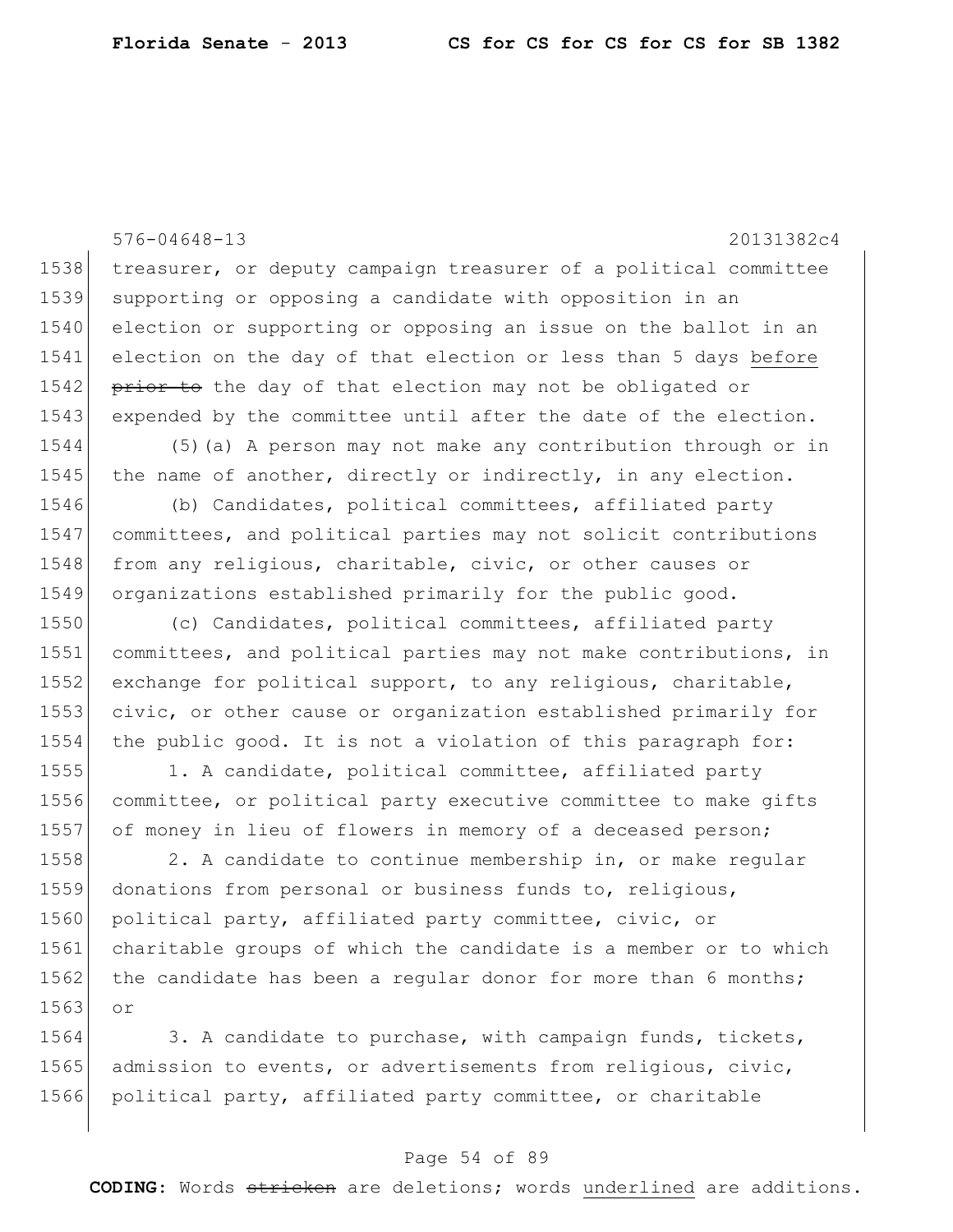576-04648-13 20131382c4

1567 groups.

1568 (6)(a) A political party or affiliated party committee may 1569 not accept any contribution that has been specifically 1570 designated for the partial or exclusive use of a particular 1571 candidate. Any contribution so designated must be returned to 1572 the contributor and may not be used or expended by or on behalf 1573 of the candidate. Funds contributed to an affiliated party 1574 committee may shall not be deemed as designated for the partial 1575 or exclusive use of a leader as defined in s. 103.092.

1576 (b)1. A political party or affiliated party committee may 1577 not accept any in-kind contribution that fails to provide a 1578 direct benefit to the political party or affiliated party 1579 committee. A "direct benefit" includes, but is not limited to, 1580 fundraising or furthering the objectives of the political party 1581 or affiliated party committee.

1582 2.a. An in-kind contribution to a state political party may 1583 be accepted only by the chairperson of the state political party 1584 or by the chairperson's designee or designees whose names are on 1585 file with the division in a form acceptable to the division 1586 before prior to the date of the written notice required in sub-1587 subparagraph b. An in-kind contribution to a county political 1588 party may be accepted only by the chairperson of the county 1589 political party or by the county chairperson's designee or 1590 designees whose names are on file with the supervisor of 1591 elections of the respective county before prior to the date of 1592 the written notice required in sub-subparagraph b. An in-kind 1593 contribution to an affiliated party committee may be accepted 1594 only by the leader of the affiliated party committee as defined 1595 in s. 103.092 or by the leader's designee or designees whose

#### Page 55 of 89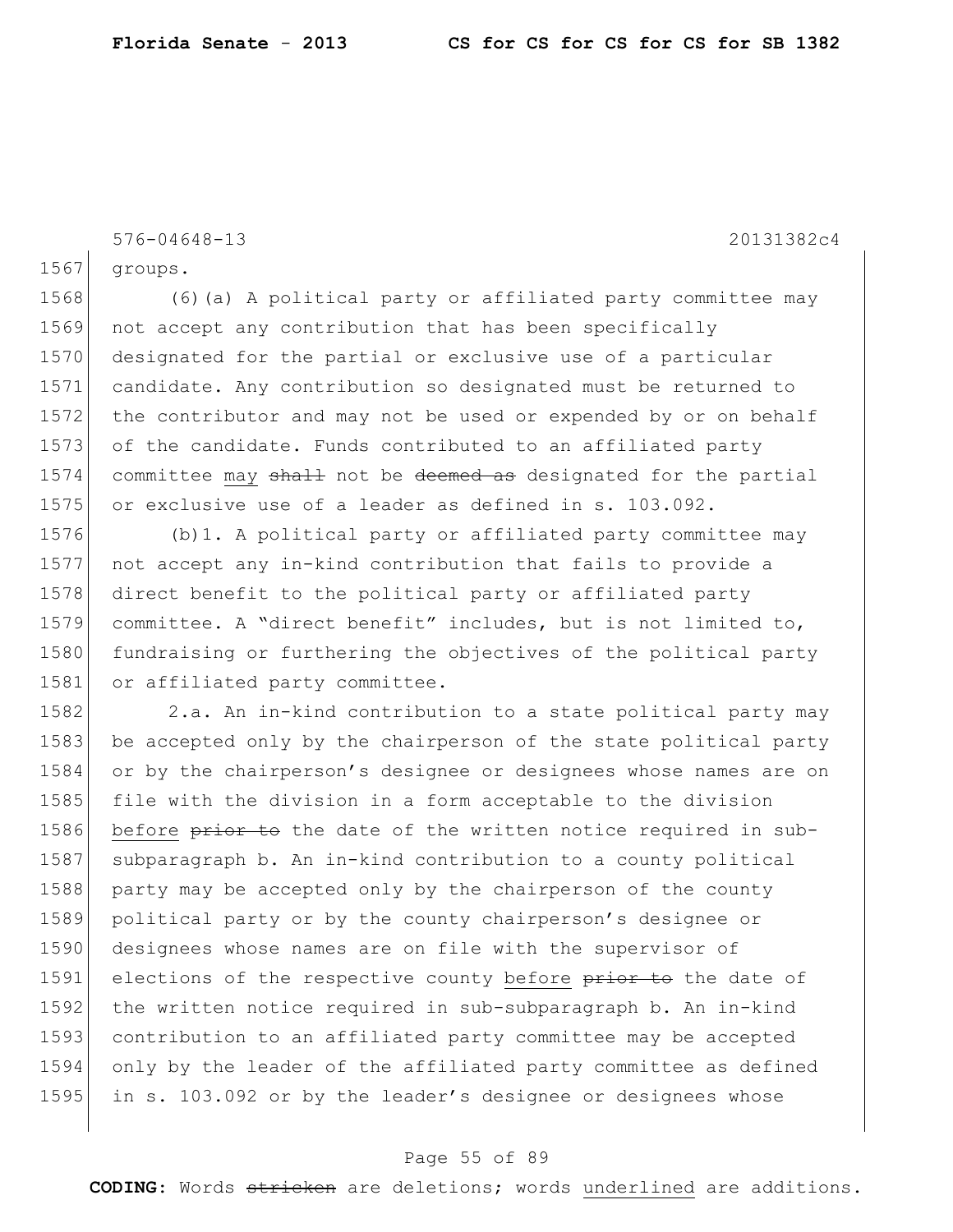576-04648-13 20131382c4 1596 names are on file with the division in a form acceptable to the 1597 division before prior to the date of the written notice required 1598 in sub-subparagraph b.

1599 b. A person making an in-kind contribution to a state or 1600 county political party or affiliated party committee must 1601 provide prior written notice of the contribution to a person 1602 described in sub-subparagraph a. The prior written notice must 1603 be signed and dated and may be provided by an electronic or 1604 facsimile message. However, prior written notice is not required 1605 for an in-kind contribution that consists of food and beverage 1606 in an aggregate amount not exceeding \$1,500 which is consumed at 1607 a single sitting or event if such in-kind contribution is 1608 accepted in advance by a person specified in sub-subparagraph a.

1609 c. A person described in sub-subparagraph a. may accept an 1610 in-kind contribution requiring prior written notice only in a 1611 writing that is dated before the in-kind contribution is made. 1612 Failure to obtain the required written acceptance of an in-kind 1613 contribution to a state or county political party or affiliated 1614 party committee constitutes a refusal of the contribution.

1615 d. A copy of each prior written acceptance required under 1616 sub-subparagraph c. must be filed at the time the regular 1617 reports of contributions and expenditures required under s. 1618 106.29 are filed by the state executive committee, county 1619 executive committee, and affiliated party committee. A state 1620 executive committee and an affiliated party committee must file 1621 with the division. A county executive committee must file with 1622 the county's supervisor of elections.

1623 e. An in-kind contribution may not be given to a state or 1624 county political party or affiliated party committee unless the

### Page 56 of 89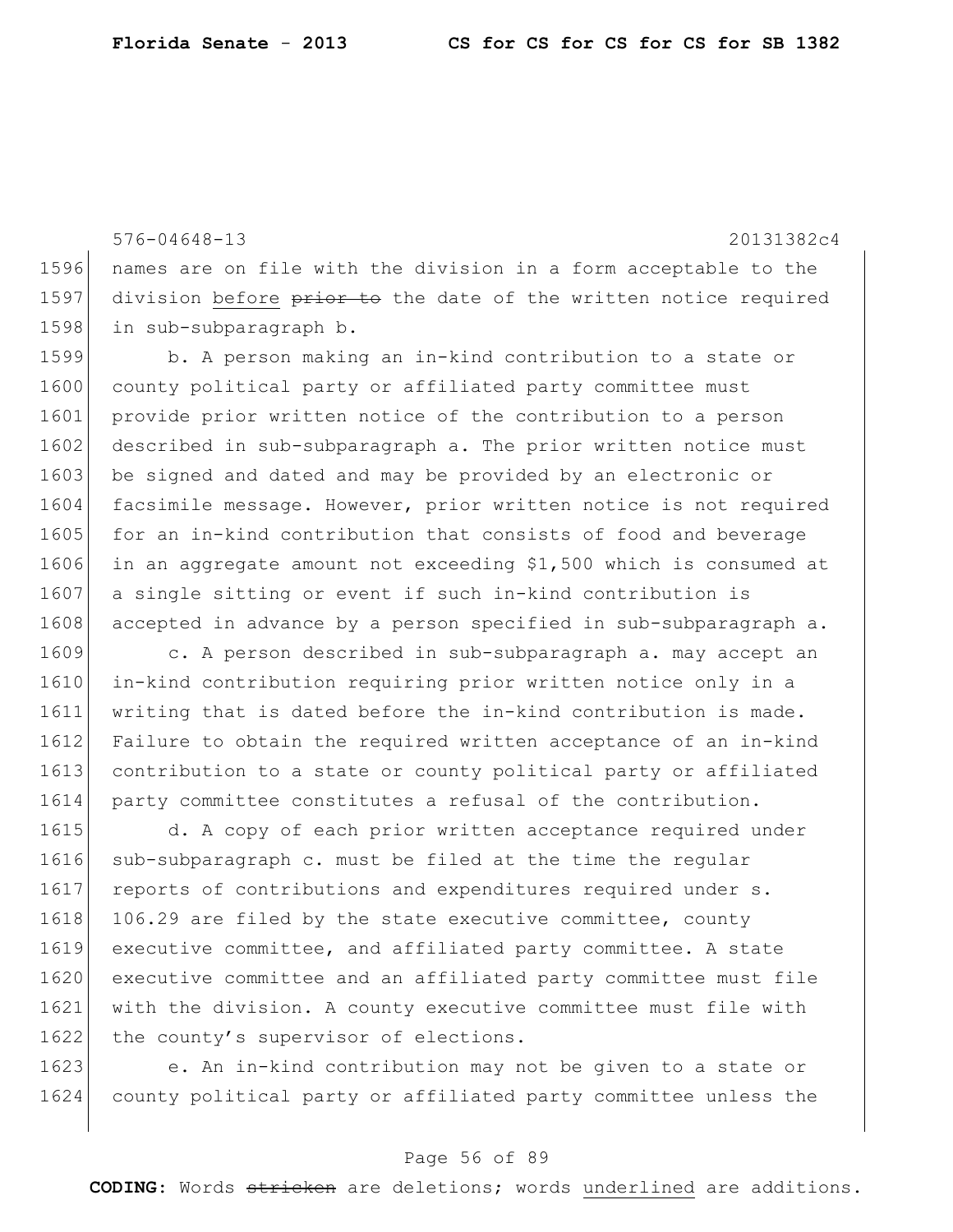576-04648-13 20131382c4 1625 in-kind contribution is made as provided in this subparagraph. 1626 (7)(a) Any person who knowingly and willfully makes or 1627 accepts no more than one contribution in violation of subsection 1628 (1) or subsection (5), or any person who knowingly and willfully 1629 fails or refuses to return any contribution as required in 1630 subsection (3), commits a misdemeanor of the first degree, 1631 punishable as provided in s. 775.082 or s. 775.083. If any 1632 corporation, partnership, or other business entity or any 1633 political party, affiliated party committee, political 1634 committee, committee of continuous existence, or electioneering 1635 communications organization is convicted of knowingly and 1636 willfully violating any provision punishable under this 1637 | paragraph, it shall be fined not less than \$1,000 and not more 1638 than \$10,000. If it is a domestic entity, it may be ordered 1639 dissolved by a court of competent jurisdiction; if it is a 1640 foreign or nonresident business entity, its right to do business 1641 in this state may be forfeited. Any officer, partner, agent, 1642 attorney, or other representative of a corporation, partnership, 1643 or other business entity, or of a political party, affiliated 1644 party committee, political committee, committee of continuous 1645 existence, electioneering communications organization, or 1646 organization exempt from taxation under s. 527 or s. 501(c)(4) 1647 of the Internal Revenue Code, who aids, abets, advises, or 1648 participates in a violation of any provision punishable under 1649 this paragraph commits a misdemeanor of the first degree, 1650 punishable as provided in s. 775.082 or s. 775.083.

1651 (b) Any person who knowingly and willfully makes or accepts 1652 two or more contributions in violation of subsection (1) or 1653 subsection (5) commits a felony of the third degree, punishable

### Page 57 of 89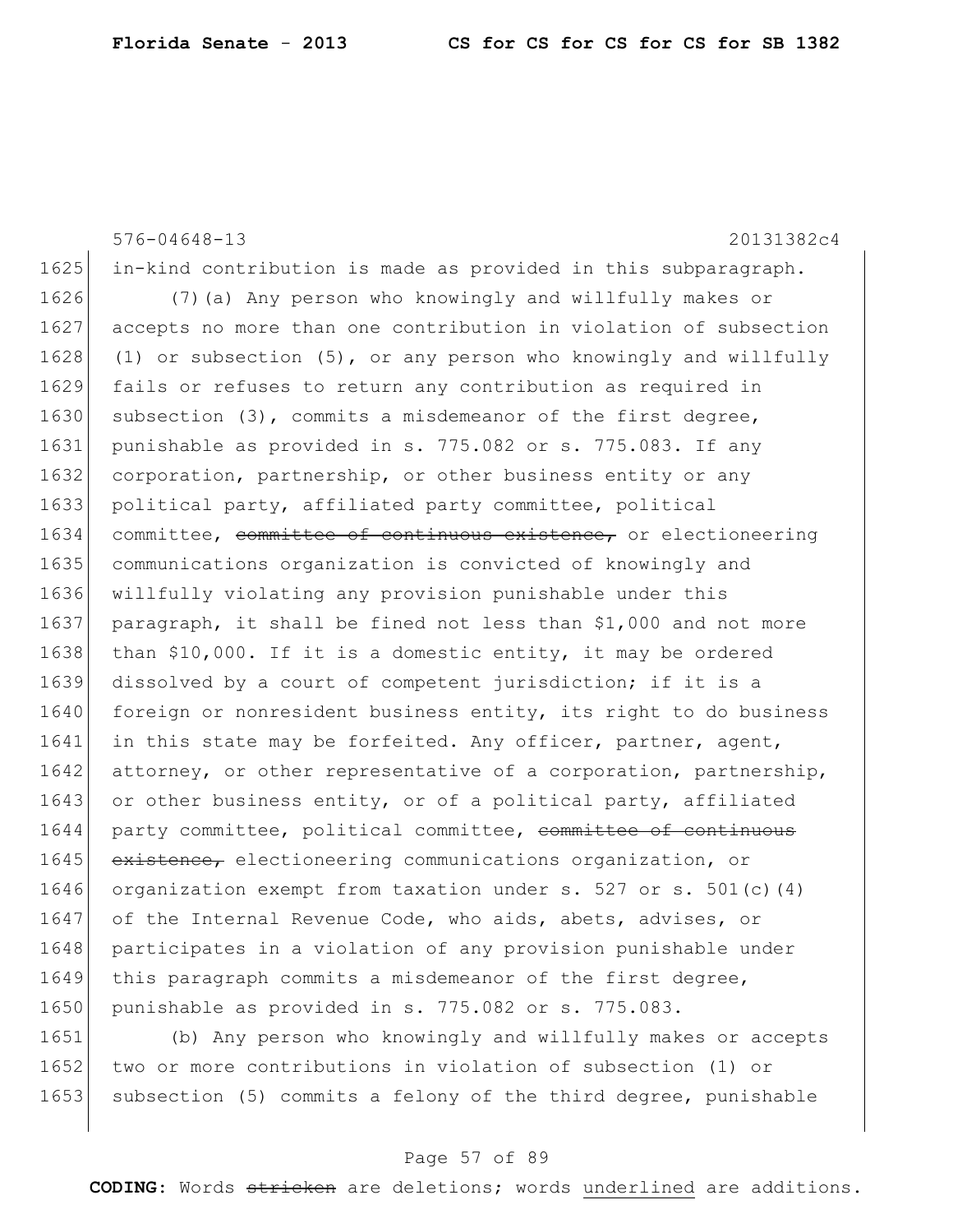576-04648-13 20131382c4 1654 as provided in s. 775.082, s. 775.083, or s. 775.084. If any 1655 corporation, partnership, or other business entity or any 1656 political party, affiliated party committee, political 1657 committee, committee of continuous existence, or electioneering 1658 communications organization is convicted of knowingly and 1659 willfully violating any provision punishable under this 1660 paragraph, it shall be fined not less than \$10,000 and not more 1661 than \$50,000. If it is a domestic entity, it may be ordered 1662 dissolved by a court of competent jurisdiction; if it is a 1663 foreign or nonresident business entity, its right to do business 1664 in this state may be forfeited. Any officer, partner, agent, 1665 attorney, or other representative of a corporation, partnership, 1666 or other business entity, or of a political committee, committee 1667 of continuous existence, political party, affiliated party 1668 committee, or electioneering communications organization, or 1669 organization exempt from taxation under s. 527 or s. 501(c)(4) 1670 of the Internal Revenue Code, who aids, abets, advises, or 1671 participates in a violation of any provision punishable under 1672 | this paragraph commits a felony of the third degree, punishable 1673 as provided in s. 775.082, s. 775.083, or s. 775.084. 1674 (8) Except when otherwise provided in subsection (7), any 1675 person who knowingly and willfully violates any provision of

1676 this section shall, in addition to any other penalty prescribed 1677 by this chapter, pay to the state a sum equal to twice the 1678 amount contributed in violation of this chapter. Each campaign 1679 treasurer shall pay all amounts contributed in violation of this 1680 section to the state for deposit in the General Revenue Fund.

1681 (9) This section does not apply to the transfer of funds 1682 between a primary campaign depository and a savings account or

## Page 58 of 89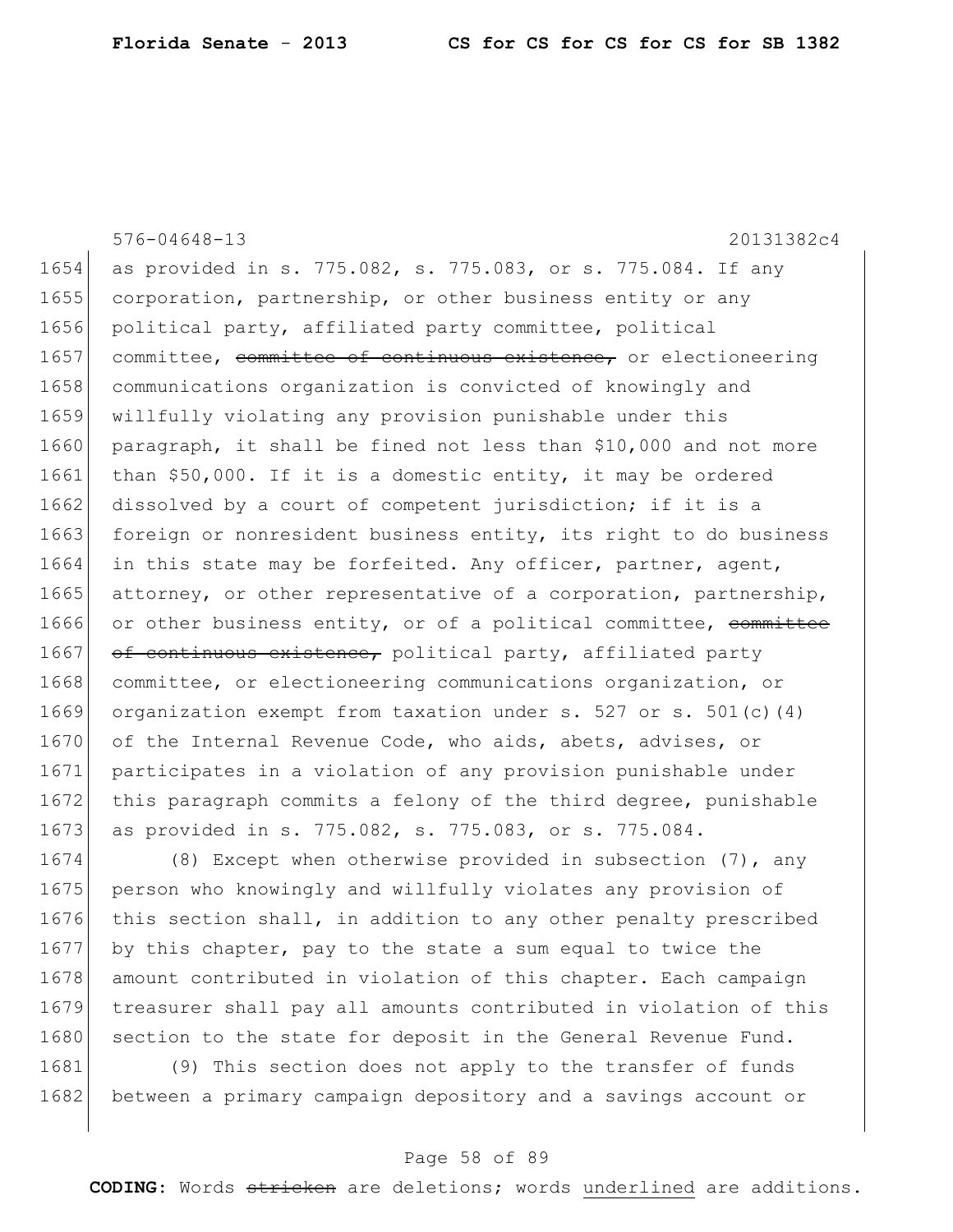576-04648-13 20131382c4 1683 certificate of deposit or to any interest earned on such account 1684 or certificate.

1685 (10) Contributions to a political committee or committee of 1686 continuous existence may be received by an affiliated 1687 organization and transferred to the bank account of the 1688 political committee or committee of continuous existence via 1689 check written from the affiliated organization if such 1690 contributions are specifically identified as intended to be 1691 contributed to the political committee of committee of 1692 continuous existence. All contributions received in this manner 1693 shall be reported pursuant to s. 106.07 by the political 1694 committee or committee of continuous existence as having been 1695 made by the original contributor.

1696 Section 14. Section 106.11, Florida Statutes, is reenacted 1697 and amended to read:

1698 106.11 Expenses of and expenditures by candidates and 1699 political committees.—Each candidate and each political 1700 committee which designates a primary campaign depository 1701 | pursuant to s. 106.021(1) shall make expenditures from funds on 1702 deposit in such primary campaign depository only in the 1703 following manner, with the exception of expenditures made from 1704 petty cash funds provided by s. 106.12:

1705  $(1)(a)$ 1. The campaign treasurer or deputy campaign 1706 treasurer of a candidate or political committee shall make 1707 expenditures from funds on deposit in the primary campaign 1708 depository only by means of a bank check drawn upon the campaign 1709 account of the candidate or political committee. The campaign 1710 account shall be separate from any personal or other account and 1711 shall be used only for the purpose of depositing contributions

## Page 59 of 89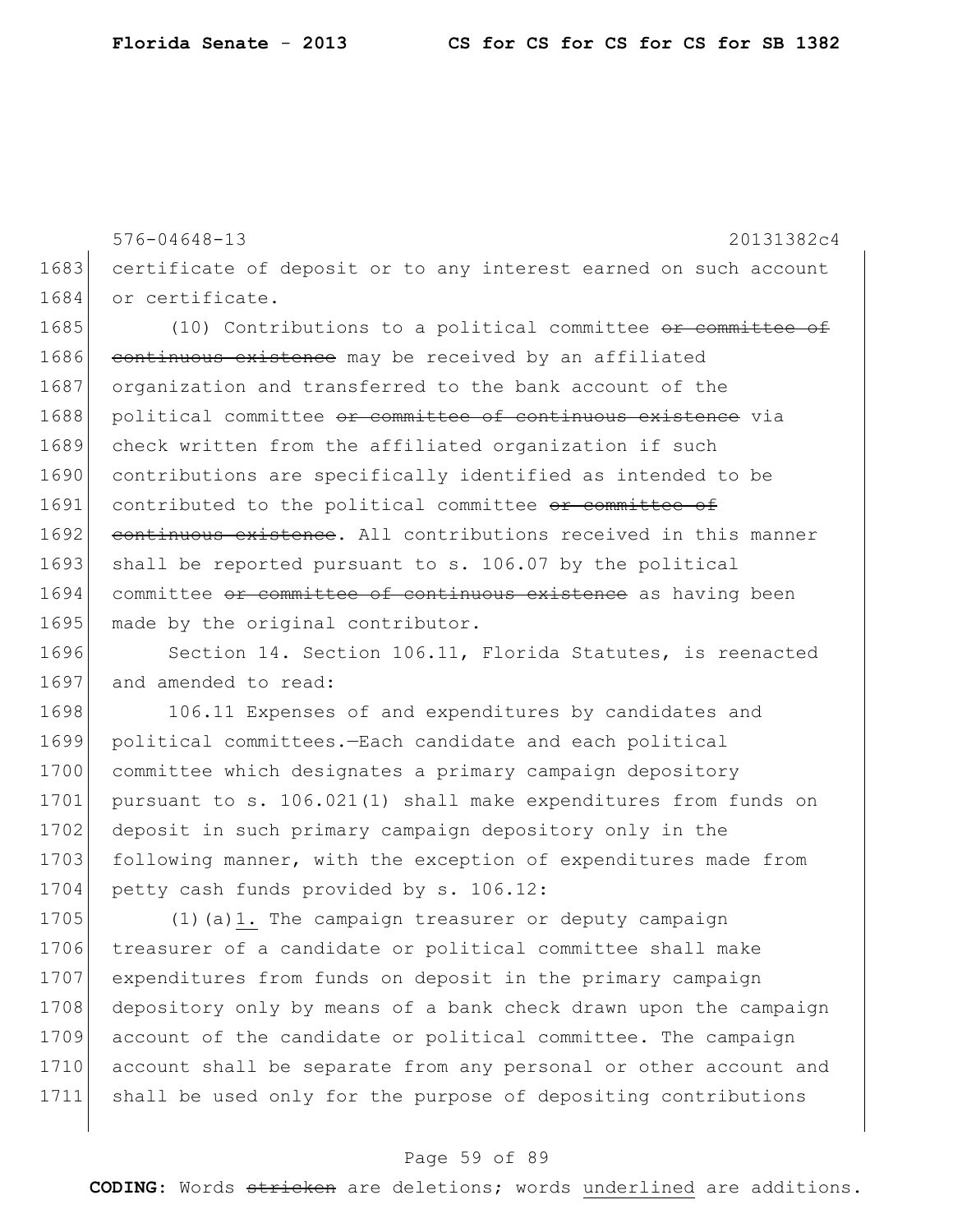|      | $576 - 04648 - 13$<br>20131382c4                                 |
|------|------------------------------------------------------------------|
| 1712 | and making expenditures for the candidate or political           |
| 1713 | committee.                                                       |
| 1714 | 2. An expenditure by a political committee must also be          |
| 1715 | primarily related to raising or making a contribution,           |
| 1716 | influencing the results of an election, making an electioneering |
| 1717 | communication, or other political activity authorized by this    |
| 1718 | chapter. A violation of this subparagraph is punishable solely   |
| 1719 | as provided in $s. 106.19(2)$ .                                  |
| 1720 | (b) The checks for such account shall contain, as a              |
| 1721 | minimum, the following information:                              |
| 1722 | 1. The statement " (name of the campaign account of the          |
| 1723 | candidate or political committee.) Campaign Account."            |
| 1724 | 2. The account number and the name of the bank.                  |
| 1725 | 3. The exact amount of the expenditure.                          |
| 1726 | 4. The signature of the campaign treasurer or deputy             |
| 1727 | treasurer.                                                       |
| 1728 | 5. The exact purpose for which the expenditure is                |
| 1729 | authorized.                                                      |
| 1730 | 6. The name of the payee.                                        |
| 1731 | (2) (a) For purposes of this section, debit cards are            |
| 1732 | considered bank checks, if:                                      |
| 1733 | 1. Debit cards are obtained from the same bank that has          |
| 1734 | been designated as the candidate's or political committee's      |
| 1735 | primary campaign depository.                                     |
| 1736 | 2. Debit cards are issued in the name of the treasurer,          |
| 1737 | deputy treasurer, or authorized user and contain the state       |
| 1738 | " (name of the campaign account of the candidate or political    |
| 1739 | committee. )  Campaign Account."                                 |
| 1740 | 3. No more than three debit cards are requested and issued.      |
|      |                                                                  |

# Page 60 of 89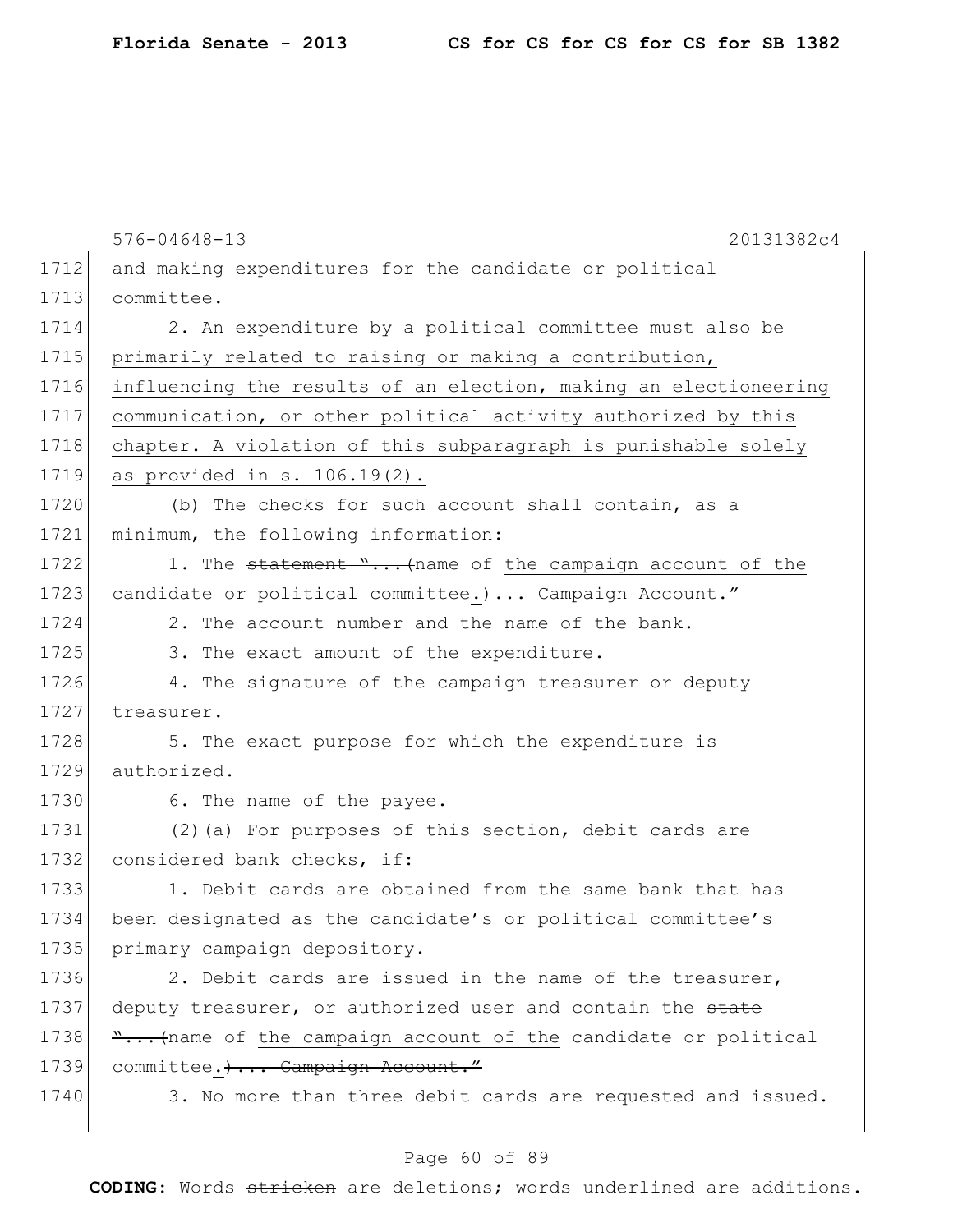```
576-04648-13 20131382c4
1741 4. The person using the debit card does not receive cash as
1742 part of, or independent of, any transaction for goods or
1743 services.
1744 5. All receipts for debit card transactions contain:
1745 a. The last four digits of the debit card number.
1746 b. The exact amount of the expenditure.
1747 c. The name of the payee.
1748 d. The signature of the campaign treasurer, deputy
1749 treasurer, or authorized user.
1750 e. The exact purpose for which the expenditure is 
1751 authorized.
1752
1753 Any information required by this subparagraph but not included
1754 on the debit card transaction receipt may be handwritten on, or
1755 attached to, the receipt by the authorized user before 
1756 submission to the treasurer.
1757 (b) Debit cards are not subject to the requirements of 
1758 paragraph (1)(b).
1759 (3) The campaign treasurer, deputy treasurer, or authorized 
1760 user who signs the check shall be responsible for the
1761 completeness and accuracy of the information on such check and
1762 for insuring that such expenditure is an authorized expenditure.
1763 (4) No candidate, campaign manager, treasurer, deputy
1764 treasurer, or political committee or any officer or agent
1765 thereof, or any person acting on behalf of any of the foregoing,
1766 shall authorize any expenses, nor shall any campaign treasurer
1767 or deputy treasurer sign a check drawn on the primary campaign
1768 account for any purpose, unless there are sufficient funds on
1769 deposit in the primary depository account of the candidate or
```
### Page 61 of 89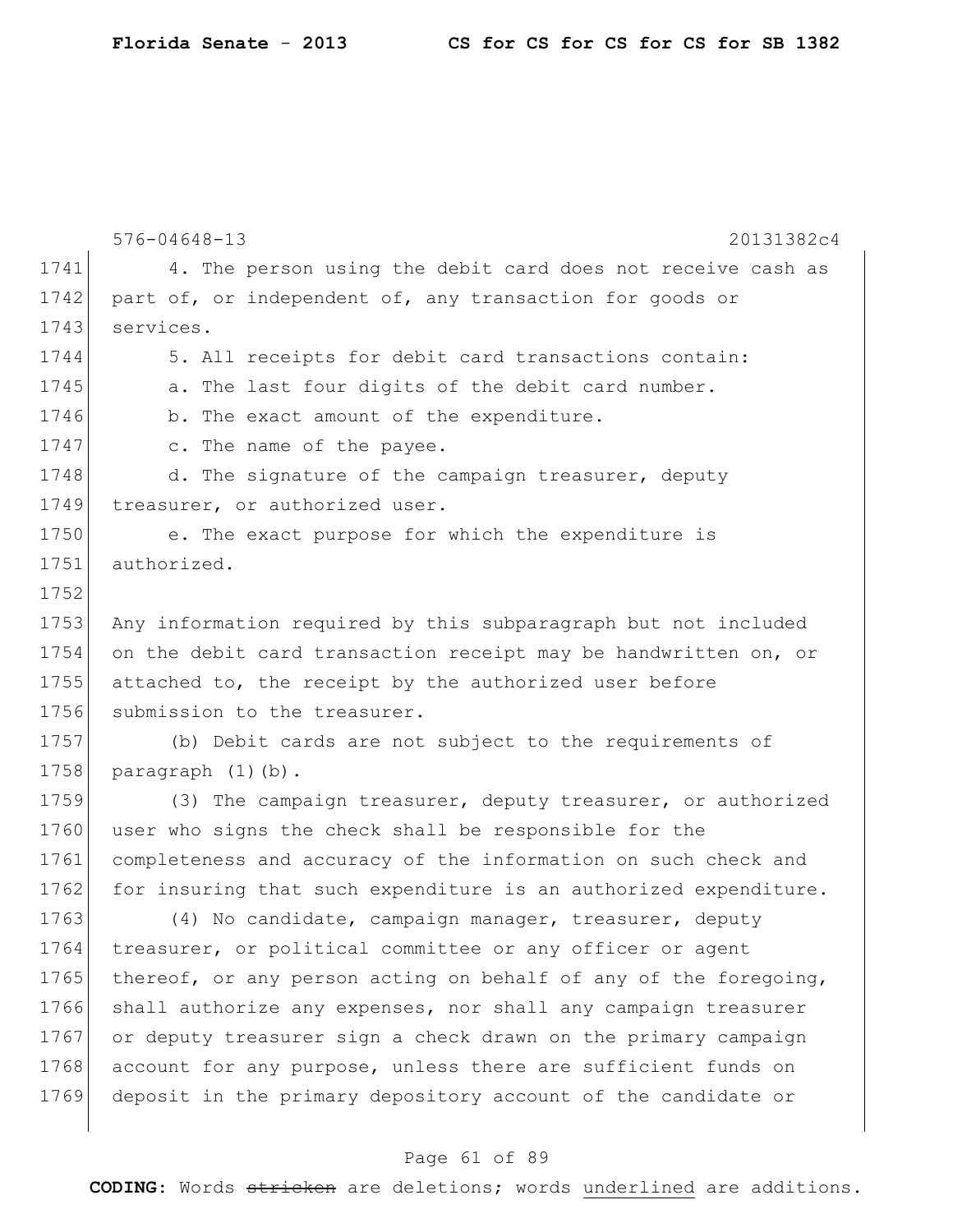576-04648-13 20131382c4 1770 political committee to pay the full amount of the authorized 1771 expense, to honor all other checks drawn on such account, which 1772 checks are outstanding, and to meet all expenses previously 1773 authorized but not yet paid. However, an expense may be incurred 1774 for the purchase of goods or services if there are sufficient 1775 funds on deposit in the primary depository account to pay the 1776 full amount of the incurred expense, to honor all checks drawn 1777 on such account, which checks are outstanding, and to meet all 1778 other expenses previously authorized but not yet paid, provided 1779 that payment for such goods or services is made upon final 1780 delivery and acceptance of the goods or services; and an 1781 expenditure from petty cash pursuant to the provisions of s. 1782 106.12 may be authorized, if there is a sufficient amount of 1783 money in the petty cash fund to pay for such expenditure. 1784 Payment for credit card purchases shall be made pursuant to s. 1785 106.125. Any expense incurred or authorized in excess of such 1786 funds on deposit shall, in addition to other penalties provided 1787 by law, constitute a violation of this chapter. As used in this 1788 subsection, the term "sufficient funds on deposit in the primary 1789 depository account of the candidate or political committee" 1790 means that the funds at issue have been delivered for deposit to 1791 the financial institution at which such account is maintained. 1792 The term shall not be construed to mean that such funds are 1793 available for withdrawal in accordance with the deposit rules or 1794 the funds availability policies of such financial institution.

1795 (5) A candidate who withdraws his or her candidacy, becomes 1796 an unopposed candidate, or is eliminated as a candidate or 1797 elected to office may expend funds from the campaign account to: 1798 (a) Purchase "thank you" advertising for up to 75 days

### Page 62 of 89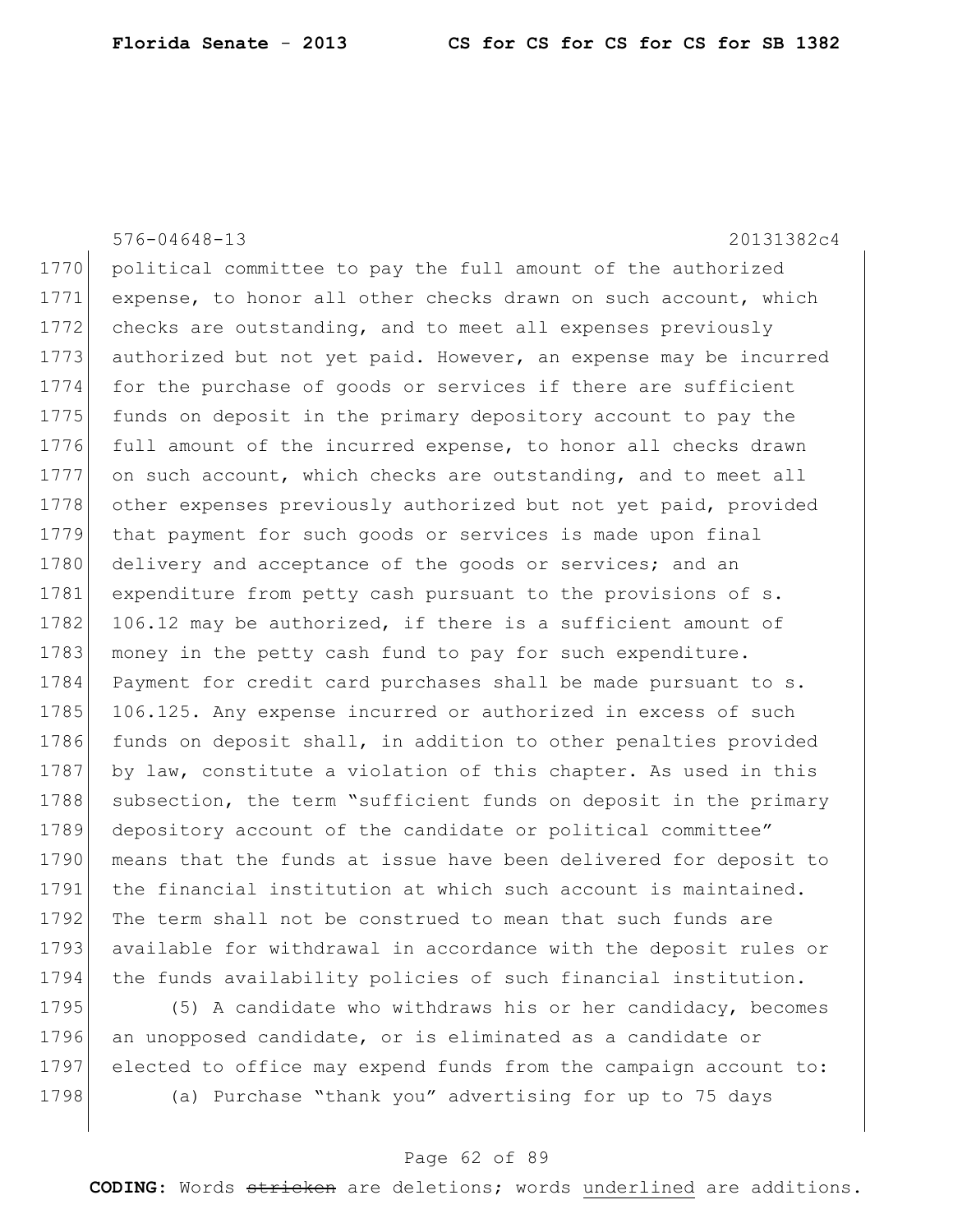|      | $576 - 04648 - 13$<br>20131382c4                                 |
|------|------------------------------------------------------------------|
| 1799 | after he or she withdraws, becomes unopposed, or is eliminated   |
| 1800 | or elected.                                                      |
| 1801 | (b) Pay for items which were obligated before he or she          |
| 1802 | withdrew, became unopposed, or was eliminated or elected.        |
| 1803 | (c) Pay for expenditures necessary to close down the             |
| 1804 | campaign office and to prepare final campaign reports.           |
| 1805 | (d) Dispose of surplus funds as provided in s. 106.141.          |
| 1806 | (6) A candidate who makes a loan to his or her campaign and      |
| 1807 | reports the loan as required by s. 106.07 may be reimbursed for  |
| 1808 | the loan at any time the campaign account has sufficient funds   |
| 1809 | to repay the loan and satisfy its other obligations.             |
| 1810 | Section 15. Section 106.141, Florida Statutes, is amended        |
| 1811 | to read:                                                         |
| 1812 | 106.141 Disposition of surplus funds by candidates.-             |
| 1813 | (1) Except as provided in subsection $(6)$ , each candidate      |
| 1814 | who withdraws his or her candidacy, becomes an unopposed         |
| 1815 | candidate, or is eliminated as a candidate or elected to office  |
| 1816 | shall, within 90 days, dispose of the funds on deposit in his or |
| 1817 | her campaign account and file a report reflecting the            |
| 1818 | disposition of all remaining funds. Such candidate may shall not |
| 1819 | accept any contributions, nor may shall any person accept        |
| 1820 | contributions on behalf of such candidate, after the candidate   |
| 1821 | withdraws his or her candidacy, becomes unopposed, or is         |
| 1822 | eliminated or elected. However, if a candidate receives a refund |
| 1823 | check after all surplus funds have been disposed of, the check   |
| 1824 | may be endorsed by the candidate and the refund disposed of      |
| 1825 | under this section. An amended report must be filed showing the  |
| 1826 | refund and subsequent disposition.                               |
| 1827 | (2) Any candidate required to dispose of funds pursuant to       |

Page 63 of 89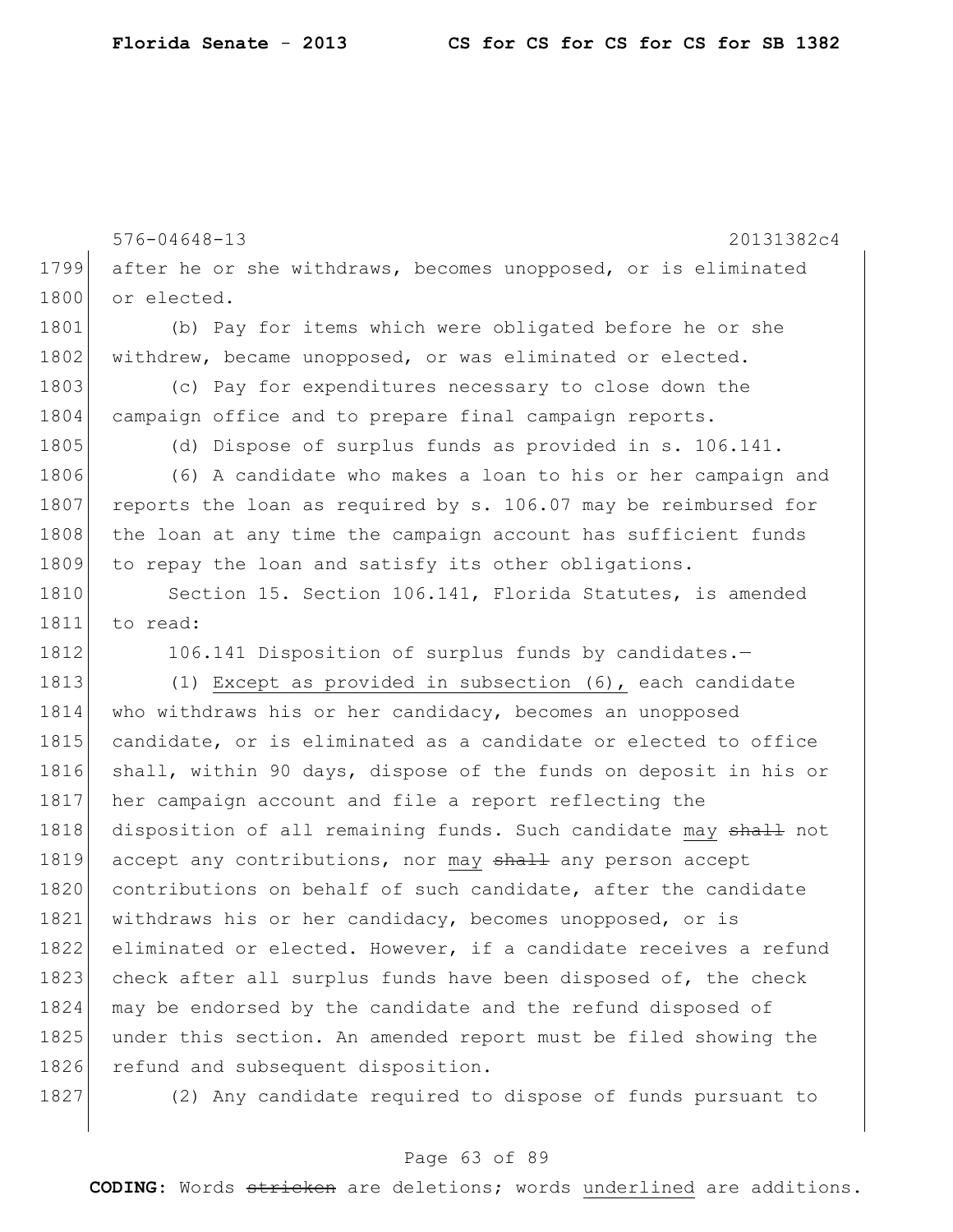576-04648-13 20131382c4 1828 this section may, before  $\frac{1828}{1800}$  disposition, be 1829 reimbursed by the campaign, in full or in part, for any reported 1830 contributions by the candidate to the campaign. 1831 (3) The campaign treasurer of a candidate who withdraws his 1832 or her candidacy, becomes unopposed, or is eliminated as a 1833 candidate or elected to office and who has funds on deposit in a 1834 separate interest-bearing account or certificate of deposit 1835 shall, within 7 days after the date of becoming unopposed or the 1836 date of such withdrawal, elimination, or election, transfer such 1837 funds and the accumulated interest earned thereon to the 1838 campaign account of the candidate for disposal under this 1839 section. However, if the funds are in an account in which 1840 penalties will apply for withdrawal within the 7-day period, the 1841 campaign treasurer shall transfer such funds and the accumulated 1842 interest earned thereon as soon as the funds can be withdrawn 1843 without penalty, or within 90 days after the candidate becomes 1844 unopposed, withdraws his or her candidacy, or is eliminated or 1845 elected, whichever comes first. 1846 (4)(a) Except as provided in paragraph (b), any candidate

1847 required to dispose of funds pursuant to this section shall, at 1848 the option of the candidate, dispose of such funds by any of the 1849 following means, or any combination thereof:

1850 1. Return pro rata to each contributor the funds that have 1851 not been spent or obligated.

1852 2. Donate the funds that have not been spent or obligated 1853 to a charitable organization or organizations that meet the 1854 qualifications of s. 501(c)(3) of the Internal Revenue Code.

1855 3. Give not more than \$25,000 of the funds that have not 1856 been spent or obligated to the affiliated party committee or

## Page 64 of 89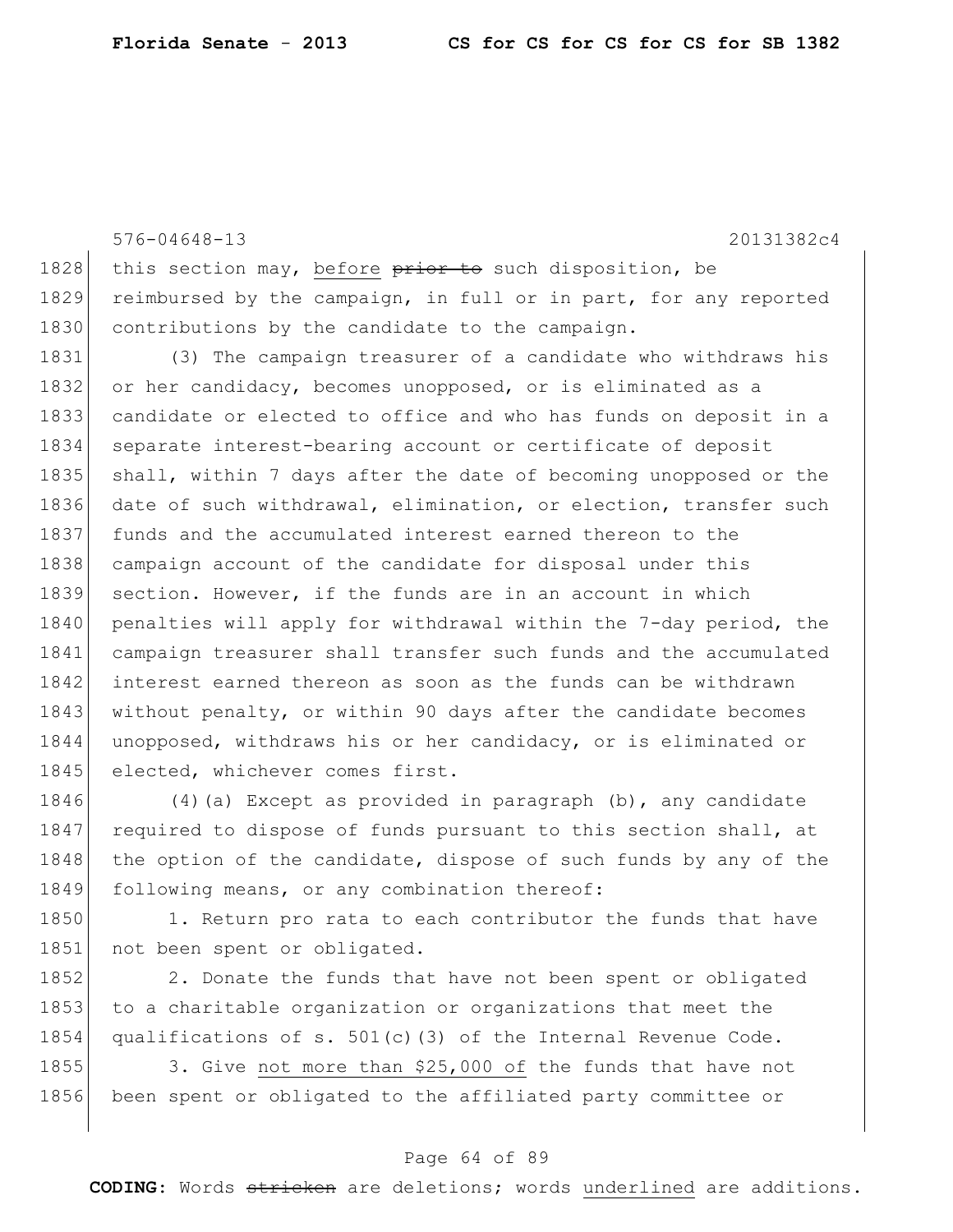|      | $576 - 04648 - 13$<br>20131382c4                                   |
|------|--------------------------------------------------------------------|
| 1857 | political party of which such candidate is a member.               |
| 1858 | 4. Give the funds that have not been spent or obligated:           |
| 1859 | a. In the case of a candidate for state office, to the             |
| 1860 | state, to be deposited in either the Election Campaign Financing   |
| 1861 | Trust Fund or the General Revenue Fund, as designated by the       |
| 1862 | candidate; or                                                      |
| 1863 | b. In the case of a candidate for an office of a political         |
| 1864 | subdivision, to such political subdivision, to be deposited in     |
| 1865 | the general fund thereof.                                          |
| 1866 | (b) Any candidate required to dispose of funds pursuant to         |
| 1867 | this section who has received contributions pursuant to the        |
| 1868 | Florida Election Campaign Financing Act shall, after all           |
| 1869 | monetary commitments pursuant to s. 106.11(5) (b) and (c) have     |
| 1870 | been met, return all surplus campaign funds to the General         |
| 1871 | Revenue Fund.                                                      |
| 1872 | (5) A candidate elected to office or a candidate who will          |
| 1873 | be elected to office by virtue of his or her being unopposed       |
| 1874 | may, in addition to the disposition methods provided in            |
| 1875 | subsection $(4)$ , transfer from the campaign account to an office |
| 1876 | account any amount of the funds on deposit in such campaign        |
| 1877 | account up to:                                                     |
| 1878 | (a) Fifty Twenty thousand dollars, for a candidate for             |
| 1879 | statewide office. The Governor and Lieutenant Governor shall be    |
| 1880 | considered separate candidates for the purpose of this section.    |
| 1881 | (b) Ten Five thousand dollars, for a candidate for                 |
| 1882 | multicounty office.                                                |
| 1883 | (c) Ten Five thousand dollars multiplied by the number of          |
| 1884 | years in the term of office for which elected, for a candidate     |
| 1885 | for legislative office.                                            |

# Page 65 of 89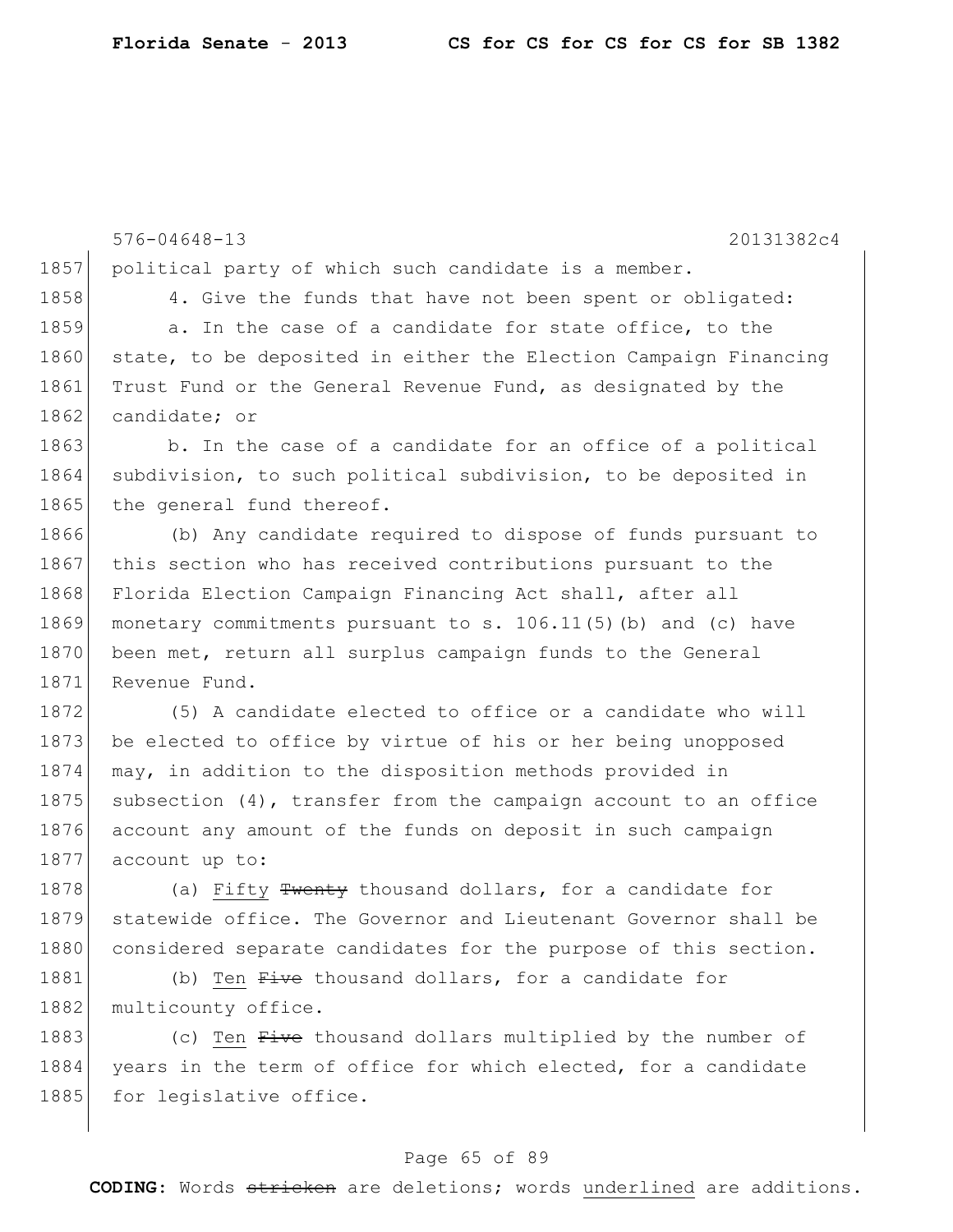|      | 20131382c4<br>$576 - 04648 - 13$                                      |
|------|-----------------------------------------------------------------------|
| 1886 | (d) Five thousand Two thousand five hundred dollars                   |
| 1887 | multiplied by the number of years in the term of office for           |
| 1888 | which elected, for a candidate for county office or for a             |
| 1889 | candidate in any election conducted on less than a countywide         |
| 1890 | basis.                                                                |
| 1891 | (e) Six thousand dollars, for a candidate for retention as            |
| 1892 | a justice of the Supreme Court.                                       |
| 1893 | (f) Three thousand dollars, for a candidate for retention             |
| 1894 | as a judge of a district court of appeal.                             |
| 1895 | (q) Three thousand One thousand five hundred dollars, for a           |
| 1896 | candidate for county court judge or circuit judge.                    |
| 1897 |                                                                       |
| 1898 | The office account established pursuant to this subsection shall      |
| 1899 | be separate from any personal or other account. Any funds so          |
| 1900 | transferred by a candidate shall be used only for legitimate          |
| 1901 | expenses in connection with the candidate's public office. Such       |
| 1902 | expenses may include travel expenses incurred by the officer or       |
| 1903 | a staff member; $\tau$ personal taxes payable on office account funds |
| 1904 | by the candidate or elected public official; professional             |
| 1905 | services provided by a certified public accountant or attorney        |
| 1906 | for preparation of the elected public official's financial            |
| 1907 | disclosure filing pursuant to s. 112.3144 or s. 112.3145; costs       |
| 1908 | to prepare, print, produce, and mail holiday cards or                 |
| 1909 | newsletters about the elected public official's public business       |
| 1910 | to constituents, if such correspondence does not constitute a         |
| 1911 | political advertisement, independent expenditure, or                  |
| 1912 | electioneering communication as provided in s. 106.011; fees or       |
| 1913 | dues to religious, civic, or charitable organizations of which        |
| 1914 | the elected public official is a member; items of modest value        |
|      |                                                                       |

# Page 66 of 89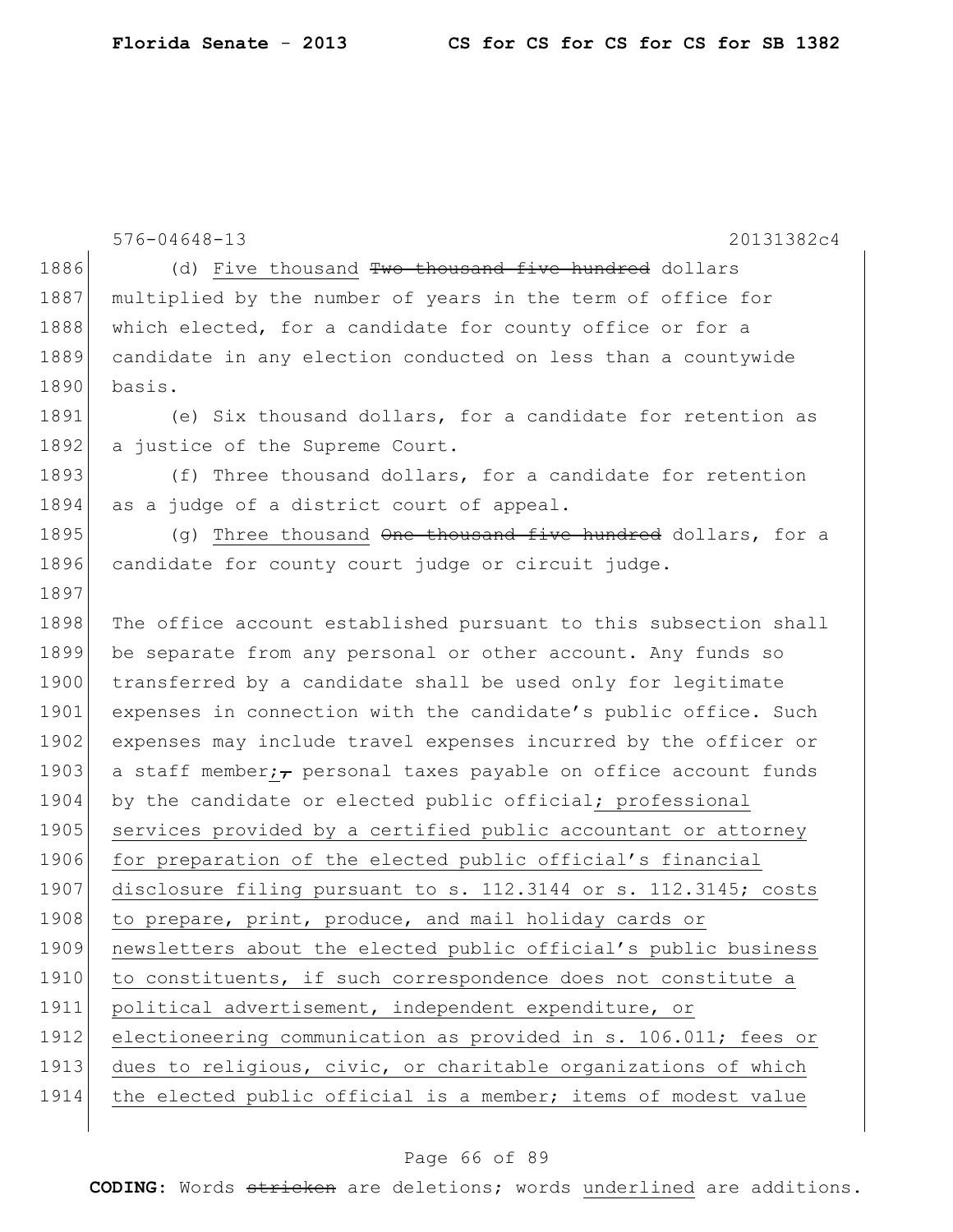576-04648-13 20131382c4 1915 such as flowers, greeting cards, or personal notes given as a 1916 substitute for, or in association with, an elected public 1917 official's personal attendance at a constituent's special event 1918 or family occasion, such as the birth of a child, graduation, 1919 wedding, or funeral; personal expenses incurred by the elected 1920 public official in connection with attending a constituent 1921 meeting or event where public policy is discussed, if such 1922 meetings or events are limited to no more than once a week; $\tau$  or 1923 expenses incurred in the operation of the elected public 1924 official's his or her office, including the employment of 1925 additional staff. The funds may be deposited in a savings 1926 account; however, all deposits, withdrawals, and interest earned 1927 thereon shall be reported at the appropriate reporting period. 1928 If a candidate is reelected to office or elected to another 1929 office and has funds remaining in his or her office account, he 1930 or she may transfer surplus campaign funds to the office 1931 account. At no time may the funds in the office account exceed 1932 the limitation imposed by this subsection. Upon leaving public 1933 office, any person who has funds in an office account pursuant 1934 to this subsection remaining on deposit shall use such funds to 1935 pay for professional services provided by a certified public 1936 accountant or attorney for preparation of the elected public 1937 official's final financial disclosure filing pursuant to s.  $1938$  112.3144 or s. 112.3145, or give such funds to a charitable 1939 organization that meets or organizations which meet the 1940 requirements of s. 501(c)(3) of the Internal Revenue Code or, in 1941 the case of a state officer, to the state to be deposited in the 1942 General Revenue Fund or, in the case of an officer of a 1943 political subdivision, to the political subdivision to be

#### Page 67 of 89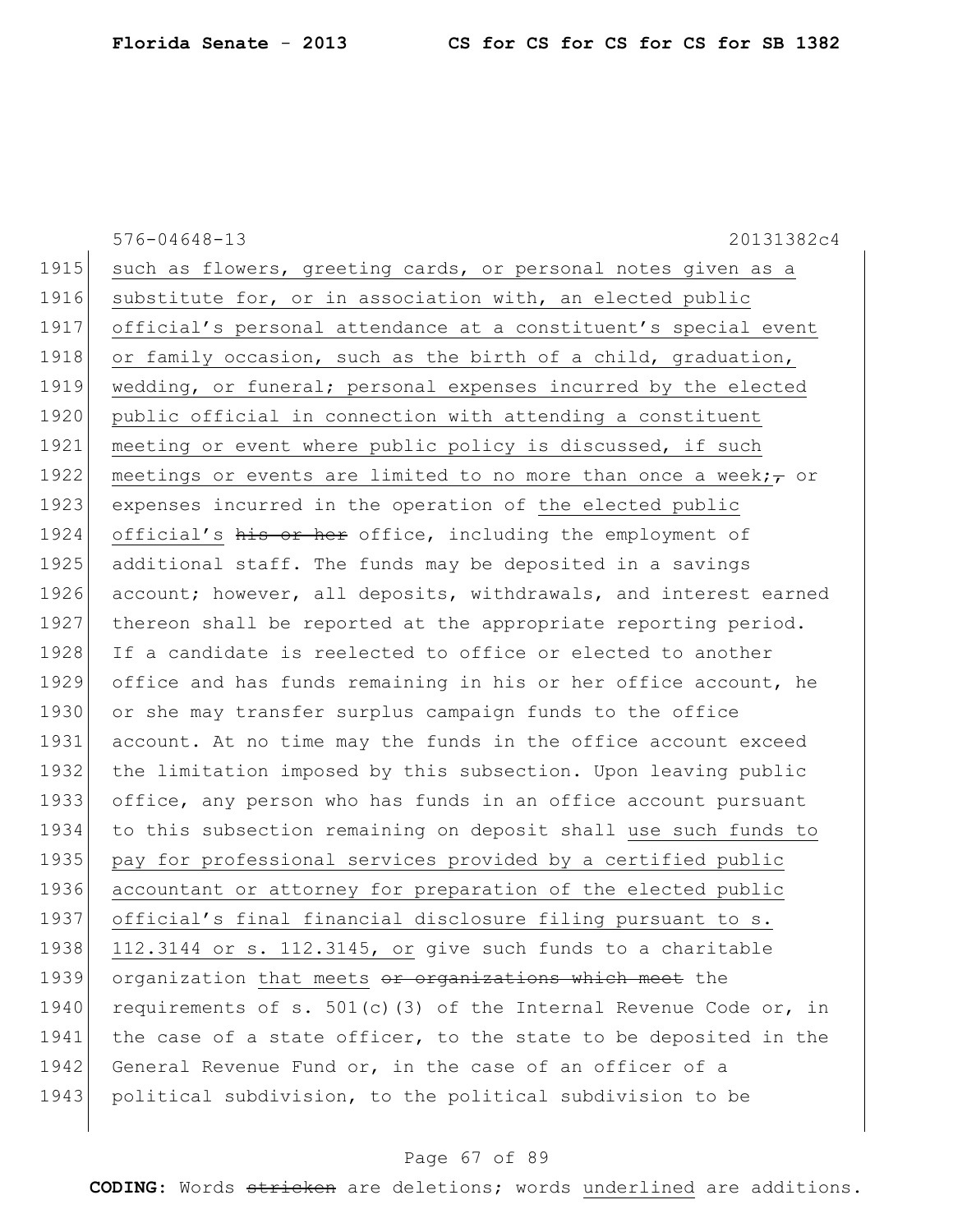576-04648-13 20131382c4 1944 deposited in the general fund thereof. 1945 (6) (a) For purposes of this subsection, the term "same 1946 office" with respect to legislative office means an office in 1947 | the same legislative body, irrespective of district number or 1948 designation or geographic boundary. 1949 (b) A candidate elected to state office or a candidate who 1950 will be elected to state office by virtue of his or her being 1951 unopposed after candidate qualifying ends, may retain up to 1952 \$20,000 in his or her campaign account, or in an interest-1953 bearing account or certificate of deposit, for use in his or her 1954 next campaign for the same office, in addition to the 1955 disposition methods provided in subsections (4) and (5). All 1956 requirements applicable to candidate campaign accounts under 1957 this chapter, including disclosure requirements applicable to 1958 candidate campaign accounts, limitations on expenditures, and 1959 limitations on contributions, apply to any retained funds. 1960 (c) If a candidate who has retained funds under this 1961 subsection does not qualify as a candidate for reelection to the 1962 same office, all retained funds shall be disposed of as 1963 otherwise required by this section or s. 106.11(5) within 90 1964 days after the last day of candidate qualifying for that office. 1965 Requirements in this section applicable to the disposal of 1966 surplus funds, including reporting requirements, are applicable 1967 to the disposal of retained funds. 1968 (7) $(6)$  Before Prior to disposing of funds pursuant to

1969 subsection (4),  $\theta$ r transferring funds into an office account 1970 pursuant to subsection (5), or retaining funds for reelection 1971 pursuant to subsection (6), any candidate who filed an oath 1972 stating that he or she was unable to pay the election assessment

## Page 68 of 89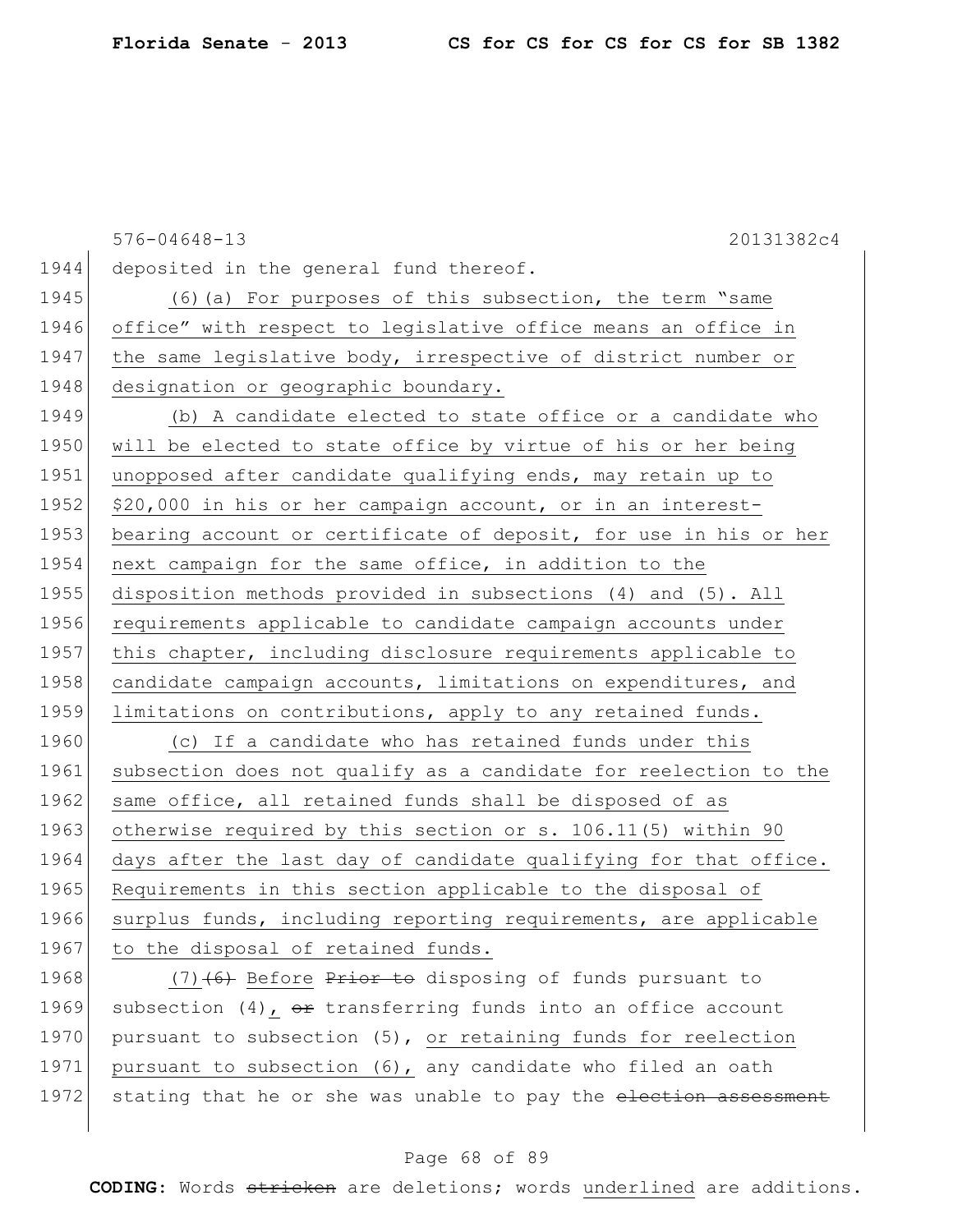576-04648-13 20131382c4 1973  $\sigma$  fee for verification of petition signatures without imposing 1974 an undue burden on his or her personal resources or on resources 1975 otherwise available to him or her, or who filed both such oaths, 1976 or who qualified by the petition process and was not required to 1977  $\beta$  pay an election assessment, shall reimburse the state or local 1978 governmental entity, whichever is applicable, for such waived 1979 assessment or fee or both. Such reimbursement shall be made 1980 first for the cost of petition verification and then, if funds 1981 are remaining, for the amount of the election assessment. If 1982 there are insufficient funds in the account to pay the full 1983 amount of either the assessment or the fee or both, the 1984 remaining funds shall be disbursed in the above manner until no 1985 funds remain. All funds disbursed pursuant to this subsection 1986 shall be remitted to the qualifying officer. Any reimbursement 1987 for petition verification costs which are reimbursable by the 1988 state shall be forwarded by the qualifying officer to the state 1989 for deposit in the General Revenue Fund. All reimbursements for 1990 the amount of the election assessment shall be forwarded by the 1991 qualifying officer to the Department of State for deposit in the 1992 General Revenue Fund.

1993 (8)(a) $(7)$  (a) Any candidate required to dispose of campaign 1994 funds pursuant to this section shall do so within the time 1995 required by this section and  $shath$ , on or before the date by 1996 which such disposition is to have been made, shall file with the 1997 officer with whom reports are required to be filed pursuant to 1998 s. 106.07 a form prescribed by the Division of Elections 1999 listing:

2000 1. The name and address of each person or unit of 2001 government to whom any of the funds were distributed and the

## Page 69 of 89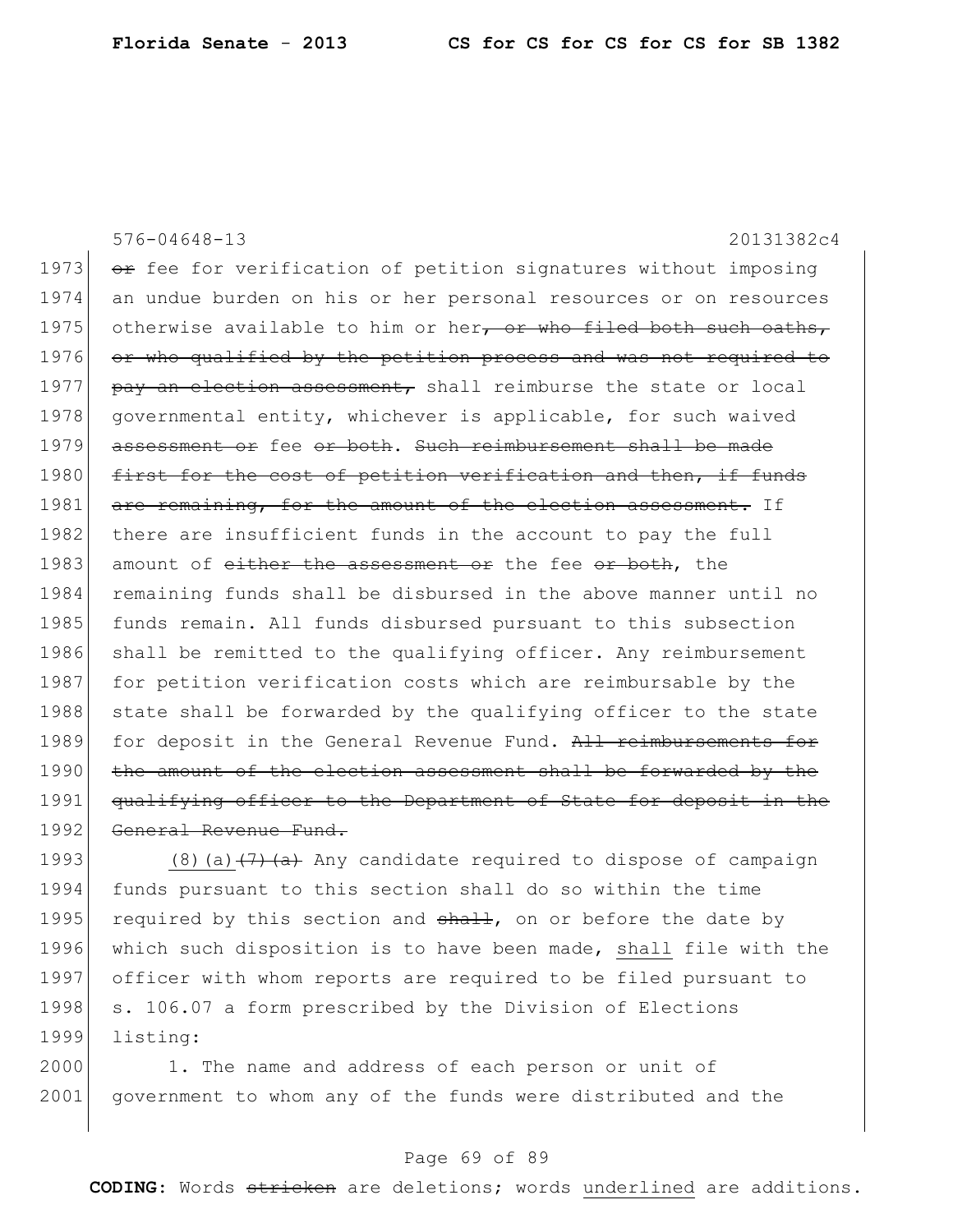|      | $576 - 04648 - 13$<br>20131382c4                                 |
|------|------------------------------------------------------------------|
| 2002 | amounts thereof;                                                 |
| 2003 | 2. The name and address of each person to whom an                |
| 2004 | expenditure was made, together with the amount thereof and       |
| 2005 | purpose therefor; and                                            |
| 2006 | 3. The amount of such funds transferred to an office             |
| 2007 | account by the candidate, together with the name and address of  |
| 2008 | the bank, savings and loan association, or credit union in which |
| 2009 | the office account is located; and                               |
| 2010 | 4. The amount of such funds retained pursuant to subsection      |
| 2011 | (6), together with the name and address of the bank, savings and |
| 2012 | loan association, or credit union in which the retained funds    |
| 2013 | are located.                                                     |
| 2014 |                                                                  |
| 2015 | Such report shall be signed by the candidate and the campaign    |
| 2016 | treasurer and certified as true and correct pursuant to s.       |
| 2017 | 106.07.                                                          |
| 2018 | (b) The filing officer shall notify each candidate at least      |
| 2019 | 14 days before the date the report is due.                       |
| 2020 | (c) Any candidate failing to file a report on the                |
| 2021 | designated due date shall be subject to a fine as provided in s. |
| 2022 | 106.07 for submitting late termination reports.                  |
| 2023 | $(9)$ $(4)$ Any candidate elected to office who transfers        |
| 2024 | surplus campaign funds into an office account pursuant to        |
| 2025 | subsection (5) shall file a report on the 10th day following the |
| 2026 | end of each calendar quarter until the account is closed. Such   |
| 2027 | reports shall contain the name and address of each person to     |
| 2028 | whom any disbursement of funds was made, together with the       |
| 2029 | amount thereof and the purpose therefor, and the name and        |
| 2030 | address of any person from whom the elected candidate received   |

# Page 70 of 89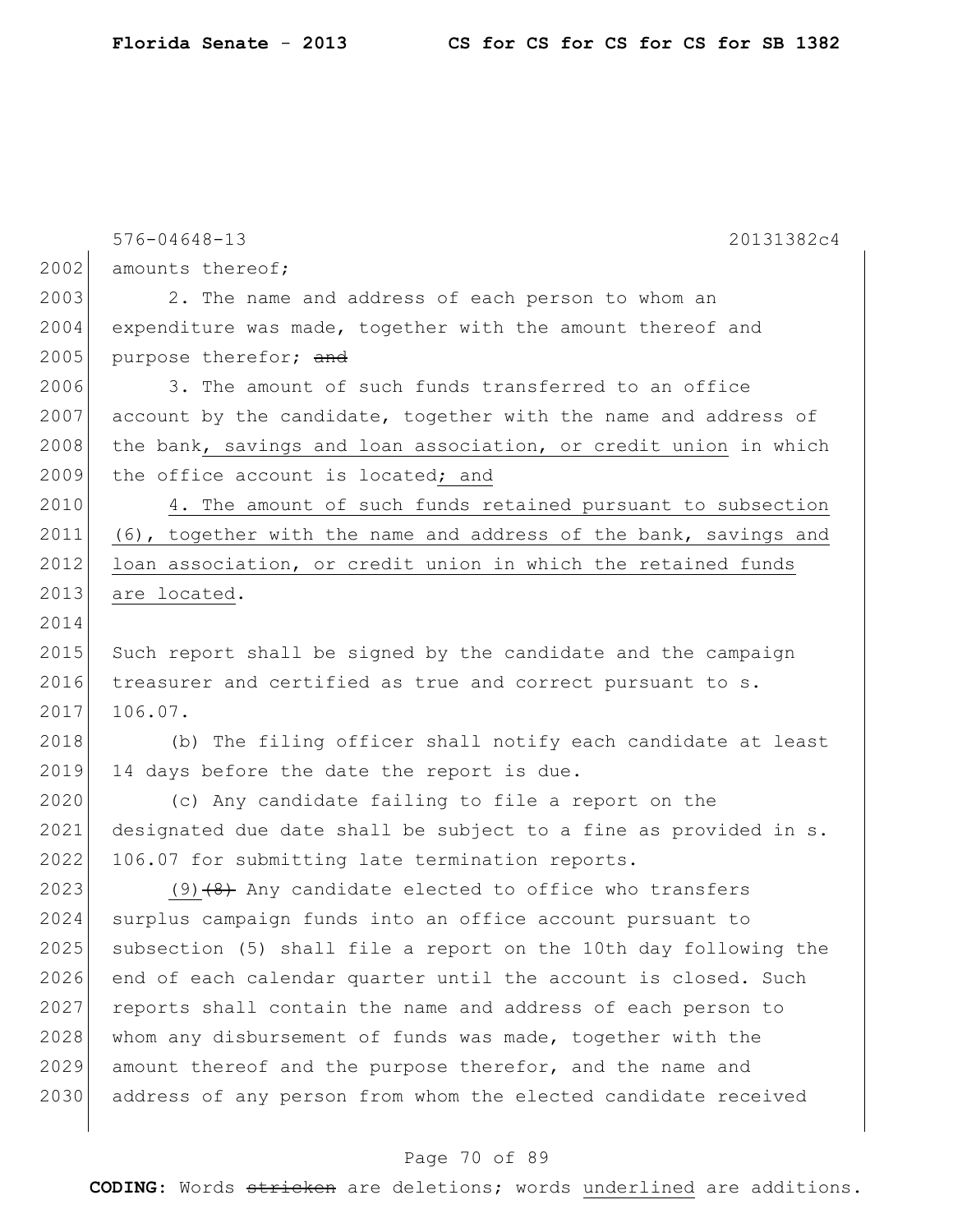576-04648-13 20131382c4 2031 any refund or reimbursement and the amount thereof. Such reports 2032 shall be on forms prescribed by the Division of Elections, 2033 signed by the elected candidate, certified as true and correct, 2034 and filed with the officer with whom campaign reports were filed 2035 pursuant to s. 106.07(2). 2036 (10) $(9)$  Any candidate, or any person on behalf of a 2037 candidate, who accepts contributions after such candidate has 2038 withdrawn his or her candidacy, after the candidate has become 2039 an unopposed candidate, or after the candidate has been 2040 eliminated as a candidate or elected to office commits a  $2041$  misdemeanor of the first degree, punishable as provided in s. 2042 775.082 or s. 775.083. 2043 (11) $(10)$  Any candidate who is required by the provisions of 2044 this section to dispose of funds in his or her campaign account 2045 and who fails to dispose of the funds in the manner provided in 2046 this section commits a misdemeanor of the first degree, 2047 | punishable as provided in s. 775.082 or s. 775.083. 2048 Section 16. Section 106.29, Florida Statutes, is reenacted 2049 and amended to read: 2050 106.29 Reports by political parties and affiliated party 2051 committees; restrictions on contributions and expenditures; 2052 penalties.-2053 (1)(a) The state executive committee and each county 2054 executive committee of each political party and any affiliated 2055 party committee regulated by chapter 103 shall file regular 2056 reports of all contributions received and all expenditures made 2057 by such committee. However, the reports may shall not include 2058 contributions and expenditures that are reported to the Federal 2059 Election Commission.

#### Page 71 of 89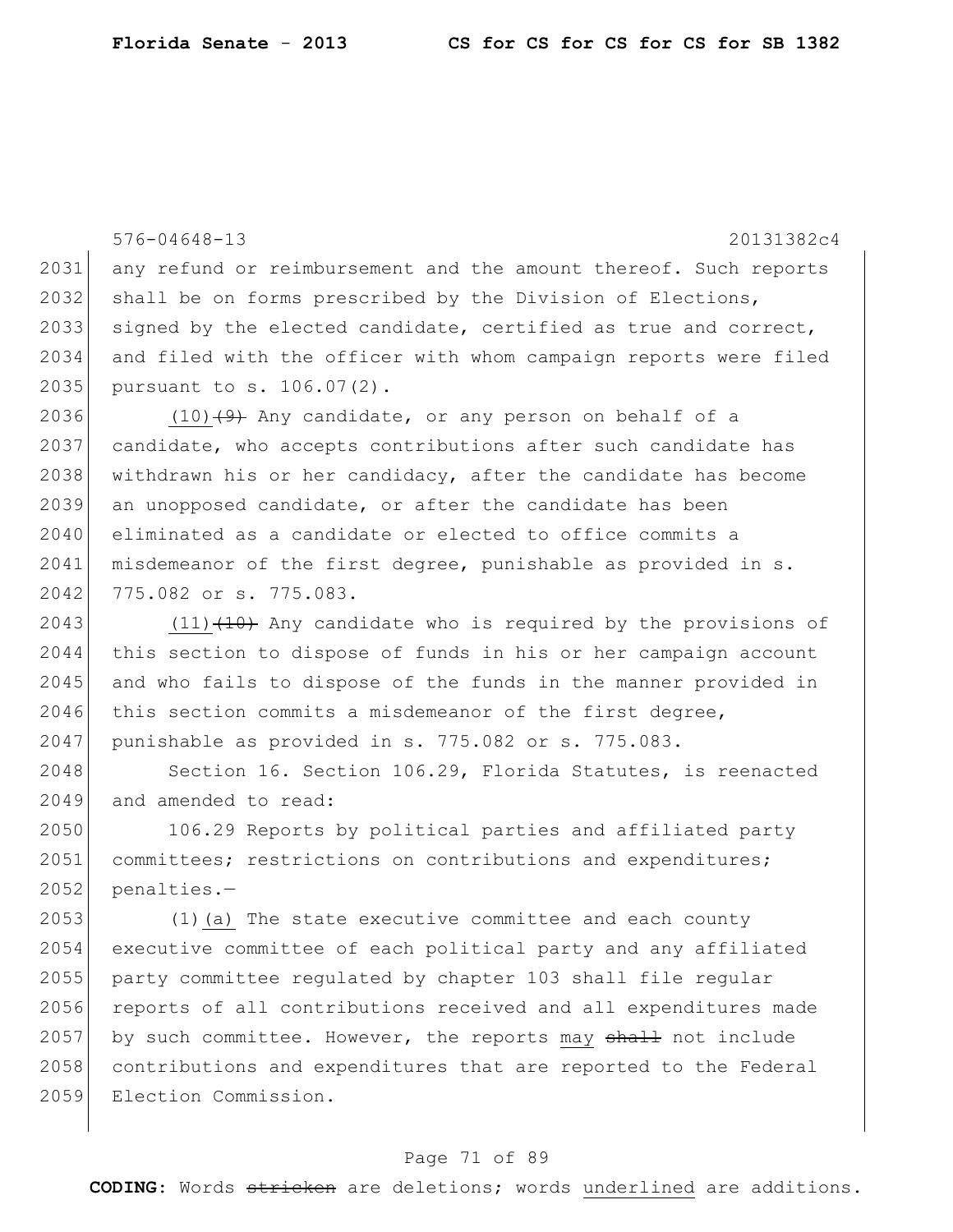576-04648-13 20131382c4

2060 (b) Each state executive committee and affiliated party 2061 committee shall file regular reports with the Division of 2062 Elections. Such reports must contain the same information as 2063 reports required of candidates by  $s. 106.07$  and must be filed at 2064 the same times and subject to the same filing conditions  $2065$  established by s. 106.07(1) and (2) for statewide candidate 2066 reports filed with the division. Each county executive committee 2067 shall file reports with the supervisor of elections in the 2068 county in which such committee exists. Such reports must contain  $2069$  the same information as reports required of candidates by s.  $2070$  106.07 and must be filed at the same times and subject to the  $2071$  same filing conditions established by s. 106.07(1) and (2) for 2072 county candidate reports filed with the supervisor of elections. 2073 In addition, when a special election is called to fill a vacancy 2074 in office, each state executive committee, each affiliated party 2075 committee, and each county executive committee making 2076 contributions or expenditures to influence the results of the 2077 special election or the preceding special primary election must 2078 file campaign treasurers' reports on the dates set by the  $2079$  Department of State pursuant to s. 100.111. Such reports shall 2080 contain the same information as do reports required of 2081 candidates by s.  $106.07$  and shall be filed on the 10th day  $2082$  following the end of each calendar quarter, except that, during  $2083$  the period from the last day for candidate qualifying until the 2084 general election, such reports shall be filed on the Friday 2085 immediately preceding each special primary election, special 2086 election, primary election, and general election.

2087 (c) In addition to the reports filed under this section,  $2088$  the state executive committee, each county executive committee,

### Page 72 of 89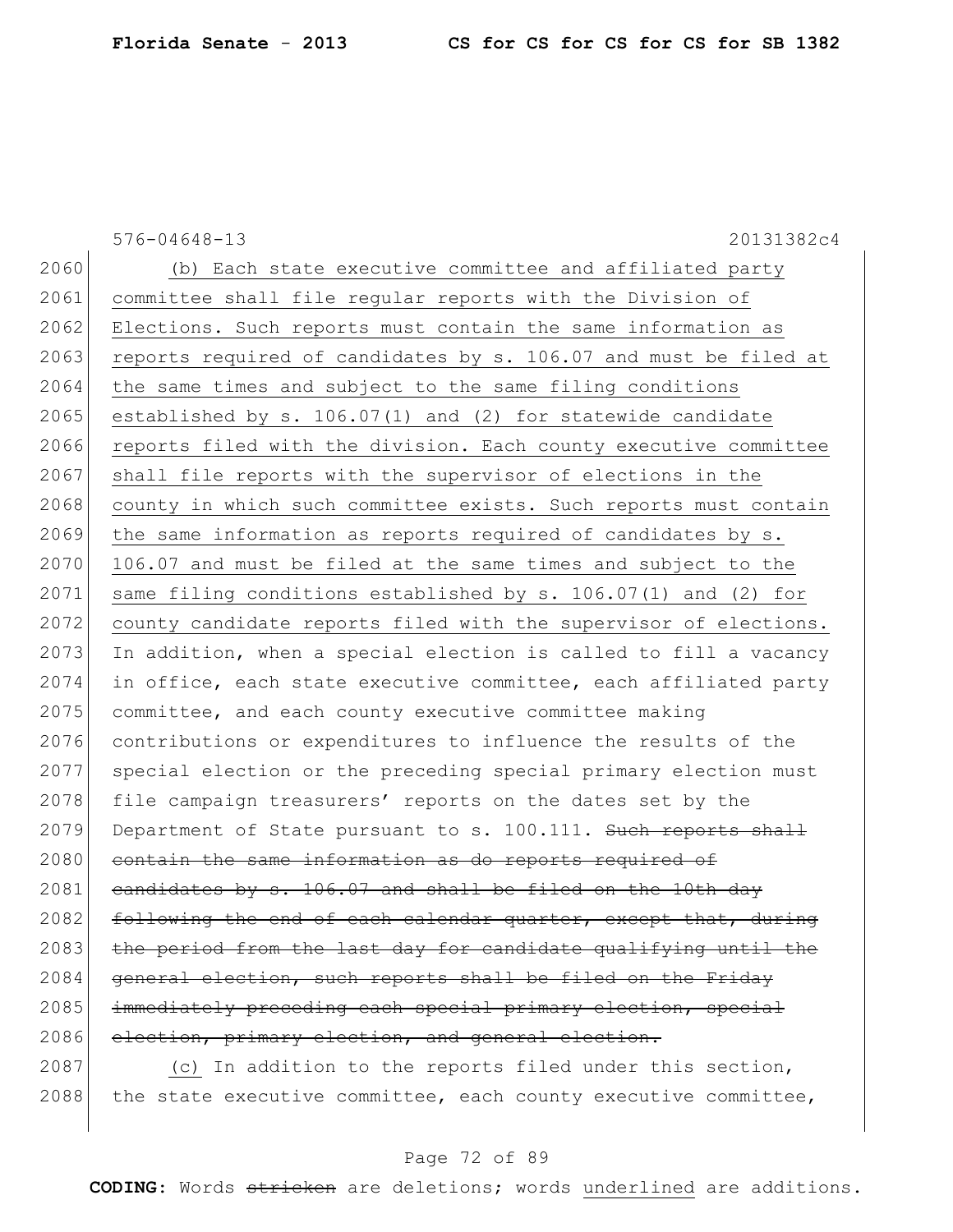576-04648-13 20131382c4 2089 and each affiliated party committee shall file a copy of each 2090 prior written acceptance of an in-kind contribution given by the 2091 committee during the preceding calendar quarter as required  $2092$  under s. 106.08(6). Each state executive committee and 2093 affiliated party committee shall file its reports with the 2094 Division of Elections. Each county executive committee shall 2095 file its reports with the supervisor of elections in the county 2096 in which such committee exists. 2097 (d) Any state or county executive committee or affiliated 2098 party committee failing to file a report on the designated due 2099 date is shall be subject to a fine as provided in subsection 2100 (3). A No separate fine may not  $shath$  be assessed for failure to 2101 file a copy of any report required by this section.  $2102$  (2) The chair and treasurer of each state or county 2103 executive committee shall certify as to the correctness of each 2104 report filed by them on behalf of such committee. The leader and 2105 treasurer of each affiliated party committee under s. 103.092 2106 shall certify as to the correctness of each report filed by them 2107 on behalf of such committee. Any committee chair, leader, or 2108 treasurer who certifies the correctness of any report while 2109 knowing that such report is incorrect, false, or incomplete 2110 commits a felony of the third degree, punishable as provided in 2111 s. 775.082, s. 775.083, or s. 775.084. 2112  $(3)(a)$  A  $\overrightarrow{Any}$  state or county executive committee or 2113 affiliated party committee that fails failing to file a report  $2114$  on the designated due date is  $shall$  be subject to a fine as 2115 provided in paragraph (b) for each late day. The fine shall be

## Page 73 of 89

2116 assessed by the filing officer, and the moneys collected shall

2117 be deposited in the General Revenue Fund.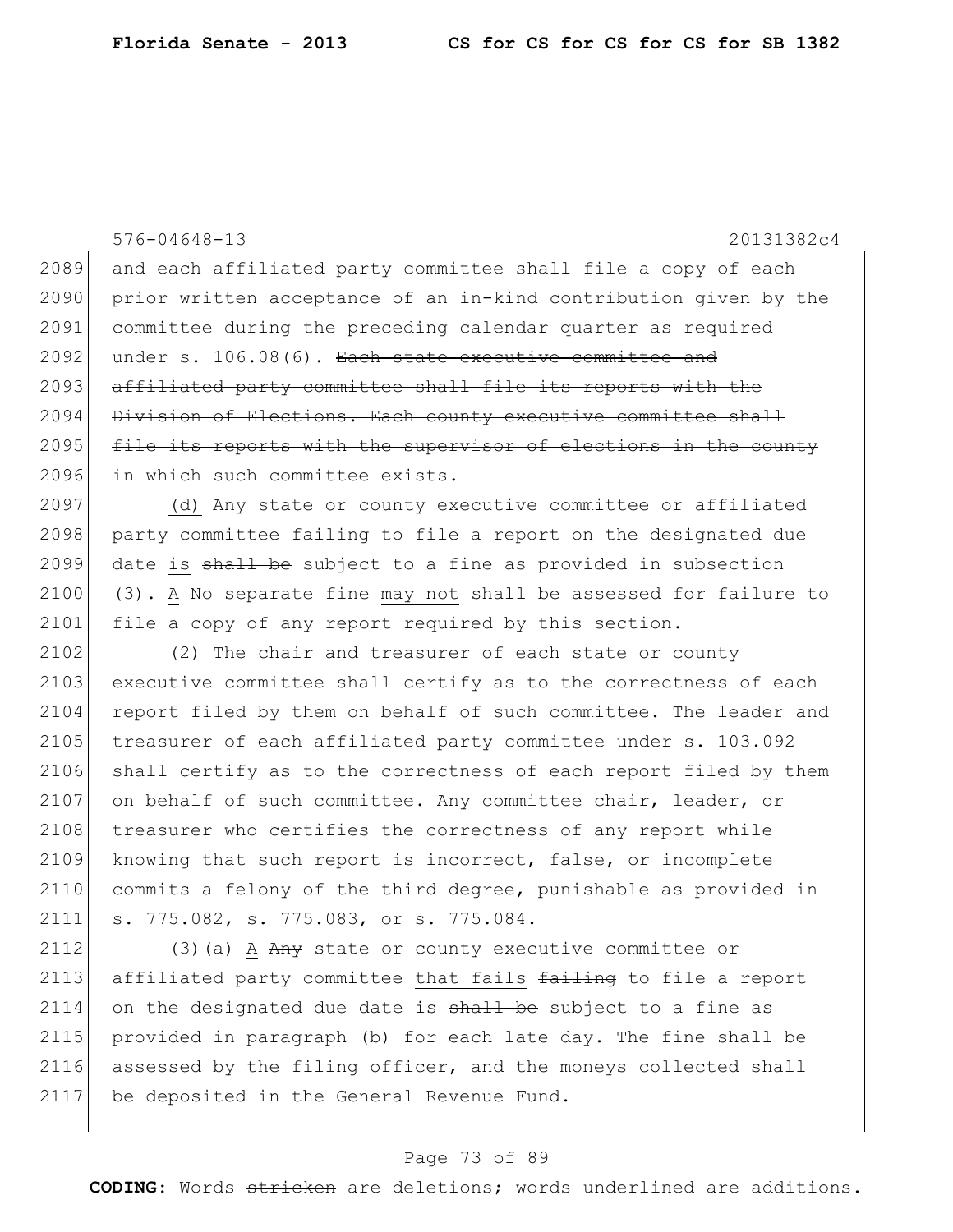576-04648-13 20131382c4

 $2118$  (b) Upon determining that a report is late, the filing 2119 officer shall immediately notify the chair of the executive 2120 committee or the leader of the affiliated party committee as 2121 defined in s. 103.092 as to the failure to file a report by the 2122 designated due date and that a fine is being assessed for each 2123 late day. The fine is  $shall$  be \$1,000 for a state executive 2124 committee, \$1,000 for an affiliated party committee, and \$50 for  $2125$  a county executive committee, per day for each late day, not to 2126 exceed 25 percent of the total receipts or expenditures, 2127 whichever is greater, for the period covered by the late report. 2128 However, if an executive committee or an affiliated party 2129 committee fails to file a report on the Friday immediately 2130 preceding the special election or general election, the fine is 2131  $\rightarrow$   $\rightarrow$   $\rightarrow$  510,000 per day for each day a state executive 2132 committee is late, \$10,000 per day for each day an affiliated 2133 party committee is late, and \$500 per day for each day a county 2134 executive committee is late. Upon receipt of the report, the 2135 filing officer shall determine the amount of the fine which is 2136 due and shall notify the chair or leader as defined in s. 2137 103.092. Notice is deemed complete upon proof of delivery of 2138 written notice to the mailing or street address on record with 2139 the filing officer. The filing officer shall determine the 2140 amount of the fine due based upon the earliest of the following: 2141 1. When the report is actually received by such officer. 2142 2. When the report is postmarked.  $2143$  3. When the certificate of mailing is dated. 2144 4. When the receipt from an established courier company is 2145 dated.  $2146$  5. When the electronic receipt issued pursuant to s.

## Page 74 of 89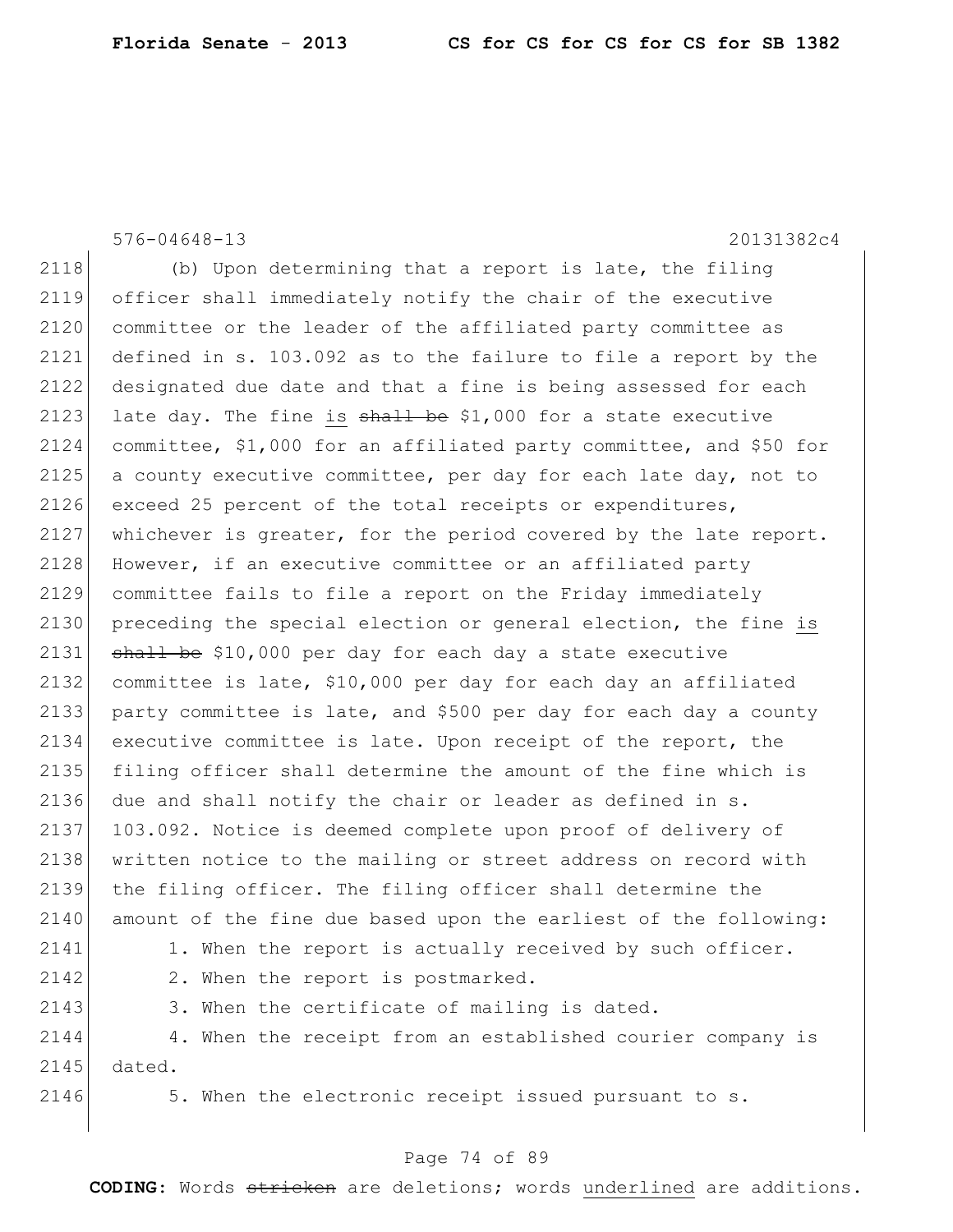```
576-04648-13 20131382c4
```
2147 106.0705 is dated.

2148

2149 Such fine shall be paid to the filing officer within 20 days 2150 after receipt of the notice of payment due, unless appeal is 2151 made to the Florida Elections Commission pursuant to paragraph 2152 (c). An officer or member of an executive committee is not  $shaH$ 2153 not be personally liable for such fine.

2154 (c) The chair of an executive committee or the leader of an 2155 affiliated party committee as defined in s. 103.092 may appeal 2156 or dispute the fine, based upon unusual circumstances  $2157$  surrounding the failure to file on the designated due date, and 2158 may request and is  $\frac{1}{2}$  be entitled to a hearing before the 2159 Florida Elections Commission, which has shall have the authority 2160 to waive the fine in whole or in part. Any such request shall be 2161 made within 20 days after receipt of the notice of payment due. 2162 In such case, the chair of the executive committee or the leader 2163 of the affiliated party committee as defined in s. 103.092 2164 shall, within the 20-day period, notify the filing officer in 2165 | writing of his or her intention to bring the matter before the 2166 commission.

2167 (d) The appropriate filing officer shall notify the Florida 2168 Elections Commission of the repeated late filing by an executive 2169 committee or affiliated party committee, the failure of an 2170 executive committee or affiliated party committee to file a 2171 report after notice, or the failure to pay the fine imposed.

2172 (4) Any contribution received by a state or county 2173 executive committee or affiliated party committee less than 5 2174 days before an election may shall not be used or expended in 2175 behalf of any candidate, issue, affiliated party committee, or

## Page 75 of 89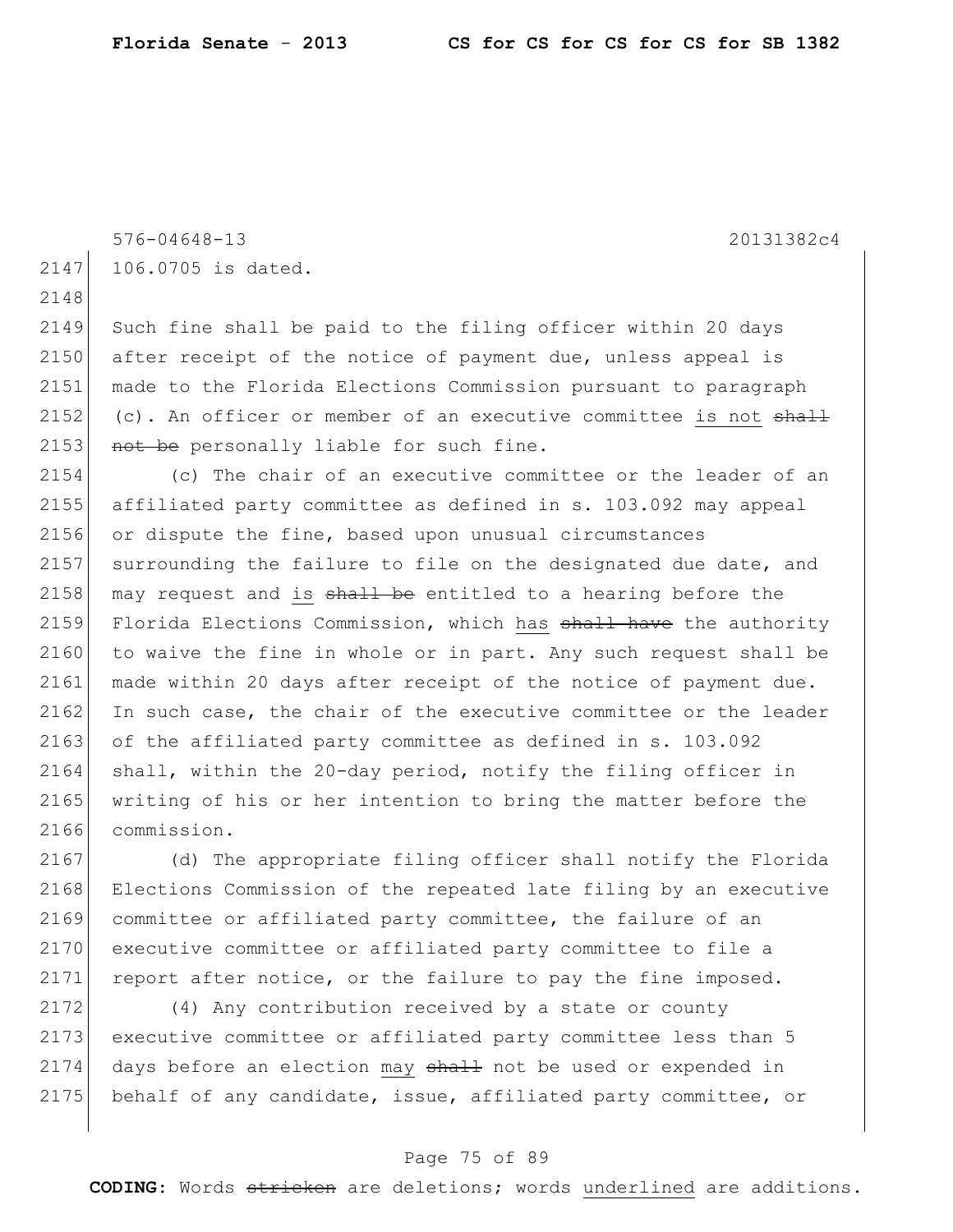576-04648-13 20131382c4 2176 political party participating in such election.  $2177$  (5) A No state or county executive committee or affiliated 2178 party committee, in the furtherance of any candidate or 2179 political party, directly or indirectly, may not shall give,  $2180$  pay, or expend any money, give or pay anything of value, 2181 authorize any expenditure, or become pecuniarily liable for any 2182 expenditure prohibited by this chapter. However, the 2183 contribution of funds by one executive committee to another or 2184 to established party organizations for legitimate party or 2185 campaign purposes is not prohibited, but all such contributions 2186 shall be recorded and accounted for in the reports of the 2187 contributor and recipient.

2188 (6)(a) The national, state, and county executive committees 2189 of a political party and affiliated party committees may not 2190 contribute to any candidate any amount in excess of the limits 2191 contained in s. 106.08(2), and all contributions required to be 2192 reported under s.  $106.08(2)$  by the national executive committee 2193 of a political party shall be reported by the state executive 2194 committee of that political party.

2195 (b) A violation of the contribution limits contained in s. 2196 106.08(2) is a misdemeanor of the first degree, punishable as 2197 provided in s.  $775.082$  or s.  $775.083$ . A civil penalty equal to 2198 three times the amount in excess of the limits contained in s. 2199 106.08(2) shall be assessed against any executive committee 2200 found in violation thereof.

2201 Section 17. By December 1, 2013, the Division of Elections 2202 shall submit a proposal to the President of the Senate and the 2203 Speaker of the House of Representatives for a mandatory 2204 statewide electronic filing system for all state and local

## Page 76 of 89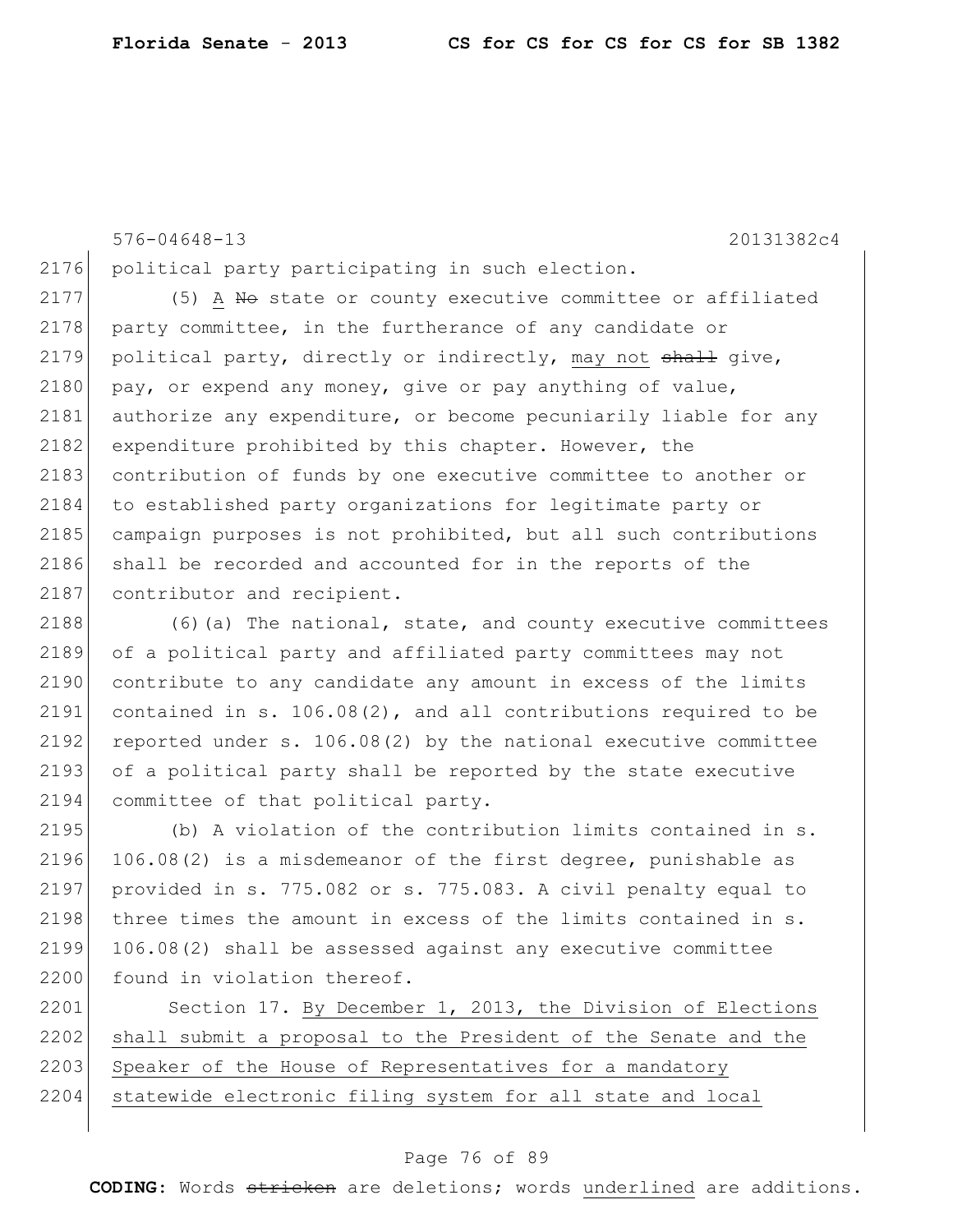|      | $576 - 04648 - 13$<br>20131382c4                                 |
|------|------------------------------------------------------------------|
| 2205 | campaign filings required by s. 106.07, s. 106.0703, s. 106.141, |
| 2206 | or s. 106.29.                                                    |
| 2207 | Section 18. Subsection (3) of section 101.62, Florida            |
| 2208 | Statutes, is amended to read:                                    |
| 2209 | 101.62 Request for absentee ballots.-                            |
| 2210 | (3) For each request for an absentee ballot received, the        |
| 2211 | supervisor shall record the date the request was made, the date  |
| 2212 | the absentee ballot was delivered to the voter or the voter's    |
| 2213 | designee or the date the absentee ballot was delivered to the    |
| 2214 | post office or other carrier, the date the ballot was received   |
| 2215 | by the supervisor, and such other information he or she may deem |
| 2216 | necessary. This information shall be provided in electronic      |
| 2217 | format as provided by rule adopted by the division. The          |
| 2218 | information shall be updated and made available no later than 8  |
| 2219 | a.m. of each day, including weekends, beginning 60 days before   |
| 2220 | the primary until 15 days after the general election and shall   |
| 2221 | be contemporaneously provided to the division. This information  |
| 2222 | shall be confidential and exempt from the provisions of s.       |
| 2223 | 119.07(1) and shall be made available to or reproduced only for  |
| 2224 | the voter requesting the ballot, a canvassing board, an election |
| 2225 | official, a political party or official thereof, a candidate who |
| 2226 | has filed qualification papers and is opposed in an upcoming     |
| 2227 | election, and registered political committees or registered      |
| 2228 | committees of continuous existence, for political purposes only. |
| 2229 | Section 19. Paragraph (a) of subsection (4) of section           |
| 2230 | 102.031, Florida Statutes, is amended to read:                   |

2231 102.031 Maintenance of good order at polls; authorities; 2232 persons allowed in polling rooms and early voting areas; 2233 unlawful solicitation of voters.-

## Page 77 of 89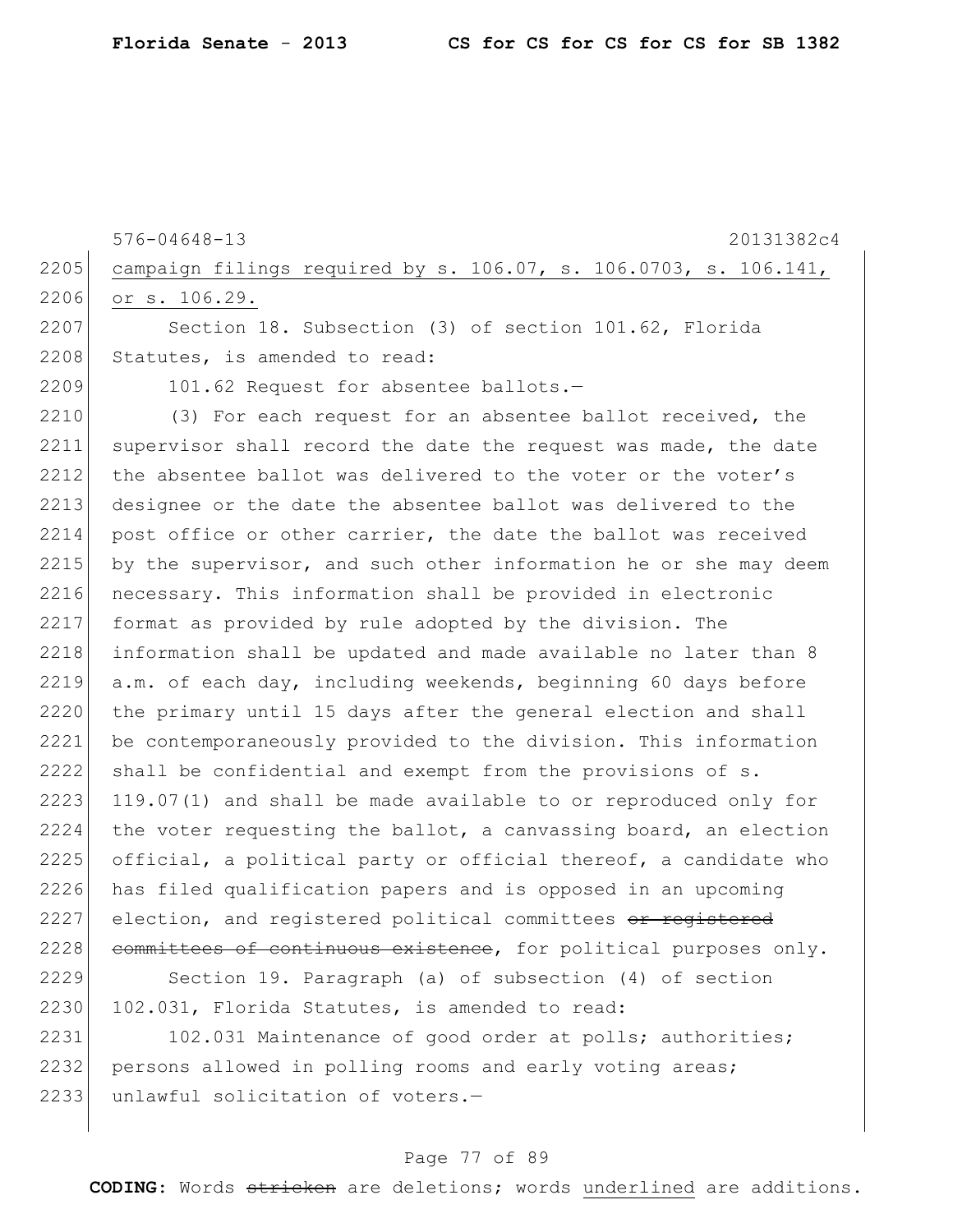576-04648-13 20131382c4 2234  $(4)$  (a) No person, political committee, committee of  $2235$  continuous existence, or other group or organization may solicit 2236 voters inside the polling place or within 100 feet of the 2237 entrance to any polling place, or polling room where the polling 2238 place is also a polling room, or early voting site. Before the 2239 opening of the polling place or early voting site, the clerk or 2240 supervisor shall designate the no-solicitation zone and mark the 2241 boundaries. 2242 Section 20. Subsection (2) of section 106.087, Florida 2243 Statutes, is amended to read: 2244 106.087 Independent expenditures; contribution limits; 2245 restrictions on political parties and political committees, and 2246 committees of continuous existence.  $2247$  (2)(a) Any political committee  $\theta$  committee of continuous  $2248$  existence that accepts the use of public funds, equipment, 2249 personnel, or other resources to collect dues from its members 2250 agrees not to make independent expenditures in support of or 2251 opposition to a candidate or elected public official. However, 2252 expenditures may be made for the sole purpose of jointly 2253 endorsing three or more candidates.  $2254$  (b) Any political committee  $\sigma$  committee of continuous 2255 existence that violates this subsection is liable for a civil 2256 fine of up to  $$5,000$  to be determined by the Florida Elections 2257 Commission or the entire amount of the expenditures, whichever 2258 is greater.

2259 Section 21. Subsection (3) of section 106.12, Florida 2260 Statutes, is amended to read:

2261 106.12 Petty cash funds allowed.-

2262 (3) The petty cash fund so provided may  $shaH$  be spent only

## Page 78 of 89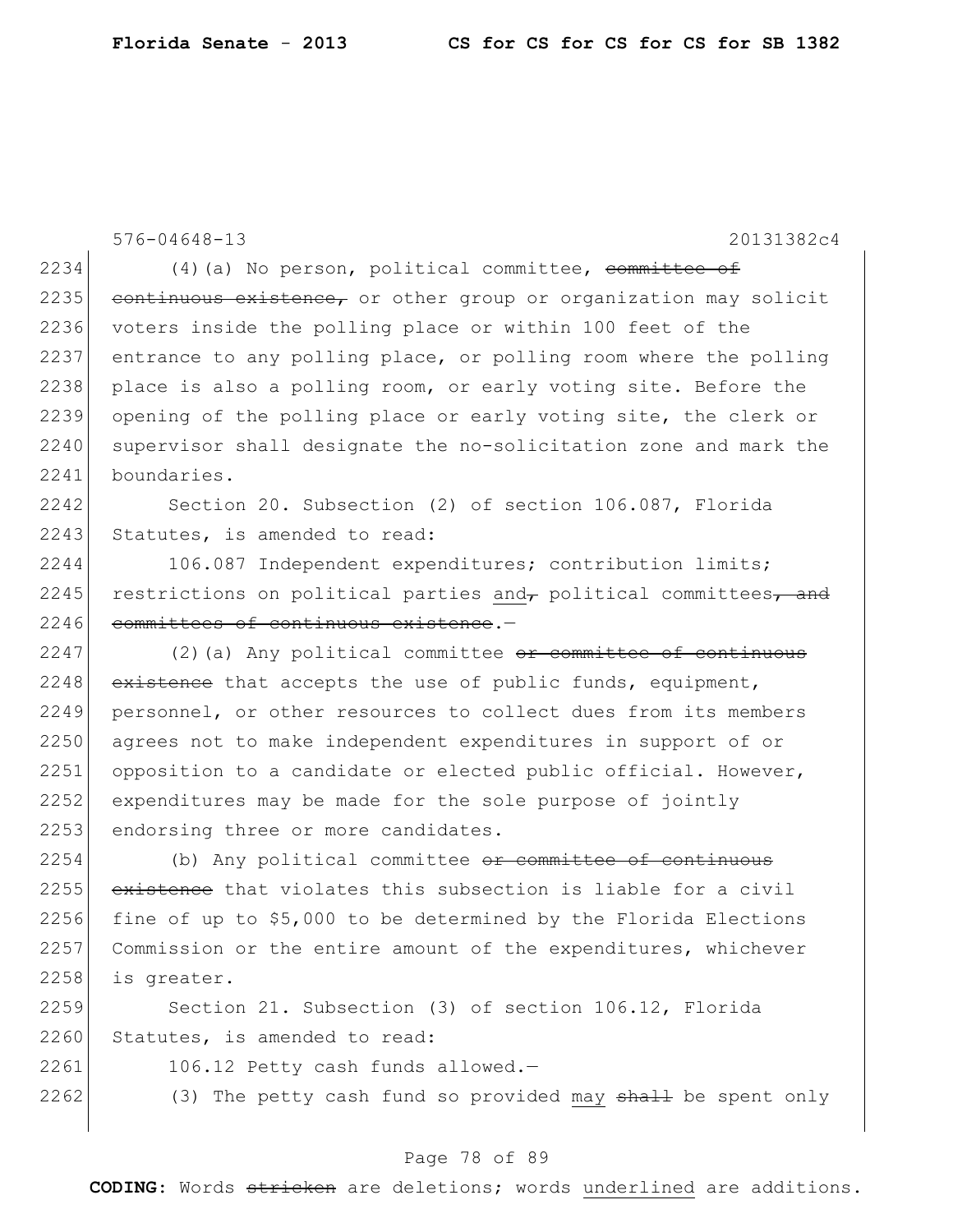|      | $576 - 04648 - 13$<br>20131382c4                                   |
|------|--------------------------------------------------------------------|
| 2263 | in amounts less than \$100 and only for office supplies,           |
| 2264 | transportation expenses, and other necessities. Petty cash may     |
| 2265 | shall not be used for the purchase of time, space, or services     |
| 2266 | from communications media as defined in s. 106.011 406.011 (13).   |
| 2267 | Section 22. Paragraph (b) of subsection (3) of section             |
| 2268 | 106.147, Florida Statutes, is amended to read:                     |
| 2269 | 106.147 Telephone solicitation; disclosure requirements;           |
| 2270 | prohibitions; exemptions; penalties.-                              |
| 2271 | (3)                                                                |
| 2272 | (b) For purposes of paragraph (a), the term "person"               |
| 2273 | includes any candidate; any officer of any political committee,    |
| 2274 | committee of continuous existence, affiliated party committee,     |
| 2275 | or political party executive committee; any officer, partner,      |
| 2276 | attorney, or other representative of a corporation, partnership,   |
| 2277 | or other business entity; and any agent or other person acting     |
| 2278 | on behalf of any candidate, political committee, committee of      |
| 2279 | continuous existence, affiliated party committee, political        |
| 2280 | party executive committee, or corporation, partnership, or other   |
| 2281 | business entity.                                                   |
| 2282 | Section 23. Section 106.17, Florida Statutes, is amended to        |
| 2283 | read:                                                              |
| 2284 | 106.17 Polls and surveys relating to candidacies.-Any              |
| 2285 | candidate, political committee, <del>committee of continuous</del> |
| 2286 | existence, electioneering communication organization, affiliated   |
| 2287 | party committee, or state or county executive committee of a       |
| 2288 | political party may authorize or conduct a political poll,         |
| 2289 | survey, index, or measurement of any kind relating to candidacy    |
| 2290 | for public office so long as the candidate, political committee,   |
| 2291 | committee of continuous existence, electioneering communication    |

# Page 79 of 89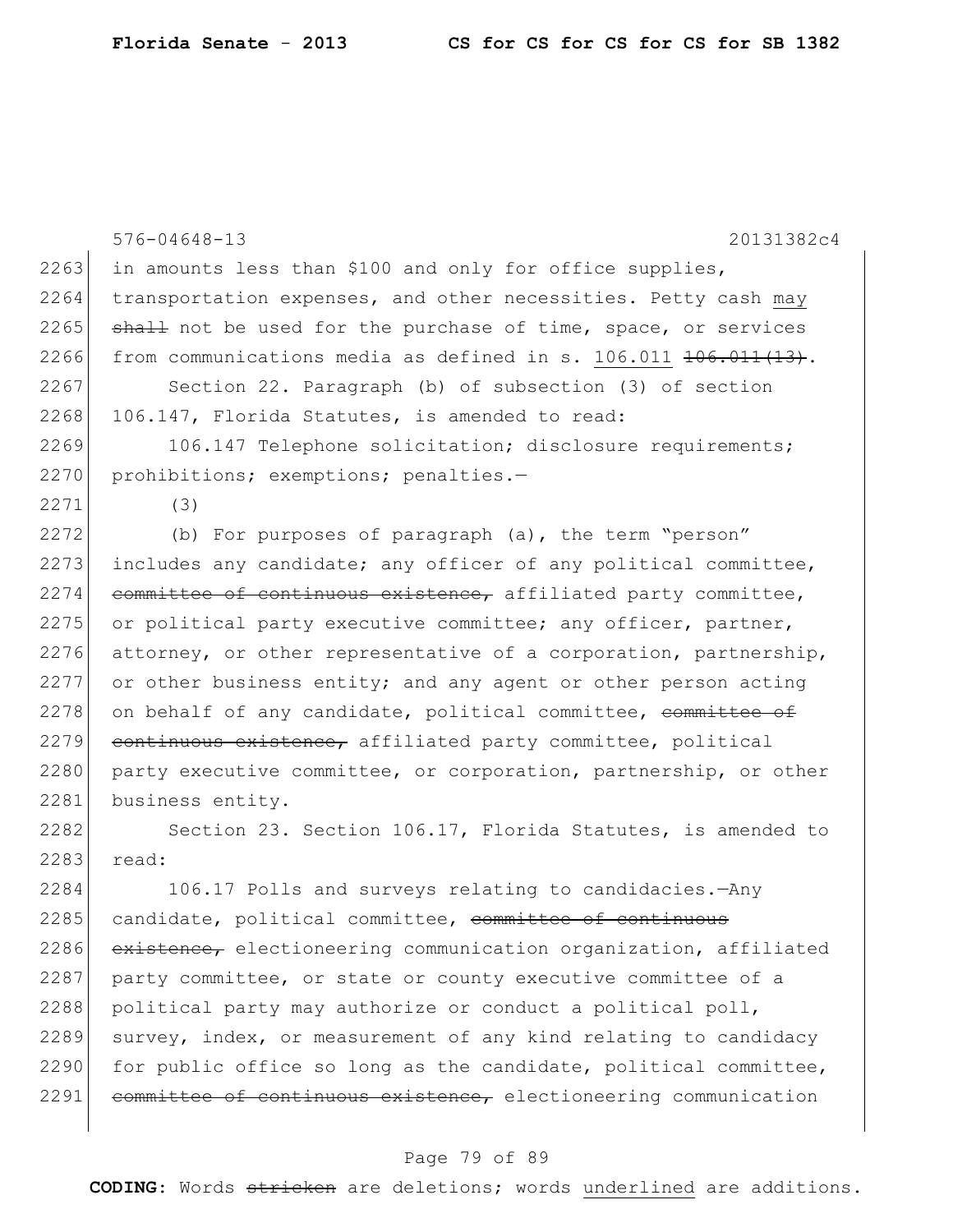576-04648-13 20131382c4 2292 organization, affiliated party committee, or political party 2293 maintains complete jurisdiction over the poll in all its 2294 aspects. State and county executive committees of a political 2295 party or an affiliated party committee may authorize and conduct 2296 political polls for the purpose of determining the viability of 2297 potential candidates. Such poll results may be shared with 2298 potential candidates, and expenditures incurred by state and 2299 county executive committees or an affiliated party committee for 2300 potential candidate polls are not contributions to the potential 2301 candidates. 2302 Section 24. Subsection (2) of section 106.23, Florida 2303 Statutes, is amended to read: 2304 106.23 Powers of the Division of Elections.-2305 (2) The Division of Elections shall provide advisory 2306 opinions when requested by any supervisor of elections, 2307 candidate, local officer having election-related duties, 2308 political party, affiliated party committee, political 2309 committee, committee of continuous existence, or other person or 2310 organization engaged in political activity, relating to any 2311 provisions or possible violations of Florida election laws with 2312 respect to actions such supervisor, candidate, local officer 2313 having election-related duties, political party, affiliated 2314 party committee, committee, person, or organization has taken or 2315 proposes to take. Requests for advisory opinions must be 2316 submitted in accordance with rules adopted by the Department of 2317 State. A written record of all such opinions issued by the 2318 division, sequentially numbered, dated, and indexed by subject 2319 matter, shall be retained. A copy shall be sent to said person 2320 or organization upon request. Any such person or organization,

#### Page 80 of 89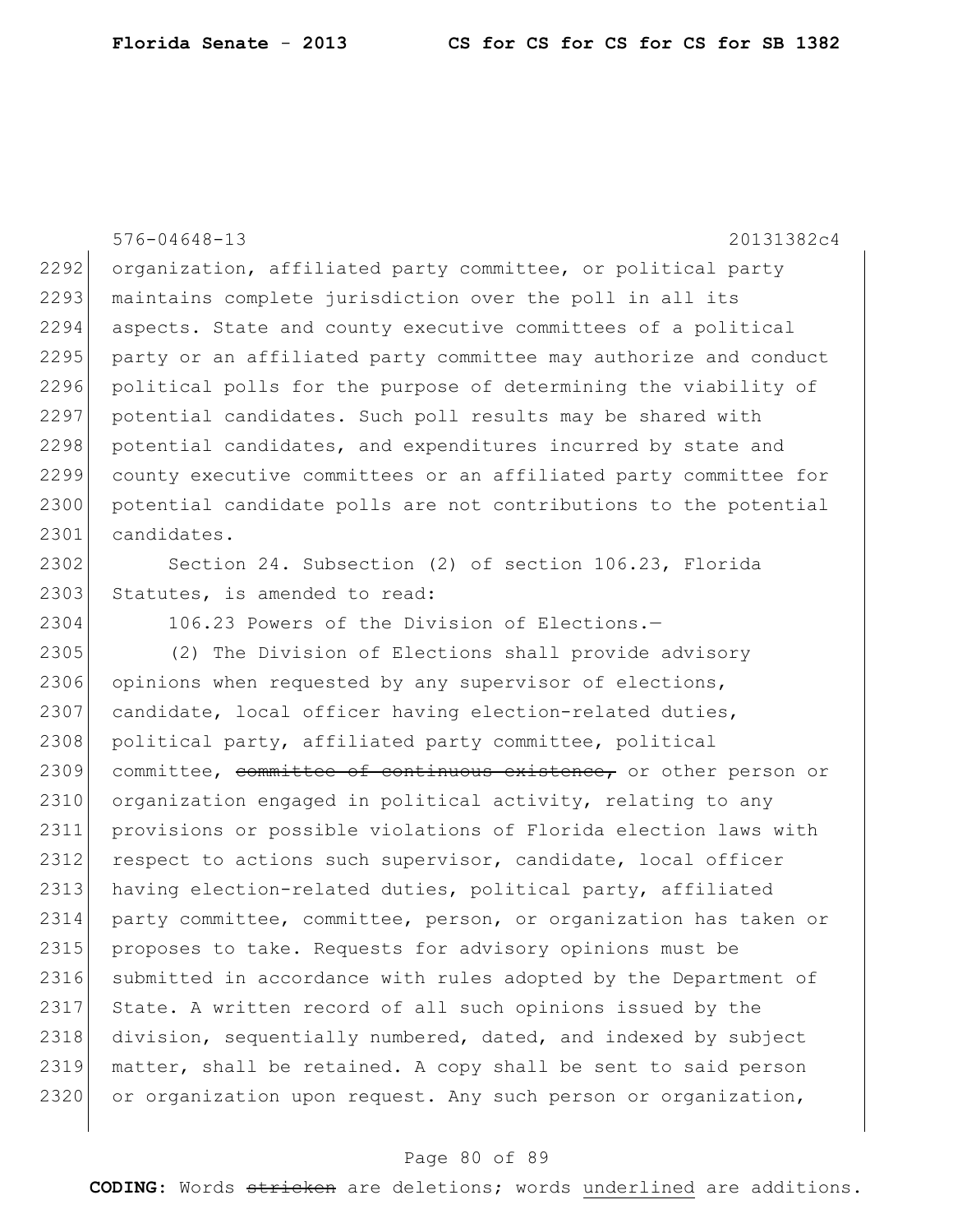|      | $576 - 04648 - 13$<br>20131382c4                                 |
|------|------------------------------------------------------------------|
| 2321 | acting in good faith upon such an advisory opinion, shall not be |
| 2322 | subject to any criminal penalty provided for in this chapter.    |
| 2323 | The opinion, until amended or revoked, shall be binding on any   |
| 2324 | person or organization who sought the opinion or with reference  |
| 2325 | to whom the opinion was sought, unless material facts were       |
| 2326 | omitted or misstated in the request for the advisory opinion.    |
| 2327 | Section 25. Subsections (2) and (3) of section 106.265,          |
| 2328 | Florida Statutes, are amended to read:                           |
| 2329 | 106.265 Civil penalties.-                                        |
| 2330 | (2) In determining the amount of such civil penalties, the       |
| 2331 | commission or administrative law judge shall consider, among     |
| 2332 | other mitigating and aggravating circumstances:                  |
| 2333 | (a) The gravity of the act or omission;                          |
| 2334 | (b) Any previous history of similar acts or omissions;           |
| 2335 | (c) The appropriateness of such penalty to the financial         |
| 2336 | resources of the person, political committee, committee of       |
| 2337 | continuous existence, affiliated party committee, electioneering |
| 2338 | communications organization, or political party; and             |
| 2339 | (d) Whether the person, political committee, committee of        |
| 2340 | continuous existence, affiliated party committee, electioneering |
| 2341 | communications organization, or political party has shown good   |
| 2342 | faith in attempting to comply with the provisions of this        |
| 2343 | chapter or chapter 104.                                          |
| 2344 | (3) If any person, political committee, committee of             |
| 2345 | continuous existence, affiliated party committee, electioneering |
| 2346 | communications organization, or political party fails or refuses |
| 2347 | to pay to the commission any civil penalties assessed pursuant   |
| 2348 | to the provisions of this section, the commission shall be       |
| 2349 | responsible for collecting the civil penalties resulting from    |

# Page 81 of 89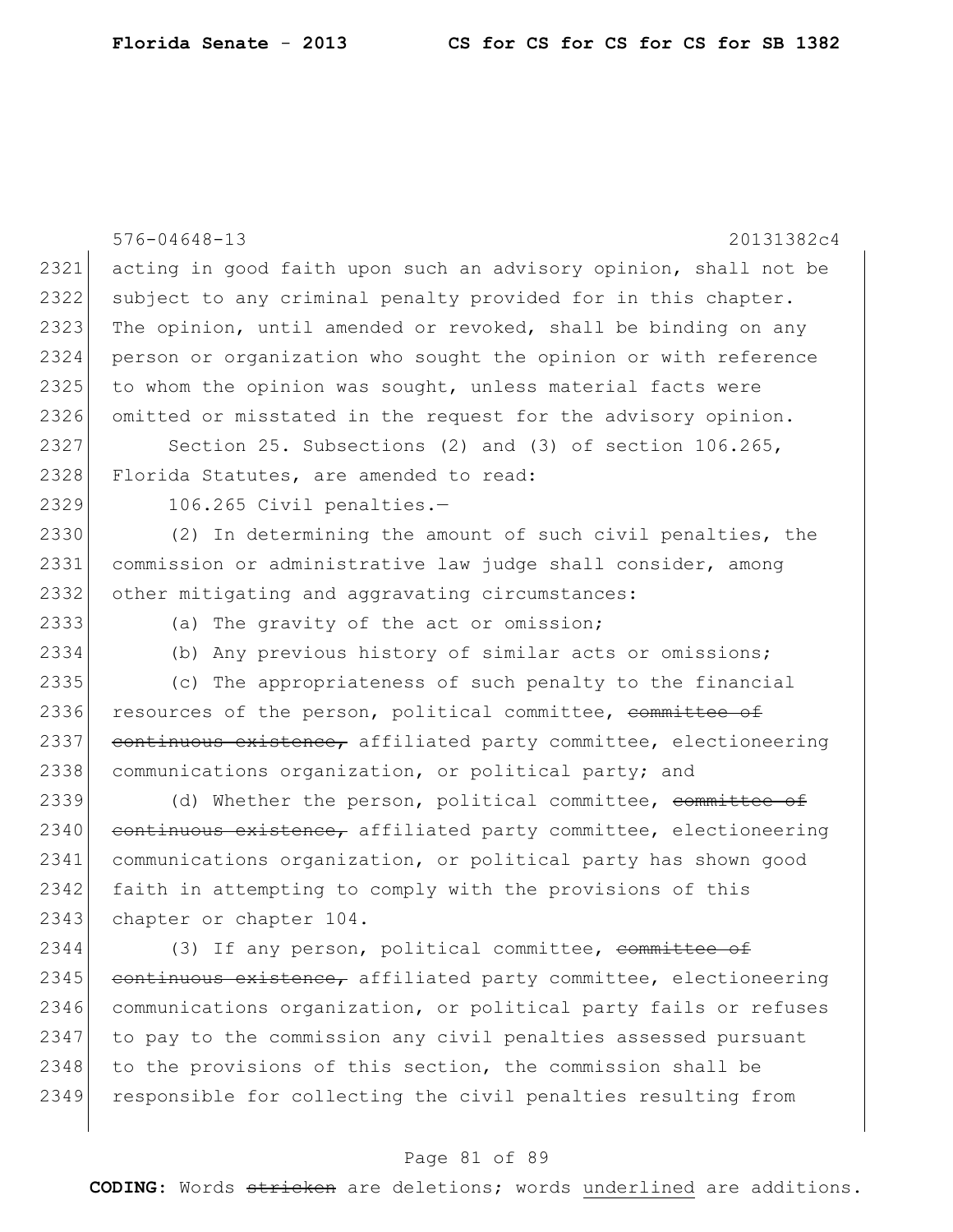|      | $576 - 04648 - 13$<br>20131382c4                                   |
|------|--------------------------------------------------------------------|
| 2350 | such action.                                                       |
| 2351 | Section 26. Subsection (2) of section 106.27, Florida              |
| 2352 | Statutes, is amended to read:                                      |
| 2353 | 106.27 Determinations by commission; legal disposition.-           |
| 2354 | (2) Civil actions may be brought by the commission for             |
| 2355 | relief, including permanent or temporary injunctions,              |
| 2356 | restraining orders, or any other appropriate order for the         |
| 2357 | imposition of civil penalties provided by this chapter. Such       |
| 2358 | civil actions shall be brought by the commission in the            |
| 2359 | appropriate court of competent jurisdiction, and the venue shall   |
| 2360 | be in the county in which the alleged violation occurred or in     |
| 2361 | which the alleged violator or violators are found, reside, or      |
| 2362 | transact business. Upon a proper showing that such person,         |
| 2363 | political committee, committee of continuous existence,            |
| 2364 | affiliated party committee, or political party has engaged, or     |
| 2365 | is about to engage, in prohibited acts or practices, a permanent   |
| 2366 | or temporary injunction, restraining order, or other order shall   |
| 2367 | be granted without bond by such court, and the civil fines         |
| 2368 | provided by this chapter may be imposed.                           |
| 2369 | Section 27. Subsection (3) of section 106.32, Florida              |
| 2370 | Statutes, is amended to read:                                      |
| 2371 | 106.32 Election Campaign Financing Trust Fund.-                    |
| 2372 | (3) Proceeds from assessments pursuant to ss. $106.04,$            |
| 2373 | $106.07T$ and 106.29 shall be deposited into the Election Campaign |
| 2374 | Financing Trust Fund as designated in those sections.              |
| 2375 | Section 28. Section 106.33, Florida Statutes, is amended to        |
| 2376 | read:                                                              |
| 2377 | 106.33 Election campaign financing; eligibility.-Each              |
| 2378 | candidate for the office of Governor or member of the Cabinet      |

# Page 82 of 89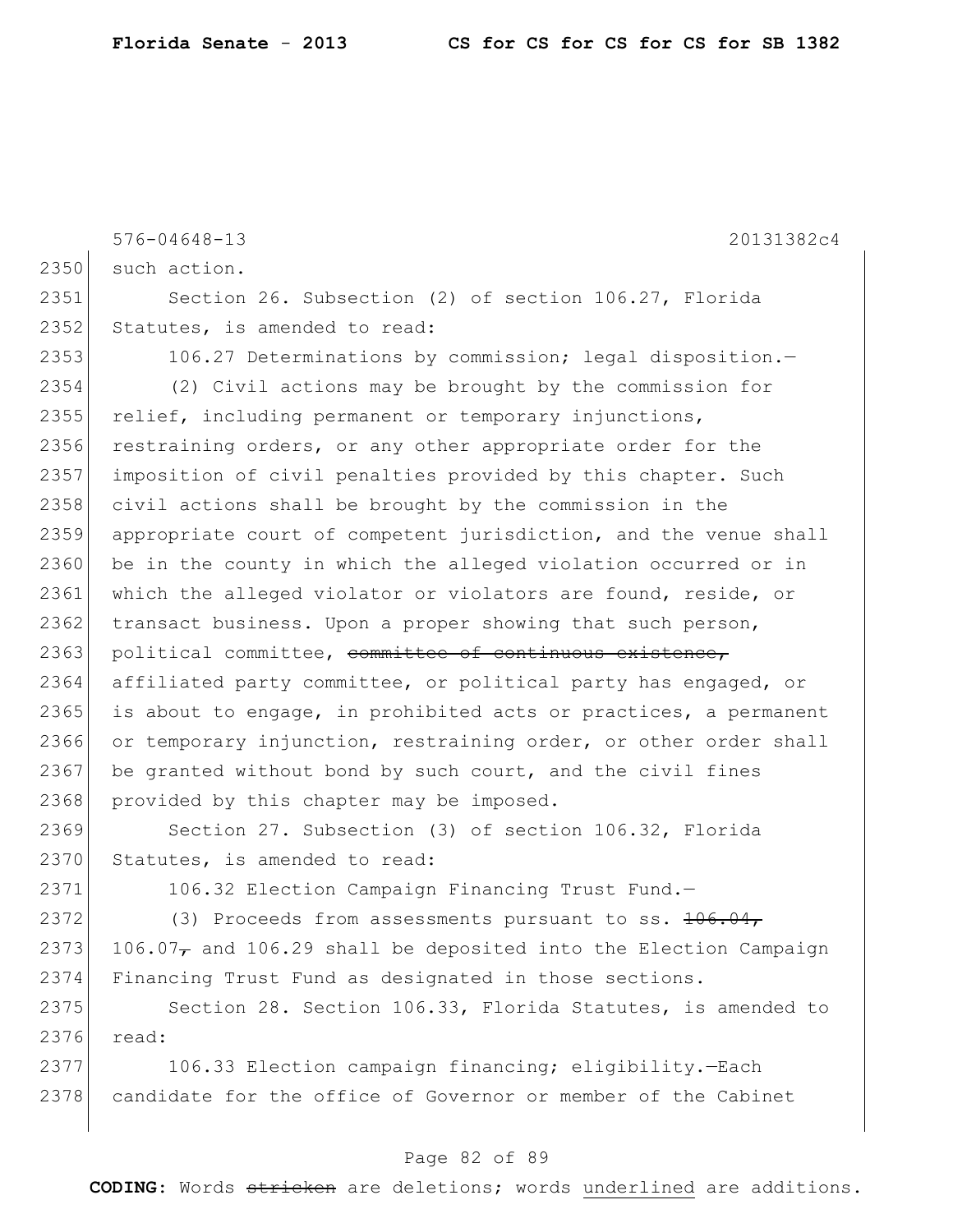576-04648-13 20131382c4 2379 who desires to receive contributions from the Election Campaign 2380 Financing Trust Fund  $\frac{1}{2}$ , upon qualifying for office, shall 2381 file a request for such contributions with the filing officer on 2382 forms provided by the Division of Elections. If a candidate 2383 requesting contributions from the fund desires to have such 2384 funds distributed by electronic fund transfers, the request 2385 shall include information necessary to implement that procedure. 2386 For the purposes of ss. 106.30-106.36, the respective candidates 2387 running for Governor and Lieutenant Governor on the same ticket 2388 shall be considered as a single candidate. To be eligible to  $2389$  receive contributions from the fund, a candidate may not be an 2390 unopposed candidate as defined in s.  $106.011$   $\overline{106.011(15)}$  and 2391 must: 2392 (1) Agree to abide by the expenditure limits provided in s. 2393 106.34. 2394 (2)(a) Raise contributions as follows: 2395 1. One hundred fifty thousand dollars for a candidate for 2396 Governor.  $2397$  2. One hundred thousand dollars for a candidate for Cabinet 2398 office. 2399 (b) Contributions from individuals who at the time of 2400 contributing are not state residents may not be used to meet the 2401 threshold amounts in paragraph (a). For purposes of this 2402 paragraph, any person validly registered to vote in this state 2403 shall be considered a state resident. 2404 (3) Limit loans or contributions from the candidate's

2405 personal funds to  $$25,000$  and contributions from national, 2406 state, and county executive committees of a political party to 2407  $\mid$  \$250,000 in the aggregate, which loans or contributions do shall

## Page 83 of 89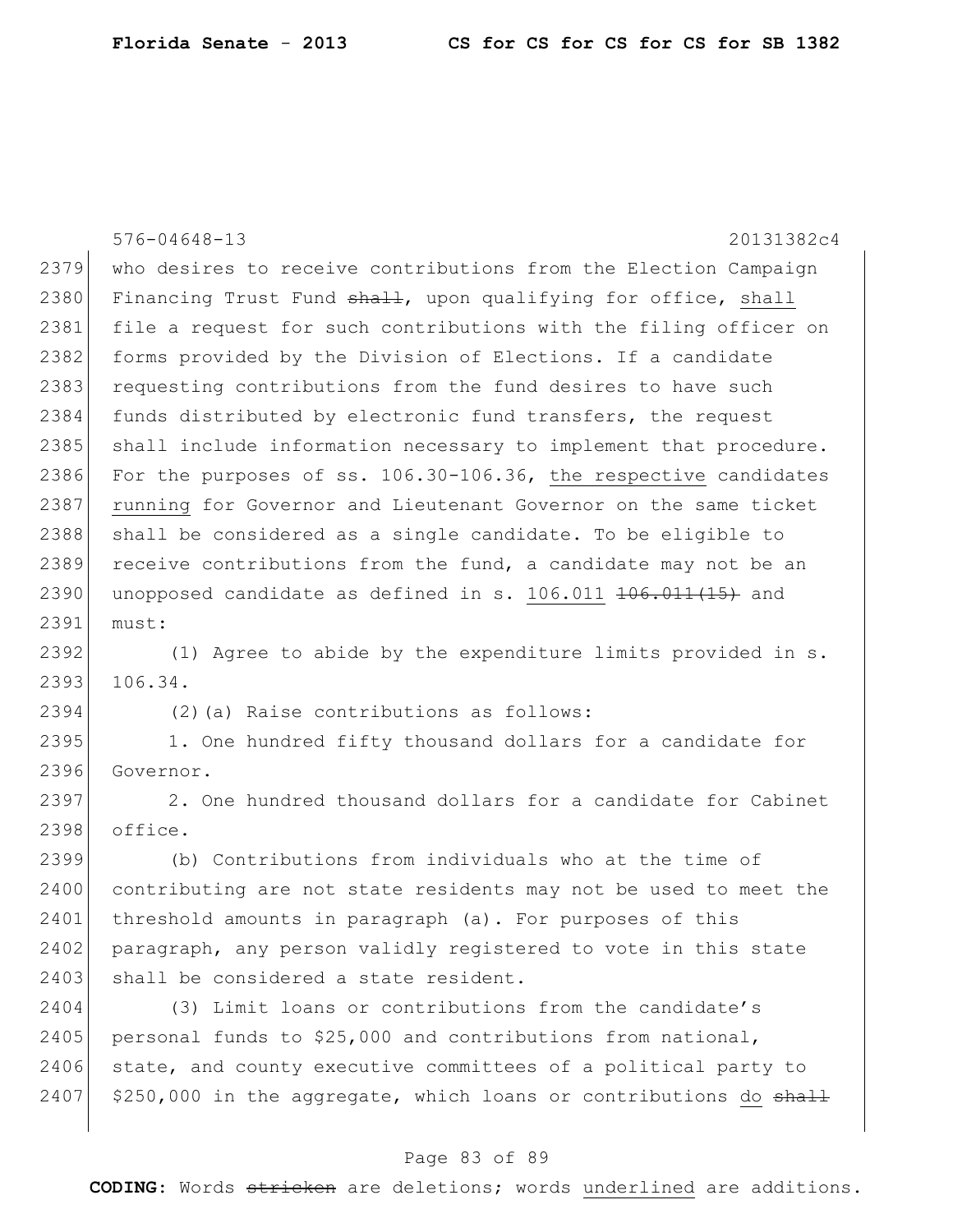576-04648-13 20131382c4 2408 not qualify for meeting the threshold amounts in subsection  $(2)$ . 2409 (4) Submit to a postelection audit of the campaign account 2410 by the division. 2411 Section 29. Section 111.075, Florida Statutes, is amended  $2412$  to read: 2413 111.075 Elected officials; prohibition concerning certain 2414 committees.—Elected officials are prohibited from being employed 2415 by, or acting as a consultant for compensation to, a political 2416 committee or committee of continuous existence. 2417 Section 30. Subsections (3) and (4) and paragraph (a) of 2418 subsection (5) of section 112.3148, Florida Statutes, are 2419 amended to read: 2420 112.3148 Reporting and prohibited receipt of gifts by 2421 individuals filing full or limited public disclosure of 2422 financial interests and by procurement employees.-2423 (3) A reporting individual or procurement employee is 2424 prohibited from soliciting any gift from a political committee 2425 or committee of continuous existence, as defined in s. 106.011, 2426 or from a lobbyist who lobbies the reporting individual's or  $2427$  procurement employee's agency, or the partner, firm, employer, 2428 or principal of such lobbyist, where such gift is for the 2429 personal benefit of the reporting individual or procurement 2430 employee, another reporting individual or procurement employee, 2431 or any member of the immediate family of a reporting individual 2432 or procurement employee.

 (4) A reporting individual or procurement employee or any other person on his or her behalf is prohibited from knowingly  $|$  accepting, directly or indirectly, a gift from a political 2436 committee or committee of continuous existence, as defined in s.

#### Page 84 of 89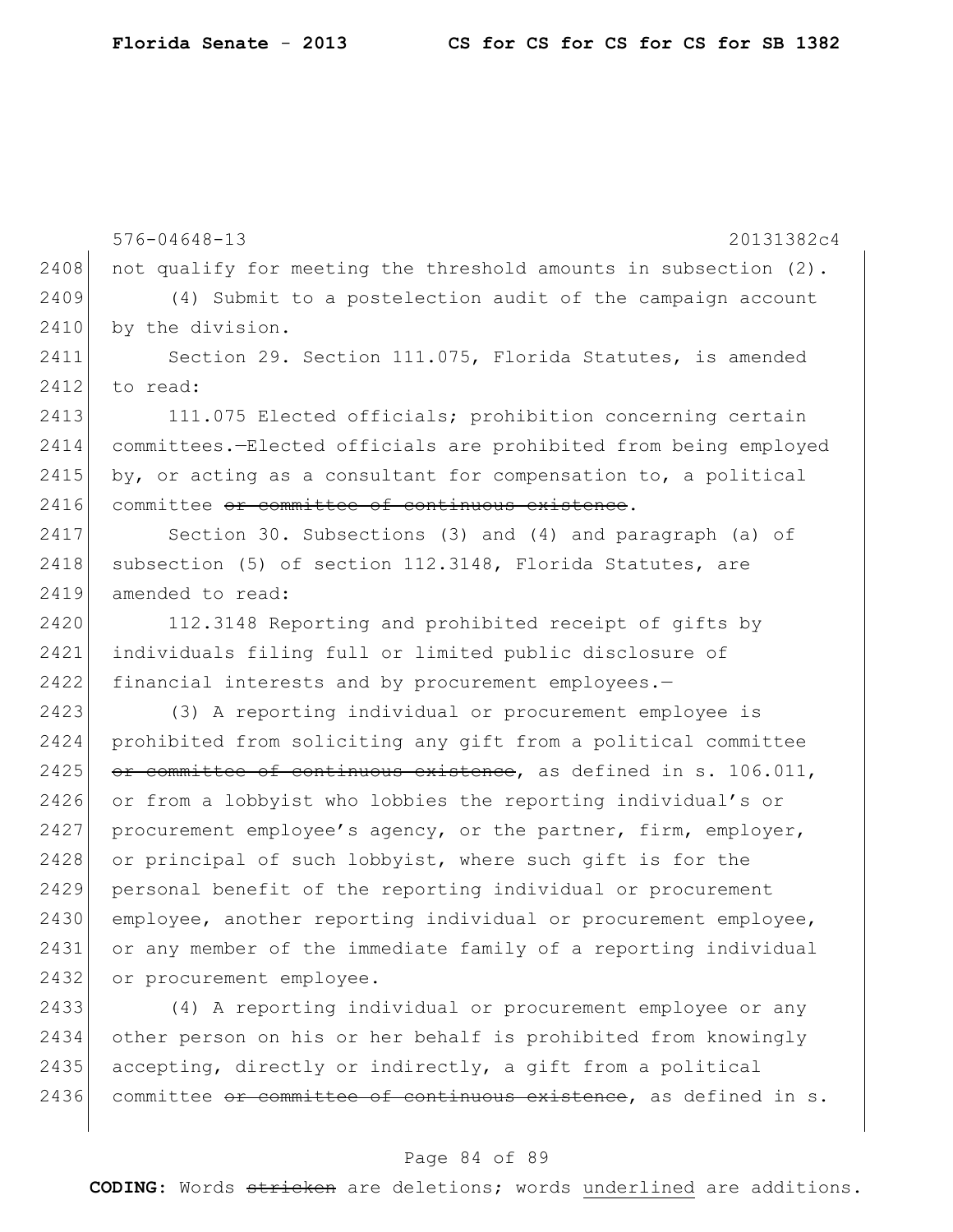576-04648-13 20131382c4  $2437$  106.011, or from a lobbyist who lobbies the reporting 2438 individual's or procurement employee's agency, or directly or 2439 indirectly on behalf of the partner, firm, employer, or 2440 principal of a lobbyist, if he or she knows or reasonably  $2441$  believes that the gift has a value in excess of \$100; however, 2442 such a gift may be accepted by such person on behalf of a 2443 governmental entity or a charitable organization. If the gift is 2444 accepted on behalf of a governmental entity or charitable 2445 organization, the person receiving the gift shall not maintain 2446 custody of the gift for any period of time beyond that  $2447$  reasonably necessary to arrange for the transfer of custody and 2448 ownership of the gift.

2449  $(5)$  (a) A political committee  $\sigma$ r a committee of continuous 2450  $\overline{ext{extence}}$ , as defined in s. 106.011; a lobbyist who lobbies a 2451 reporting individual's or procurement employee's agency; the 2452 partner, firm, employer, or principal of a lobbyist; or another 2453 on behalf of the lobbyist or partner, firm, principal, or 2454 employer of the lobbyist is prohibited from giving, either 2455 directly or indirectly, a gift that has a value in excess of 2456 \$100 to the reporting individual or procurement employee or any 2457 other person on his or her behalf; however, such person may give 2458 a gift having a value in excess of \$100 to a reporting 2459 individual or procurement employee if the gift is intended to be 2460 transferred to a governmental entity or a charitable 2461 organization.

2462 Section 31. Subsections (3) and (4) of section 112.3149, 2463 Florida Statutes, are amended to read:

- -

2464 112.3149 Solicitation and disclosure of honoraria.— 2465 (3) A reporting individual or procurement employee is

## Page 85 of 89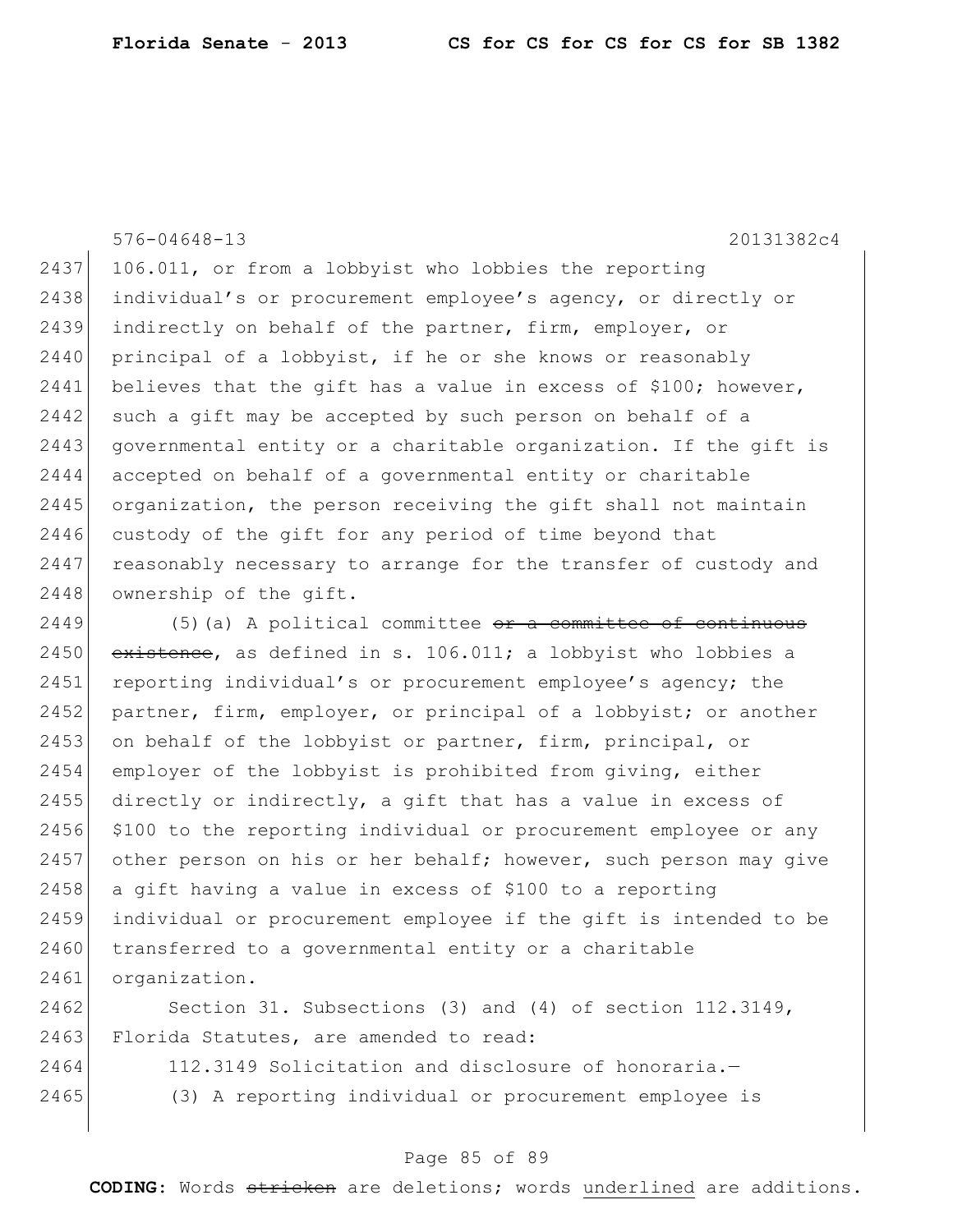576-04648-13 20131382c4 2466 prohibited from knowingly accepting an honorarium from a 2467 political committee or committee of continuous existence, as 2468 defined in s. 106.011, from a lobbyist who lobbies the reporting 2469 individual's or procurement employee's agency, or from the 2470 employer, principal, partner, or firm of such a lobbyist. 2471 (4) A political committee or committee of continuous  $2472$  existence, as defined in s. 106.011, a lobbyist who lobbies a 2473 reporting individual's or procurement employee's agency, or the 2474 employer, principal, partner, or firm of such a lobbyist is 2475 prohibited from giving an honorarium to a reporting individual 2476 or procurement employee. 2477 Section 32. Subsection (4) of section 1004.28, Florida 2478 Statutes, is amended to read: 2479 1004.28 Direct-support organizations; use of property; 2480 board of directors; activities; audit; facilities.-2481 (4) ACTIVITIES; RESTRICTION.—A university direct-support 2482 organization is prohibited from giving, either directly or 2483 indirectly, any gift to a political committee  $\sigma$  committee of  $2484$  continuous existence as defined in s. 106.011 for any purpose 2485 other than those certified by a majority roll call vote of the 2486 governing board of the direct-support organization at a 2487 regularly scheduled meeting as being directly related to the 2488 educational mission of the university. 2489 Section 33. Paragraph (d) of subsection (4) of section 2490 1004.70, Florida Statutes, is amended to read: 2491 1004.70 Florida College System institution direct-support 2492 organizations.-2493 (4) ACTIVITIES; RESTRICTIONS.

2494 (d) A Florida College System institution direct-support

## Page 86 of 89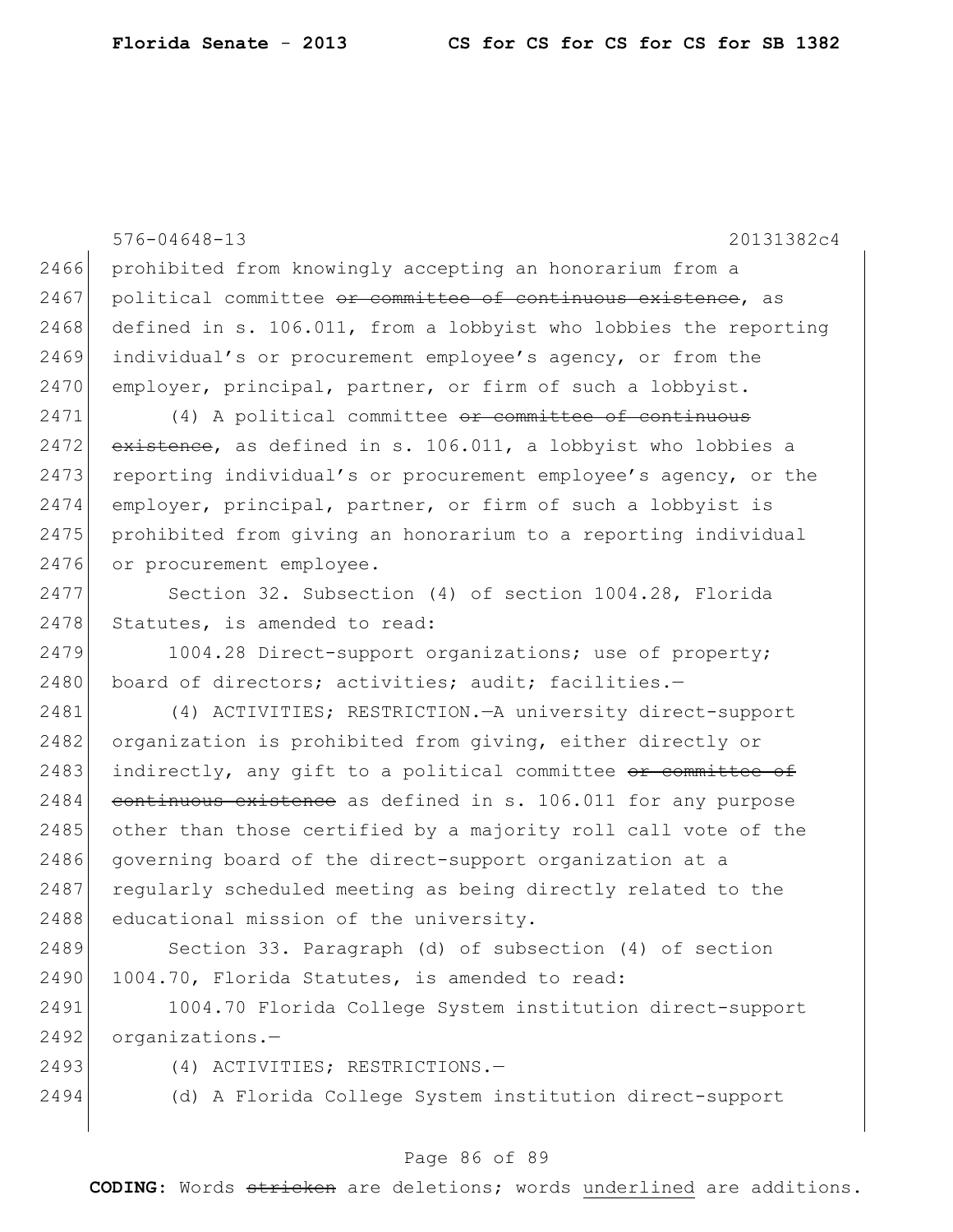|      | $576 - 04648 - 13$<br>20131382c4                                 |
|------|------------------------------------------------------------------|
| 2495 | organization is prohibited from giving, either directly or       |
| 2496 | indirectly, any gift to a political committee or committee of    |
| 2497 | continuous existence as defined in s. 106.011 for any purpose    |
| 2498 | other than those certified by a majority roll call vote of the   |
| 2499 | governing board of the direct-support organization at a          |
| 2500 | regularly scheduled meeting as being directly related to the     |
| 2501 | educational mission of the Florida College System institution.   |
| 2502 | Section 34. Paragraph (c) of subsection (4) of section           |
| 2503 | 1004.71, Florida Statutes, is amended to read:                   |
| 2504 | 1004.71 Statewide Florida College System institution             |
| 2505 | direct-support organizations.-                                   |
| 2506 | (4) RESTRICTIONS.-                                               |
| 2507 | (c) A statewide Florida College System institution direct-       |
| 2508 | support organization is prohibited from giving, either directly  |
| 2509 | or indirectly, any gift to a political committee or committee of |
| 2510 | continuous existence as defined in s. 106.011 for any purpose    |
| 2511 | other than those certified by a majority roll call vote of the   |
| 2512 | governing board of the direct-support organization at a          |
| 2513 | regularly scheduled meeting as being directly related to the     |
| 2514 | educational mission of the State Board of Education.             |
| 2515 | Section 35. For the purpose of incorporating the amendments      |
| 2516 | made by this act to sections 106.08 and 106.11, Florida          |
| 2517 | Statutes, in references thereto, section 106.19, Florida         |
| 2518 | Statutes, is reenacted to read:                                  |
| 2519 | 106.19 Violations by candidates, persons connected with          |
| 2520 | campaigns, and political committees.-                            |
| 2521 | (1) Any candidate; campaign manager, campaign treasurer, or      |
| 2522 | deputy treasurer of any candidate; committee chair, vice chair,  |
| 2523 | campaign treasurer, deputy treasurer, or other officer of any    |

# Page 87 of 89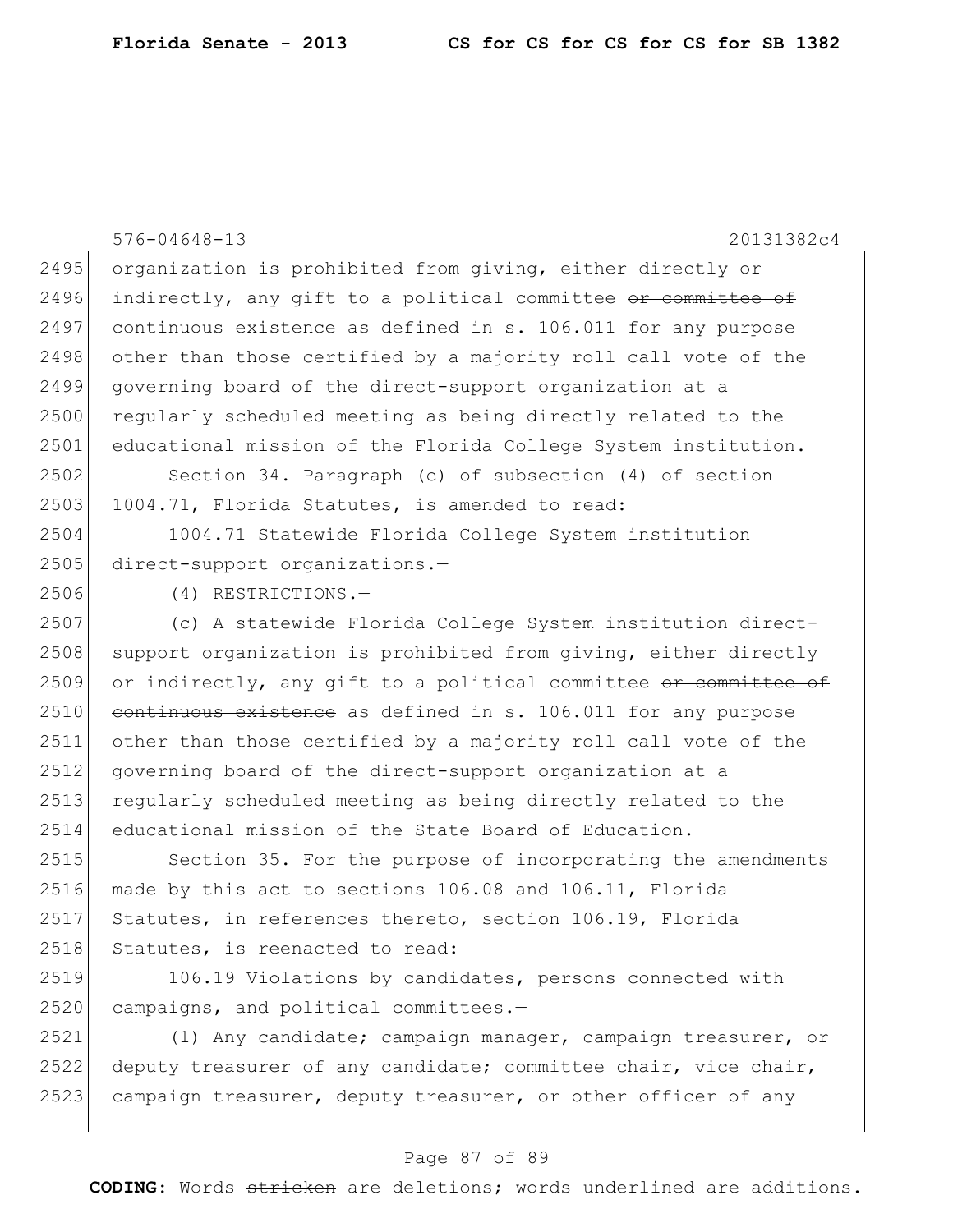|      | $576 - 04648 - 13$<br>20131382c4                                 |
|------|------------------------------------------------------------------|
| 2524 | political committee; agent or person acting on behalf of any     |
| 2525 | candidate or political committee; or other person who knowingly  |
| 2526 | and willfully:                                                   |
| 2527 | (a) Accepts a contribution in excess of the limits               |
| 2528 | prescribed by s. 106.08;                                         |
| 2529 | (b) Fails to report any contribution required to be              |
| 2530 | reported by this chapter;                                        |
| 2531 | (c) Falsely reports or deliberately fails to include any         |
| 2532 | information required by this chapter; or                         |
| 2533 | (d) Makes or authorizes any expenditure in violation of s.       |
| 2534 | 106.11(4) or any other expenditure prohibited by this chapter;   |
| 2535 |                                                                  |
| 2536 | is quilty of a misdemeanor of the first degree, punishable as    |
| 2537 | provided in s. 775.082 or s. 775.083.                            |
| 2538 | (2) Any candidate, campaign treasurer, or deputy treasurer;      |
| 2539 | any chair, vice chair, or other officer of any political         |
| 2540 | committee; any agent or person acting on behalf of any candidate |
| 2541 | or political committee; or any other person who violates         |
| 2542 | paragraph (1)(a), paragraph (1)(b), or paragraph (1)(d) shall be |
| 2543 | subject to a civil penalty equal to three times the amount       |
| 2544 | involved in the illegal act. Such penalty may be in addition to  |
| 2545 | the penalties provided by subsection (1) and shall be paid into  |
| 2546 | the General Revenue Fund of this state.                          |
| 2547 | (3) A political committee sponsoring a constitutional            |
| 2548 | amendment proposed by initiative which submits a petition form   |
| 2549 | gathered by a paid petition circulator which does not provide    |
| 2550 | the name and address of the paid petition circulator on the form |
| 2551 | is subject to the civil penalties prescribed in s. 106.265.      |
| 2552 | (4) Except as otherwise expressly stated, the failure by a       |

# Page 88 of 89